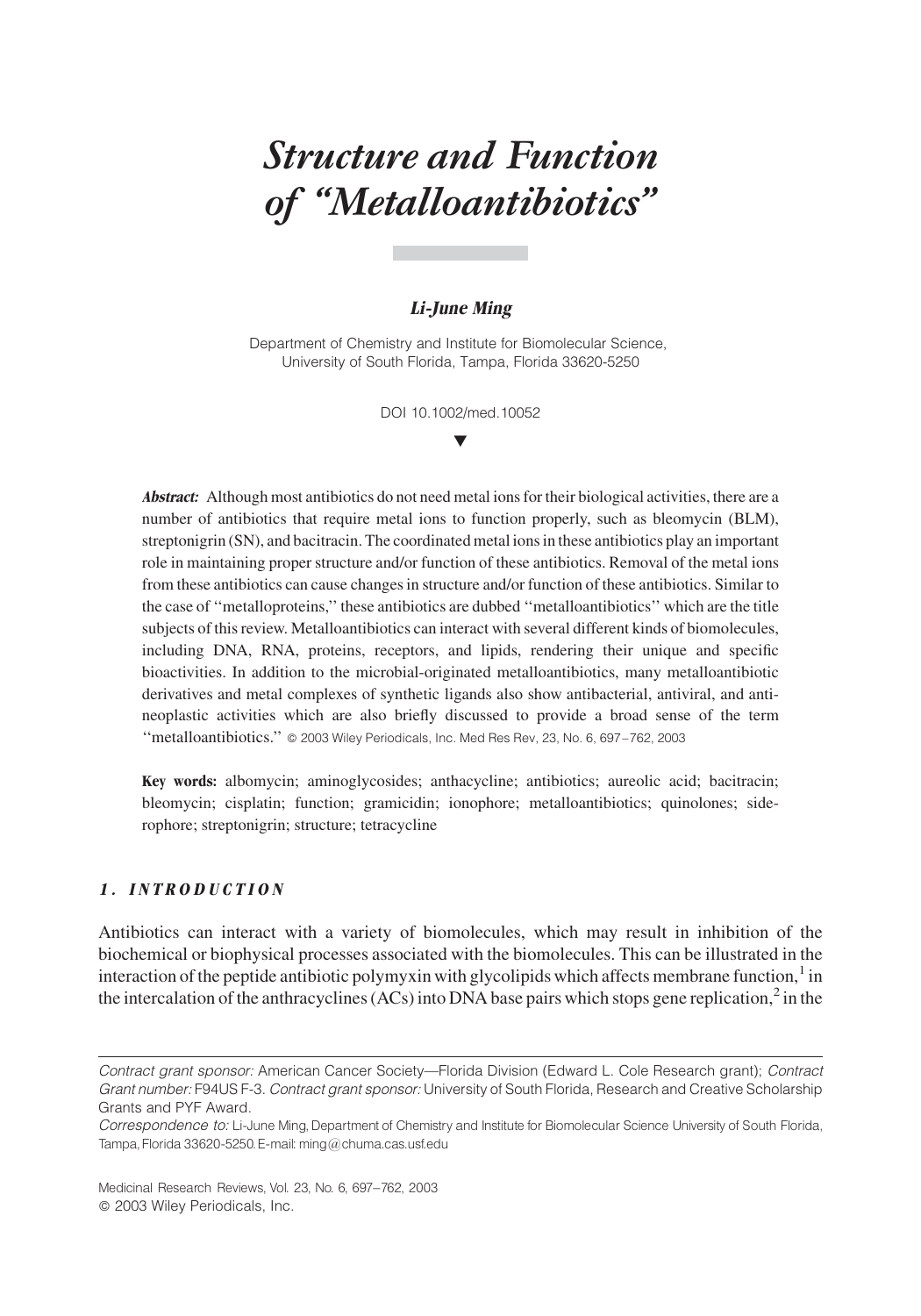imbedding of the lipophilic antibiotic gramicidin<sup>3</sup> and the insertion of the amphiphilic antibiotic protein colicin A into cell membrane<sup>4</sup> which disturb normal ion transport and trans-membrane potential of cells, in the inhibition of transpeptidase by penicillin which affects cell wall synthesis,<sup>5</sup> and the inhibition of aminopeptidase by bestatin, amastatin, and puromycin which impairs many significant biochemical processes.<sup>6</sup> While most antibiotics do not need metal ions for their biological activities, there are several families of antibiotics that require metal ions to function properly. In some cases, metal ions are bound tightly and are integral parts of the structure and function of the antibiotics. Removal of the metal ions thus results in deactivation and/or change in structure of these antibiotics, such as bacitracin, bleomycin (BLM), streptonigrin (SN), and albomycin. In other cases, the binding of metal ions to the antibiotic molecules may engender profound chemical and biochemical consequence, which may not significantly affect the structure of the drugs, such as tetracyclines (TCs), ACs, aureolic acids, and quinolones. Similar to the case of ''metalloproteins,'' these families of antibiotics are thus dubbed ''metalloantibiotics'' in our studies and are the title subjects of this review.

The term ''antibiotic'' was originally coined by Selman A. Waksman and was used in the title of a book of his, Microbial Antagonisms and Antibiotic Substances published in 1945, and was defined as '' ... produced by microorganisms and which possess the property of inhibiting the growth and even of destroying other microorganisms.''<sup>7</sup> However, many clinically useful ''antibiotic drugs'' nowadays are either synthetic or semi-synthetic, including many b-lactams, (fluoro)quinolones, and aminoglycosides. These (semi-)synthetic drugs and many synthetic metal complexes and organometallic compounds that exhibit ''antibiotic activities'' can be considered ''synthetic antibiotics'' as the counterparts of the originally defined ''microbial-originated antibiotics'' from a broad sense of the term. In this review, we focus on those nature-occurring metalloantibiotics and also briefly discuss a few synthetic metalloantibiotics to provide a broader view of the term ''metalloantibiotics.'' The structures and anti-microbial, anti-viral, and/or anti-cancer activities of these natural and synthetic metalloantibiotics will be discussed to provide further insight into their structure–function relationship.

Metal ions play a key role in the actions of synthetic and natural metalloantibiotics, and are involved in specific interactions of these antibiotics with proteins, membranes, nucleic acids, and other biomolecules. For example, the binding of Fe/Co–BLM, Fe/Cu–SN, Mg–quinolone, Mg– quinobenzoxazine, Mg–aureolic acid, and cisplatin with DNA impairs DNA function or results in DNA cleavage (Section 2); the involvement of Mg/Fe in the binding of TCs to the regulatory TetR protein turns on the mechanism for bacterial resistance to TCs (Section 3); the binding of metallobacitracin to undecaisoprenyl pyrophosphate prohibits the recycling of the pyrophosphate to phosphate which in turn inhibits cell wall synthesis (Section 4); and the binding of metal ions to ionophores or siderophores allows their transport through cell membrane which can cause disruption of the potential across the membrane, enables microorganisms to acquire essential iron from the environment, or delivers antibiotics to foreign microorganisms (Section 5). The structural and functional roles of metal ions in metalloantibiotics have been further advanced in recent years from extensive biological, biochemical, and physical studies,<sup>8</sup> which are discussed herein to provide an overview of this important and unique group of antibiotics.

# 2. DNA-BINDING METALLOANTIBIOTICS

DNA can bind many different biomolecules and synthetic compounds, including proteins, antibiotics, polyamines, and synthetic metal complexes and organometallic compounds.<sup>9</sup> In the case of the very specific protein–DNA interaction, transcription is regulated to turn on or off a specific biological process. DNA is also a target for therapeutic treatment of disorders and diseases, such as cancers, via direct ligand binding to it or binding to DNA-regulating biomolecules which in turn imparts DNA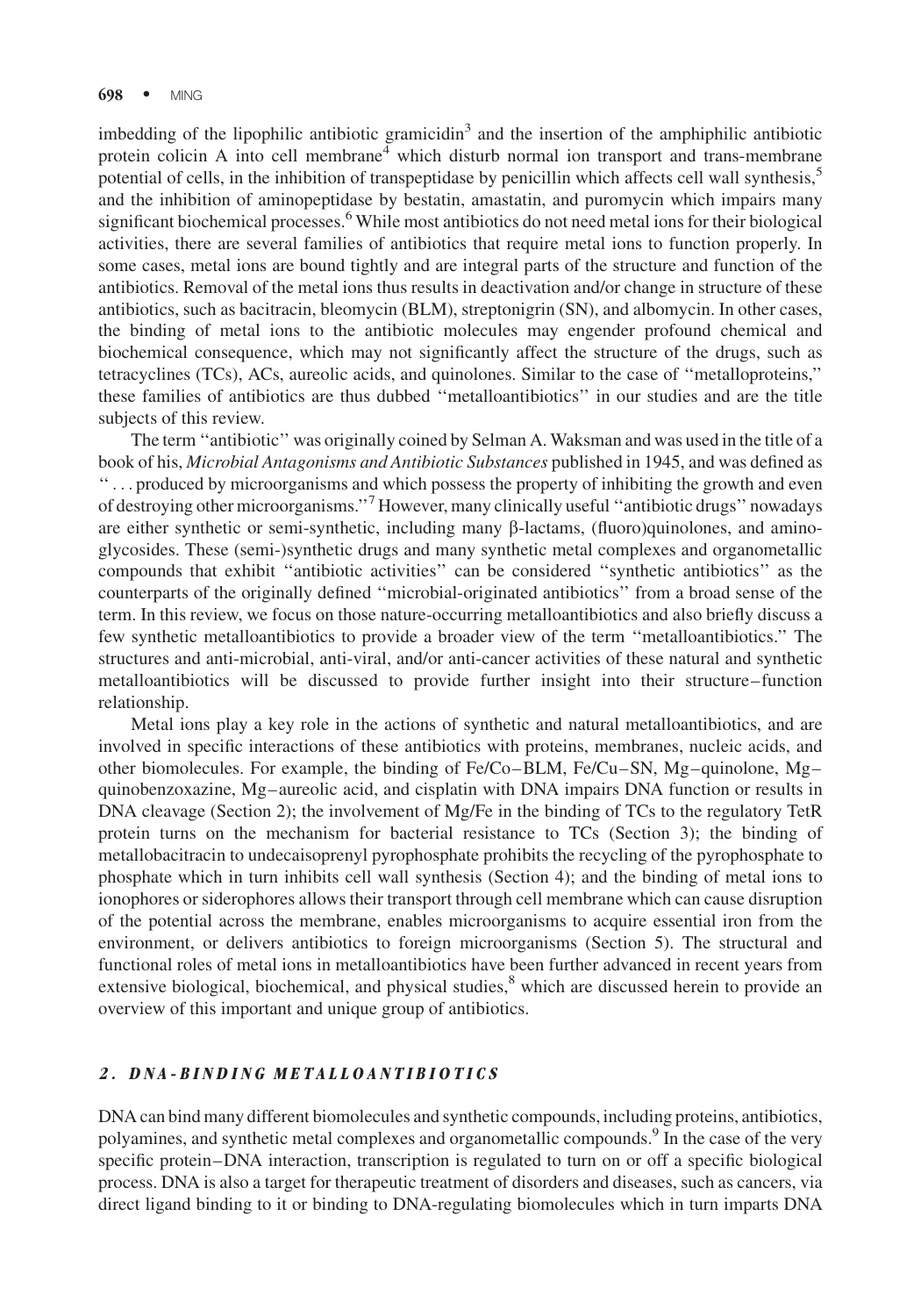function indirectly. Several clinically used anti-cancer antibiotics, such as BLM and the ACs, are DNA-binding (and cleaving) agents. A better understanding of the structure of these antibiotics and their DNA complexes, and a better understanding of the relationship of structure, function, and toxicity of these drugs can provide information for the design of more effective but less toxic drugs for therapeutic treatments. The investigation of the interaction between DNA and synthetic compounds or metal complexes can also further our understanding of DNA–ligand binding specificity which would provide clues for rational design of DNA-specific drug in the future.<sup>10</sup> The structure and function of a few natural and synthetic DNA-targeting metalloantibiotics are discussed in this section.

#### A. Bleomycin

Bleomycin (BLM, also known as Blenoxane) was first isolated as a  $Cu^{2+}$ -containing glycooligopeptide antibiotic from the culture medium of Streptomyces verticullus,<sup>11</sup> and was later found to be also an antiviral agent.<sup>12</sup> It was soon found to be an anticancer agent and has ever since become one of the most widely used anticancer drugs, $13 \text{ most commonly used in treatment of testis cancer}$ , lymphomas, and head and neck cancer, as well as the AIDS-related Kaposi's sarcoma in combination with cisplatin and adriamycin. However, it can cause life-threatening side effect, including lung fibrosis. BLM contains a few uncommon amino acids, such as  $\beta$ -aminoalanine,  $\beta$ -hydroxyhistidine, and methylvalerate, two sugars (gulose and mannose), a few potential metal-binding functionalities such as imidazole, pyrimidine, amido, and amino groups, and a peptidyl bithiazole chain considered to be the DNA recognition site (Fig. 1). Similar to many other nature products, BLM is produced as a mixture of several analogues with BLM  $A_2$  and  $B_2$  being the most abundant.<sup>11</sup> BLM is the most extensively studied metalloantibiotic from several different view points, such as its metal binding property, structural studies with a variety of spectroscopic methods, mechanistic study of its oxidative DNA cleavage, investigation of its structure–function relationship, and its use as a nonheme model for investigation of dioxygen activation and DNA recognition/cleavage.<sup>14</sup> There are a few BLM-like antibiotics which exhibit similar physical, structural, and biochemical characteristics as BLM, which have been previously reviewed.<sup>15</sup>

#### 1. DNA/RNA Binding and Cleavage

The antibiotic mechanism of BLM has been proposed on the basis of the results from the better studied Fe and Co derivatives (however, it is the Fe form that is considered the active form in vivo because of its higher abundance in the biological systems).<sup>14</sup> In the presence of reducing agents, the metal ion in  $\text{Fe}^{2+}$ - or Co<sup>2+</sup>-BLM binds dioxygen and converts into an "activated form" HOO-M<sup>III</sup>-BLM probably



Figure 1. Schematic structure of bleomycin (BLM) A<sub>2</sub> and B<sub>2</sub>. The proposed metal-binding ligands based on spectroscopic studies are in bold-phase.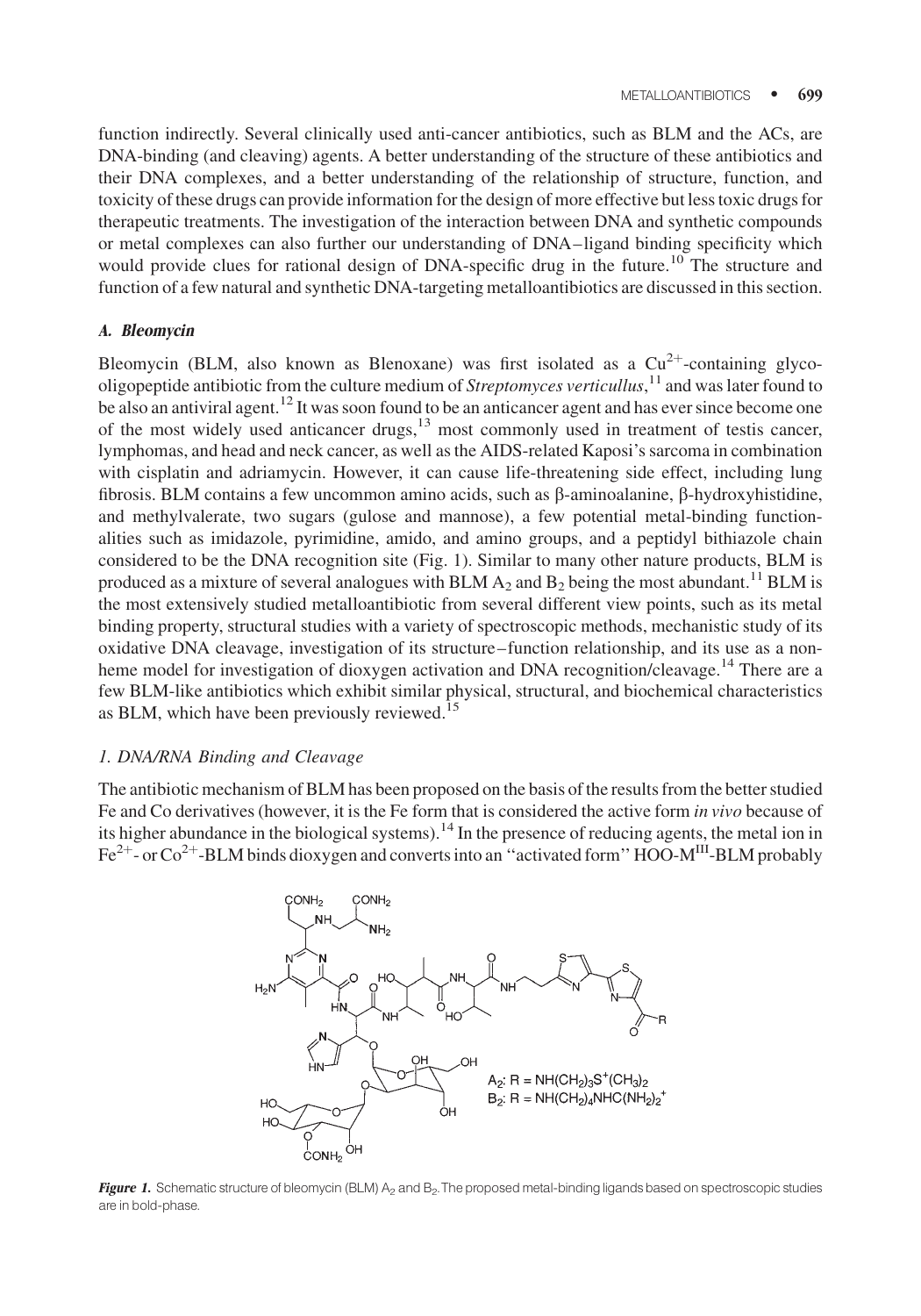via an superoxide-M<sup>III</sup>-BLM intermediate. DNA cleavage by Fe–BLM is proposed to be carried out by the active  $O = Fe^V - BLM$  or  $O = Fe^{IV} - BLM$  species generated by  $O - O$  bond cleavage in the activated form<sup>14,16</sup> via oxidation at C4' and C2'–H proton abstraction from the deoxyribose of DNA immediately following 5'GC and 5'GT sequences.  $1^{4}f$ , 17 The damaged deoxyribose then breaks down, and cleavage of DNA strand occurs. The mechanism for DNA cleavage by Co–BLM has been suggested to follow a similar mechanism via photo-activation.<sup>18</sup> Recent studies indicated that the sequence GTAC is a hot spot for double-stranded DNA cleavage by  $Fe-BLM$  at site  $T<sup>19</sup>$  The sugar moiety of BLM is important in determining the specificity of the cleavage since Fe–BLM and deglycosylated Fe–BLM were reported to cleave d(CGCTAGCG)<sub>2</sub> at different sites.<sup>20</sup> In the presence of  $H_2O_2$ , Fe<sup>3+</sup>–BLM generates hydroxyl  $\cdot$  OH free radical in the vicinity of DNA which is expected to cause DNA cleavage in vivo.<sup>21</sup> More detailed discussion on the mechanism of DNA cleavage<sup>14</sup> and associated cytotoxicity<sup>22</sup> can be found in the cited review articles.

Several studies indicate that  $Fe^{2+}$ –BLM can also bind and cleave RNA molecules,<sup>23</sup> including  $tRNA$  and its precursors and  $rRNA$ <sup>24</sup>. The cleavage occurs mainly at the junctions between doublestranded and single-stranded regions in RNA molecules,<sup>25</sup> such as at  $C_{26}$  and  $A_{32}$  in E. coli tRNA<sub>1</sub><sup>His</sup>.<sup>25d</sup> However, not all RNA molecules can be cleaved by Fe<sup>2+</sup>–BLM, which include *E. coli* tRNA<sup>Tyr</sup> and tRNA<sup>Cys</sup>.<sup>25</sup> These studies reveal that RNA cleavage by  $Fe^{2+}$ –BLM shows much higher selectivity as opposed to DNA cleavage that occurs at all 5'GC and 5'GT sites. Another significant difference is that the rate for RNA cleavage is significantly slowed in the presence of  $Mg^{2+}$  and abolished at 0.5 mM (but not in DNA cleavage at even 50 mM<sup>25a</sup>), which has been attributed to stabilization of RNA structure by this metal ion.<sup>25d</sup> It is interesting to note that a DNA molecule analogous to the T-stem loop of yeast tRNA<sup>Phe</sup> is cleaved by  $Fe^{2+}$ –BLM at 5<sup>7</sup>GT site as in the case of normal DNA cleavage, whereas the yeast tRNA<sup>Phe</sup> loop is cleaved at  $G_{53}$  after the corresponding GU sequence with a rate 16-times slower.<sup>25a</sup> Fe<sup>2+</sup>–BLM can cleave DNA–RNA hybrids as well.<sup>23b,26</sup> However, the cleavage sites on the RNA strand are different from that of the RNA alone, and is inhibited at slightly higher  $Mg^{2+}$  concentrations equal or greater than 1 mM. In the meantime, the DNA strand in the hybrids is cleaved at all 5'GT sequences and 5'GC sequences to a less extent, similar to a regular double-stranded DNA.<sup>26b</sup>

#### 2. Metal Binding and Coordination Chemistry

BLM was originally isolated as a  $Cu^{2+}$  complex which has since been extensively studied.<sup>11</sup> It has also been known to be an excellent ligand for binding with several different metal ions, $^{27}$  including  $\text{Mn}^{2+}$ ,  $^{28}$  Fe<sup>2+/3+</sup>,  $^{29}$  Co<sup>2+/3+</sup>,  $^{30}$  Ni<sup>2+/3+</sup>,  $^{31,32}$  Cu<sup>+/2+</sup>,  $^{33,34}$  Zn<sup>2+</sup>,  $^{33}$  Cd<sup>2+</sup>,  $^{35}$  Ga<sup>3+</sup>,  $^{36}$  and Ru<sup>2+37</sup> ions as well as the radioactive  $105$ Rh for use in radiotherapy.<sup>38</sup> The d–d transitions of the Cu<sup>2+</sup> complexes of BLM and analogues are detected at  $\sim$  600 nm with a molar absorptivity  $\sim$ 110 M<sup>-1</sup> cm<sup>-1</sup>. The energy of the d–d absorption is higher than those of many "type 2"  $Cu^{2+}$  centers in the range of 650– 750 nm, suggesting the presence of a strong ligand-field in a distorted 5- or 6-coordination sphere.<sup>39</sup> The metal coordination became clear after the structure of a  $Cu^{2+}$  complex of a biosynthetic intermediate of BLM was determined with crystallography.<sup>40</sup> This intermediate contains all the metal-binding moieties, but lacks the sugars and the peptidyl bithiazole moiety. In this complex, the Cu<sup>2+</sup> is bound to the ligand via imidazole, pyrimidine, the amines of  $\beta$ -aminoalamine, and the amide nitrogen of  $\beta$ -hydroxyhistidine.

The identification of nitrogen-containing ligands in  $Cu^{2+}$ ,  $Co^{2+}$ , and Fe<sup>3+</sup>–BLM complexes has also been achieved by means of electron spin-echo envelope spectroscopy through the detection of <sup>14</sup>N hyperfine coupling.<sup>41</sup> This metal-binding mode has been considered to be conserved in Fe<sup>2+</sup>–BLM. A previous observation of a perturbation on the ligand field and ligand-to-metal charge transfer transition bands in a few BLM congeners suggested the presence of an axial ligand which might be exchangeable.<sup>42</sup> A later nuclear magnetic resonance (NMR) study of the diamagnetic CO adduct of  $Fe<sup>2+</sup>$ –BLM suggested a similar metal binding site as previously determined, except that the amide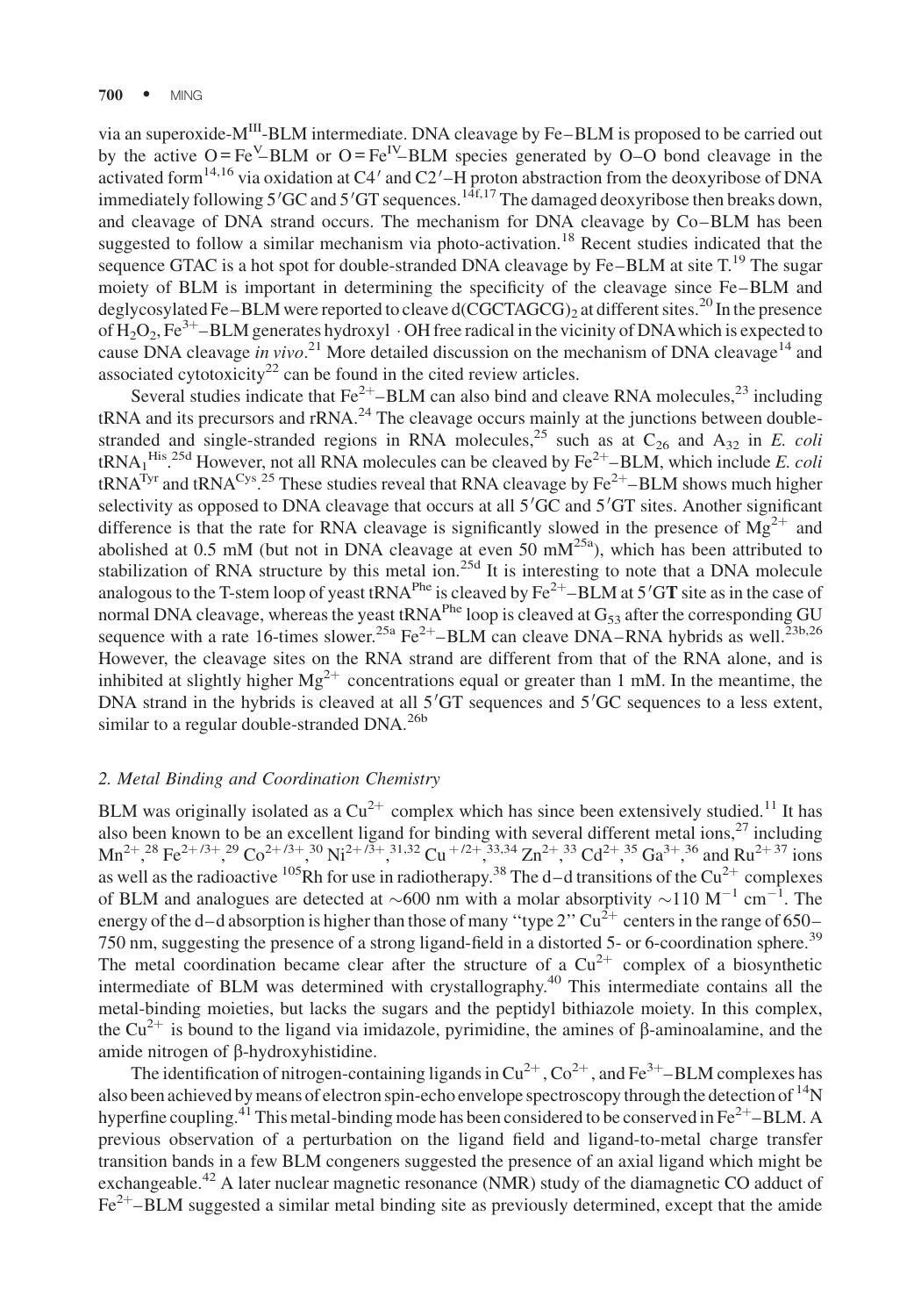group of  $\alpha$ -D-mannose was considered to be involved in metal binding.<sup>43</sup> Despite the disagreement, a structure of the metal center with five coordinated ligands in a distorted octahedral geometry has emerged which leaves an open coordination site or an exchangeable site for oxygen binding.

# 3.  $Zn^{2+}$  and  $Co^{2+/3+}$  Complexes and Their DNA Binding

The diamagnetic  $Zn^{2+}$ –BLM complex of BLM has been utilized as a structural model for the paramagnetic  $Fe^{2+}$ –BLM complex owing to the difficulty in high-resolution NMR studies of the paramagnetic species. Previous 2D-NMR studies of Zn–BLM strongly suggested that the metal is bound to BLM through the secondary amine of  $\beta$ -aminoalanine, the amido-N and imidazole of  $\beta$ hydroxy histidine, pyrimidine, and the carbamoyl group of mannose.<sup>44</sup> This coordination chemistry of Zn–BLM has been suggested to be similar to that of the diamagnetic CO complex of  $Fe^{2+}$ –BLM based on NMR studies.<sup>43</sup> However, this metal coordination has recently been challenged by an NMR study of an analogous complex  $Zn$ -tallysomycin,<sup>45</sup> in which five N-containing donors are suggested, including the primary amines of  $\beta$ -amino-Ala, pyrimidine, and the peptidyl amide and imidazole of  $\beta$ -(OH)His with the pyrimidine at the apex and an SS chirality. This study also excludes the binding of the carbamoyl group. Instead, the disaccharide covers the sixth binding site. This disagreement in axial binding has also been raised in the study of  $HOO-Co<sup>3+</sup>$  complexes of BLM and analogues discussed below.

BLM forms a complex with  $Co^{2+}$  under anaerobic conditions at pH 6.8, which exhibits a nearly axial electron paramagnetic resonance (EPR) spectrum with  $g_{\perp} = 2.272$  and  $g_{\parallel} = 2.025$  and shows a large hyperfine coupling of  $A_{//} = 92.5$  G attributed to the <sup>59</sup>Co nucleus of I = 7/2 and three superhyperfine-coupled lines of 13 G because of coupling with one <sup>14</sup>N (I = 1).<sup>46</sup> The sharp EPR features of this complex at 77 K with g  $\sim$  2 and g<sub>+</sub> > g<sub>/</sub>/ reflect the presence of a low-spin Co<sup>2+</sup> center of  $S = 1/2$  with the unpaired electron in the dz<sup>2</sup> orbital overlapping with one N-containing ligand, since a high-spin  $\text{Co}^{2+}$  center of S = 3/2 can only be observed at liquid He temperatures (and showing  $g \sim 2$  and  $\sim$ 4 features) because of its fast electron relaxation rates.<sup>47</sup> The observation of a low-spin  $Co<sup>2+</sup>$  center also concludes the presence of a strong ligand field as suggested based on the electronic spectrum of  $Cu^{2+}-BLM$  above. Upon oxygen binding at 77 K, the EPR spectrum is dramatically changed to give  $g_{\ell} = 2.098$  and  $g_{\perp} = 2.007$  and a very small hyperfine coupling with <sup>59</sup>Co of A<sub>//</sub> = 20.2 G. The similar g values of  $\sim$ 2 and the small coupling with the <sup>59</sup>Co center strongly suggest that the unpaired electron density is not located at the  $\text{Co}^{2+}$  center, but very possibly on the bound oxygen, i.e., a ligand-centered EPR spectrum.<sup>46a</sup> The study of  $Co^{2+}$  binding of the less active deamido-BLM by means of EPR revealed that the fifth ligand is the amino group of  $\beta$ -amino-Ala. Upon the introduction of DNA, the spectrum of  $Co^{2+}-BLM$  is not changed whereas the spectrum of oxy-Co<sup>2+</sup>–BLM is noticeably changed to give  $g_{\ell} = 2.106$ ,  $g_{\perp} = 2.004$ , and  $A_{\ell} = 18.9$  G.<sup>46</sup> This spectral change indicates that the binding of BLM to DNA via the bithiazole rings should affect the orientation of the bound  $O_2$  molecule where the unpaired electron resides.

The  $Co^{2+}$  in  $Co^{2+}-BLM$  can form an activated "green species" HOO– $Co^{3+}-BLM$  and an inactive "brown species"  $H_2O$ – $Co^{3+}$ –BLM upon treatment with peroxide.<sup>48</sup> These low-spin diamagnetic  $\text{Co}^{3+}$  complexes of BLM and analogues have been extensively studied by means of 2D-NMR spectroscopy.<sup>49,50</sup> The coordination chemistry of BLM has further been established from these studies (Fig. 2A). The overall structure is similar to that revealed in the crystallographic study of the  $Cu^{2+}$  complex of the BLM bio-intermediate,<sup>40</sup> despite the lack of consensus regarding the axial ligands<sup>49,50</sup> (i.e., alanyl-NH<sub>2</sub> vs. mannose-CO–NH<sub>2</sub> binding).

These  $Co^{3+}$  complexes can bind double-stranded DNA to form  $DNA_2-Co^{3+}-BLM$  and  $DNA<sub>2</sub>-(HOO)Co<sup>3+</sup> – BLM$  ternary complexes. Several ternary complexes have been investigated by means of 2D-NMR techniques, and their structures determined.<sup>51,52</sup> A representative structure of the ternary complex  $(CGTACG)<sub>2</sub>-Co<sup>3+</sup>$  –(OOH)–deglycopepleomycin is shown in Figure 2. The coordination chemistry of the  $C_0^{3+}$ -deglycopepleomycin complex in the ternary complex is very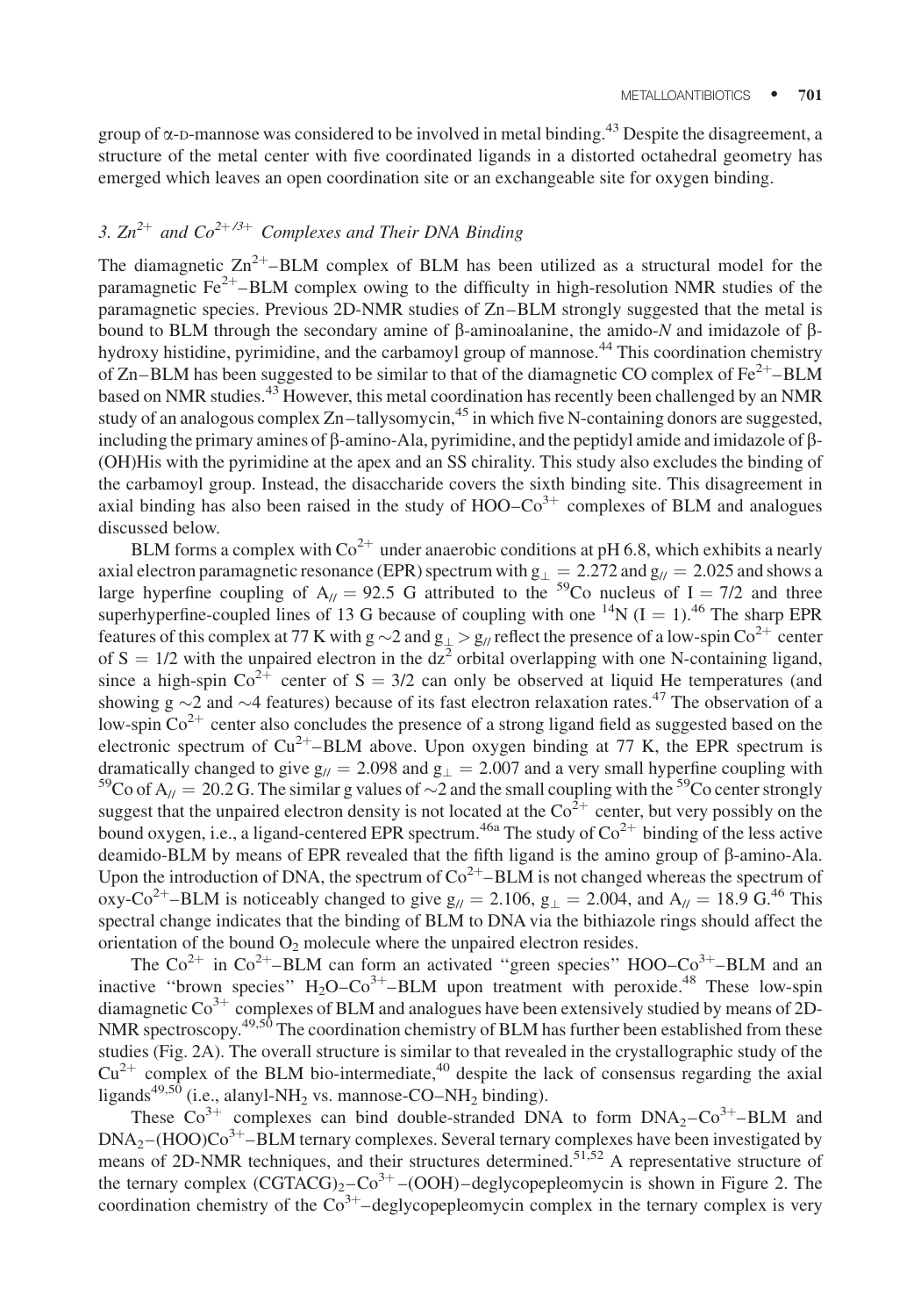

Figure 2. Top: The superimposed structures of the activated "green species" HOO-Co $3+$ -deglycopepleomycin (green ball-andstick structure; Protein Data Bank ID 1A02) and the complex upon binding with d(CGTACG)<sub>2</sub> (red stick structure without showing the oligonucleotide) and (bottom) deglycopepleomycin-Co<sup>3+</sup> (OOH)-(CGTACG)<sub>2</sub> derived from NMR studies and molecular dynamic calculations (Protein Data Bank ID1A01.pdf). The Co<sup>3+</sup> - deglycopepleomycin complex is shown in red color, DNA in gray,  $Co<sup>3+</sup>$  in pink, and the metal-bound peroxide in blue.

similar to that of the DNA-free complex; however, the peptidyl bithiazole tail is pointed away from the metal center (Fig. 2A). The metal coordinated moiety is sitting in the minor groove of DNA duplex, and the bithiazole rings are found to interact with DNA double helix via intercalation which exposes the bound peroxide to the DNA. This intercalation binding mode was also observed in the binding of metal-free BLM to calf thymus DNA by means of low-frequency Raman spectroscopy.<sup>53</sup> The binding of these  $Co^{3+}$  complexes to DNA has brought the terminal oxygen of the  $Co^{3+}$ -bound peroxide close to the 4'-H of the scissile ribose  $(<$ 3 Å), and has also resulted in several specific perturbations on the DNA structure. For example, in the case of  $d(CCAGTACTGG)_{2}-(HOO)CO^{3+}-BLM$ ,<sup>51a</sup> the bithiazole rings intercalate into the base pairs between  $T_5 \bullet A$  and  $A_6 \bullet T$  and the configuration of the  $T_5-A_6$  riboses and the region  $C_2$  through  $C_4$  are found to deviate from B-form configuration.

The bithiazole was observed to span in the minor groove in the case of  $\text{Zn}^{2+}$ –BLM–DNA,<sup>54</sup> different from the intercalation binding mode in the  $Co<sup>3+</sup>$ -pepleomycin–DNA complex.<sup>52</sup> This groove-binding mode was suggested to be probably the initial binding of the metal–BLM complex with DNA, prior to the more specific binding at 5'-GC or 5'-GT sequences (and intercalating into the base pairs next to the sequences).<sup>52</sup> However, intercalation has been suggested not necessarily a required interaction for DNA cleavage in a study wherein the bithiazole terminus of Fe–BLM is tethered to a porous glass bead, which shows similar efficacy in DNA cleavage as free Fe–BLM in solution.<sup>55</sup>

The importance of the lesion of one strand and the role of the bithiazole in the cleavage mechanism of double-stranded DNA have recently been very elegantly investigated. The binding of  $HOO-Co<sup>3+</sup> – BLM$  to a double-stranded DNA with a lesion site was studied and structure determined with 2D-NMR.<sup>56</sup> This DNA has the sequence  $d(5'-CCAAAG<sub>6</sub> - A_8CTGGG) \cdot d(5'-CCCACAG - A_8CTGGG)$  $T_{19}$ ACTTTGG), in which the underlined site has a 3'-phosphoglycolate lesion next to 5'-phosphato moiety and this ''cleaved strand'' is connected to the other strand of a complementary sequence (with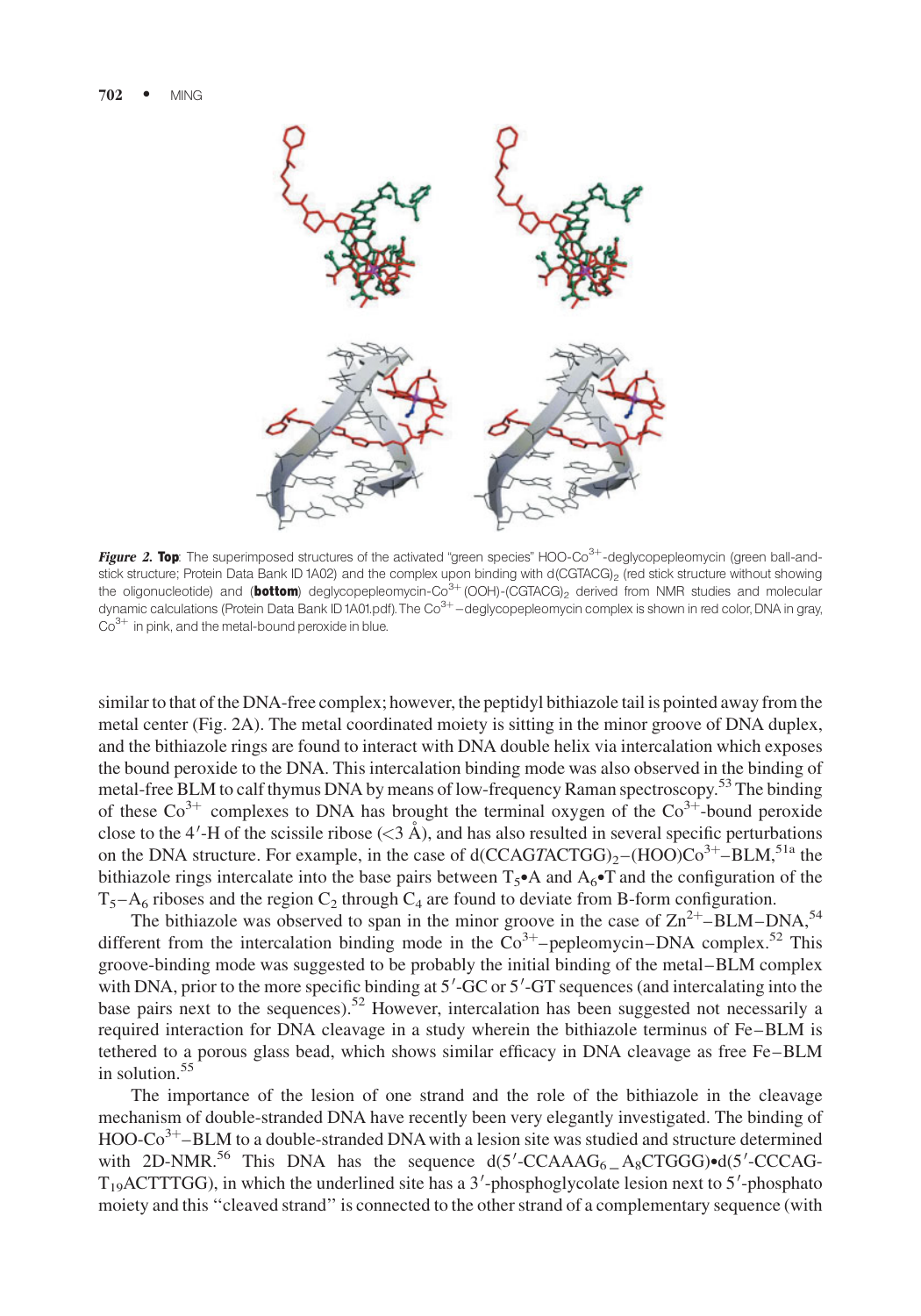the corresponding lesion site occupied by an A) via two 5'-3' hexaethylene glycol linkers. The metalbinding domain of  $Co^{3+}$ –BLM is located in the minor groove in close proximity of  $T_{19}$  and the bithiazole is most likely to partially intercalate between  $T_{19}$  and  $A_{20}$  according to nuclear Overhauser effect interactions (NOE, which is a function of the molecular rotational correlation time and internuclear distance $57$ ). The structural model derived from this study suggests that the metal center interacts with G on the second strand at the  $5'$  end of the cleaved site on the first strand as well as a reorientation of the bithiazole rings upon cleavage of the first strand.

# 4. Paramagnetic  $Fe^{2+/3+}$  Complexes

The binding of Fe<sup>3+</sup> to BLM at slightly alkaline conditions forms a low-spin complex of  $S = 1/2$  $(g = 2.41, 2.18,$  and 1.89),<sup>58</sup> in which the sixth position is occupied by a hydroxide based on resonance Raman spectroscopy.<sup>59</sup> An oxy-form of Fe–BLM is formed by introducing dioxygen to  $Fe<sup>2+</sup>$ –BLM in the absence of reducing agent and DNA. This oxy form has been determined to be a superoxide  $O_2$ <sup>-</sup>-Fe<sup>3+</sup>-BLM complex based on its <sup>57</sup>Fe Mössbauer spectrum.<sup>60</sup> In the presence of a reducing agent, the activated hydroperoxide HOO –Fe–BLM complex is formed which is the active species for DNA cleavage.<sup>58b</sup> A recent theoretical study suggested that both heterolytic and hemolytic cleavage of the O–O bond in the active peroxo complex are not favorable based on energetics and reaction specificity, which concludes a direct attack on DNA by the hydroperoxide of the active  $complex.<sup>61</sup>$ 

The Fe<sup>2+</sup>–BLM complex is paramagnetic (S = 2), which has been studied by means of NMR techniques.<sup>62,63</sup> In paramagnetic metal complexes, the NMR signals of nuclei near the metal center can be hyperfine-shifted outside the "regular" spectral range (i.e.,  $\sim$ 13 ppm for  $^1$ H-NMR and  $\sim$  200 ppm for <sup>13</sup>C-NMR) by the unpaired electron(s) to afford a large spectral window that may reach more than 100 ppm for  ${}^{1}$ H-NMR. In the meantime, the nuclear relaxation times are dramatically shortened which are proportional to the sixth power of metal-nucleus distances.<sup>64</sup> This paramagnetic complex exhibits many hyperfine-shifted <sup>1</sup>H-NMR signals in a spectral window of 230 ppm (Fig. 3), which have been assigned to the protons of the coordinated ligands or the protons near the metal by the use of 1D- and 2D-NMR techniques.<sup>63</sup> A structural model of this metal complex has been built by the use of the distance-dependent nuclear relaxation times as constraints. This structural model turns out to be similar to the structural models built on the basis of the  $Co<sup>3+</sup> – BLM$  complexes and their ternary complex with the oligonucleotide duplex discussed above. The  $Fe^{2+}$  complex of a BLM congener peplomycin and its derivatives have been studied with X-ray absorption spectroscopy which reveals that an axial ligand may affect the Fe(II)  $d\pi \rightarrow$  pyrimidine back-bonding as previously observed<sup>42</sup> which may stabilize the superoxide intermediate, consistent with the auto-oxidation rate of the metal center in the complexes.<sup>65</sup>

A recent <sup>1</sup>H-NMR study of the paramagnetic  $Co^{2+}$ –BLM complex at pH 6.5<sup>66</sup> corroborates the metal coordination chemistry obtained in the  $Fe^{2+}-BLM$  study.<sup>63</sup> A possible involvement of mannose-amido group as the sixth ligand was proposed.  $\text{Co}^{2+}$ –BLM at slightly higher pH of 6.8 was previously determined by means of EPR to have a low-spin  $\text{Co}^{2+}$  center,<sup>46</sup> which would exhibit only broad hyperfine-shifted <sup>I</sup>H-NMR features.<sup>64</sup> The observation of sharp <sup>1</sup>NMR features in  $Co^{2+}-BLM$ 



**Figure 3.** Hyperfine-shifted <sup>1</sup>H-NMR spectrum of high-spin Fe<sup>2+</sup>–BLM in D<sub>2</sub>O at pH meter reading of 6.5.The shifted signals outside the regular 0-10 ppm window are because of protons in close proximity of the paramagnetic Fe<sup>2+</sup> ion.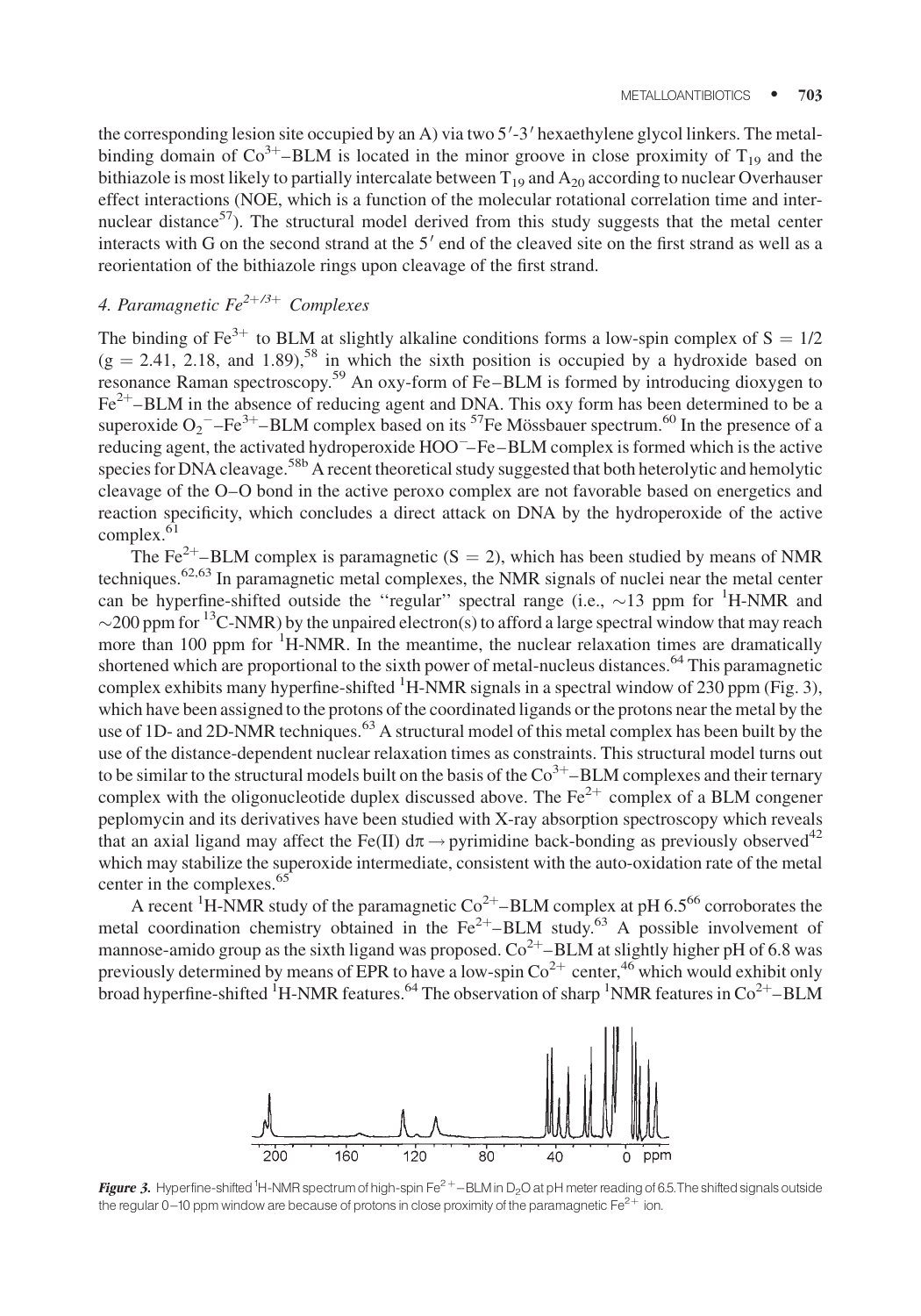#### $704 \cdot \text{MING}$

reflects the presence of a fast-relaxing high-spin  $Co^{2+}$  center. The NMR and EPR studies suggest a possible presence of a high-spin to low-spin transition that is controlled by pH. However, this hypothesis cannot be verified because of the lack of cross investigations of the complex at lower pH with EPR at liquid He temperatures and the complex at higher pH with NMR in these studies.

#### 5. Synthetic Analogues and Biosynthesis

A number of BLM-analogous compounds have been synthesized that contain the metal binding moieties of BLM.<sup>67-69</sup> These synthetic analogues form complexes with several metal ions, including  $Cu^{2+}$  and Fe<sup>2+/3+</sup>, and are able to cleave DNA molecules similar to the cleavage pattern by BLM complexes. A recent revisit of the Fe–BLM mimicking complex Fe–PMAH<sup>67c</sup> (PMAH = 2-[N-(aminoethyl)amino)methyl]-4-[N-[2-(4-imidazolyl)ethyl]carbamoyl]-5-bromopyrimidine) showed that HOO–Fe<sup>3+</sup>–PMA (with low-spin features of  $g = 2.22, 2.17$ , and 1.94 and a noticeable highspin feature at  $g = 4.3$ ) can be formed by reacting Fe<sup>3+</sup>–PMA with H<sub>2</sub>O<sub>2</sub>, but not with iodosylbenzene and a base that was previously reported.<sup>67c</sup> This result is consistent with the observation in an early study of  $Fe^{3+} - BLM$ .<sup>70</sup>

Several lipophilic ligands analogous to the metal-binding moiety of BLM have been synthesized that comprise a 4-alkoxypyridine with methylhistamine or methylethylenediamine moiety and a long hydrocarbon chain in the alkoxy moiety for the lipophilicity.<sup>71</sup> These ligands bind  $Cu^{2+}$  and form micelles with critical micelle concentration in the range of  $0.9-1.4 \times 10^{-4}$  M. The catalytic properties of these complexes were not tested in this study. Some pyridine-containing BLM analogues were synthesized, and investigated with spectroscopic and crystallographic techniques.<sup>72</sup> The  $\lambda_{\text{max}}$  of ~650 nm of Cu<sup>2+</sup> complexes is significantly longer than that of  $Cu^{2+}-BLM^{11}$  which indicates a weaker ligand field in the complexes of these analogues, whereas the g values of 2.21–2.22 and 2.04– 2.05 of these complexes are close to those of Cu<sup>2+</sup>-BLM and its analogues ( $\sim$ 2.21–2.25 and  $\sim$ 2.06) which suggests the presence of a similar axially symmetric magnetic environment of the  $Cu^{2+}$  center in these complexes. $27$ 

BLM is a natural peptide–ketide hybrid (Fig. 1), like the cyanobacterial hepatotoxins such as cylindrospermopsin. The biosyntheses of many peptides and polyketides and their hybrid conjugates (including a number of antibiotics such as BLM, ACs, bacitracin, and some ionophore antibiotics) follow a nonribosomal pathway catalyzed by large clusters of peptide and ketide synthases/ synthetases and peptide/ketide "hybrid" synthetases, respectively.<sup>73,74</sup> The genes of the synthases/ synthetases of peptides and polyketides from microorganisms have recently been analyzed and cloned and the enzymes further studied, $73-75$  including those of BLM and bacitracin (Section 4). BLM has been verified to be produced by synthetase clusters comprised of polyketide synthase and peptide synthetase modules.<sup>76</sup> These peptide and polyketide synthetases are comprised of a multidomain modular structure for the catalysis of the initiation of the synthesis via ATP-activating formation of thioester linkage to the enzyme, elongation mediated by condensation of the thioesterlinked amino acid and/or peptide on the peptide carrier domain following a mechanism not yet fully understood, and termination of the peptide or polyketide chain by a thioesterase domain via transfer of the final product to a serine in the thioesterase followed by hydrolysis.<sup>77</sup> The reactant amino acids or carboxylates are specifically recognized and covalently linked to the different domains before transferred to an intermediate peptide or polyketide chain. Changing of the stereochemistry is carried out by epimerization domains in the enzyme complex. The studies of several peptide and polyketide synthetases and their hybrids, including crystallographic studies of the adenylation domain and an NMR study of a peptidyl carrier domain,<sup>78</sup> have greatly enhanced our understanding of the structure and mechanism of this superfamily of ''mega enzymes.'' Since these synthetase complexes possess enzymatic activities toward the syntheses of secondary metabolites, $^{75}$  thus are potential targets for drug discovery in the production of potential bio-active peptides and polyketide as well as their hybrids.<sup>79</sup>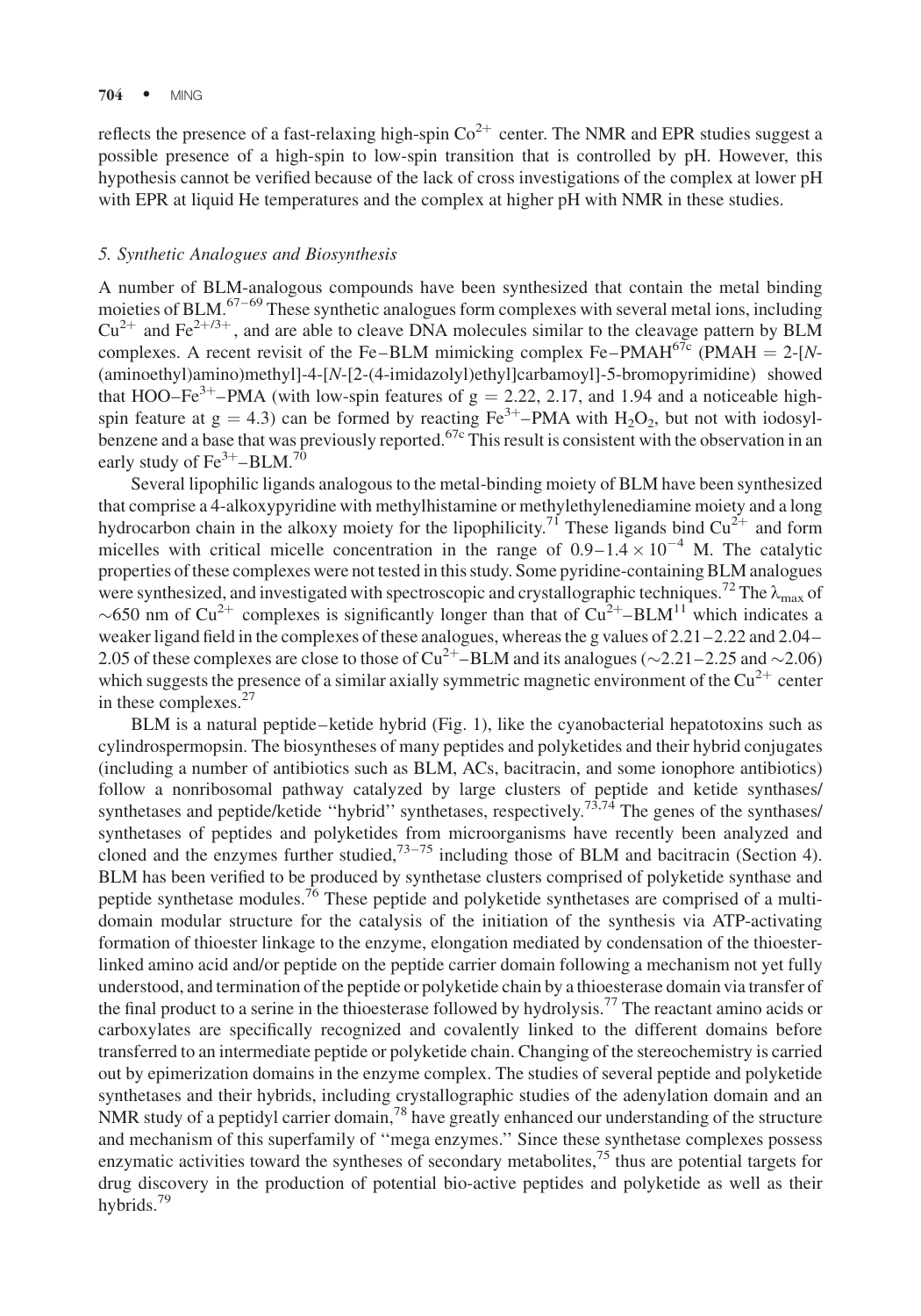# B. Aureolic Acids

The glyco-antibiotic aureolic acid family produced by *Streptomyces* species is comprised of several members with similar structures, including chromomycin  $A_3$  (Chr $A_3$ ), mithramycin (Mit, produced by S. plicatus and also known as plicamycin), olivomycin, and variamycin, which exhibit activities toward Gram-positive bacteria, DNA viruses, and tumors. <sup>80</sup> However, high toxicity has limited their use as clinical antibiotics and anti-tumor agents. Mithramycin has been tested against several malignant diseases since its discovery, <sup>81</sup> and has a limited use for the treatment of the Paget's disease<sup>82</sup> and for the treatment of hypercalcemia<sup>83</sup> (however, controversies have also raised<sup>84</sup>). Both  $ChrA<sub>3</sub>$  and Mit have recently been found to be potent inhibitors of neuronal apoptosis induced by oxidative stress and DNA damage in cortical neurons.<sup>85</sup> Thus, these antibiotics may be effective agents for the treatment of apoptosis-associated neurological diseases, which suggests that sequenceselective DNA-binding drugs may serve as potential neurological therapeutics.

#### 1. Structure of Aureolic Acids

These antibiotics contain a metal-binding  $\beta$ -ketophenol chromophore, a highly functionalized aliphatic side chain, and a disaccharide and a trisaccharide chains important for DNA binding and inhibition of DNA transcription (Fig. 4). The identity of the sugar chains and the sequence of the sugar linkage of this drug family were first established by partial hydrolysis of olivomycin  $A^{86}$  and Mit.<sup>87</sup> The structure of ChrA<sub>3</sub> has later been further studied by means of <sup>1</sup>H- and <sup>13</sup>C-NMR spectroscopy.<sup>88</sup> The structure of Mit has also been studied by the use of synthetic and NMR techniques, <sup>89</sup> and has recently been fully determined by means of  $2D^{-1}H$  and  $13C$  homonuclear and heteronuclear methods which is shown in Figure  $4.90$  The structures of the DNA complexes of the drugs have also been investigated by the use of 2D-NMR techniques in recent years, which are discussed in a later section.

# 2. Role of Metal Ions in the Action of Aureolic Acids

A divalent metal ion, such as  $Mg^{2+}$ ,  $Co^{2+}$ ,  $Zn^{2+}$ , or  $Mn^{2+}$ , is required for aureolic acid to bind to a double helical DNA to form a drug<sub>2</sub>–metal– $(DNA)_2$  ternary complex.<sup>91–93</sup> The metal–drug<sub>2</sub> complex in the ternary complex is bound to DNA in the minor groove with a high preference to GC sites and a length of approximately six base pairs based on  ${}^{1}$ H-NMR,<sup>94</sup> DNA footprinting,<sup>95</sup> and biochemical<sup>96</sup> studies. Consequently, these antibiotics can inhibit transcription of the genes that have G-C-rich promoter sequences,  $96$  such as the *c-myc* proto-oncogene<sup>97</sup> (this binding might be nonspecific<sup>98</sup>) that regulate cell proliferation and also controls the expression of  $\beta$ -galactosidase.<sup>97,99</sup> These studies led to further investigations of the interaction between this antibiotic family and double helical DNA of different sizes and sequences.<sup>100</sup> In addition to the above metal ions, Mit has been



Figure 4. A schematic structure of mithramycin. The metal binding  $\beta$ -ketophenol moiety is shown with thick lines. All drugs in the aureolic acid family have the similar metal binding moiety, but vary in the sugar chains which have been suggested to cause different interactions with DNA.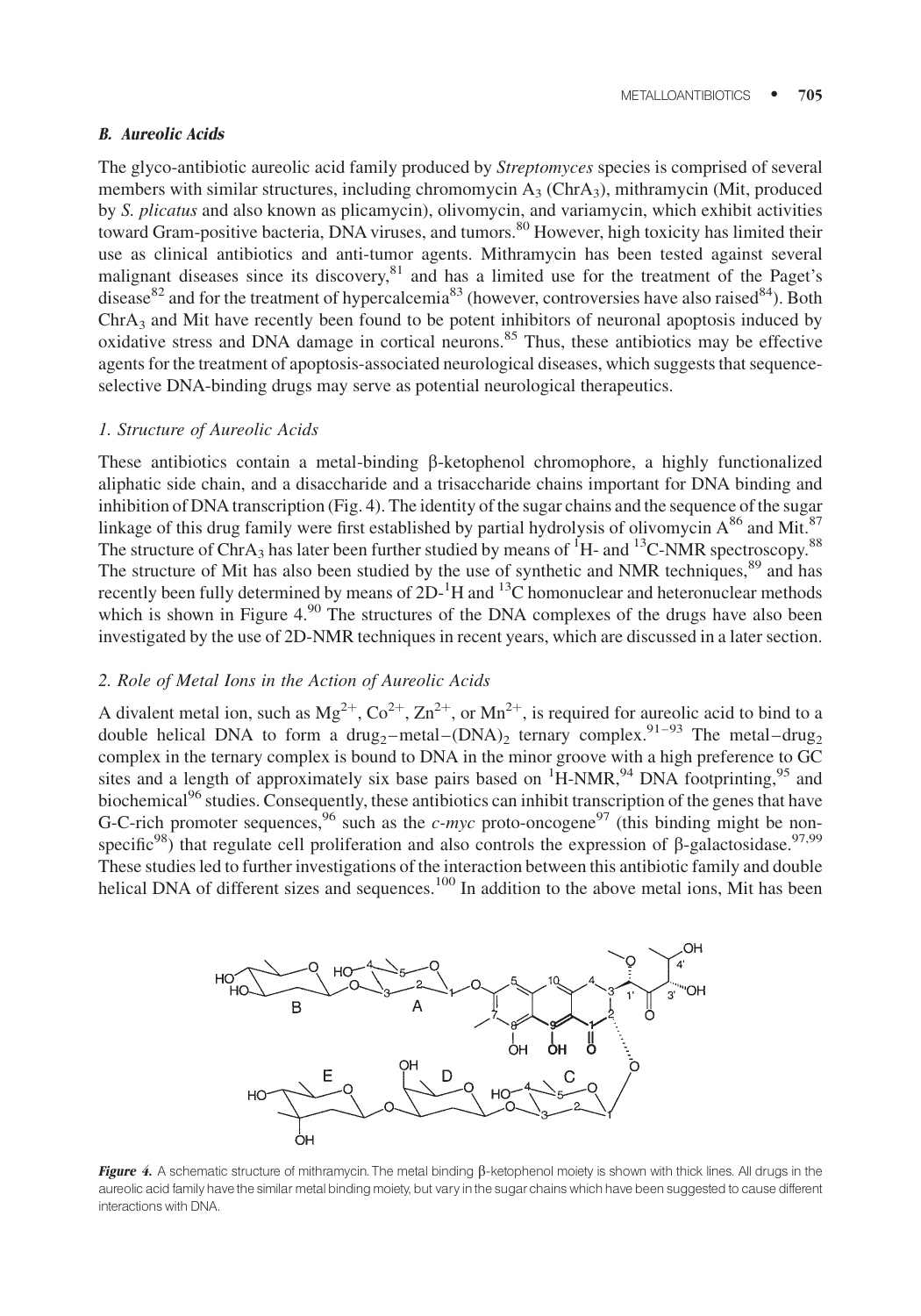determined to bind several other metal ions, including  $Ca^{2+}$ ,  $Cd^{2+}$ ,  $Tb^{3+}$ ,  $Gd^{3+}$ , and alkali metals.<sup>101</sup> Metal:drug<sub>4</sub> complexes are suggested to form for  $Ca^{2+}$ ,  $Tb^{3+}$ , and  $Gd^{3+}$ ; however, which does not assist the binding of the drug molecules to DNA.

Some early studies of  $Mg^{2+}$  binding of Mit showed that two different complexes can be formed which exhibit different absorption and CD spectra, in which the better known 1:2  $Mg^{2+}$ –Mit<sub>2</sub> complex formed at low Mg<sup>2+</sup> concentrations and a 1:1 Mg<sup>2+</sup>-Mit complex formed at higher Mg<sup>2+</sup> concentrations.<sup>93</sup> Interactions of these two complexes with bulk DNA, polynucleotide, and an octanucleotide are observed to be different. For example, while the 1:1 complex interact with the B-DNA-representing  $poly(GC) \cdot poly(CG)$  and the A-DNA-representing poly-G  $\cdot$  poly-C in a similar fashion, the 1:2 complex shows distinct interaction patterns with the two DNA forms. Since cellular  $Mg^{2+}$  concentration varies significantly in neoplastic tissues,  $^{102}$  these two complexes can be expected to form to certain extents and are considered important for *in vivo* action of the drug.<sup>93e</sup>

#### 3. Role of Sugars

The importance of the sugar moiety in antibiotic activity of this family has been established in early study of the different congeners and derivatives of this antibiotic family.<sup>103</sup> Removal of the sugar moiety E (Fig. 4) from olivomycin A (affording olivomycin D) and ChrA<sub>3</sub> (affording ChrA<sub>4</sub>) results in significant loss of antibiotic activity. Moreover, the derivatives with only one sugar and the aglycones (without any sugar) are inactive. The involvement of the sugar chains in stabilization of the 1:2 complexes  $M^{2+}$ –(ChrA<sub>3</sub>)<sub>2</sub> (M = Mg and Ni) in methanol solution has been suggested.<sup>104</sup> On the contrary, the deglycosylated chromomycinone forms 1:1 complexes with these two metal ions. In addition,  $Ca^{2+}$  was determined to form only a 1:1 complex with ChrA<sub>3</sub> in methanol as opposed to a previous observation in aqueous solution.<sup>101</sup>

The metal complexes of ChrA<sub>3</sub> and Mit are found to interact differently with A- and Brepresenting DNA sequences. Since these two congeners differ in the sugar moieties (the sugars of  $ChrA<sub>3</sub>$  are acetylated), this observation indicates the significance of the sugar chains in the interaction of these antibiotics with DNA.<sup>93</sup> The difference between ChrA<sub>3</sub> and Mit has also been shown in their binding with the oligonucleotide d(ACCGGGT)<sub>2</sub>, wherein ChrA<sub>3</sub> forms a drug<sub>2</sub>-Mg<sup>2+</sup>-(DNA)<sub>2</sub> ternary complex whereas Mit has been proposed to afford a  $(\text{drug}_2 - Mg^{2+})_2 - (DNA)_2$  ternary complex based on their NMR spectra.<sup>105</sup> This difference has also been attributed to the difference in the sugar chains in these two congeners. The role of the sugar chains has further been investigated with a simple synthetic analogue, in which a simple triethylene glycol chain is attached to a  $\beta$ -ketophenolate aromatic ring structure as the aglycone of ChrA<sub>3</sub>.<sup>106</sup> This simple model forms M<sup>2+</sup>ligand<sub>2</sub> complexes ( $M = Co$  and  $Mg$ ) similar to ChrA<sub>3</sub>. Preliminary study by these authors shows that this complex can bind DNA. The above studies further corroborate the significance of the sugar chains in metal binding and in the binding of this drug family to double-stranded DNA.

Total synthesis of aureolic acid has been attempted, $107$  wherein stereoselective syntheses of aryl 2-deoxy-b-glycosides and the A-B disaccharide of olivomycin have been achieved. Since many antibiotics are found to be glycosylated, such as BLM, aureolic acid, aminoglycoside, and AC families discussed in this review, further exploration of glycosylated metal complexes and their DNA binding properties should be encouraged.

# 4. (Aureolic Acid)<sub>2</sub>– $Mg^{2+}$ –(DNA)<sub>2</sub> Ternary Complexes

The requirement of divalent metal ions for the binding of aureolic acid to DNA has been fully established by means of <sup>1</sup>H- and <sup>31</sup>P-NMR techniques, in which the spectral features of DNA are changed upon the binding of the drug in the presence of  $Mg^{2+94}$  Several palindromic oligonucleotides have been used for NMR studies, wherein the addition of 1:2  $Mg^{2+}$ –(Mit)<sub>2</sub> to DNA afford ternary complexes whose <sup>1</sup>H- and <sup>31</sup>P-NMR spectra are completely different from those of the parent DNA molecules. The interactions between the drug and DNA and between the two bound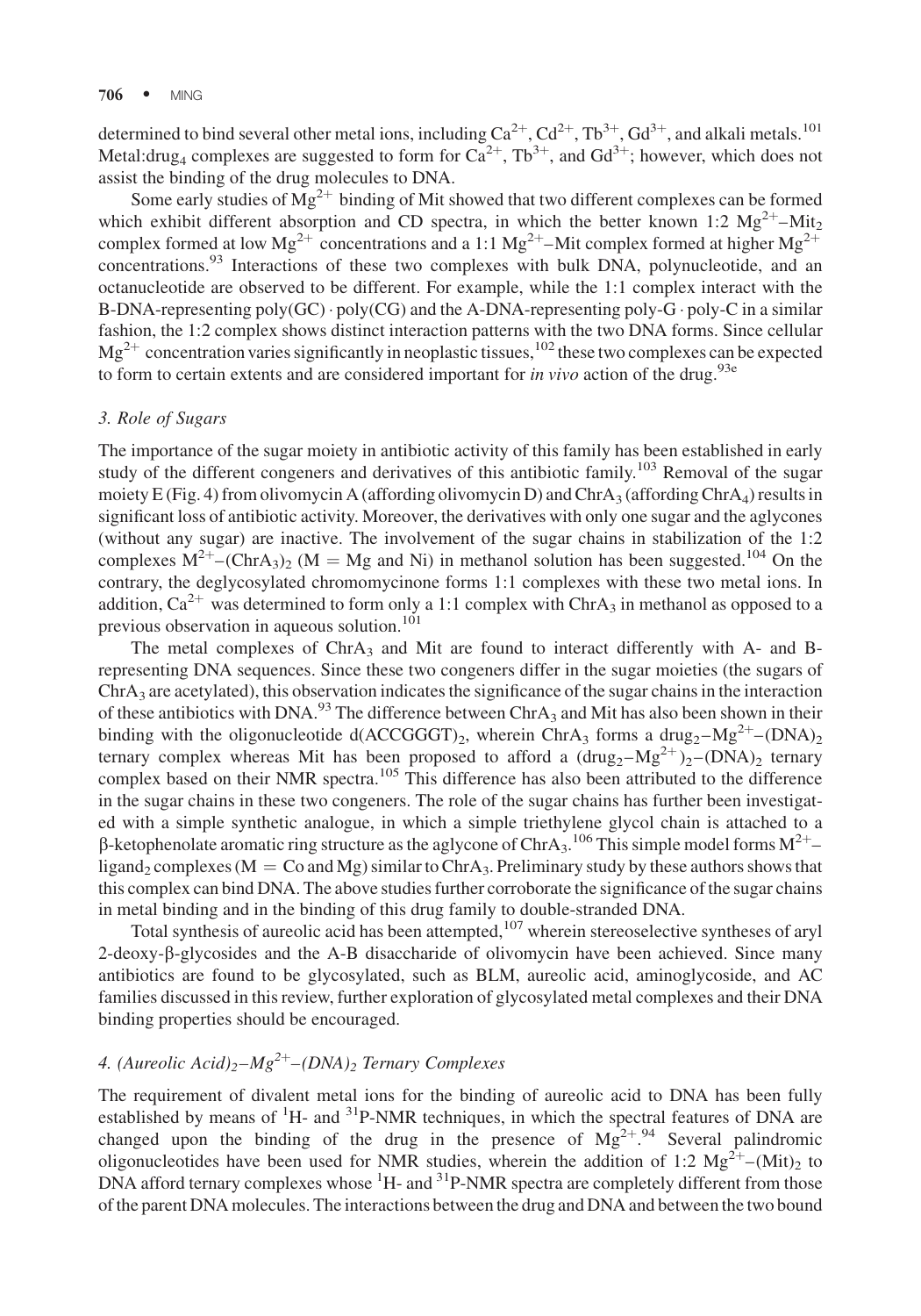

Figure 5. Stereo view of the structure of the ternary complex Mit<sub>2</sub> $-Mg^{2+}$ –(TCGCGA)<sub>2</sub> obtained with 2D-NMR techniques (Protein Data Bank ID 146D.pdb). The complex has a 2-fold symmetry with the two drug molecules residing in the minor groove of the DNA duplex.

drug molecules in the drug<sub>2</sub>– $Mg^{2+}$ –(DNA)<sub>2</sub> ternary complexes have been revealed with 2D-NMR techniques, from which the structures have been built as illustrated in Figure 5.

When a DNA sequence contains two GC sites separated by a few base pairs, such as the decanucleotide (TAGCTAGCTA)<sub>2</sub>, binding of two equivalents of  $(drug)_2-Mg^{2+}$  complex to the DNA becomes possible.<sup>108</sup> The introduction of two Mit drug molecules and one  $Mg^{2+}$  to this decanucleotide forms a complex with half of the DNA molecule bound with the drug complex, i.e., the  $(TAGCTA \dots)_2$  moiety on one end of the helix is bound with the drug complex whereas the same moiety on the other end is not. This binding mode breaks the symmetry of the palindromic DNA sequence, which results in doubling the number of NMR signals. Upon the addition of another equivalent of Mit<sub>2</sub>–Mg<sup>2+</sup> recovers the palindromic symmetry of the complex. The structure of this unique ternary complex  $(Mit_2-Mg^{2+})_2$ –(TAGCTAGCTA)<sub>2</sub> has been determined by the use of 2D-NMR techniques and molecular dynamic calculations, which can be retrieved from the Protein Data Bank (PDB ID 207D.pdb). The above studies laid a good foundation for future studies of aureolic acid binding to DNA of different lengths and sequences.

# 5. Paramagnetic (Aureolic Acid)<sub>2</sub>– $Co^{2+}$ –(DNA)<sub>2</sub> Terminal Complexes

The diamagnetic Mg<sup>2+</sup> can be replaced with a paramagnetic  $\text{Co}^{2+}$  for the binding of aureolic acid to DNA duplex to afford a ternary drug<sub>2</sub>– $Co^{2+}$ –(DNA)<sub>2</sub> complex.<sup>91a</sup> Because of the paramagnetism of  $\text{Co}^{2+}$ , protons near the metal center are hyperfine-shifted<sup>64</sup> to afford a <sup>1</sup>H-NMR spectrum with a wide spectral window of ~100 ppm as represented in Figure 6 for the complex  $Mit_2-Co^{2+}$  $(ATGCAT)<sub>2</sub>$ <sup>91a</sup> There are more than 50 signals well resolved in the large spectral window,



Figure 6. Hyperfine-shifted <sup>1</sup>H-NMR spectrum (360 MHz) of the ternary complex Mit<sub>2</sub>-Co<sup>2+</sup>-(ATGCAT)<sub>2</sub> at pD 8.0 obtained at  $40^{\circ}$ C.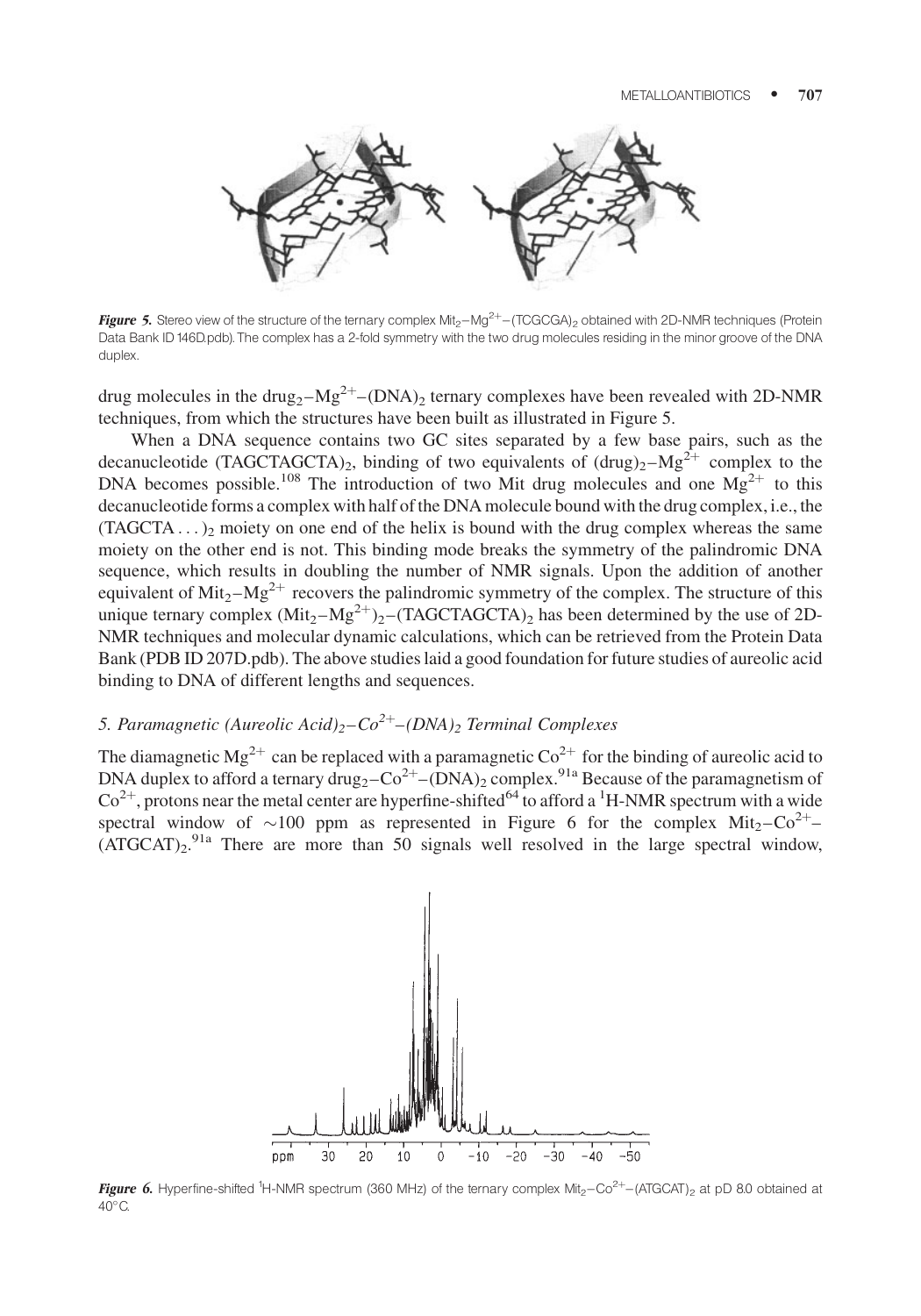representing a rare "high resolution" <sup>1</sup>H-NMR spectrum of a paramagnetic species. The good signal resolution allows further extensive study of this complex. The ternary complexes  $(\text{ChrA}_3)_2$ – $\text{Co}^{2+}$ –  $(TTGGCCAA)_2$  and other complexes of longer oligonucleotides<sup>109</sup> allow nuclear Overhauser effect  $(NOE)^{57}$  to be clearly detected for better signal assignment. However, information about throughbond nuclear interaction cannot be obtained because of the large signal widths of the hyperfine-shifted signals attributable to large molecular size of the ternary complex. Nevertheless, combining the distance constrains derived from nuclear relaxation times and the geometry-related dipolar shift,  $^{64}$  a structure of the ternary complex has been constructed (Protein Data Bank ID 1EKH.pdb and 1EKI.pdb)109 which is similar to the structures derived from the previous 2D-NMR studies of the diamagnetic  $Mg^{2+}$  complexes of this antibiotic family discussed above.

# C. Streptonigrin

Streptonigrin (SN, also known as rufochromomycin and bruneomycin) is a metal-binding quinonecontaining antibiotic produced by Streptomyces flocculus<sup>110</sup> (Fig. 7). This antibiotic has been shown to inhibit several tumors and cancers (e.g., lymphoma, melanoma, and breast and cervix cancers) as well as viruses in some early in vitro and clinical observations.<sup>111,112</sup> While SN is active toward mammalian cells at the chromosome level, it is found to be much less effective against insect cell lines.<sup>113</sup> A recent study shows that SN also exhibits ionizing radiation-like damage toward Ataxis telangiectasia heterozygote cells.<sup>114</sup> Despite the potency of SN, high toxicity and serious side effects of this antibiotic have reduced its clinical value, and limit its use only as an experimental anti-tumor agent.<sup>111,112</sup> Nevertheless, because of its anti-tumor potency and unique structure, SN has served as a lead drug molecule for chemical modification and synthesis of new compounds to correlate the structure features with the biological activity and toxicity of this potent antibiotic.<sup>115</sup>

#### 1. Action of Metallo-SN

SN is known to bind different transition metal ions to function properly.<sup>116,117</sup> The interaction of metal–SN complexes with DNA has been proposed on the basis of some optical studies.<sup>118</sup> A redox active metal ion such as Fe and Cu is required for this antibiotic to exhibit full antibiotic and antitumor activities.<sup>119,120</sup> The redox-active Fe and Cu complexes have been shown to accelerate SNmediated DNA scission in the presence of NADH, thus enhance the anti-tumor activity of this antibiotic.<sup>121–123</sup> These results indicate that metal ions are possibly directly involved in the action of SN. However, the metal binding mode and structure of these metal complexes could not be definitely determined in these studies. Particularly, two different configurations of the drugs are possible for metal binding (Fig. 7) with the metal bound through either the quinolinequinone-amine functionalities based on the crystal structure<sup>124</sup> or the quinolinequinone-picolinate functionalities that requires a significant twist of the crystal structure.



Figure 7. Schematic structures of streptonigrin (SN). The structure A is metal-free drug determined by means of crystallography, whereas the structure **B** represents the configuration upon metal binding as determined by means of NMR relaxation. The formation of structure **B** requires a dramatic twist of the  $C2-C2'$  bond in structure  $\mathbf{A}$ .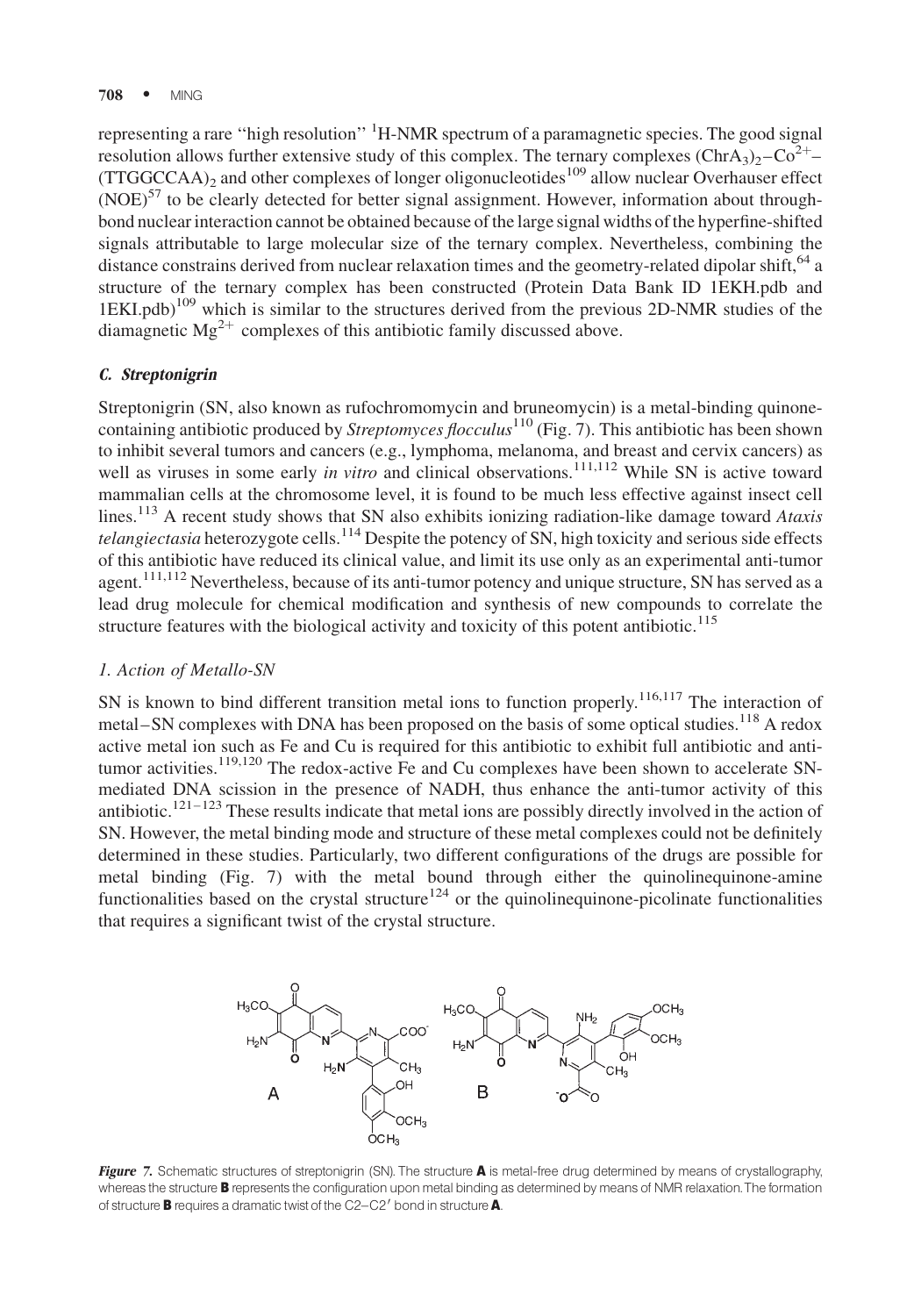Since SN contains a quinone moiety, it may share some common mechanistic characteristics with other quinone-containing antibiotics<sup>125</sup> such as the ACs (discussed in Section 2.D "Anthracyclines") in terms of in vitro and in vivo DNA and RNA cleavage and inhibition of cancer growth via interference with cell respiration and disruption of cell replication and transcriptional control.<sup>116,119,126</sup> The metal–SN complexes can be reduced to their semiquinone forms by NADH, which then can induce cleavage of DNA. This process is inhibited by superoxide dismutase and catalase, indicating the involvement of superoxide and peroxide.<sup>119,121</sup> Reduction of this antibiotic in the presence of a bound metal ion is also confirmed by the detection of EPR signals attributable to the reduced semiquinone form.<sup>127</sup> Metal chelators and an antioxidant are found to prevent SN-induced DNA damage and cytotoxicity,<sup>128</sup> which supports the involvement of metal ions in the action of SN.

# 2. Metal Complexes of SN

 $\text{Zn}^{2+}$  binds SN to afford a few different complexes with different metal binding modes at various temperatures, in which a 1:1 metal–drug complex is the predominant complex.<sup>129</sup> A recent study of the crystal structure of a  $\text{Zn}^{2+}$  complex that mimics the metal-binding moiety of SN showed the binding of the metal to the quinolinequinone-picolinate functionalities, $130$  corroborating the structures of several paramagnetic metal complexes of the drug determined by means of NMR techniques discussed below. The interaction of  $\text{Zn}^{2+}$ –SN with DNA and oligonucleotides has been investigated with <sup>1</sup>H- and <sup>31</sup>P-NMR spectroscopy. This study concluded the requirement of metal ion for SN binding to DNA<sup>131</sup> and revealed sequence preference in DNA binding of this antibiotic, in which the binding of  $\text{Zn}^{2+}$ –SN to d(GCATGC)<sub>2</sub> shows noticeable spectral changes whereas the complex does not affect the spectra of  $d(ATGCAT)_{2}$ .

SN can bind several different paramagnetic metal ions, including  $\text{Co}^{2+}$ , Fe<sup>2+</sup>, and Yb<sup>3+</sup> ions, with large formation constants to form 1:1 metal–SN complexes.<sup>132</sup> The paramagnetic Fe<sup>2+</sup>, Co<sup>2+</sup>, and  $Yb^{3+}$  complexes of SN have been studied with  ${}^{1}$ H-NMR spectroscopy and relaxation, and their structures have been determined.<sup>132</sup> The study of  $Fe^{2+}$ –SN complex is particularly important since it is considered an active form of this drug that exhibits enhanced activity toward DNA destruction both in vitro and in vivo.<sup>122</sup> The hyperfine-shifted <sup>1</sup>H-NMR signals of these paramagnetic complexes have been fully assigned. The proton-metal distances derived from the relaxation times of the hyperfineshifted signals in these complexes match those of the complex with the metal located at the quinolinequinone-picolinate site (structure  $\bf{B}$ , Fig. 7), but not the quinolinequinone-amine site based on the crystal structure (structure A). This configuration requires a significant twist of the  $C2-C2'$ bond by  $\sim$ 180 $^{\circ}$  in the crystal structure<sup>124</sup> of the drug.

The introduction of poly $[dA-dT]$  to reduced  $Cu<sup>+</sup>-SN$  complex causes some small changes in chemical shift of the  ${}^{1}$ H-NMR signals of the complex (0.22–0.31 ppm), which was suggested to be attributed to the binding of this complex to the DNA duplex.<sup>123</sup> The hyperfine-shifted <sup>1</sup>H-NMR signals of  $Co<sup>2+</sup>$ –SN complex are found to be significantly changed upon addition of calf thymus DNA or poly[dA-dT] (the chemical shifts of two hyperfine-shifted signals are shifted by  $20-40$  ppm),<sup>132</sup> which are also indicative of direct binding of the complex with DNA. Along with the DNA binding study of  $\text{Zn}^{2+}$ –SN complex, these studies indicate the significance of metal ions in the action of this antibiotic.

#### D. Anthracyclines

Anthracycline (AC) antibiotics<sup>133</sup> are produced by Streptomyces species. Soon after their discovery, they were found to exhibit a wide spectrum of antineoplastic activity toward both solid and hematologic tumors and cancers.<sup>134</sup> In addition, an AC antibiotic has recently be found to exhibit antifungal activity.<sup>135</sup> Despite their severe cardiotoxicity<sup>136</sup> (e.g., cardiomyopathy) and other side effects, $137$  these antibiotics have been widely used as dose-limited chemotherapeutic agents for the treatment of human cancers such as acute leukemia. The side effects have been attributed to the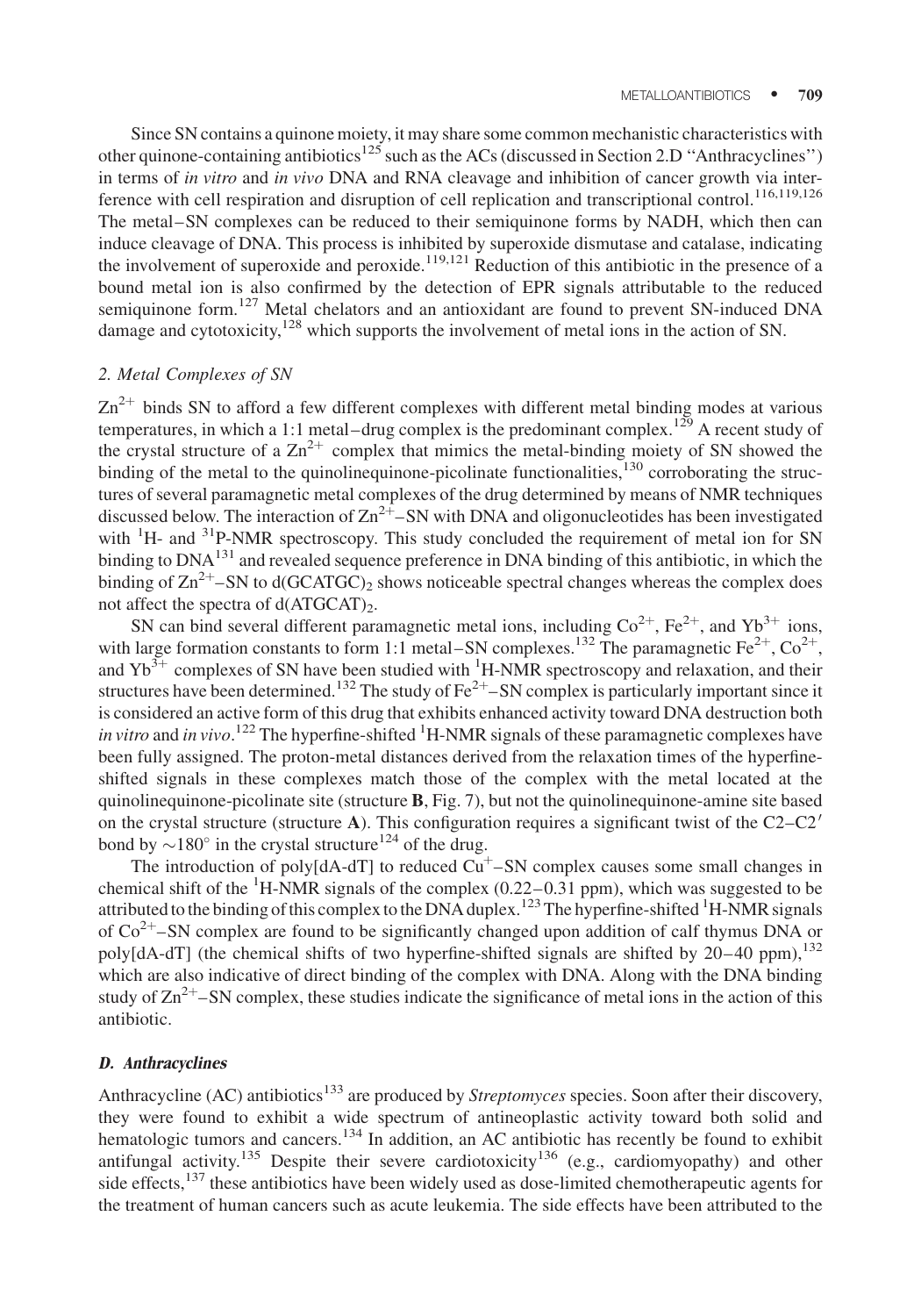#### 710 • MING

toxicity of these drugs toward mitochondria,<sup>138</sup> leading to disturbance of bioenergetics, inhibitions of enzymes, oxidation of lipids, disorders of membrane, and oxidative stress. The less toxic adriamycin (doxorubicin) has currently been widely prescribed as a chemotherapeutic agent in association with other antineoplastic agents, such as BLM and cisplatin. In addition, new AC antibiotics and their chemical derivatives are still found or synthesized,<sup>139,140</sup> which may provide potential clinical use in the future.

The antineoplastic activity of AC antibiotics has been mainly attributed to their strong interactions with DNA in the target cells. The AC family members possess a quinone-containing chromophore and an aminoglycoside side chain.<sup>133</sup> The structures of the representing members of this family daunomycin (daunorubicin) and adriamycin are shown in Figure  $8^{141}$  There are a few members of the AC family that contain more extensive sugar chains, such as  $\beta$ -rhodomycin contains a monosaccharide and a trisaccharide, cinerubins, marcellomycin, and rhodirubins have a trisaccharide, and musettamycin has a disaccharide chain.<sup>133</sup> The redox activity of the AC ring plays a key role in the action of these drugs. In addition, the metal ion bound to the  $11,12-\beta$ -ketophenolate site is also thought to be involved in some actions of these antibiotics.

#### 1. Action of AC and Metal–AC Complexes

The action of this drug family has been considered to be attributable to their redox activity and DNAbinding capability.<sup>133,142,143</sup> Two pathways have been proposed for these drugs to deform DNA structure and terminate biological function of  $DNA:2^$  (a) intercalation of the drugs into the base pairs with the sugar chain sitting in the DNA minor grooves which involves hydrogen bonding, electrostatic, van der Waals, and hydrophobic interactions (a representing AC–DNA structure is shown in Fig. 9); and (b) a free radical damage of the ribose. The intercalation of AC drugs to DNA dramatically distort the DNA structure which thus prohibits transcription. A number of crystal<sup>144</sup> and NMR<sup>145</sup> structures of different AC–DNA complexes have been resolved. A representing AC–DNA structure nogalamycin<sub>2</sub>-d(TGTACA)<sub>2</sub> is shown in Figure 9.<sup>144h</sup> These structural studies allow detailed comparison of sequence specificity of the drug binding and the different modes for the binding of different drugs with DNA.

These antibiotics can be reduced to their semiquinone forms by biological reducing agents, such as NADH and NADPH. Superoxide anion radical  $(O_2^{\bullet -})$  and  $H_2O_2$  can be produced from dioxygen upon receiving electrons from the semiquinone. Then, hydroxyl radicals can be generated, which can attack cell components, such as membrane and DNA, and impair cell functioning. In the presence of ascorbic acid and  $H_2O_2$ , hydroxyl radicals can also be generated by  $Cu^{2+}$  and  $Fe^{3+}$ -adriamycin.<sup>146</sup> The radicals generated during the redox cycle of ACs and their Fe complexes have been considered the cause of the cardiotoxicity.<sup>147</sup> However, a recent study showed that the capability of producing free radicals of ACs is not directly related to their cardiotoxicity. For example, although the 13-hydroxy derivatives of ACs are more cardiotoxic, they are less effective producers of oxygen-based free radicals.<sup>148</sup> The 13-hydroxy metabolites of ACs have been found to impair intracellular iron homeostasis, which provides new perspectives on the role of iron in cardiotoxicity of ACs.<sup>149</sup>



**Figure 8.** Schematic structures of daunomycin (R = H) and adriamycin (R = OH).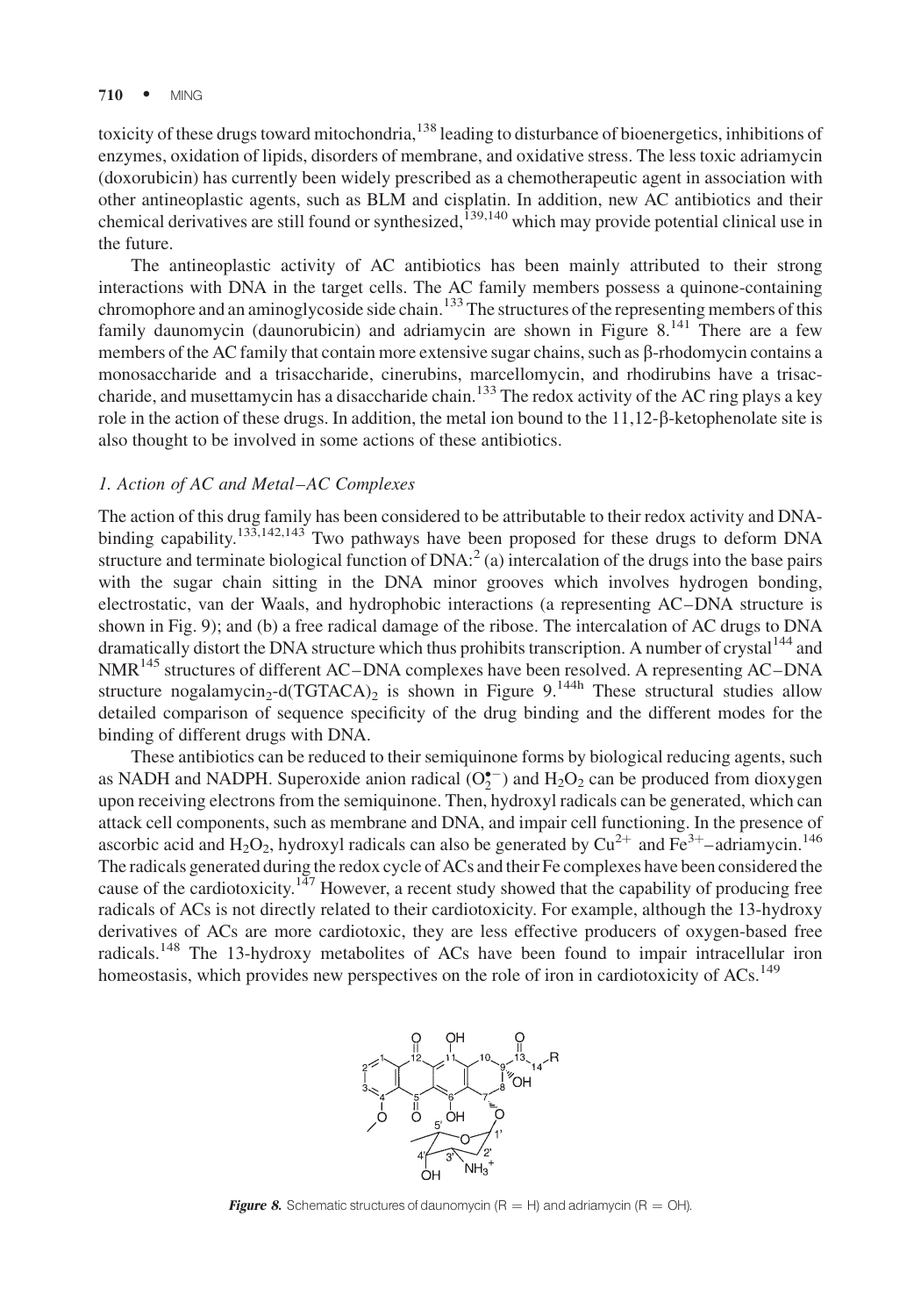

Figure 9. Crystal structure of nogalamycin<sub>2</sub>-d(TGTACA)<sub>2</sub> complex in which the anthracycline (AC) rings are intercalated into DNA base pairs.The complex is packed inthe crystal lattice as a dimer with the monomers nearly perpendicular to each other.The DNA duplex is shown in ribbon structure in one of the subunits.

ACs are known to bind various metal ions, including transition metal, main group, lanthanides, and uranyl ions.<sup>150,151</sup> A number of articles reported that some metal ions, e.g., Fe<sup>2+/3+</sup>, Cu<sup>+/2+</sup>,  $Pd^{2+}$ ,  $Pt^{2+}$ , and  $Tb^{3+}$ , play an important role in altering the biochemical properties of ACs.<sup>152–155</sup>These studies point a new direction in the pursuit of chemotherapeutic efficacy and lowering toxicity of these antibiotics. The binding of metal ions may cause a significant influence on the redox property of these drugs as shown in their  $Yb^{3+}$  complexes,<sup>156</sup> thus affecting their activities. The interactions of DNA and other cell components with metal–AC complexes, and their subsequent damage by the AC complexes of redox-active metal ions, including iron and copper,<sup>157,158</sup> have been previously studied by the use of various physical and biochemical methods. Adriamycin has been suggested not to undergo flavo-associated reduction upon intercalation.<sup>159</sup> However, a site-specific modification of DNA bases suggests a possible binding through intercalation,<sup>157b</sup> although specific electrostatic interactions cannot be completely ruled out. Pulse radiolysis studies indicate that adriamycin semiquinone can mediate a long-range electron transfer to as far as  $\sim$  100 base pairs in DNA,  $^{160}$  which may also serve as a mechanism toward DNA base modification.

# 2. Fe–AC Complexes

It has been shown that several different metal ions, including alkaline earth metals,<sup>161</sup> first-row<sup>161</sup> and heavy<sup>154</sup> transition metals, and rare earth metals,  $155,161,162$  can bind AC antibiotics very tightly in aqueous and methanol solutions, with the metal bound to one or both of the two  $\beta$ -ketophenolate moieties depending on the solution conditions. Iron is involved in the actions of several antibiotics, such as BLM discussed in Section 2.A ''Bleomycin'', SN in Section 2.C ''Streptonigrin'', and possibly ACs,<sup>153</sup> which serves as a redox center and can generate free radicals in the presence of dioxygen under reduction conditions which can damage cell components. The binding of  $Fe<sup>3+</sup>$  with daunomycin has been studied by the use of  $57Fe$  Mössbauer, EPR, and X-ray absorption spectroscopies, in which several different complexes are seen at mM drug concentrations.<sup>153a,163</sup> Despite the similar structures of daunomycin and adriamycin, the Mössbauer spectra of their  $Fe^{3+}$ complexes are noticeably different which has been attributed to their slight difference in structure and reactivity.<sup>164</sup>

The binding of  $Fe^{3+}$  with several other ACs has recently been revisited.<sup>165</sup> The results suggest that Fe<sup>3+</sup> binds these drugs to form 1:1 Fe–drug complexes with the metal bound at 11,12- $\beta$ ketophenolate site, and 2:1 Fe<sub>2</sub>–drug complexes with the metal bound at both  $\beta$ -ketophenolate sites. The formation of mononuclear, dinuclear, and polynuclear metal–AC complexes are also suggested. The  $Fe<sup>3+</sup>$  complexes of these drugs are very complicated systems since their spectra are dependent upon the preparation procedure, equilibrium time, metal-to-drug ratio, and drug concentration.<sup>163-165</sup>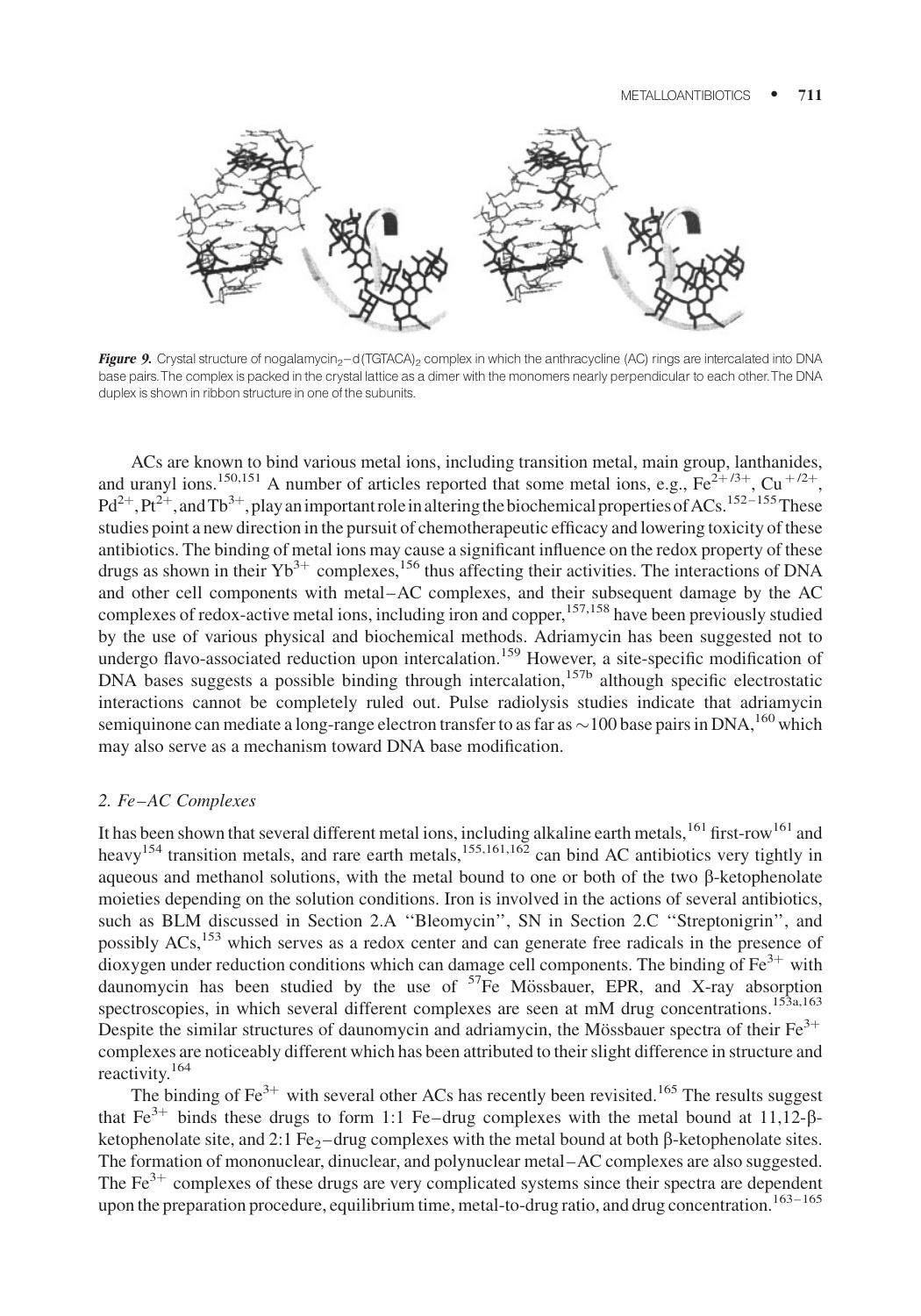Different complexes are also formed for lanthanide(III) binding with AC antibiotics observed in an early study, which is discussed in the next section.

A 1:2  $\text{Fe}^{3+}$ -adriamycin complex was proposed to form a stable complex with calf-thymus DNA in solution. This drug–Fe–DNA tertiary complex is distinct from both the  $Fe<sup>3+</sup>$ –adriamycin complex and the DNA-intercalated  $Fe^{3+}$ -free adriamycin on the basis of optical and chromatographic studies.<sup>157b</sup> In another study,  $Fe^{3+}$ –ACs have been suggested not to intercalate into DNA base pairs until the Fe<sup>3+</sup> ion is released, despite the strong binding of Fe<sup>3+</sup> with the drugs.<sup>157c</sup> A recent mutagenesis study indicated that  $Fe^{3+}$  is directly involved in the mutagenicity caused by doxorubicin through oxidative DNA damage, which further strengthens the role of Fe in AC action.<sup>166</sup> Formation of intracellular Fe–AC complexes have also been confirmed with different methods.<sup>167</sup> Further studies are still needed to clarify the mechanistic and structural roles of Fe in the action of this family of antibiotics.

# 3. Lanthanide–AC Complexes

Lanthanide(III) ions (Ln<sup>3+</sup>) have been very widely utilized as substitutes and spectroscopic probes<sup>168</sup> for biological  $Ca^{2+}$  owing to their very similar ionic radii, binding properties, and coordination chemistry, yet with much higher affinity constants because of the higher charges of  $\text{Ln}^{3+}$  ions (thus is able to probe weak  $Ca^{2+}$  interactions).<sup>169</sup> Indeed, both  $Ln^{3+}$  and  $Ca^{2+}$  ions have been reported to bind ACs, in which  $Ln^{3+}$  ions show  $> 3$  orders higher in affinity constants.<sup>156</sup> Early NMR studies of the paramagnetic  $Yb^{3+}$ –daunomycin complex did not yield useful information for the description of the coordination chemistry of the complex because of the formation of a mixture and the lack of full assignment of the paramagnetically shifted  ${}^{1}$ H-NMR features.<sup>170</sup> The binding of several Ln<sup>3+</sup> ions, including  $Pr^{3+}$ ,  $Eu^{3+}$ ,  $Dy^{3+}$ , and  $Yb^{3+}$ , with ACs in both aqueous and methanol solutions under different conditions has recently been revisited by means of electronic spectroscopy, cyclic voltammetry, and NMR techniques.<sup>156,171</sup>

Like in the case of  $Fe^{3+}$ -bidning to AC drugs, different complexes are also formed for lanthanide binding with ACs. A 1:1  $Yb^{3+}$ –daunomycin complex has been successfully prepared in solution, and its hyperfine-shifted <sup>1</sup>H-NMR spectrum fully assigned by means of 2D-NMR techniques (Fig. 10).<sup>156,171</sup> On the basis of the conclusive signal assignment, the configuration of the complex in solution has been determined to be similar to that of the metal-free drug in solution<sup>172</sup> and in the crystal structure,<sup>173</sup> and the metal binding site determined to be the 10,11- $\beta$ -ketophenolate moiety. The AC drugs can bind  $\text{Ln}^{3+}$  to form complexes in solution with metal-to-drug ratios of 1:1, 1:2, 1:3, and 2:1 depending upon proton activity in the solution.<sup>156</sup> All of the complexes have been characterized by means of 2D-NMR techniques.<sup>156</sup> The complication in the earlier NMR studies has been attributed to the formation of the different complexes at different proton activities, which is likely to be the case for other metal complexes of the ACs.

#### 4. Interactions of ACs and Their Metal Complexes With Other Biomolecules

In addition to their DNA intercalation and redox activity, AC antibiotics have been observed to interact with other biomolecules that may also influence cell functioning and may be the cause of the side effects of these drugs. For example, (a) adriamycin and its  $Fe^{3+}$ ,  $Cu^{2+}$ , and  $Co^{2+}$  complexes can cause influence on effector cells of humoral and cell immune response.<sup>174</sup> (b) Fe–adriamycin complex was found to damage erythrocyte ghost membranes, which is attributable to the production of superoxide and hydrogen peroxide by the complex.<sup>157a</sup> (c) The Fe<sup>2+</sup>, Cu<sup>2+</sup>, and Co<sup>2+</sup> complexes of adriamycin are potent inhibitors of propanolol-induced  $Ca^{2+}$ -dependent K<sup>+</sup> efflux, but not Pb<sup>2+</sup>dependent  $K^+$  efflux, whereas Fe<sup>3+</sup>-adriamycin can activate  $K^+$  permeability of erythrocytes. However, the AC rings of adriamycin alone enhances  $Ca^{2+}$ -dependent K<sup>+</sup> efflux from erythrocytes. These influences are attributed to the influence on cellular  $Ca^{2+}$  transport rather than direct action on  $K^+$  channels.<sup>175</sup> (d) AC drugs can cause poor wound healing<sup>176</sup> as a result of impaired biosynthesis of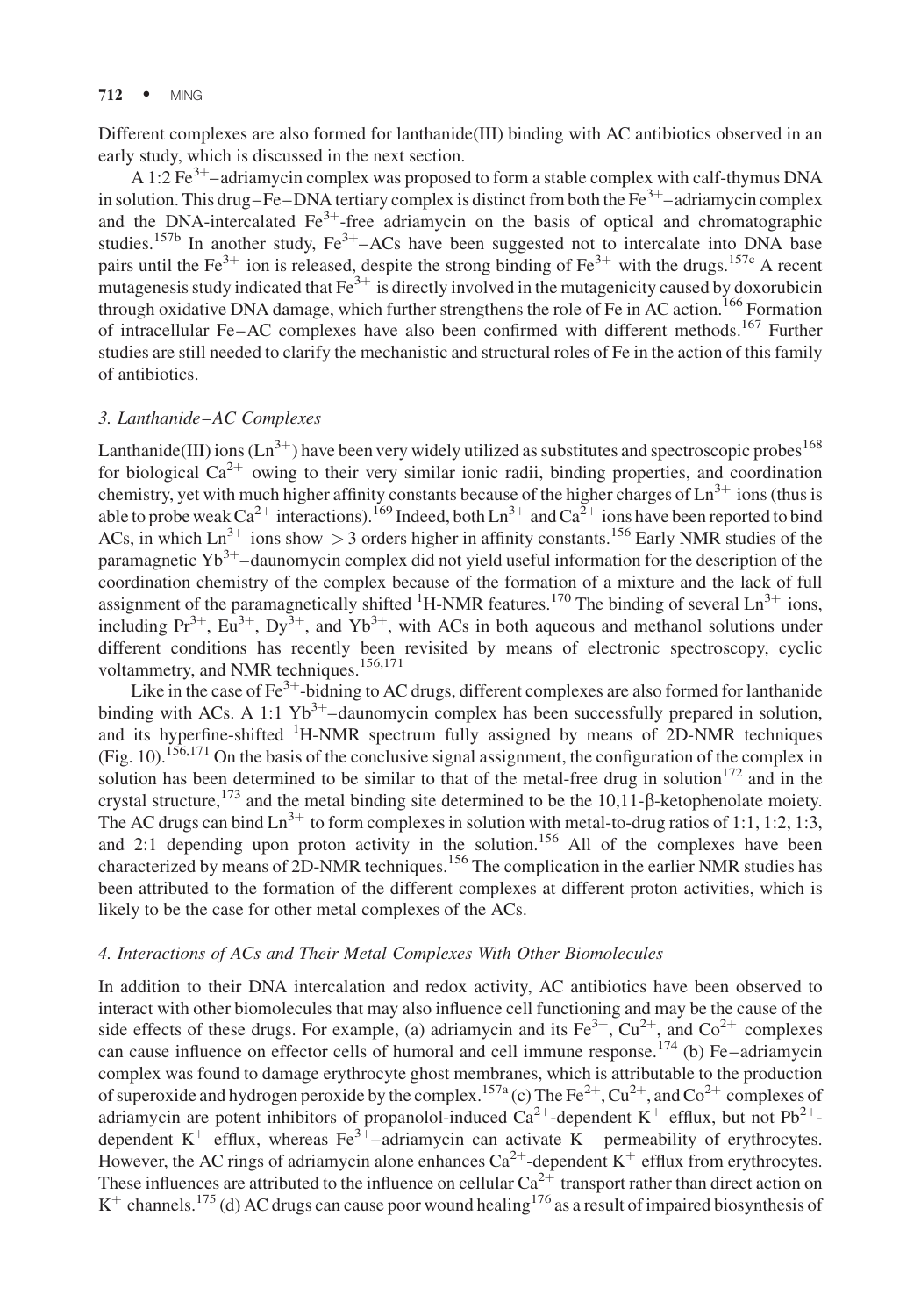

Figure 10. The <sup>1</sup>H-EXSY-NMR spectrum of 1:1 Yb<sup>3+</sup>-daunomycin complex in methanol. The signals due to the metal complex (toptrace) can correlate with those of the free drug (trace on the left) in this spectrum, shown as cross peaks in the "2D map" (labeled with numbers corresponding to the structure in Figure 8). The spectrum obtained in aqueous solution exhibits similar features as in methanol.

collagen.<sup>177</sup> The inhibition of AC drugs against the  $Mn^{2+}$ -containing prolidase has been observed to be parallel to the impairment of collagen synthesis.<sup>178</sup> The binding of the AC drugs to the Mn<sup>2+</sup> in the active site of prolidase has been suggested to be the cause of the inhibition. Moreover, the higher  $Mn^{2+}$ -binding affinity of daunomycin than that of adriamycin has been considered to contribute to its greater potency in inhibition of collagen biosynthesis. (e) The  $Fe<sup>3+</sup>$ -adriamycin complex is determined to be a potent inhibitor of protein kinase  $C<sub>1</sub><sup>179</sup>$  and the  $Cu<sup>2+</sup>-AC$  complexes are considered to serve as a vehicle to carry  $Cu^{2+}$  to protein kinase C which results in inhibition of the enzyme.<sup>180</sup> Direct binding of the complexes with the enzyme has been ruled out. These studies suggest that the interactions of AC drugs with different bio-targets must be taken into consideration for further drug design and future studies of the bioactivity and toxicity of these drug family.

#### E. Aminoglycosides

Aminoglycosides form a unique and structurally diverse family of antibiotics (Fig. 11), which include the famous Waksman's streptomycin and the widely used neomycin (an ingredient in ''triple antibiotic'' ointment along with bacitracin and polymyxin B). Despite their nephrotoxicity and ototoxicity, these antibiotics have remained their clinical values and also serve as lead drugs for rational design of next-generation antibiotics.<sup>181</sup>

# 1. RNA-Binding and Aminoglycoside Action

Aminoglycoside antibiotics are known to bind RNA which is considered the key mechanism in their antibiotic activities.<sup>181–183</sup> This binding decreases translational accuracy and interferes with translocation of the ribosome.<sup>184</sup> For example, neomycin-like aminoglycosides bind rRNA near the aminoacyl site, preventing chemical modification on the nucleotides in the aminoacyl site.<sup>185</sup> Neomycin B has been determined to bind to the transactivation-responsive element of HIV-1 RNA.<sup>186</sup> Neomycin has also been determined to inhibit the self-cleavage of the ribozyme from human hepatitis  $\delta$  virus by direct replacement of the active divalent metal ions.<sup>187</sup> Moreover, aminoglycosides are known to bind and cleave hairpin ribozyme in the absence of  $Mg^{2+}$ , however, with much smaller rate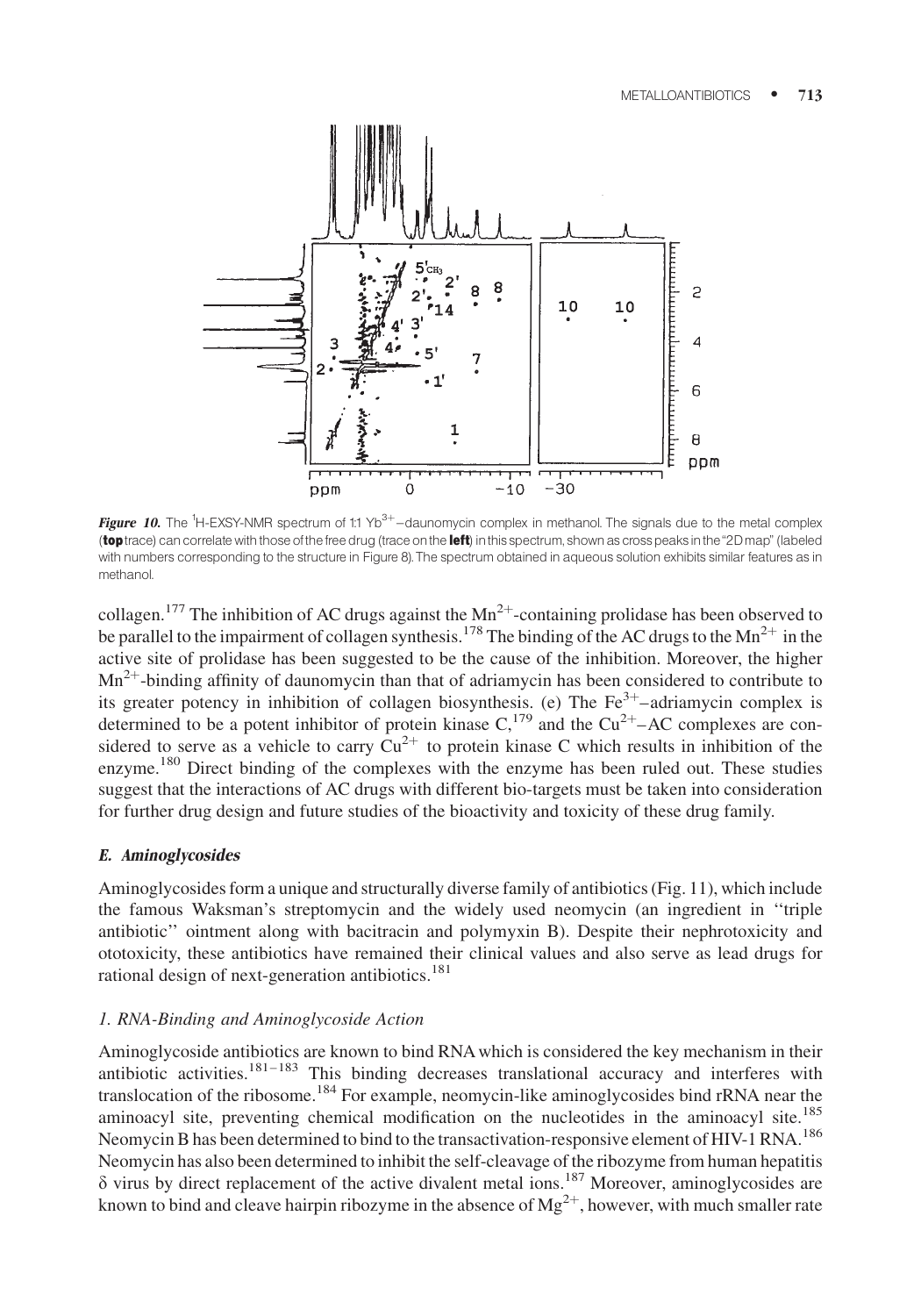

Figure 11. Schematic structures of aminoglycosides (A) neomycin B (R = NH<sub>2</sub>) and paromomycin (R = OH), (B) gentamicin C<sub>1</sub>  $(R_1 = R_2 = CH_3)$ , gentamicin C<sub>2</sub>  $(R_1 = CH_3; R_2 = H)$ , and gentamicin C<sub>1A</sub>  $(R_1 = R_2 = H)$ , and (C) kanamycin A  $(R_1 = OH; R_2 = CH_3)$  $R_2 = OH$ ), kanamycin B ( $R_1 = OH$ ;  $R_2 = NH_2$ ), and tobramycin ( $R_1 = H$ ;  $R_2 = OH$ ).

constants  $k_{cat}$  in most cases except neomycin and apramycin of 18 and 13 times smaller, respectively, than that of  $Mg^{2+}$ -catalyzed cleavage.<sup>188</sup>

The interaction of aminoglycosides with RNA has been investigated by the use of small RNA nucleotides that contain the drug recognition site.<sup>189</sup> The solution structure of a 27-mer RNA molecule, and the structures of this RNA nucleotide bound with paromomycin and gentamicin have also been determined with NMR spectroscopy.<sup>190</sup> The structures of an E. coli decoding region A-site oligonucleotide with and without a bound paromomycin have also been resolved by means of homonuclear and heteronuclear NMR techniques, wherein the two structures are found similar except at the antibiotic binding region.<sup>190,191</sup> Crystal structures of ribosomal 30S RNA subunit<sup>192</sup> and its complexes with paromomycin, streptomycin, and spectinomycin have been resolved (Fig. 12, Top).<sup>193</sup> These structures have provided structural details about the conserved A1492 and A1493 region as well as detailed interactions of aminoglycoside antibiotics with RNA (Fig. 12, Bottom) which afford structural basis for the understanding of the action of aminoglycosides. Another crystal structure of RNA–aminoglycoside complex has also been recently determined, wherein two ribosomal decoding A-sites are bound with two paromomycin molecules.<sup>194</sup> In both solution and crystal structures, the rings A and B of the antibiotics (cf. Fig. 11) are found to be involved in specific interactions with RNA via H-bonding with G and A nucleotides, whereas rings  $C$  and  $D$  in paromomycin and neomycin contribute to the drug binding affinity to RNA. Consequently, methylation of G or A nucleotide can lead to different bacterial resistances to this family of drugs.<sup>195</sup> Nevertheless, different drugs are found to bind at different locations in 30S RNA, which could be metal-dependent (cf. Section 3 for TC binding to RNA).

#### 2. Metal Binding and Bioactivities

Metal ions have been determined to be involved in some unique activities of aminoglycosides. The binding of iron to gentamicin (Fig. 11) has been postulated to induce free radical formation which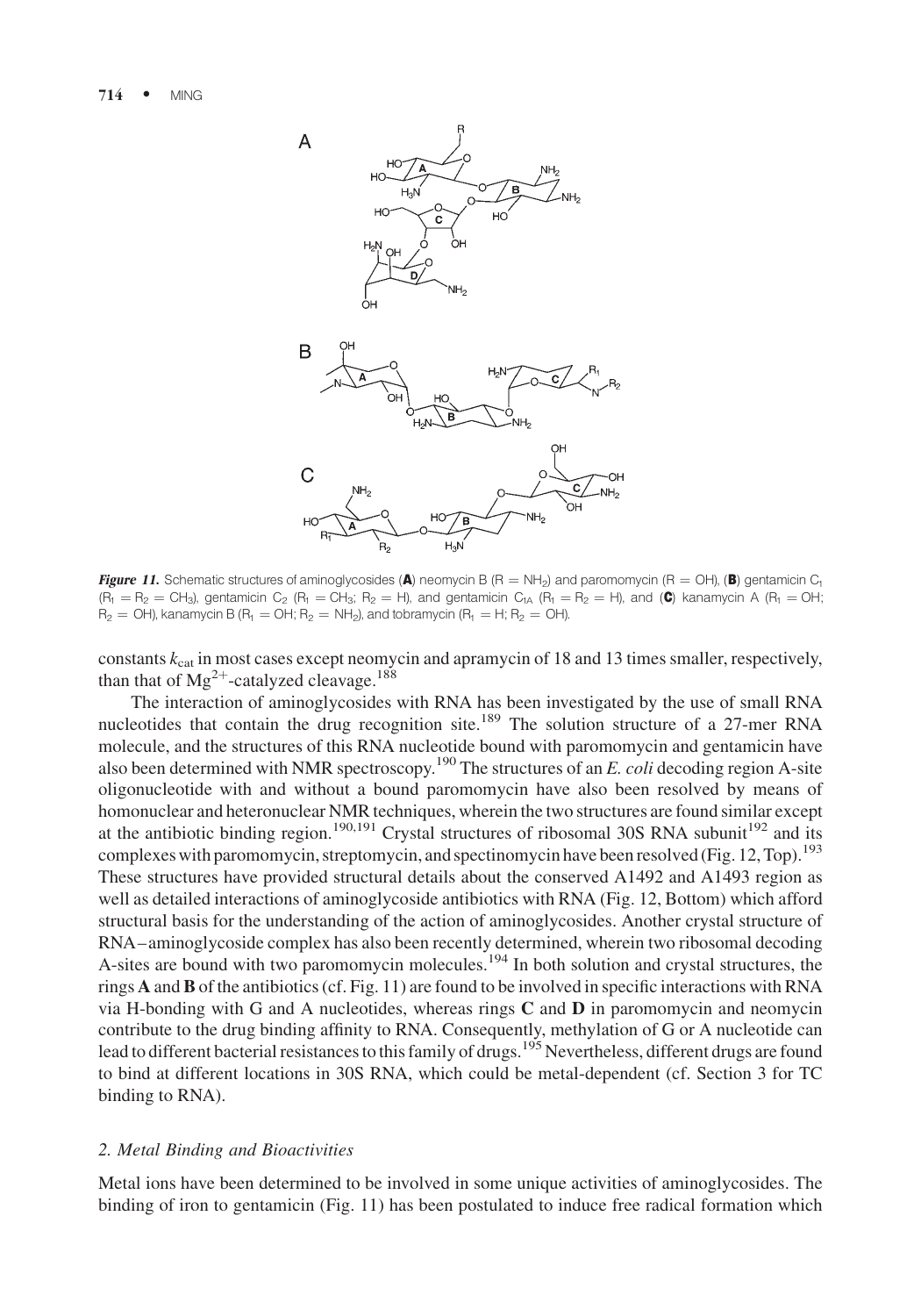

Figure 12. Crystal structure of antibiotic-bound 30S rRNA complex (top structure, Protein Data Bank ID 1FJG.pdb) and the details about the paromomycin-binding environment (bottom). The RNA molecule is shown in green, proteins in gray, and the aminoglycoside antibiotics paromomycin, streptomycin, and spectinomycin are shown in purple, blue, and red colors, respectively in the top structure. There are 96 Mg<sup>2+</sup> ions and 2 Zn<sup>2+</sup> ions (bound to the peptide chain) found in this structure (not shown in the figure); however, the metal ions are not involved in the binding of the antibiotics.

causes peroxidation of lipids.<sup>196</sup> The Fe<sup>2+/3+</sup> complexes of gentamicin have recently investigated with NMR, in which a low-spin 2:1 drug-to-Fe<sup>2+</sup> complex as well as a 1:1 and a 2:1 drug-to-Fe<sup>3+</sup> complexes have been proposed to form.<sup>197</sup> These redox-active iron complexes were implied for aminoglycoside toxicity.

The macrolide antibiotic erythromycin has a structure different from the streptomycin-like antibiotics, yet it contains two sugar moieties (one being a t-aminosugar), carbonyl, and hydroxyl groups which potentially can serve as metal binding ligands. An erythromycin–iron complex was observed to exhibit superoxide scavenging activity that was not seen for the antibiotic without the metal.<sup>198</sup> However, the physical and structural properties of the metal binding site and the structure of the complex were not determined in the study.

Several other aminoglycoside antibiotics have been determined to bind  $Cu^{2+}$ , including lincomycin,<sup>199</sup> kasugamycin,<sup>200</sup> kanamycin B,<sup>201</sup> tobramycin,<sup>202</sup> genticin,<sup>203</sup> and the semi-synthetic amikacin<sup>204</sup> (Fig. 11). In addition, a few simple amino sugars have also been reported to bind  $Cu^{2+}$ , which serve as simple model systems for metal-binding of aminoglycoside antibiotics.<sup>205</sup> In all the cases, the binding of  $Cu^{2+}$  to the aminoglycosides are highly pH-dependent, and afford multi-species around neutral pH based on the results from potentiometric and EPR studies. The  $Cu^{2+}$ –aminoglycoside complexes are observed to exhibit oxidative activity, which can catalyze oxidation of nucleotides in the presence of  $H_2O_2$ .<sup>199–201,204</sup> Hydrolytic cleavage of DNA<sup>206</sup> and RNA molecules<sup>207</sup> and the RNA of the HIV-1 viral Rev response element<sup>207</sup> under physiological conditions by  $Cu^{2+}$ –aminoglycoside complexes was also observed. The metal ion in these complexes has been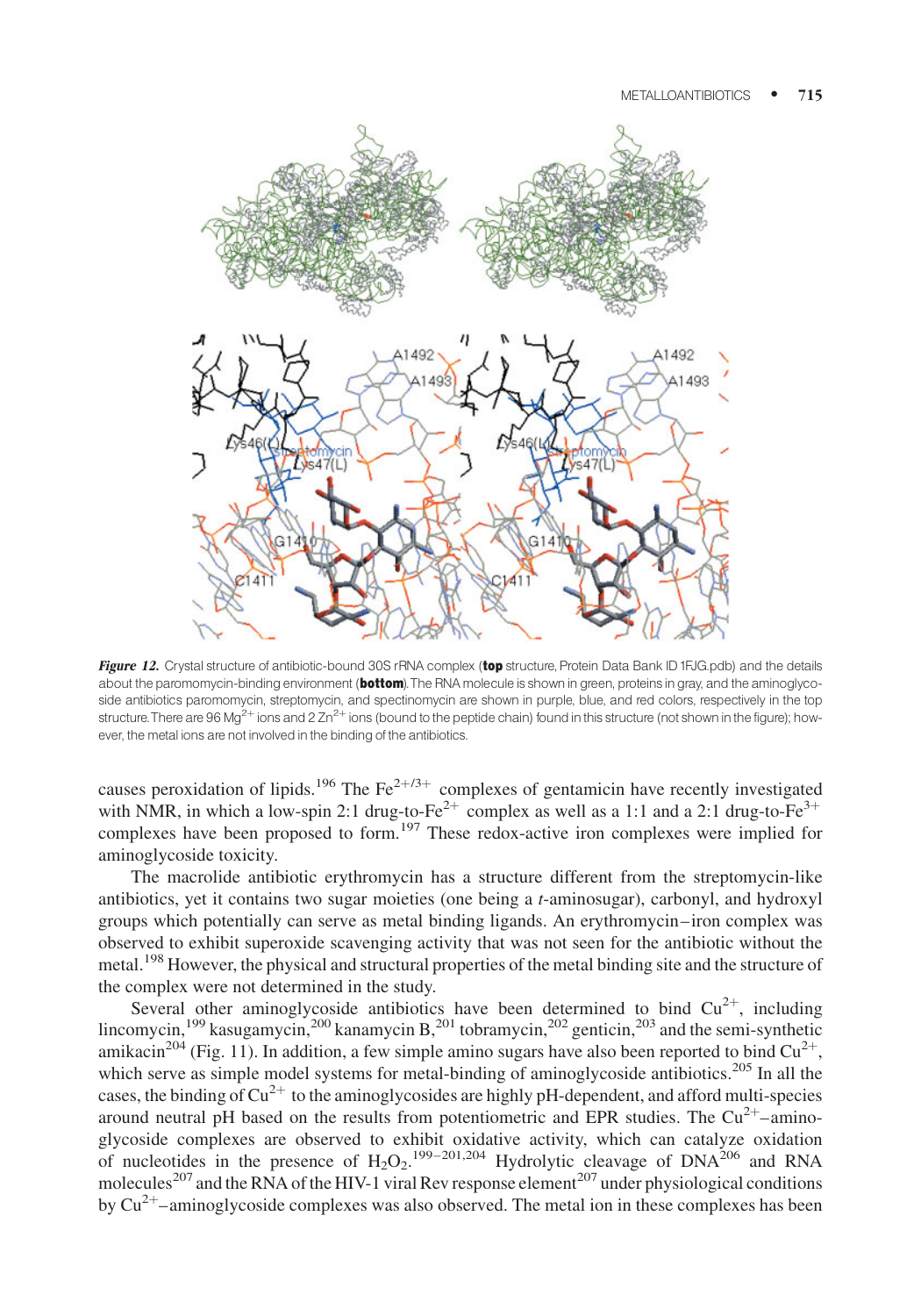proposed to bind to the drugs through a chelating vicinal aminohydroxyl binding moiety of the drugs. The binding site of Cu<sup>2+</sup> in kanamycin A has been determined to be the  $3'-NH_2$  and  $4'-OH$  groups of ring C (Fig. 11C) by means of <sup>13</sup>C-NMR relaxation and potentiometric measurements.<sup>201,206</sup>

# F. Quinolones

Quinolones are comprised of a large family of antibacterial agents such as nalidixic acid, pefloxacin, norfloxacin, ofloxacin, and ciprofloxacin (Fig. 13).<sup>208,209</sup> The first-generation nalidixic acid is active only against Gram-negative bacteria, whereas the later generations, such as the fluoroquinolones with a fluorine atom on the number 6 carbon (Fig. 13B), have been modified to become effective antibacterial agents which exhibit a broad spectrum of activity highly against Gram-negative bacteria and less active against Gram-positive bacteria and also show significant activity against anaerobic bacteria. Fluoroquinolones have been further modified to produce quinobenzoxazines (Fig. 13C), which are found to show anti-tumor activities (whereas the parent quinolones lack such activities) believed to be attributable to their interaction with topoisomerase  $II^{210}$  Ciprofloxacin (Cipro<sup>®</sup> of Bristol-Myers) is a prototypical fluoroquinolone which has been brought on the stage in recent antibioterrorism reactions. It has become ''the antibiotic of choice'' for fighting against anthrax caused by Bacillus anthracis prior to the release of significant amount of toxin by the bacterium, despite the fact that several other antibiotics are also effect against this bacterium.<sup>211</sup> Since this family of drugs have become widely used, one should also bear in mind the risk of serious side effects such as tendinopathy as a consequence of quinolone treatment.<sup>212</sup>

#### 1. Metal Complexes of Quinolones

Quinolones can bind several divalent metal ions, including  $Mg^{2+}$ ,  $Ca^{2+}$ ,  $Mn^{2+}$ ,  $Fe^{2+/3+}$ ,  $Co^{2+}$ ,  $Ni^{2+}$ ,  $Cu^{2+}$ ,  $Zn^{2+}$ ,  $Cd^{2+}$ , and  $Al^{3+}$ ,  $2^{13}$ ,  $2^{14}$  and may result in change in their activity. Mg<sup>2+</sup> and  $Al^{3+}$  were found to decrease the activity of the drugs,<sup>215</sup> whereas  $Fe^{3+}$  and  $Zn^{2+}$  complexes were found to exhibit higher activities.<sup>216</sup> The crystal structures of the Ni<sup>2+</sup> and Cu<sup>2+</sup> complexes of cinoxacin and ciprofloxacin have been solved, in which the metals are found to bind to the  $\alpha$ -carboxylketo moiety to form 1:2 metal-to-drug complexes.<sup>214</sup> The complexes have a pseudo-axial symmetry with the two drug ligands bound symmetrically at the equatorial positions. The axial symmetry is also seen in the EPR spectra of  $Cu^{2+}$ –(drug)<sub>2</sub> complexes.<sup>213e,214c</sup> The drug was also determined by means of crystallography to form a 1:3  $\overline{Co}^{2+}$ :drug<sub>3</sub> complex.<sup>217</sup> A few metal complexes (Fe<sup>3+</sup>, Cu<sup>2+</sup>, and Bi<sup>3+</sup>) of quinolones were prepared in acidic solutions, from which crystals were obtained and structures solved.<sup>218</sup> However, the metal ions in these crystals do not bind directly to the drugs owing to protonation of the carboxylate group, which may not be relevant to the drug action under



Figure 13. The structures of (A) nalidixic acid; (B) the prototypical fluoroquinolones (F substitution at position 6) ciprofloxacin (Cipro<sup>®</sup>); R<sub>1</sub> = H; R<sub>2</sub> = cyclopropyl, norflozacin; R<sub>1</sub> = H; R<sub>2</sub> = ethyl, and pefloxacin; R<sub>1</sub> = CH<sub>3</sub>; R<sub>2</sub> = ethyl; and (C) a prototypical quinobenzoxazine, A-62176.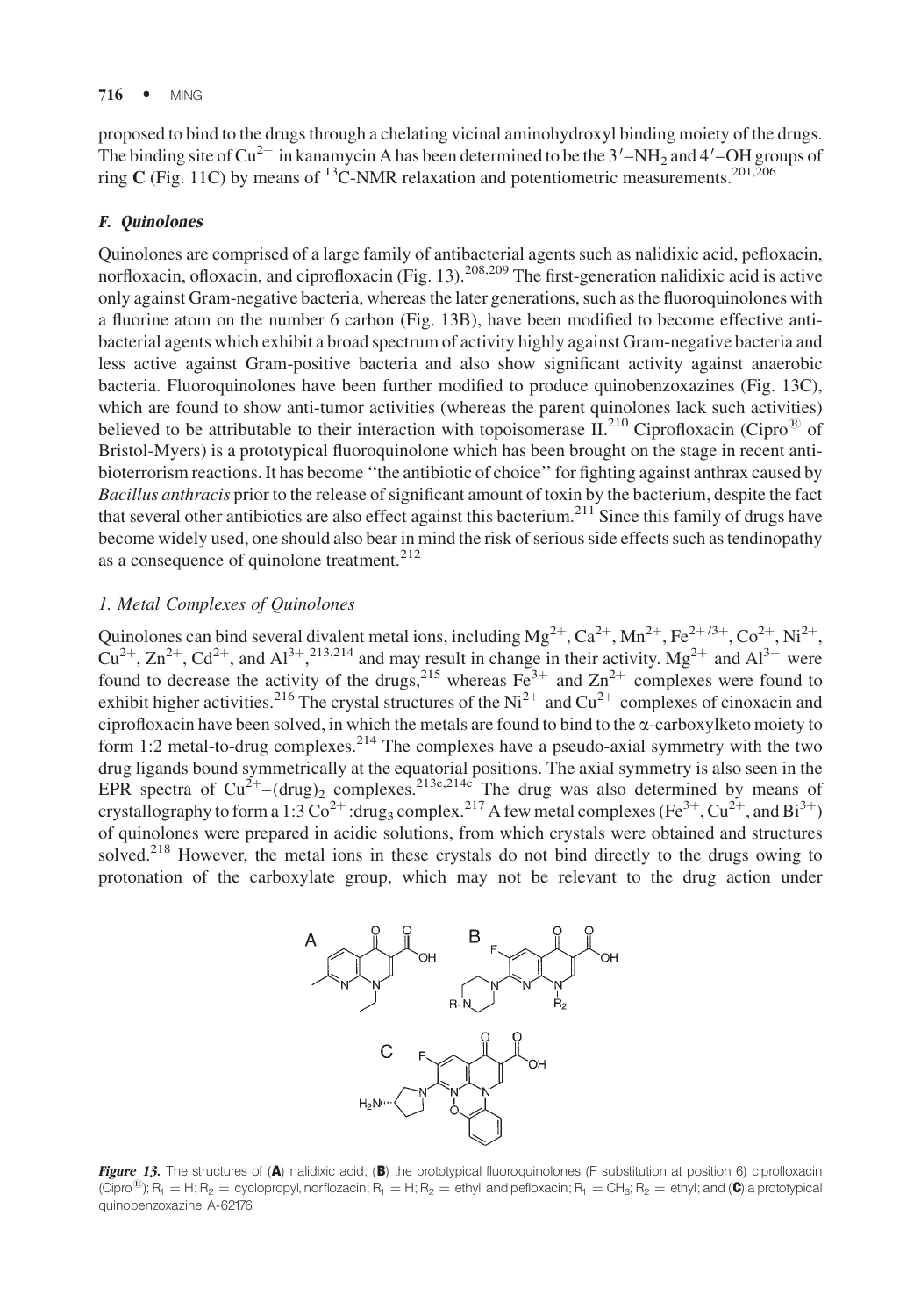physiological conditions. The formation of  $M^{2+}$  (quinolone)(2,2'-dipyridine) ternary complexes  $(M = Co, Ni, and Cu)$  was observed by means of electrospray ionization and laser desorption mass spectroscopy.<sup>219</sup> A recent theoretical study suggested that metal binding to these drugs is associated with the action of these drugs, and fluorescence quenching measurements indicate the presence of a  $\pi-\pi$  stacking which has been suggested to be associated with the DNA intercalation capacities of the drugs and their  $Cu^{2+}$  complexes.<sup>220</sup>

#### 2. Mechanism of Quinolone Action

The binding of quinolones to DNA-gyrase or topoisomerase IV has been considered the key step in the action of these drugs, which prohibits DNA religation activity and distorts DNA in the complex. $^{221}$ Recent studies on the mapping of the functional interaction domain of topoisomerase II revealed that the quinolone-action site on the enzyme overlaps with those sites for the DNA cleavage-enhancing drugs, including etoposide, amsacrine, and genistein.<sup>222</sup> DNA has been considered the target for quinolone drugs, and a cooperative quinolone–DNA binding model of DNA gyrase in the presence of ATP is proposed.<sup>223</sup> Norfloxacin exhibits a Mg<sup>2+</sup>-dependent binding to plasmid DNA in the absence of the enzymes, $224$  wherein metal–drug, metal–DNA, and drug–metal–DNA complexes are detected. The drug does not bind to DNA in the absence or in the presence of an access amount of  $Mg^{2+}$ . Intercalation of norfloxacin into DNA is proposed in the study, and  $Mg^{2+}$  is proposed to serve as a ''bridge'' for the carboxylate of the drug to interact with DNA. However, DNA unwinding efficiency of  $\sim$ 10° by this drug is only marginal for a weak intercalation.<sup>224,225</sup> Fluorine-19 NMR study of the binding of pefloxacin with double stranded DNA also revealed the participation of  $\text{Mg}^{2+}$ in the binding.<sup>226</sup> Moreover, the Mg<sup>2+</sup>-dependent single-stranded DNA binding affinities of several 6substituted quinolones are found to correlate with the gyrase poisoning activity of these drugs,  $227$ confirming the involvement of  $Mg^{2+}$  in such interaction and the significance of the substitution at position-6 and supporting the mechanism derived from quinolone–DNA interaction.

Quinobenzoxazines have been proposed to bind DNA duplex in the presence of  $Mg^{2+}$  to form a ternary complex in the form of  $d\text{rug}_2 - \text{Mg}_2^2$  – DNA, in which one drug molecule is proposed to intercalate into the DNA base pairs while the other is "externally bound."<sup>228</sup> The two Mg<sup>2+</sup> ions serve as salt bridges which interact with both molecules of the drug and the phosphoester backbone of DNA. These drugs have been determined to form a 1:1 or 2:2 complex with  $Mn^{2+}$  in methanol by means of Job plot<sup>229</sup> (in which absorption is measured against different metal-to-ligand ratios), which also implies a possible formation of ternary complexes between 2:2 metal–quinolone complexes and DNA. The metal–quinobenzoxazine complex interacts with DNA in a cooperative manner, i.e., a 4:4 metal–drug complex is proposed to interact with DNA as a unit, in which two drug molecules intercalate into DNA base pairs while the two "external" drugs have  $\pi-\pi$  interaction and are expected to interact with the enzyme topoisomerase II or gyrase. The 2:2 metal–drug complex is also suggested to be assembled in the presence of topoisomerase II based on the results from photocleavage assay, the use of mismatch sequences, and competition experiments.<sup>230</sup> The formation of the 2:2 metal–drug complexes suggests that different quinobenzoxazine or quinolone drug molecules should be utilized to form ''hybrids'' for the pursuit of optimal structure–activity relationship.

#### G. Cisplatin

The antibiotic activities of the platinum complexes cis-diamminedichloroplatinum (also commonly known as cisplatin,  $cis$ -[Pt<sup>II</sup>(NH<sub>3</sub>)<sub>2</sub>Cl<sub>2</sub>]; R<sub>1</sub> = NH<sub>3</sub> and R<sub>2</sub> = Cl in Fig. 14) and  $cis$ -Pt<sup>IV</sup>Cl<sub>6</sub>(NH<sub>4</sub>)<sub>2</sub> were found serendipitously by Barnett Rosenberg to cause dramatic elongation of E. coli during a study of the influence of electric fields on the growth of the bacterium by the use of a platinum electrode in a buffer solution containing  $NH_4Cl<sup>231</sup>$ . The abnormal growth of this bacterium was later identified to be caused by the oxidation of the Pt electrode to form the Pt(IV) salt, which was confirmed via chemical synthesis of the compound. In the meantime, the Pt(II) compound  $cis$ -[Pt(NH<sub>3</sub>)<sub>2</sub>Cl<sub>2</sub>] was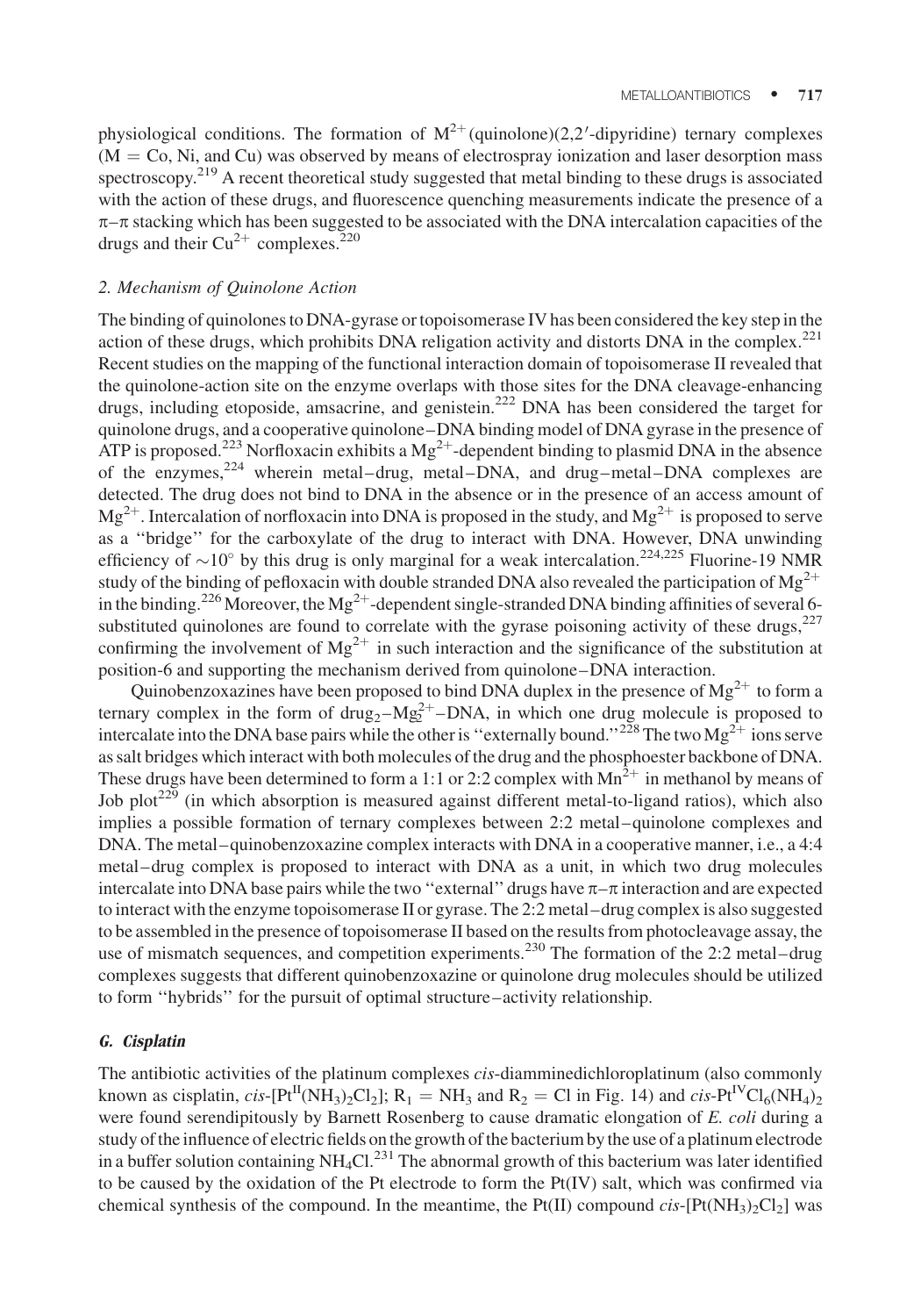#### 718 · MING



**Figure 14.** Schematic structures of (A) cisplatin (R<sub>1</sub> = NH<sub>3</sub> and R<sub>2</sub> = CI) and "transplatin" (R<sub>1</sub> = Cl and R<sub>2</sub> = NH<sub>3</sub>) and (B) the lesstoxic analogue carboplatin.

also identified to be a potent antibiotic agent, causing the same effect as the Pt(IV) salt. Thus, these synthetic metal complexes can be considered metalloantibiotics from a broad sense of the term as they can inhibit the growth of microorganisms. After its discovery, cisplatin was soon found to be a potent anti-cancer agent and is nowadays one of the most prescribed anti-cancer drugs which has been used for the treatment of several different cancers and tumors, including head and neck tumor and testicular, lung, breast, and ovarian cancers.<sup>232</sup> DNA is considered the main biological target of cisplatin. The coordination chemistry and reactivity of cisplatin and the interaction of cisplatin with DNA have been extensively studied by means of  ${}^{1}H_{2}$ ,  ${}^{31}P_{2}$ , and  ${}^{195}Pt$ -NMR spectroscopy and X-ray crystallography, and has previously been reviewed in a number of publications.<sup>233</sup>

#### 1. Cisplatin–DNA Complexes

The chemistry of  $cis$ -[Pt(NH<sub>3</sub>)<sub>2</sub>Cl<sub>2</sub>] has been thoroughly investigated in the late 1890s by Alfred Werner.<sup>234</sup> The two bound chloride ions in cisplatin are relatively labile, which can undergo exchange with nucleophiles such as amine bases. Upon introduction of DNA, cisplatin binds to the  $N<sub>7</sub>$  nitrogen of two adjacent guanidine bases or guanidine–adenine bases in the major groove, or two proximal guanidine bases on different strands in the minor groove which distorts the DNA structures by bending the helix by  $40-60^\circ$  and a helical twist of  $25-32^\circ$ . This binding pattern and structural perturbation on DNA have recently been revealed by means of crystallography<sup> $235$ </sup> and NMR spectroscopy<sup>236</sup> (Fig. 15).

The DNA binding mode of cisplatin cannot be achieved by its stereoisomer ''transplatin''  $(R_1 = C_1; R_2 = NH_3$  in Fig. 14),<sup>237</sup> in which the two *trans* chloride cannot bind to adjacent guanidine bases as in the case of cisplatin. The lability of the Pt–Cl bond still allows nucleophilic substitution to occur in transplatin which can result in DNA binding. However, the DNA binding of transplatin is significantly different from that of cisplatin, wherein cross-strand linkage becomes predominant.<sup>233,238</sup> The observation of significant cytotoxicity of the *trans* analogues with pyridine in place of the ammonia<sup>239</sup> and high anti-tumor activity of *trans*-imino analogues<sup>240</sup> suggest that "transplatin" analogues are worth further exploration for design of new platinum antineoplastic agents. $237$ 

#### 2. Cisplatin Conjugates

Cisplatin has been linked to bioactive molecules to form conjugates which exhibit unique properties in terms of DNA binding and anti-tumor activity. For example, adriamycin (Section 2.D "Anthracyclines") can form complexes with PtCl $^{2-}$  to afford cisplatin-like complexes,<sup>154a</sup> such as cis-dichloro-t-butylamine-adriamycino-platinum which has been determined to be active against murine carcinoma and leukemia.<sup>154b</sup> This complex has been suggested to interact with DNA by intercalation of the AC rings rather than covalent binding to the Pt center. A hormone-anchored cisplatin complex has been prepared in which testosterone is bound to cisplatin in place of the diammine groups via a thiosemicarbazone linkage.<sup>241</sup> This conjugate exhibits a higher activity than cisplatin against human breast cancer cell line MCF-7. The binding of cisplatin with proteins, including serum albumin<sup>242</sup> and transferrin,<sup>243</sup> has also been reported which is considered to play important role in the metabolism and bioactivity of this drug. The interaction of proteins with cisplatin may possibly mediate cell response to the drug, which has been recently reviewed.<sup>244</sup>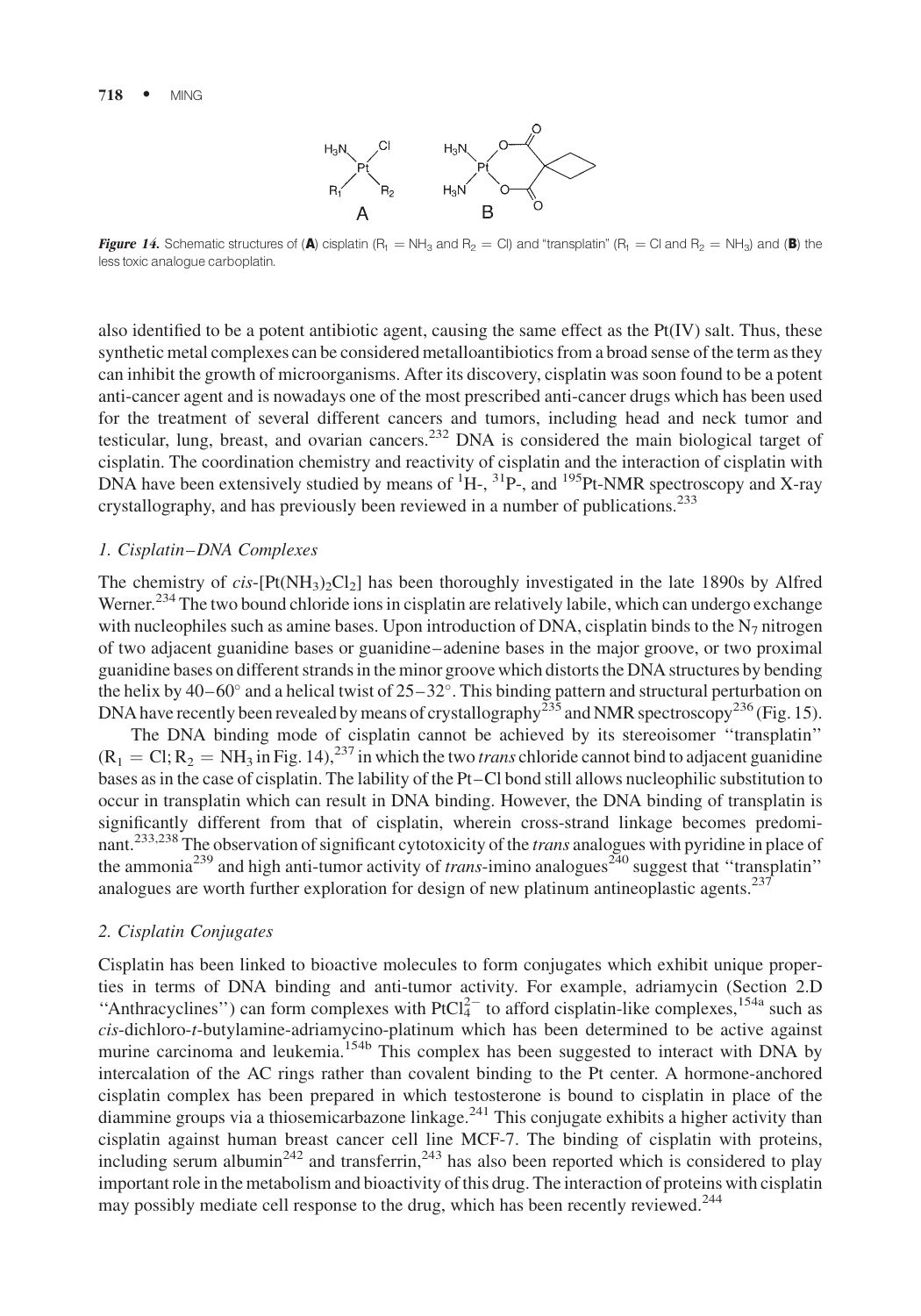

Figure 15. Stereo view of the structures of d(CCTGGTCC)<sup>®</sup>d(GGACCAGG) obtained with NMR spectroscopy (top structure; Protein Data Bank ID1AU5.pdb), in which cisplatin is bound at the center GG nucleotides of one strand, and d(CCTCGCTCTC)●d(GGAGC-GAGAG) obtained with X-ray crystallography (bottom structure; Protein Data Bank ID1A2E.pdb), in which cisplastin is bound to the center G from each strand.The binding of cisplatin to DNA significantly distorts DNA structure, particularly in the case of the crossstrand binding.

#### 3. Cisplatin Analogues

A large number of cisplatin-like compounds have been synthesized, their molecular properties thoroughly characterized, and their anti-tumor activities evaluated.<sup>233,245</sup> Of these new analogues, the compound carboplatin (cis-diammine-cyclobutane-1,1-dicarboxylatoplatinum, Fig. 14B) exhibits lower toxicity than cisplatin and has currently been used clinically for cancer treatment. The other compounds such as nedaplatin (cis-diammine-1-hydroxoacetatoplatinum) and oxaliplatin (1,2diaminocyclohexane-oxalatoplatinum) also exhibit potential antineoplastic activities, which have gained approval for clinical use in some countries and are under extensive evaluation.<sup>233,245,246</sup>

Several cisplatin analogues with two Pt centers have recently been prepared, possessing a general formula of  $[(trans-PtCl(NH<sub>3</sub>)<sub>2</sub>)<sub>2</sub>-µ-L]<sup>2+</sup>$  in which L is a diamine linker.<sup>247</sup> Because of the presence of two DNA-binding motifs in each molecule, binding of these dinuclear platinum complexes to DNA duplex affords intrastrand and/or interstrand cross-link, wherein the bending of DNA at the binding site is much less than that caused by cisplatin.<sup>247,248</sup> These dinuclear platinum compounds exhibit anti-tumor activities differently from cisplatin and may also be different from each other, and are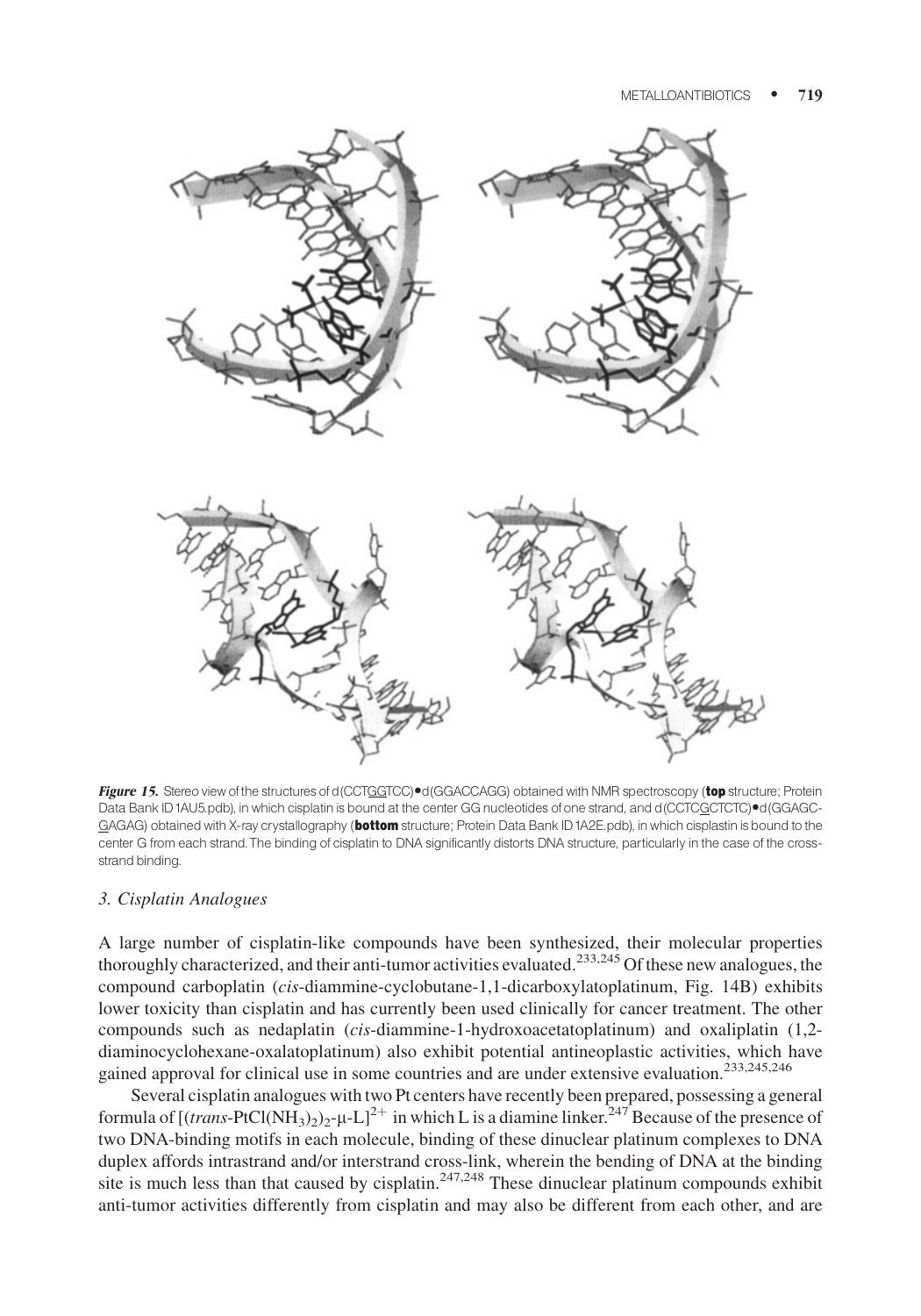potential new anti-tumor agents. Analogous compounds with multi-platinum centers have also been prepared and show significant anti-tumor activities and a cellular response different from cisplatin, and have been under clinical trial.<sup>249</sup> The DNA-binding pattern of these new compounds has also been investigated which shows a similar bifunctional manner as dinuclear platinum compounds. $^{250}$ 

Platinum(IV) complexes have been known to exhibit anticancer activities.<sup>231</sup> Several Pt(IV) complexes have entered clinical trials;<sup>251</sup> however, they have not been widely used because of lower activities than cisplatin or high toxicity and viability of drug uptake, including *cis,trans,cis-* $[PtCl<sub>2</sub>(OH)<sub>2</sub>(isopropylamine)<sub>2</sub>] (iproplatin, CHIP, or JM9)<sub>2</sub><sup>252</sup> [PtCl<sub>4</sub>(D,L-cyclohexane-1,2-diamine)]$ (tetraplatin or ormaplatin),<sup>253</sup> and *cis,trans*-[PtCl<sub>2</sub>(OAc)<sub>2</sub>(NH<sub>3</sub>)(NH<sub>2</sub>C<sub>6</sub>H<sub>5</sub>)] (JM216 or satraplatin<sup>254</sup>). The bioinorganic chemistry of Pt(IV) complexes has recently been extensively reviewed.<sup>255</sup>

#### H. Organometallics

Organometallic compounds are a large family of unique synthetic metal-containing organic compounds, which are characterized by the presence of direct metal–carbon bond(s). Several organometallic compounds have been found to exhibit antineoplastic activities.<sup>256</sup> Of these, the "metallocene" compounds  $M(IV)Cp_2Cl_2$  (Cp = cyclopentadienyl; M = Ti, V, Nb, and Mo) show significant activities toward several experimental animal tumors and human tumors on nude mice, whereas the Zr and Hf analogues do not show anti-tumor activity.<sup>257</sup> The Ti compound has entered clinical trials.<sup>258</sup> In addition to the metallocenes, there are a number of non-platinum metal complexes which have been extensively studied and tested for their anti-tumor activities and are covered in recent reviews.233e,256

Although metallocenes were originally considered to bind DNA similar to cisplatin, recent studies indicated that they do not bind tightly to DNA at neutral pH.259,260 Nevertheless, DNA is still a binding target of these compounds under certain conditions,  $256$  as suggested by NMR studies.<sup>261</sup> TiCp<sub>2</sub>Cl<sub>2</sub> has been suggested to exhibit an anti-tumor mechanism different from cisplatin,<sup>262</sup> showing inhibitory activity toward protein kinase C and DNA topoisomerase II.<sup>259</sup> The hydrolysis of these compounds into  $M(IV)Cp_2(H_2O)_2^{2+}$  has been proposed to render their anti-tumor activities.<sup>259</sup> The different p $K_a$  values of the bound water molecules in MCp<sub>2</sub>(H<sub>2</sub>O)<sup>2+</sup> result in different charges on the compounds, which relates to their capability of entering cells. The high acidity of TiCp<sub>2</sub>(H<sub>2</sub>O)<sub>2</sub><sup>2+</sup> with  $pK_a$  values of 3.51 and 4.35, which afford a neutral species at pH 7.0, and its reasonable stability with  $t_{1/2} = 57$  hr for Cp dissociation<sup>263</sup> may account for its high anti-tumor activity.

 $MCp_2Cl_2$  can form conjugates with adriamycin (Section 2.D "Anthracyclines") to give 1:2 metal-to-drug complexes ( $M = V$  and  $Zr$ ) and 1:1 and 1:2 complexes ( $M = Ti$ ).<sup>264</sup> While the Zr conjugate does not show activity toward P-388 leukemia, the Ti complexes exhibit activity comparable to the free drugs. The structures of these metal conjugates were not determined in the previous study. The metal ions are suggested to assist the binding of the drug to DNA and red blood cell membrane. However, these metal complexes do not catalyze electron transfer from NADH to dioxygen as does adriamycin (Section 2.D ''Anthracyclines''), which possibly may decrease the cardiotoxicity of adriamycin. Thus, these conjugates seem to serve as bifunctional anti-tumor compounds, i.e., to release adriamycin and the  $M - Cp_2$  complex.

# 3. METAL–TC COMPLEXES AND BACTERIAL RESISTANCE

The tetracyclines (TCs) have once been widely used as both external and internal medicines for an extended period of time because of their broad-spectrum activity toward both Gram-positive and -negative bacteria, and also their activity toward rickettsiae, chlamydiae, and protozoans, such as the prototypical TC aureomycin (Fig. 16) produced by Streptomyces aureofaciens.<sup>265</sup> The antibiotic activity of TCs is attributed to their binding to the ribosome which inhibits protein synthesis.<sup>266</sup> Their usage has been limited in recent years because of side effects, including staining of teeth and increase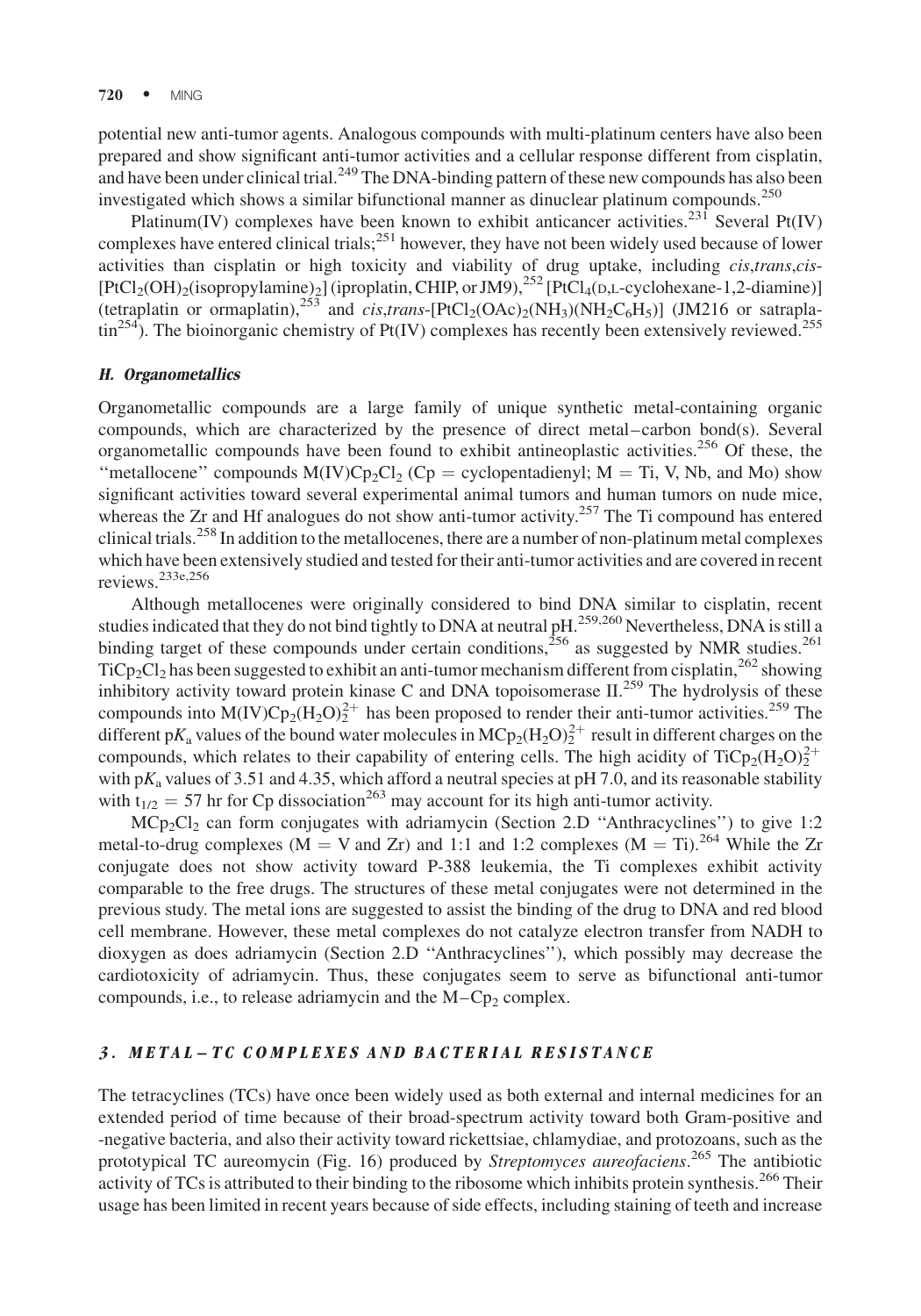

Figure 16. Schematic structure of aureomycin (7-chlortetracycline). Substitute OH for 5-H and H for 7-Cl afford terramycin (5oxytetracycline).

in bacterial resistance. However, recent studies of the mechanism for bacterial resistance of this drug has afforded new insight into rational design of analogues and searching for new analogues of this broad-spectrum antibiotic family, such as the novel 9-glycylamido derivatives the ''glycylcyclines,'' for defending bacterial infections.<sup>267,268</sup> One of the glycylcyclines 9-t-butylglycylamido-minocycline (GAR-936, tigilcycline) is currently under phase II clinical trials.<sup>269</sup>

#### A. Metal Binding

The metal-binding capability of TCs has been well documented,<sup>150</sup> including the binding with alkaline earth and transition metal ions (VO<sup>2+</sup>, Cr<sup>3+</sup>, Mn<sup>2+</sup>, Fe<sup>2+/3+</sup>, Co<sup>2+</sup>, Ni<sup>2+</sup>, Cu<sup>2+</sup>, and Zn<sup>2+</sup>) and  $Al^{3+}$ .<sup>270–274</sup> TCs have been determined to be present mainly as Ca<sup>2+</sup>-bound form (and Mg<sup>2+</sup>-bound form to a lesser extent) in the plasma when they are not bound to proteins such as serum albumin. Thus, the bio-availability of TCs should be dependent upon the physical and biochemical properties of their metal complexes instead of their metal-free forms. Metal binding to different TCs are found to be slightly different which has been suggested to be correlated to their pharmacodynamic effect.<sup>271b</sup>

The acidic oxy-groups at positions 1, 3, 10, 11, and 12 of TC are the potential metal binding/ chelating sites (Fig. 16). The acidity of these groups has been determined to follow the order of 3– OH > 12–OH > 4-ammonium > 10–OH.<sup>150</sup> The 11,12- $\beta$ -ketoenol moiety has been considered to be the primary metal binding site,<sup>275</sup> which has also been determined to be the Mg<sup>2+</sup> binding site in the repressor TetR–Mg<sup>2+</sup>–TC ternary complex (see later). A recent study indicated that TC forms 2:1 TC:metal complexes with 3d transition metal ions in non-aqueous solutions, in which the metal is bound at the 2-amido 3-enol chelating site.<sup>270</sup> Moreover, the formation of metal–TC complexes with different stoichiometries, including 2:1, 1:1, and 1:2 metal:TC ratios, has also been suggested in the previous studies.

#### B. RNA Binding

The antibiotic activity of TCs is attributed to their binding to the ribosome.<sup>266,276</sup> TCs have been reported to bind different forms of RNA, including the ribosome, bulk RNA, rRNA, and ribozymes. The studies of TC binding and interaction with RNAs have recently been reviewed.<sup>277</sup> The binding of TCs to bulk RNA is not specific, and may not be significant for their antibiotic activity.<sup>278</sup> On the other hand, this family of antibiotics bind to the ribosome at the 30S subunit with  $K_d$  of 1–20 mM (in addition to many other low affinity sites). This binding induces a conformational change that prevents tRNA from binding to the ribosome and results in interference of protein synthesis.<sup>279</sup> The interaction of TCs with 16S rRNA has recently been extensively studied with photo-modification, activity assay, mutation, and other methods, from which the TC-binding sites have been identified.<sup>277,280</sup>

The crystal structures of TC-bound small ribosomal subunit have recently been resolved,<sup>281</sup> further confirming the significance of such binding in the action of this antibiotic family. Two TC molecules are found to bind to the RNA (Fig. 17).<sup>281a</sup> One of the TC molecules may involve a  $Mg^{2+}$ ion (at the 11,12-β-ketophenolate site that is found in metal binding studies of TC discussed above) in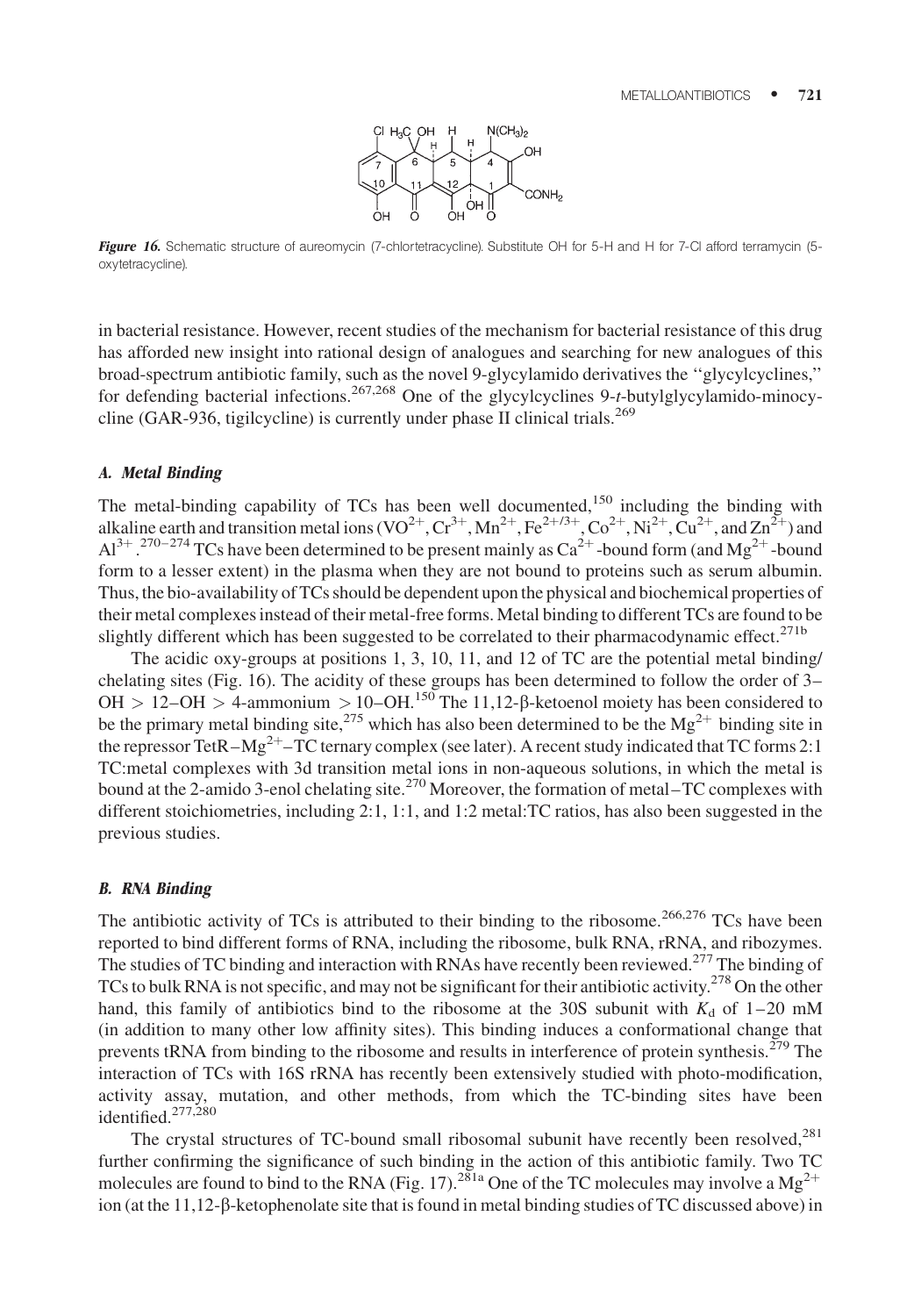

Figure 17. Top: The crystal structure of 30S rRNA with two tetracycline (TC) molecules bound (red). There are 96 Mg<sup>2+</sup> ions found in the structure. The one located near 11,12-B-ketoenol moiety may be involved in the binding of the drug to RNA (bottom enlarged binding site of the TC on the right), as in the case of the binding of the drug to TetR receptor discussed below.



Figure 18. Top: Stereo view of one subunit of the ternary complex formed between class DTetR repressor and Mg<sup>2+</sup>-aureomycin (Protein Data Band ID 2TCT.pdb). The Mg<sup>2+</sup>-aureomycin complex is shown in red. The DNA-binding domain is located at the Nterminus on the left. The 2-fold symmetry of the TC-TetR dimeric complex allows the binding of the complex to the 15-base pair tetoperator. Bottom: Structure of the TC biding site in the TetR-Mg<sup>2+</sup>-TC ternary complex. The drug complex is bound to the protein through His100 via Mg<sup>2+</sup> (green), and is also H-bonded with the protein through three amino acid side chains.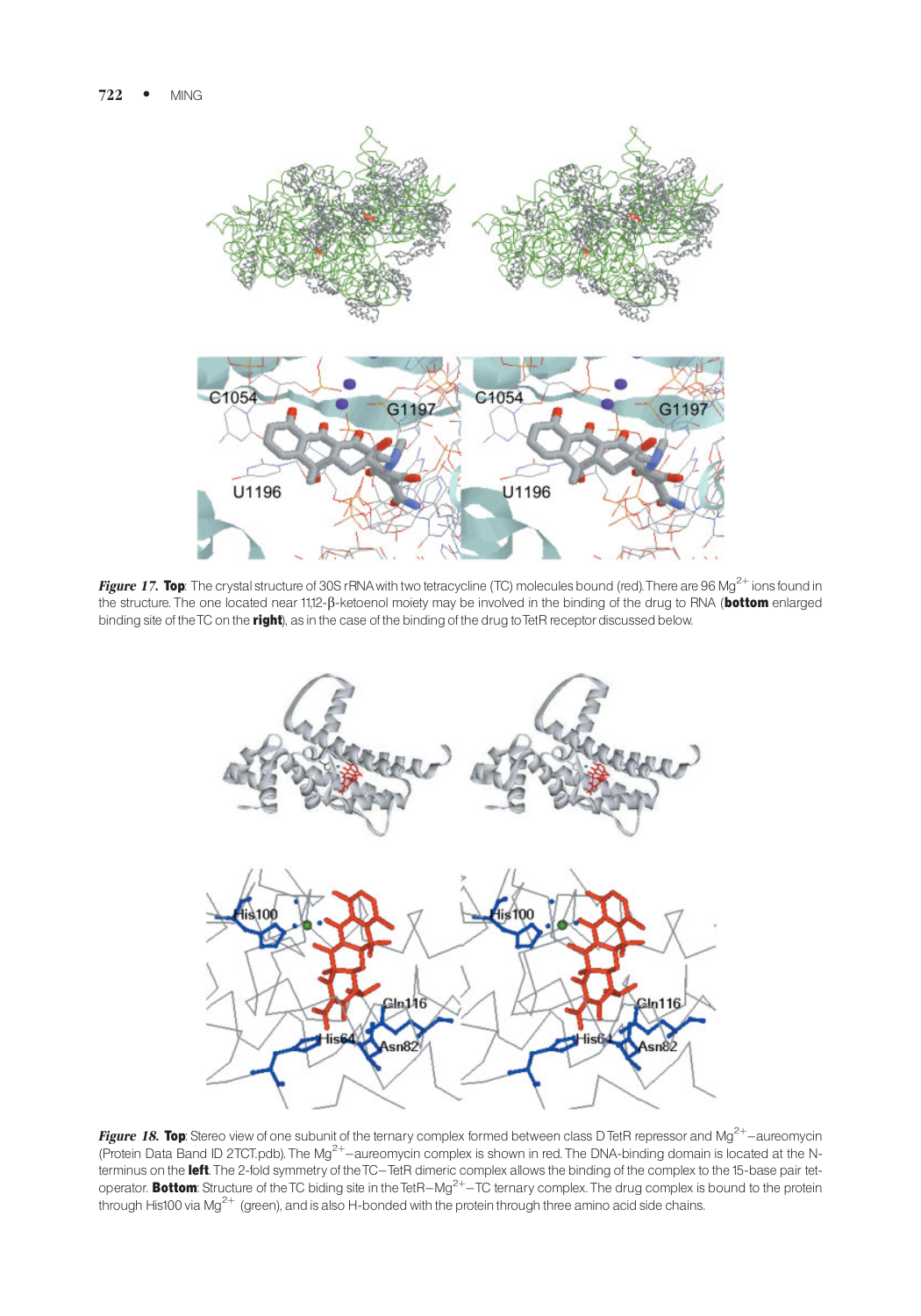binding to RNA through the phosphates of C1054, G1197, and G1198 (Fig. 17). The TC molecules occupy the sites that are distinct from those for the binding of aminoglycosides discussed in Section 2.E ''Aminoglycosides'' (cf. Fig. 12).

Inhibition of ribozymes by TCs has been studied, including groups I and II introns, hammerhead ribozyme, a ribozyme from hepatitis delta virus, and Neurospora crassa Varkud satellite RNA.<sup>187,282</sup> The concentration for 50% inhibition (IC<sub>50%</sub>) of ribozymes has been determined to be  $\sim$ 10–500 mM for several different TCs, with hydrophobic TCs showing higher inhibitions. The large  $IC_{50\%}$  values indicate that these drugs are weak inhibitors for ribozymes, or may even serve as non-specific inhibitors.<sup>277</sup> The binding sites, the binding nature, the pattern for the inhibition, and the role of metal ions (particularly the RNA-significant  $Mg^{2+}$ ) in the binding with ribozymes were not revealed in the previous studies.

#### C. Metal-Dependent Bacterial Resistance

Despite the high potency as broad-spectrum antibiotics, TCs are of little use nowadays because of their bacterial resistance.265b,283 The predominant TC-resistance mechanism in Gram-negative bacteria is active efflux of the drugs mediated by the antiporter membrane protein TetAwhich pumps out TC as a Mg<sup>2+</sup> complex coupled with proton uptake.<sup>284</sup> The expression of TetA is controlled by the repressor protein TetR, whose binding to operator prevents transcription of both tetR and tetA genes. A conformational change of the TetR repressor is supposed to occur upon binding of TC in the presence of divalent metal ions.<sup>285</sup> The conformational change results in the release of the repressor from the operator and initiates the expression of TetA for active TC efflux. The crystal structures of the repressor TetR and the ternary complex TetR–Mg<sup>2+</sup>–TC have been resolved which confirm the induction of the conformational change of the repressor upon the binding of the  $Mg^{2+}$ –TC complex.<sup>286,287</sup>

A structure of  $Mg^{2+}$ –TC-bound TetR is shown in Figure 18(Top). TetR is a dimeric protein with  $10 \alpha$ -helical structures, of which the first three helical bundles from the N-terminus of each subunit serve as the DNA binding site. The *tet*-operator is composed of 15 base pairs shown below, which has a 2-fold symmetry (boxed sequences) with respect to the center T-A base pair.

|  |  |  |  | T C T A T C A T T G A T A G G |  |  |  |
|--|--|--|--|-------------------------------|--|--|--|
|  |  |  |  | A G A T A G T A A C T A T C C |  |  |  |

Upon  $Mg^{2+}$ -TC binding, significant conformational changes of TetR are observed, including changes in the drug binding site and the DNA binding site.<sup>286</sup> Significant changes are also observed at helix-9, suggesting that the opening at the C-terminus of helix-9 serves as the entrance for the drug as this opening is significantly narrowed after TC binding.<sup>286,287</sup> Mg<sup>2+</sup> in the ternary TetR–  $Mg^{2+}$ –TC complex is found to bind to the drug at the 11,12- $\beta$ -ketoenol moiety (as suggested in early metal-binding studies, see above) and to TetR via His100, in addition to three water molecules (Fig. 18).

Fe<sup>2+</sup> can form a ternary complex with TC and TetR in place of Mg<sup>2+</sup>.<sup>285,288</sup> An in vitro induction assay shows that  $Fe^{2+}$ –TC is a stronger inducer of Tet repressor than  $Mg^{2+}$ –TC by more than 1,000 times, suggesting that Fe<sup>2+</sup> may play a role in TC resistance in vivo.<sup>288b</sup> Specific sites of cleavage of TetR by the bound Fe<sup>2+</sup> is achieved in these studies via Fenton chemistry, and have been identified by means of electrospray ionization mass spectroscopy. The cleavages are found to occur at residues 104 and 105, 56 and 136, and 144 and 147 in order of preference. This cleavage pattern is consistent with the geometric locations of the respective residues to the metal center found in the crystal structures. The determination of the roles of metal ion in the binding of TC to TetR and in the structure of the TC– $M^{2+}$ –TetR complex is expected to lead to rational design of TC analogues that exhibit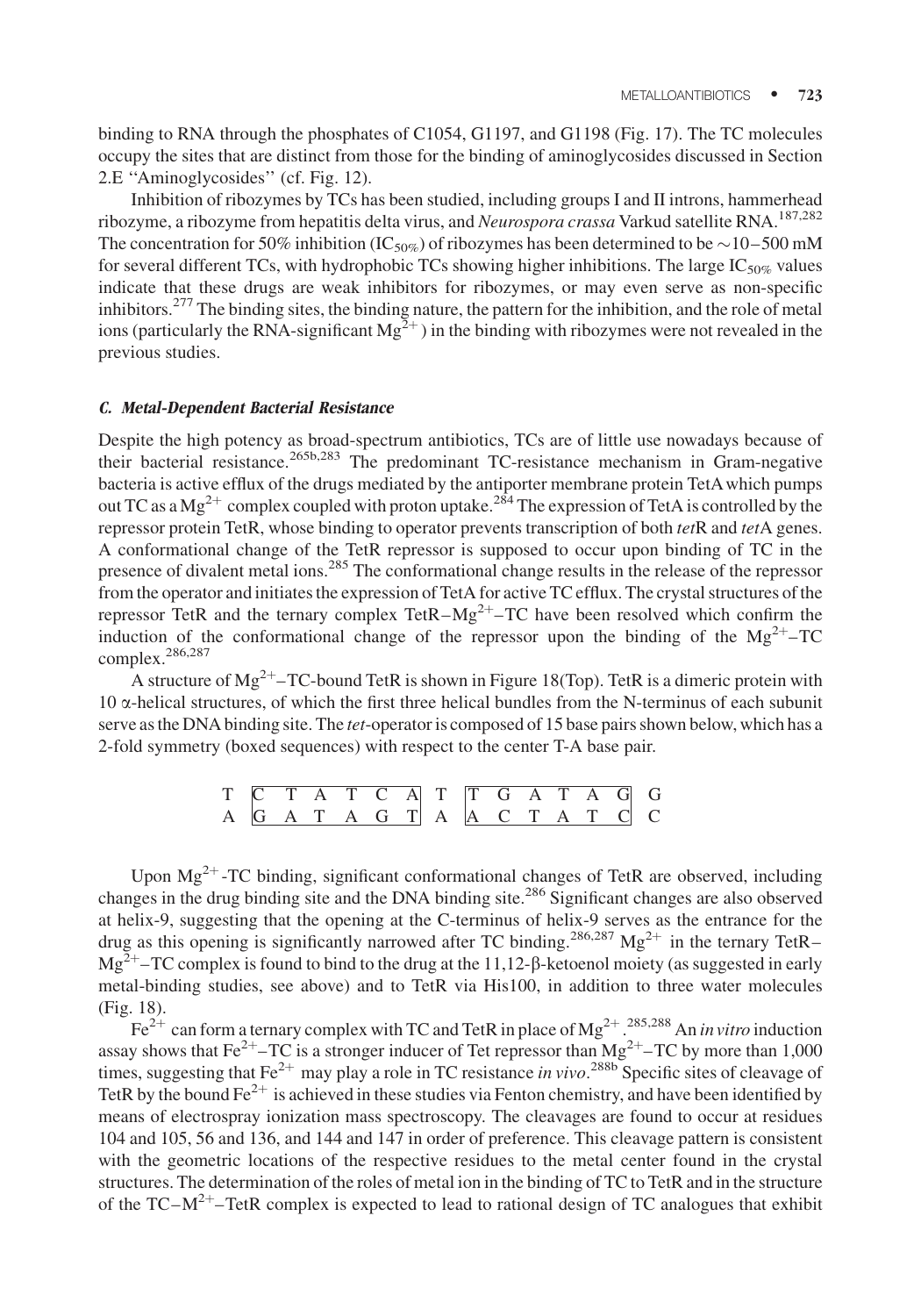broad-spectrum antibiotic activities yet devoid of bacterial resistance, such as the glycylcycline  $family.$ <sup>267–269</sup>

# 4. BACITRACIN AND CELL WALL BIOSYNTHESIS

Bacitracin is a metal-dependent dodecapeptide antibiotic excreted by Bacillus species, including B. subtilis and B. licheniformis. It is a narrow spectrum antibiotic directed primarily against Grampositive bacteria, such as Staphylococcus and Streptococcus, via inhibition of cell wall synthesis.<sup>289</sup> Currently, this antibiotic is commercially produced in large quantities as an animal feed additive for livestock<sup>290</sup> and in human medicinal "triple antibiotics" ointments (along with polymyxin and neomycin).<sup>291</sup> The historical perspectives, the structure of metallobacitracin, and the structure– function relationship of this antibiotic have recently been reviewed.<sup>292</sup>

#### A. Congeners and Biosynthesis

This antibiotic is produced as a mixture of many closely related peptides, in which bacitracins  $A_1$  and  $B_1$  are the major components with the most potent activity (Fig. 19).<sup>293</sup> Several congeners of this antibiotic have previously been isolated and characterized by means of amino acid sequence and mass spectroscopy.<sup>293</sup> Bacitracin contains four D-amino acids, including D-Glu4, D-Orn7, D-Phe9, and  $p-Asp11$ , and a thiazoline ring formed by condensation of the carboxylate of Ile1 with the  $-NH<sub>2</sub>$ and the –SH groups of Cys2 (Fig. 19). A cyclic heptapeptide structure is formed via an amide bond linkage between the side-chain  $\varepsilon$ -NH<sub>2</sub> of Lys6 and the C-terminus of Asn12. These unusual structural features may protect this peptide from degradation by proteases.

Like those structurally diverse peptides and polyketides and their hybrids such as BLM (Section 2.A ''Bleomycin''), bacitracin congeners are also nonribosomal products of a large peptide synthetase complex.<sup>294</sup> The structure and mechanism of bacitracin synthetase resemble those of other peptide and polyketide synthetases, which are comprised of a multi-domain modular structure for the catalysis of the initiation of the thioester linkage to the enzyme, elongation of the thioester-linked amino acid, and termination of the peptide or polyketide chain by a thioesterase domain.<sup>77</sup>

Bacitracin synthetase has been known since its early studies to comprise of a complex modular structure as in the case of other peptide/polyketide synthetases. This enzyme catalyzes an ATPdependent synthesis of bacitracin, starting from the N-terminus based on the observation of a few Nterminal peptidyl intermediates such as Ile-Cys, Ile-Cys-Leu, Ile-Cys-Leu-Glu, and several other N-Ile-containing peptides.<sup>295</sup> The role of ATP has been suggested to be involved in the formation of the labile aminoacyl adenosine intermediates. As in the case of other nonribosomal peptide/ polyketide biosyntheses, the synthesis of bacitracin has been suggested to involve thioester-linkages





**Figure 19.** Amino acid sequences and N-terminal structures of a few congeners of bacitracin. Bacitracin A<sub>1</sub> contains Ile<sup>5</sup>, Ile<sup>8</sup>, and R<sub>1</sub>; A<sub>2</sub>, Ile<sup>5</sup>, Ile<sup>8</sup>, and R<sub>2</sub>; B<sub>1</sub>, Ile<sup>5</sup>, Ile<sup>8</sup>, and R<sub>3</sub>; B<sub>2</sub>, Val<sup>5</sup>, Ile<sup>8</sup>, and R<sub>1</sub>; B<sub>3</sub>, Ile<sup>5</sup>, Val<sup>8</sup>, and R<sub>1</sub>; F, Ile<sup>6</sup>, Ile<sup>8</sup>, and R<sub>4</sub>; E, Val<sup>5</sup>, Val<sup>8</sup>, and R<sub>3</sub>; H<sub>1</sub>, Ile<sup>5</sup>, Ile<sup>8</sup>, and  $R_5$ ; H<sub>2</sub>, Val<sup>5</sup>, Ile<sup>8</sup>, and R<sub>4</sub>; H<sub>3</sub>, Ile<sup>5</sup>, Val<sup>8</sup>, and R<sub>4</sub>; I<sub>1</sub>, Val<sup>5</sup>, Ile<sup>8</sup>, and R<sub>5</sub>; I<sub>2</sub>, Ile<sup>5</sup>, Val<sup>8</sup>, R<sub>5</sub>; I<sub>3</sub>, Val<sup>5</sup>, Val<sup>8</sup>, and R<sub>4</sub>.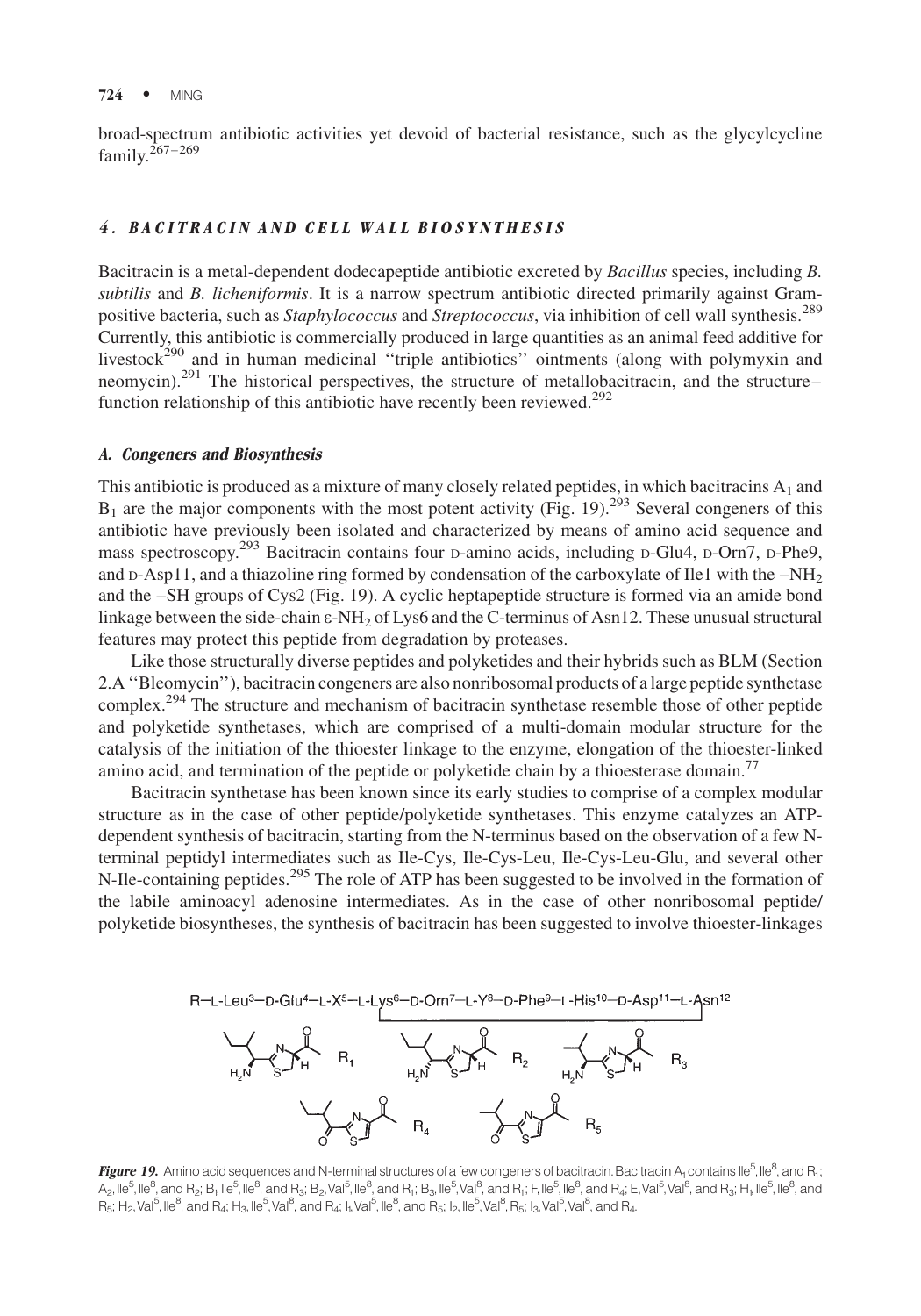based on the observation of covalent peptide–enzyme complexes.<sup>77</sup> The thiazoline ring in bacitracin has been suggested to be synthesized at the stage of Ile-Cys formation on the basis of the detection of the oxidized thiazole product of the Ile-Cys intermediate.<sup>296</sup> The thiazoline ring and analogous thiazole ring are found in a number of peptide antibiotics and siderophores that are synthesized with a similar mechanism.<sup>76,297</sup> An early study revealed that the activity of bacitracin synthetase is affected by  $Mg^{2+}$ ,  $Mn^{2+}$ ,  $Fe^{2+}$ , and  $Co^{2+}$  ( $Zn^{2+}$  was not checked) as well as bacitracin,<sup>298</sup> suggesting a feedback control of the synthetase by bacitracin and metal ions.

The bacitracin synthetase operon contains the gene bacA, bacB, and bacC which have been recently cloned and determined to encode three products BA1 of 598 kDa, BA2 of 297 kDa, and BA3 of 723 kDa.<sup>294</sup> BA1 contains five modules to incorporate the first five amino acids, an epimerization domain attached to the forth module for the inclusion of D-Asp4, and a cyclization domain for the formation of the thiazoline ring between Ile1 and Cys2; BA2 is comprised of two modules and an epimerization domain for D-Orn6 incorporation; and BA2 contains five modules for the addition of Ile8-Asn12 with two epimerization domains and the thioesterase domain, consistent with previous studies.<sup>294</sup> A disruption of the *bacB* gene results in a bacitracin-deficient mutant, confirming the involvement of this gene in bacitracin synthesis. Moreover, the expression of a foreign bacitracin synthetase in a host B. *subtilis* results in the production of bacitracin at high level, confirming the functional role of bacitracin synthetase and its association with bacitracin self-resistance genes.<sup>299</sup> The available genes of bacitracin synthetase and other peptide/polyketide synthases/synthetases afford us the tools for possible preparation of different congeners of peptide antibiotics with higher activities for combating bacterial infections.<sup>79</sup>

# B. Metal Complexes and Antibiotic Mechanism

Bacitracin requires a divalent metal ion such as  $Zn^{2+}$  for its antibiotic activity,  $300$  and can form a 1:1 complex with several divalent transition metal ions, including  $\text{Co}^{2+}$ ,  $\text{Ni}^{2+}$ ,  $\text{Cu}^{2+}$ , and  $\text{Zn}^{2+}$ .  $301$  The  $Co^{2+}$ –bacitracin complex binds tightly to  $C_{55}$ -isoprenyl (undecaisoprenyl or bactoprenyl) pyrophosphate with a formation constant of  $1.05 \times 10^6$  M<sup>-1</sup>.<sup>302</sup> This binding capability of metallobacitracin presumably prevents the long-chain pyrophosphate from dephosphorylation by a membrane-bound pyrophosphatase, which subsequently inhibits cell wall synthesis because the hydrolytic product undecaisoprenyl phosphate is required to covalently bind UDP-sugars for transport of the sugars during cell wall synthesis.<sup>303</sup> Thus, the binding of metal–bacitracin complexes to undecaisoprenyl pyrophosphate is the key step in the inhibition of cell wall synthesis by this antibiotic since the sugars become unavailable as building blocks during cell wall synthesis. Although the formation of the  $Co^{2+}$ -bacitracin–undecaisoprenyl pyrophosphate ternary complex was suggested in previous studies, $302$  the structure of different metal–bacitracin complexes and the structure–activity relationship of this antibiotic were not conclusively defined.

# C. Coordination Chemistry of Metal Complexes

An early NMR study of  $Zn^{2+}$ –bacitracin suggested that His-10 and the thiazoline ring sulfur atom rather than the nitrogen atom were coordinated to the metal,<sup>301</sup> but did not implicate other moieties as metal binding ligands. A later EPR study on  $Cu^{2+}$ -bacitracin revealed a slightly rhombic EPR spectrum with  $g_x = 2.058$ ,  $g_y = 2.047$ , and  $g_z = 2.261$  and a large copper hyperfine coupling constants of A<sub>z</sub> = 534 MHz, typical of a tetragonally distorted Cu<sup>2+</sup> center.<sup>301b</sup> The detection of clear superhyperfine coupling is indicative of the presence of N ligands. The coordination environment of this complex was suggested to be comprised of ligands from thiazoline ring nitrogen, the His10 imidazole, the D-Glu4 carboxylate, and the Asp11 carboxylate. The results from a recent X-ray absorption spectroscopic study via the examination of the extended X-ray absorption fine structure (EXAFS) of  $\text{Zn}^{2+}$ -bacitracin in solid form indicated the involvement of three nitrogens and one oxygen in the first coordination sphere with a tetrahedral-like geometry.<sup>304</sup> The ligands are suggested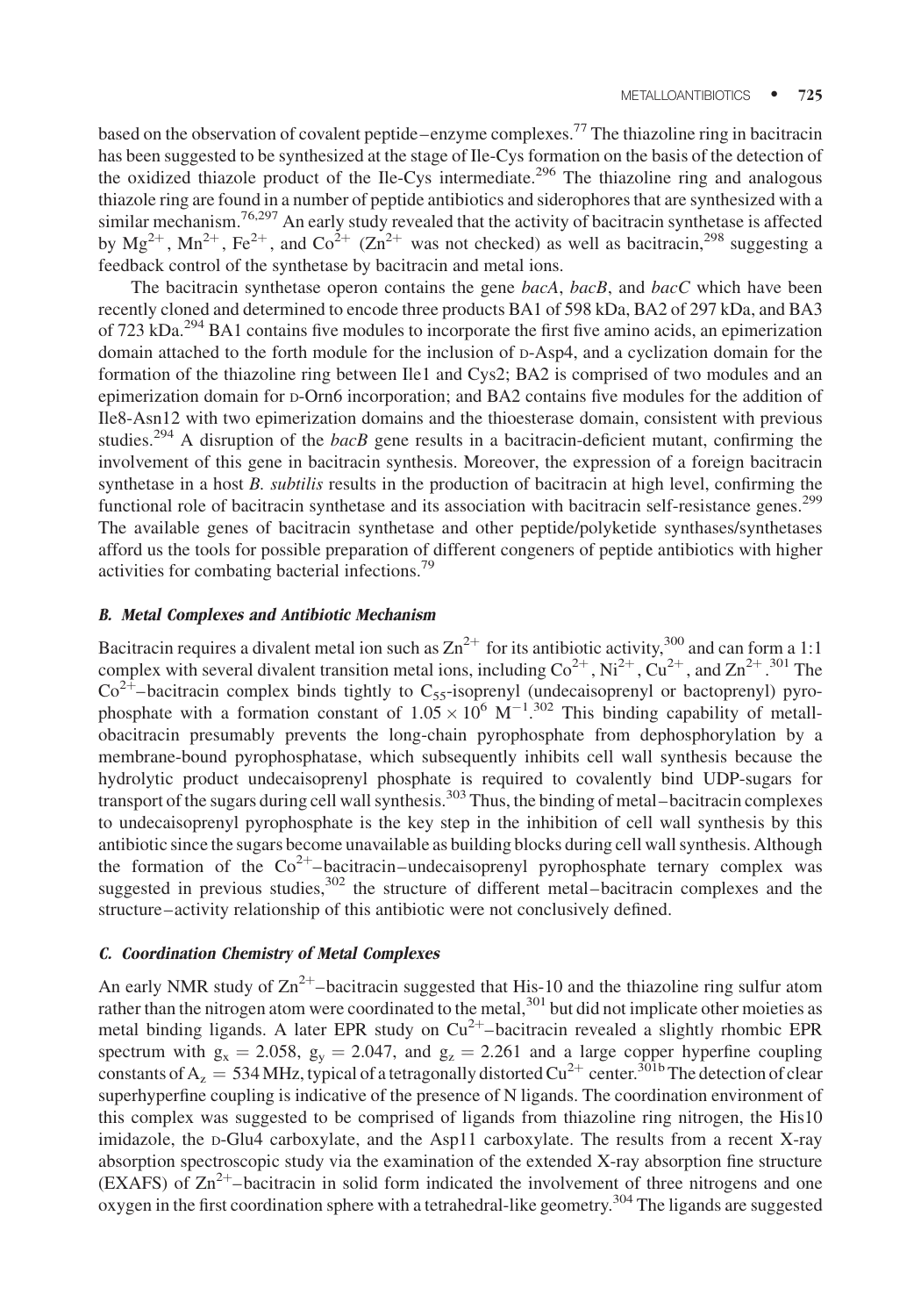to be thiazoline nitrogen, His10 imidazole, D-Glu4, and possibly the N-terminal amino group. The binding of metal through thiazoline sulfur is excluded in this study. This study has provided further insight into the metal binding environment of  $\text{Zn}^{2+}$ -bacitracin and corroborates some previous observations.

The structure of the metal coordination has emerged from the spectroscopic studies discussed above and a recent NMR study of the paramagnetic  $\text{Co}^{2+}$  complex.<sup>305</sup> The hyperfine-shifted <sup>1</sup>H-NMR signals of  $\text{Co}^{2+}$ -bacitracin complex have been successfully assigned by the use of both 1D- and 2D-NMR techniques as shown in Figure 20. The metal-binding ligands have been conclusively identified in this NMR study, which are assigned to be the  $N<sub>e</sub>$  of His10, the carboxylate of  $p-Glu4$ , and the thiazoline nitrogen. The N-terminal amino group is not bound to the metal. The identification of several signals attributed to protons near the metal allows a model to be built using relaxation times as distance constrains (Fig. 21). It is interesting to note in the model that a hydrophobic pocket is formed by the side chains of Ile5 and D-Phe9, which presumably can serve as the binding site for the hydrophobic hydrocarbon chain of the sugar-carrying undecaisoprenyl pyrophosphate.

#### D. Structure–Function Relationship

Further investigation of the  $Co^{2+}$  complexes of several other congeners, including the active bacitracins  $B_1$  and  $B_2$  and the inactive stereoisomer  $A_2$  and the oxidized form F (which have been characterized with mass spectrometry and 1D- and 2D-NMR techniques<sup>306</sup>), revealed that a proper metal binding is essential for bacitracin to exhibit antibiotic activity. That is, all the active congeners have similar metal binding properties and coordination chemistry as bacitracin A<sub>1</sub>, whereas the metal binding patterns of the inactive bacitracins  $A_2$  and F are different from that of the active forms, in which Glu10 in bacitracin  $A_2$  and both Glu10 and the oxidized thiazole ring in F are not involved in metal binding.<sup>305</sup> This study thus reveals a relationship between the structure, metal binding, and antibiotic activity of this antibiotic.

The structure of metal-free bacitracin has been determined by means of 2D-NMR spectroscopy, which revealed that the side chains of D-Phe9 and Ile8 are in close proximity of Leu3.<sup>307</sup> However, the result from the study of the  $Co^{2+}$  complex indicates that D-Phe9 and Ile5 are close to each other.<sup>305</sup> This difference is possibly induced by the metal binding. Bacitracin is known to bind to serine proteases, and the crystal structures of bacitracin–protease complexes have recently been determined.<sup>308</sup> The protease-bound bacitracin has an extended structure, which prevents metal from binding to the antibiotic. This structure of bacitracin is different from both the metal-free and metalbound forms in solution determined by means of NMR. Bacitracin has also been known to inhibit metalloproteases, presumably because of its metal-binding capability.<sup>309</sup> In addition to protease inhibition, bacitracin can also inhibit a membrane-bound protein disulfide isomerase, $310$  and may serve as a selective inhibitor of  $\beta$ 1 and  $\beta$ 7 integrin following a not yet known mechanism.<sup>311</sup> Thus, the



Figure 20. Proton NMR spectrum of the Co<sup>2+</sup> complex of bacitracin in H<sub>2</sub>O at pH 5.5. The signals have been assigned as indicated by the use of1D- and 2D-NMR techniques.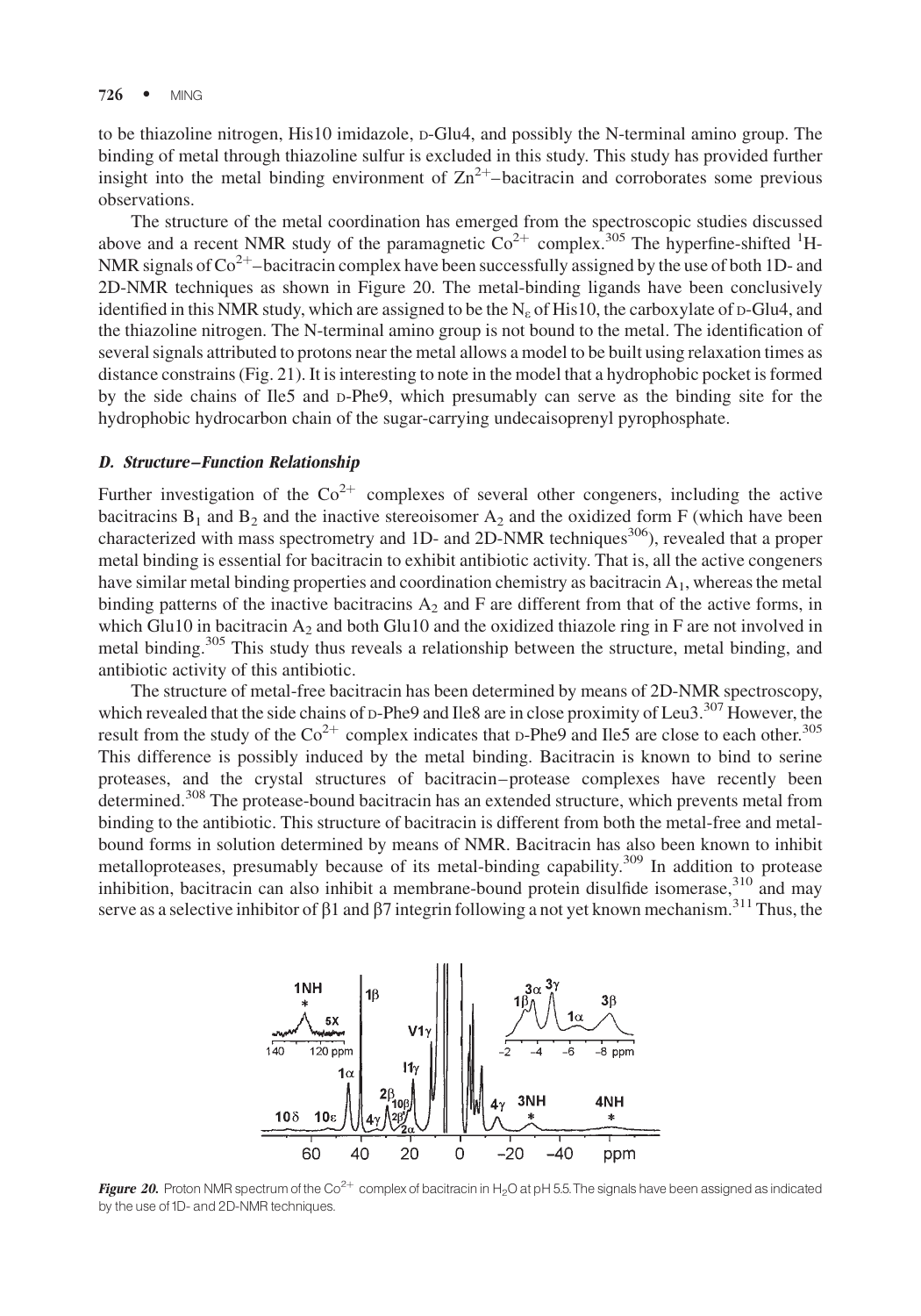

Figure 21. Stereo view of Co<sup>2+</sup>-bacitracin A<sub>1</sub> produced by means of molecular modeling using nuclear magnetic relaxation rates as distance constraints. The metal ion is coordinated to the drug through the nitrogen of thiazoline ring, the carboxylate of Glu<sup>4</sup>, and the ring N<sub>e</sub> of His<sup>10</sup>. The N-terminal amine is not bound to the metal, but may be hydrogen-bonded to Asn<sup>12</sup>. The side chains of Phe<sup>9</sup> and lle<sup>5</sup> are in close proximity and may serve as a flexible hydrophobic binding site for lipid pyrophosphates. This structure is expected to be similar to the structures of the  $\text{Co}^{2+}$  complexes of bacitracins B<sub>1</sub> and B<sub>2</sub> with high antibiotic activities.

inhibitory property toward proteins may serve as a unique ''alternative activity'' of this antibiotic, in addition to its better documented inhibition activity toward bacterial cell wall synthesis.

## 5. IONOPHORES AND SIDEROPHORES

Ionophores<sup>3,312–316</sup> and siderophores<sup>317</sup> are relatively small molecules excreted by microorganisms which can selectively bind and transport alkali or alkaline earth metal ions and  $Fe^{3+}$ , respectively, across cell membranes and artificial lipid bilayers. These molecules can serve as antibiotics by (a) disturbing the ionic balance across membrane via ion transport (particularly, the transport of alkali and alkaline earth metal ions), such as nactins, lasalocid, and valinomycin, (b) creating pores on membranes which results in leaking of cations through the pores, such as gramicidins, and (c) competing for essential iron in the environment, such as ferrichromes. The antibiotic activity of ionophores have also entitled them to be practically used as growth promoters and for increasing agricultural products.<sup>318</sup>

#### A. Structure, Cation Binding, and Transport of Ionophores

Cation transport across the membrane by ionophores requires the participation of specific membrane proteins and is strictly regulated. The transport of cations results in disturbance of the ionic balance across the membrane upon release of the bound metal ions. This disturbance may slow down normal cell growth or even cause cell death. This family of cation-binding microbial products can thus be considered antibiotics. As opposed to the metalloantibiotics discussed in previous sections in which the metal ions serve as an integral part of the molecules to exhibit antibiotic activities, the metal ions themselves in metalloionophores serve as the ''magic bullets.'' The release of metal ions from the metalloionophores in the cells can cause imbalance of potential across cell membrane which engenders antibiotic activities of ionophores. In the case of ion-channeling antibiotics, the ''magic bullets'' are transported directly into the cells to result in antibiotic effect. The mechanism of this type of antibiotic activity has been adopted in a recent design of channel-forming antibacterial agents.<sup>319</sup>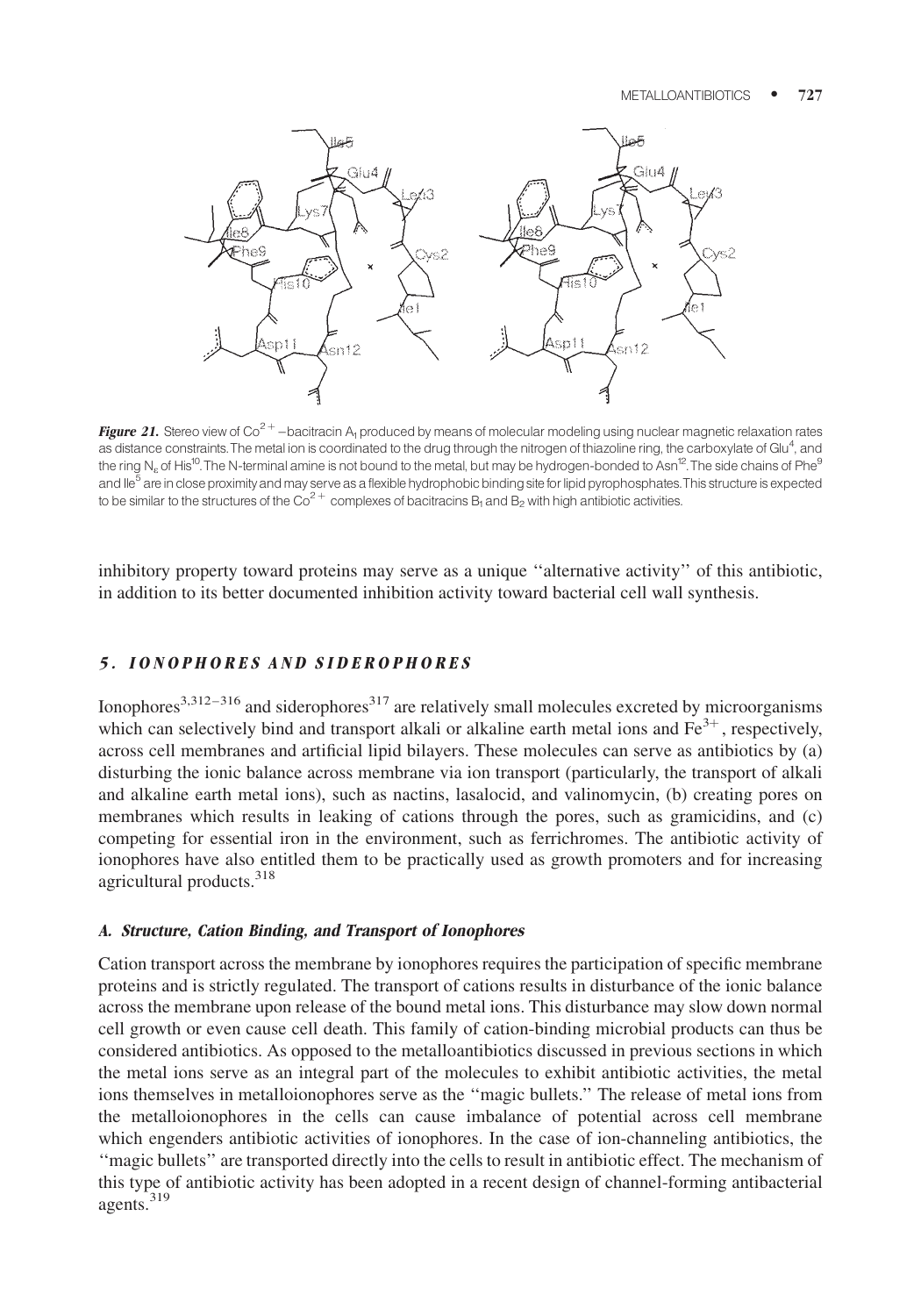#### 1. Structure and Metal Binding

Metal binding to ionophores and siderophores is the key step that allows specific receptors on the cell surface to recognize the metalloforms of the molecules, which results in transport of metal ions across the membrane into the cell. Upon binding of metal ions, conformational changes of ionophores and siderophores may occur.<sup>312</sup> The structure of the metalloforms may vary dramatically, depending on the bound metal ions. In the case of enniatin (which has a cyclic[L-N-methyl-valine-D-hydroxyisovalerate]<sub>3</sub> structure), the parent ionophore has a structure very similar to its  $K^+$  complex, whereas the  $Rb_2$ –enniatin complex has a structure quite distinct from that of the metal-free form.<sup>320</sup> This difference is attributed to the different ionic radii and binding affinities of alkali metal ions with enneatin. In many other cases, the binding of metal ions results in significant changes of the structures of ionophores from more extended conformations to more folded forms on the basis of the crystal structures of nactins (e.g., nonactin, tetranactin, and dinactin) and valinomycin and their metalloforms.321,322

A common structural feature of this family of antibiotics is the presence of an O-rich metal binding environment, including ether and ketide linkages, the carbonyl group of esters and amides, and carboxylates. Schematic structures of a few ionophores are shown in Figure 22. Such polyketide structure is synthesized by polyketide synthases via C–C bond (type I and II polyketide synthases) and C–O bond (type III polyketide synthase) formation, analogous to the peptide synthetase for bacitracin synthesis (Section 4) and peptide/ketide synthetase for BLM synthesis (Section 2.A ''Bleomycin''). Type III polyketide synthase has been demonstrated to be involved in the synthesis of the C–O formation in the antibiotic nonactin (Fig. 22A).<sup>75m</sup>

Since these O-rich moieties are preferred ligands for alkali and alkaline earth metal ions, the preference in metal binding is thus not because of the ligands but controlled by different mechanisms



Figure 22. Schematic structures of nactins (A): Nonactin  $(R_1, R_2, R_3,$  and  $R_4 = CH_3$ ), monactin  $(R_1 = C_2H_5, R_2, R_3,$  and  $R_4 = CH_3)$ , trinactin (R<sub>1</sub> and R<sub>3</sub> = C<sub>2</sub>H<sub>5</sub>; R<sub>2</sub> and R<sub>4</sub> = CH<sub>3</sub>), and tetranactin (R<sub>1</sub>, R<sub>2</sub>, R<sub>3</sub>, and R<sub>4</sub> = C<sub>2</sub>H<sub>5</sub>); valinomycin, which has a cyclic structure with three repeating units of  $(L-VaI-Lactate-D-VaI-D-Hydroxylisovalerate)$  (B); lasalocid (C), and monensin (D).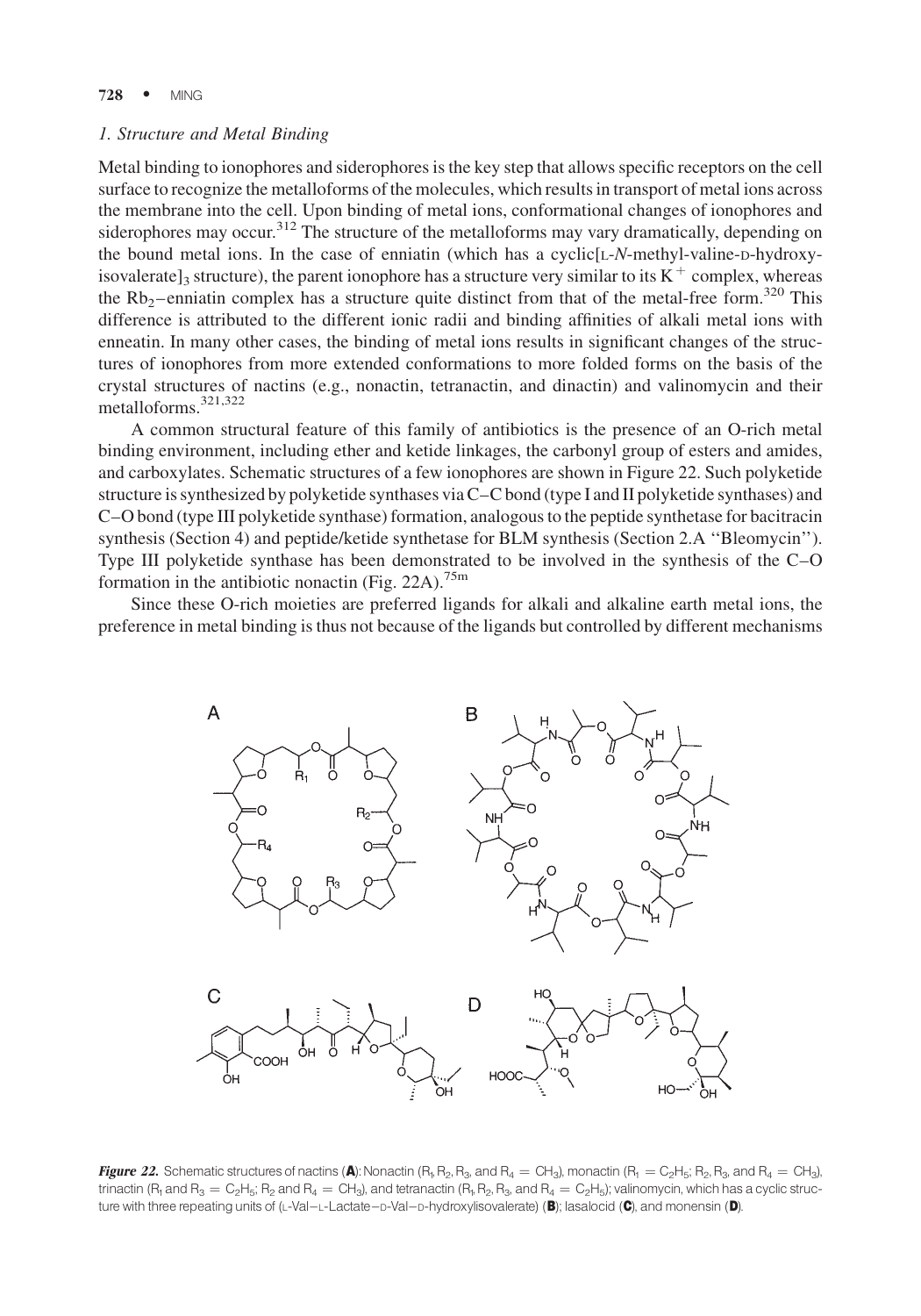such as the different molecular structures, the different sizes of the metal-binding site, the different ionic radii of metal ions (i.e., 0.66, 0.95, 1.33, 1.48, and 1.69 Å for Li<sup>+</sup>, Na<sup>+</sup>, K<sup>+</sup>, Rb<sup>+</sup>, and Cs<sup>+</sup>, respectively), the use of different moieties for metal binding, and/or the different degrees of hydration energy of cations. For instance: (i) while lasalocid with a linear structure has a larger apparent affinity for its  $Ca^{2+}$  binding than its K<sup>+</sup> binding in the presence of vesicle membrane,<sup>323</sup> the cyclic nactins exhibit higher preference toward monovalent cation binding and best in the binding with  $NH_4^+$ .<sup>314</sup> (ii) The larger binding cavity in nonactin than in tetranactin (Fig. 22A) results in a binding affinity of  $Cs^+ > Na^+$  for nonactin, but  $Na^+ > Cs^+$  for tetranactin.<sup>324</sup> (iii) The large "metal binding cavity" in valinomycin (Fig. 22B) allows its binding with one (e.g.,  $K^+$ ) or two (e.g., Ba<sup>2+</sup>) metal ions.<sup>312</sup> (iv) X-ray crystal structures show that  $K^+$  is bound to valinomycin at the "internal binding site," whereas Na<sup>+</sup> at an "external binding site."<sup>322</sup> (v) While the apparent formation constants for K<sup>+</sup> and Na<sup>+</sup> binding to nonactin in dry acetone are in the same order, that for  $Na^{2+}$  is significantly decreased in the presence of water which indicates the importance of hydration in cation binding to nactins.<sup>325</sup>

#### 2. Carboxylic Ionophores

This family of ionophores are comprised of a linear polycycloether backbone and a carboxylate group, as represented by lasalocid and monensin (structures  $C$  and  $D$ , Fig. 22). Most of these ionophores bind monovalent cations with a one-to-one ratio and bind divalent cations with a metal:ligand ratio of 1:2, in which the cyclic ether-O atoms serve as metal-binding ligand.<sup>326</sup> Recent FT-IR and <sup>7</sup>Li- and <sup>23</sup>Na-NMR studies suggest that lasalocid forms a fluxional 1:1 complex with Li<sup>+</sup> and 2:2 complexes with  $K^+$ ,  $Rb^+$ , and  $Cs^+$  ions in solid and in chloroform,<sup>327</sup> and 1:1 and 2:2 complexes with Na<sup>+</sup> in chloroform.<sup>328</sup> The neutral and acid complexes of lasalocid with alkali metals,  $TI^{+}$ , Ag<sup>+</sup>, and alkaline earth metal ions have been studied with  ${}^{1}H$ - and  ${}^{13}C$ -NMR, and have been suggested to possess similar structures.<sup>329</sup> Lanthanide(III)  $(Ln^{3+})$  complexes of lasalocid with different metal-todrug ratios have also been reported.<sup>330</sup> Extraction of water-soluble  $Ln^{3+}$ –acetylacetonato (acac) complexes into organic solvent by lasalocid was observed, in which ternary lasalocid– $Ln^{3+}$ –acac complexes are proposed to form with high preference toward smaller  $\text{Ln}^{3+}$  ions.<sup>331</sup> Metal complexation of lasalocid has recently been reviewed.<sup>332</sup>

# 3. Gramicidin Family

Gramicidins are a family of peptide ionophores<sup>3,333</sup> produced by *Bacillus brevis* as a mixture of a few congeners with different amino acid compositions, of which Gramicidin A is the major component whose primary structure is shown below. $3$ 

 $Formyl$ -L-Val<sup>1</sup>-Gly<sup>2</sup>-L-Ala<sup>3</sup>-D-Leu<sup>4</sup>-L-Ala<sup>5</sup>-D-Val<sup>6</sup>-L-Val<sup>7</sup>-D-Val<sup>8</sup>-L-Trp<sup>9</sup>-D-Leu<sup>10</sup>-L-Trp<sup>11</sup>- $D$ -Leu<sup>12</sup>–L-Trp<sup>13</sup>–D-Leu<sup>14</sup>–L-Trp<sup>15</sup>–ethanolamine.

L-Trp<sup>11</sup> in gramicidin A is replaced by L-Phe in gramicidin B, and by L-Tyr in gramicidin C. This family of ion channeling antibiotics exhibit a different mechanism for their action from the cationcarrying ionophores described in the above section. Gramicidins can insert into the lipid bilayer as a dimer and span across the membrane, forming a unique  $\beta$ -double-stranded helix which creates a channel of  $\sim$  4 Å wide for cations to permeate (Fig. 23).  $^{334}$  This channel exhibits an cation selectivity of  $H^+$  > NH<sub>4</sub><sup>+</sup> > Cs<sup>+</sup> > Rb<sup>+</sup> > K<sup>+</sup> > Na<sup>+</sup> > Li<sup>+</sup> > N(CH<sub>3</sub>)<sub>4</sub><sup>+</sup> in 0.1 M salt,<sup>335</sup> yet does not show permeability to divalent metal ions  $Mg^{2+}$ ,  $Ca^{2+}$ ,  $Ba^{2+}$ , and  $Zn^{2+}$ . The divalent metal ions can bind to the  $\beta$ -double-stranded helix structure at the entrance of the channel which prevents the transport of monovalent cations.<sup>336</sup> The trend in the alkali metal binding affinity follows the same order as the relative ionic mobility, ionic radius, and hydration energy of the ions.<sup>3</sup>

The structures of several gramicidin congeners and their metal-bound forms have been determined with X-ray crystallography<sup>337</sup> and NMR spectroscopy in both micelles<sup>338</sup> and solid states<sup>333,339,340</sup> (Fig. 23). Similar configurations are observed for the peptide backbone in both solution and solid states.<sup>337–341</sup> However, deviations are observed among side chains, particularly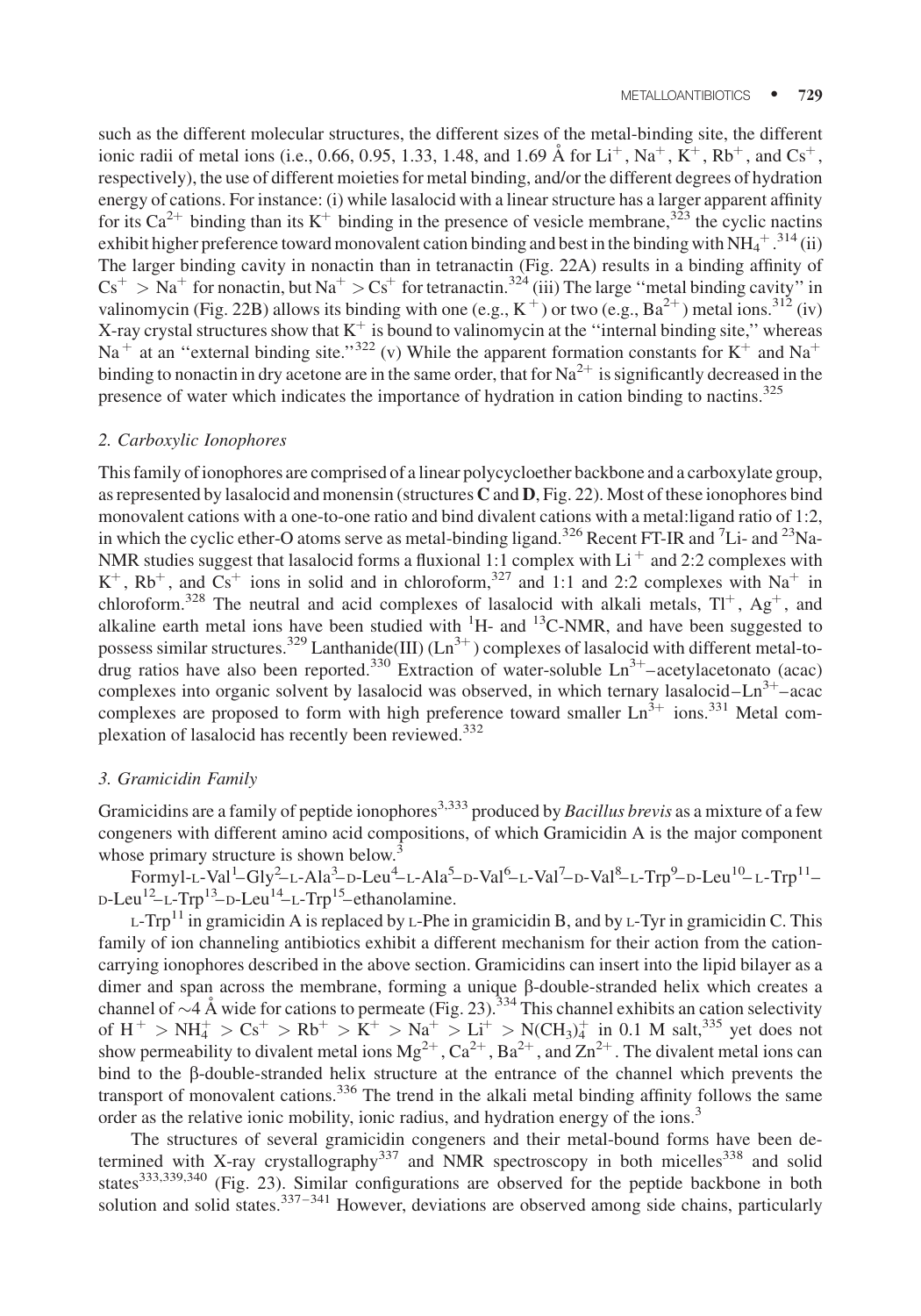

Figure 23. Structures of gramicidin A determined with NMR spectroscopy (top, Protein Data Bank ID: 1MIC.pdb) and X-ray crystallography (middle, top view; bottom, side view, Protein Data Bank ID: 1AV2). Three Cs<sup>2+</sup> ions located in the channel are found in the crystal structure.

Trp-9. The structures in solution determined with NMR spectroscopy exhibit a higher degree of irregularity than the structures in solid state determined with crystallography, such as the shape of the channel (Fig. 23, top). The binding of monovalent metal ions does not seem to cause significant structural change of gramicidins. The structure similarity of this antibiotic with and without bound cations is quite reasonable since the insertion of gramicidins into membranes does not rely on the binding of metal ions as in the case of other ionophores described above. In addition, the similarity does not create further energy barrier for metal binding and transportation. According to these structures, the hydrophobic amino acid side chains are located outside the channel. This molecular arrangement allows gramicidins to exhibit extensive hydrophobic interaction with membrane upon insertion into the membrane, whereas the carbonyl groups are positioned inside the channel for interaction with and transportation of cations.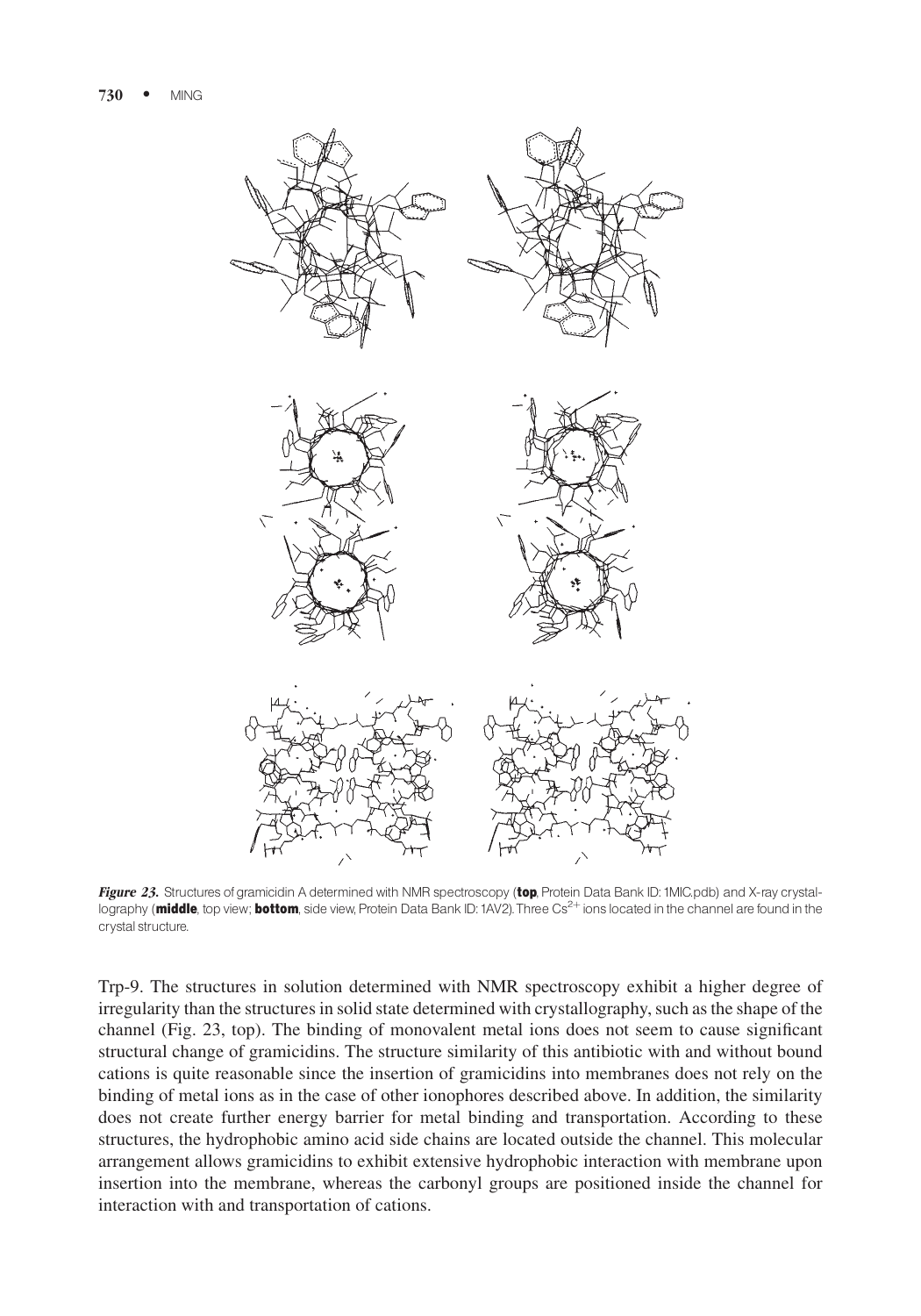The structures of gramicidins A, B, and C in micelles obtained by means of 2D-NMR techniques are very similar, with background atom RMSD  $\leq 0.5$  Å ascribed to similar structures.<sup>338</sup> The side chains in these three congeners also have similar configurations. Despite their very similar structures and monovalent cation specificity, gramicidins A, B, and C exhibit different cation binding and transporting properties, such as the conductance and activation energy for ion transport. The minor variations in the structures of the three congeners cannot explain these significantly different properties. Change in dipole moment of the side chains (i.e., dipole moments of 2.08, 0, and 1.54 D for Trp, Phe, and Tyr, respectively) was suggested to cause the difference. The decrease in the single channel conductance of  $Na<sup>+</sup>$  for several natural and synthetic gramicidin congeners was found to correlate with the replacement of a Trp by Phe, which decreases the dipole moment.<sup>338a</sup>

# B. Iron Sequestering and Antibiotic Activities

The extremely small solubility product  $K_{sp}$  of  $\sim$ 10<sup>-38</sup> for Fe(OH)<sub>3</sub> makes soluble Fe<sup>3+</sup> in aqueous solutions very scarce. To overcome this low availability of iron under aerobic conditions, microorganisms excrete Fe<sup>3+</sup>-specific siderophores (Fig. 24) which bind Fe<sup>3+</sup> with extraordinarily high affinity constants in the range of  $\sim 10^{30} - 10^{52}$  M<sup>-1</sup> and transport Fe<sup>3+</sup> into cells via specific receptors.<sup>317,342</sup> Once the Fe<sup>3+</sup> complexes of siderophores are transported into the cells, the iron can be released upon reduction. In addition to the iron transport activity of siderophores, the Cu<sup>2+</sup>, Co<sup>3+</sup>, and  $Ni<sup>2+</sup>$  complexes of the siderophore desferal were found to exhibit an interesting "alternative bioactivity" toward the cleavage of plasmid DNA and oligonucleotides<sup>343</sup> which points a new direction for design of new ''chemical nucleases.''

#### 1. Mechanism and Structure of Siderophores

The biosynthesis of siderophores is regulated by cellular concentration of  $Fe^{2+}$ .<sup>344</sup> When the concentration is low,  $Fe^{2+}$  is dissociated from an ferric uptake regulatory (Fur) protein, resulting in the binding of Fur to the operon that initiates the synthesis and excretion of siderophores for  $Fe<sup>3+</sup>$ sequestering.<sup>342</sup> The Fe<sup>3+</sup>-siderophore complexes can be recognized by species-specific receptors and transported into the cells. For example, although ferrichrome A serves as an iron carrier for fungi, it does not serve that purpose in bacteria; whereas ferrichrome does.<sup>345</sup> Thus, a rational approach to chemotherapy becomes possible when it is based on iron transport mechanism in microorganisms<sup>317</sup>



**Figure 24.** Two prototypical families of Fe-free siderophores: (A) hydroxamate-based ferrioxamines B (R = NH $_3^+$ ), D<sub>1</sub>  $(R = NHCOCH<sub>3</sub>)$ , and E  $(R = NHCOCH<sub>2</sub>CH<sub>2</sub>$  that closes the chain to give a 3-fold symmetric ring structure) and (B) catechol-based enterobactin.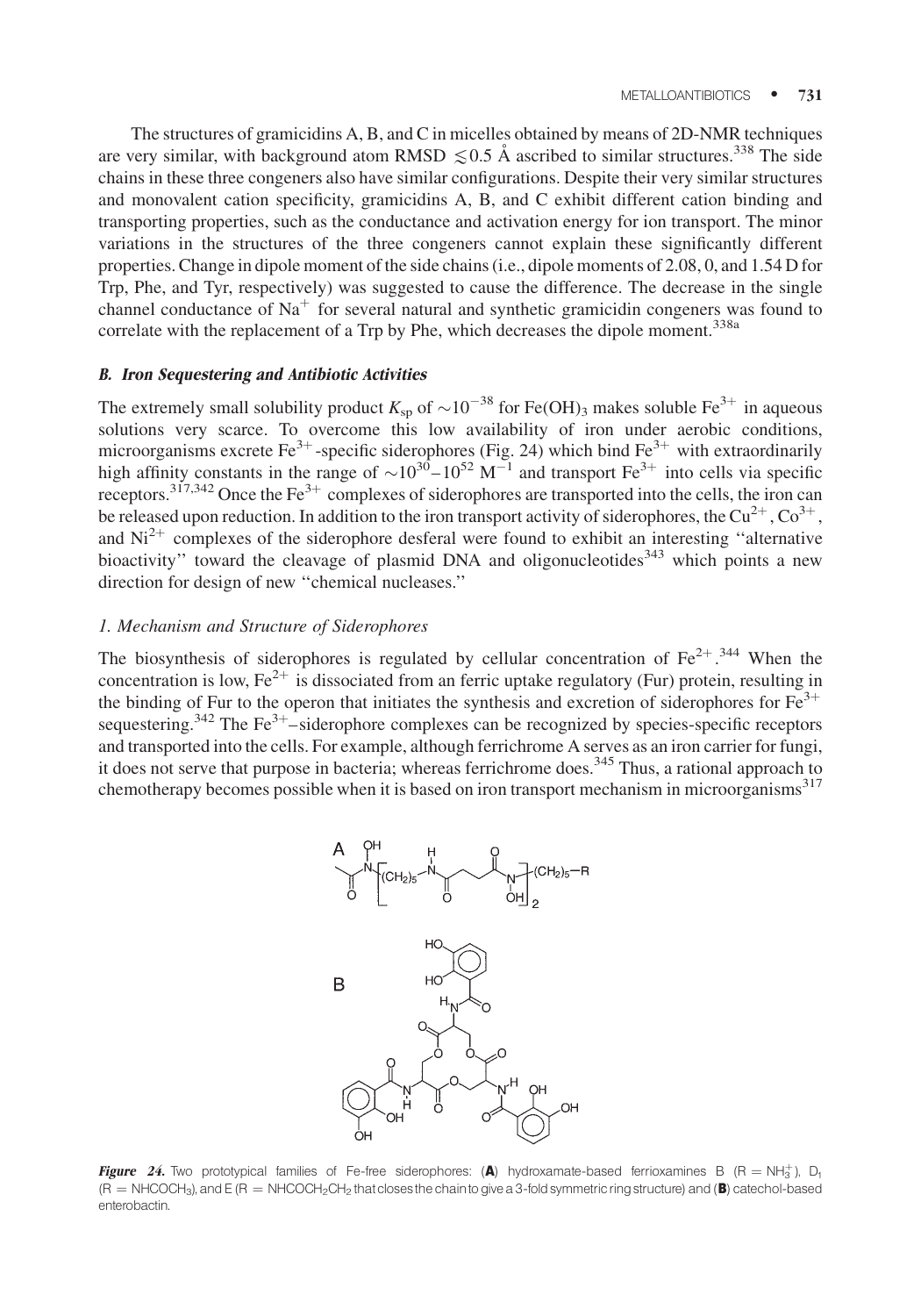by (a) controlling iron transport via iron chelating, (b) transport of an antibiotic substance via conjugating with siderophores (e.g., albomycin discussed below), and/or (c) inactivation of siderophore receptors via inhibitor binding.

The crystal structures of several hydroxamate-containing  $Fe<sup>3+</sup>$ -bound siderophores have been resolved which allow a detailed comparison of their structures and correlation of their structures with function. While the crystal structures show that the iron complexes of ferrioxamines  $B^{346} D_1^{347}$  and  $E^{348}$  and desferrioxamine  $E^{349}$  are mixture of  $\Lambda$ - and  $\Delta$ -cis isomers, ferrichrome complexes<sup>350</sup> are shown to be exclusively the  $\Lambda$ -cis isomers. This cis configuration seems to be important for the recognition of these siderophores by membrane receptors (see next Section), wherein the ''carbonyl face'' is considered to play an important role since the ''oxime face'' is relatively more shielded than the carbonyl face in the structures of these siderophores.

#### 2. Albomycin Structure and Receptor Binding

Albomycin is a prototypical siderophore antibiotic produced by Streptomyces. It is a broad-spectrum antibiotic active against several Gram-positive and -negative bacteria with low minimum inhibition concentrations, and is even active toward those bacteria resistant to penicillin, streptomycin, TC, and erythromycin.<sup>317,351</sup> This antibiotic is a natural conjugate comprised of an iron-binding tri- $\delta$ -Nhydroxy- $\delta$ -N-acetyl-L-ornithine site analogous to that of ferrichromes and an antibiotic moiety of thioribosyl pyrimidine (Fig. 25). Albomycin is recognized by the ferrichrome receptor in the outer cell membrane of E. coli,  $352$  and is activated after cleavage by peptidase N to release the antibiotic moiety. Thus, albomycin-resistant bacteria are found to lack either the receptor  $353$  or the peptidase.  $354$ 

Iron-depleted siderophores are expected to have quite flexible and extended structures. Upon  $Fe<sup>3+</sup>$  binding, the metal binding ligands are held together by the metal and exhibits a compact metalbinding configuration which is recognized by the ferrichrome receptors (cf. Fig. 25). A few structures of the membrane transporter protein FhuA (ferric hydroxamate uptake A protein) with and without a bound Fe<sup>3+</sup>–sederophore have been determined (Fig. 25).<sup>355</sup> The Fe<sup>3+</sup> binding moiety of the Fe<sup>3+</sup> complexes of phenylferricrocin, albomycin, ferrichrome, and ferricrocin have quite similar coordination chemistry upon their binding to FhuA, and are bound to the receptor in a similar orientation and interacts with the same amino acid side chains, including Tyr and Arg side chains. The *cis* configurations of the  $\text{Fe}^{3+}$ –siderophore complexes bound to the uptake proteins are found to be the same as those of Fe<sup>3+</sup>–siderophores without bound to the protein.<sup>346–350</sup> Similar interactions and configuration are also observed in the crystal structure of gallichrome–FhuD complex.<sup>356</sup> The binding of  $Fe<sup>3+</sup>$ -ferichrome to FhuA induces a significant conformational change through the N-terminal domain, including an unwinding of helix 2 near the binding site and a  $\sim$ 11-Å translation of the loop next to it, as well as a 17- $\AA$  moving of Trp22 on the oppose side from the binding site. How these changes result in the uptake of the  $Fe^{3+}$ –siderophore complexes and transport through cell membrane could not be revealed in the crystallographic studies.

Recently, a semi-synthetic rifamycin analogue CGP4832 was found to bind to and actively transported by FhuA protein, despite its distinctly different structure from those of albomycin and ferrichrome.<sup>357</sup> In addition to FhuA, the membrane transporters FepA (ferric enterobactin transport protein)<sup>358</sup> and FecA (ferric citrate uptake protein which recognizes and transports the dinuclear  $Fe(III)_2$ –citrate<sub>2</sub> complex)<sup>359</sup> are also characterized to contain the 22-stranded  $\beta$ -barrel structure as found in FhuA,<sup>360</sup> with a cross section of  $\sim$ 35–45 Å. The above studies have provided the molecular basis for rational design of antibiotic siderophores that target bacteria through specific siderophore receptors of the bacteria.

#### C. Perspectives of Metal Ions in Medicine

In addition to the metalloantibiotics discussed in this review, a number of drugs and potential pharmaceutical agents also contain metal-binding or metal-recognition sites, which can bind or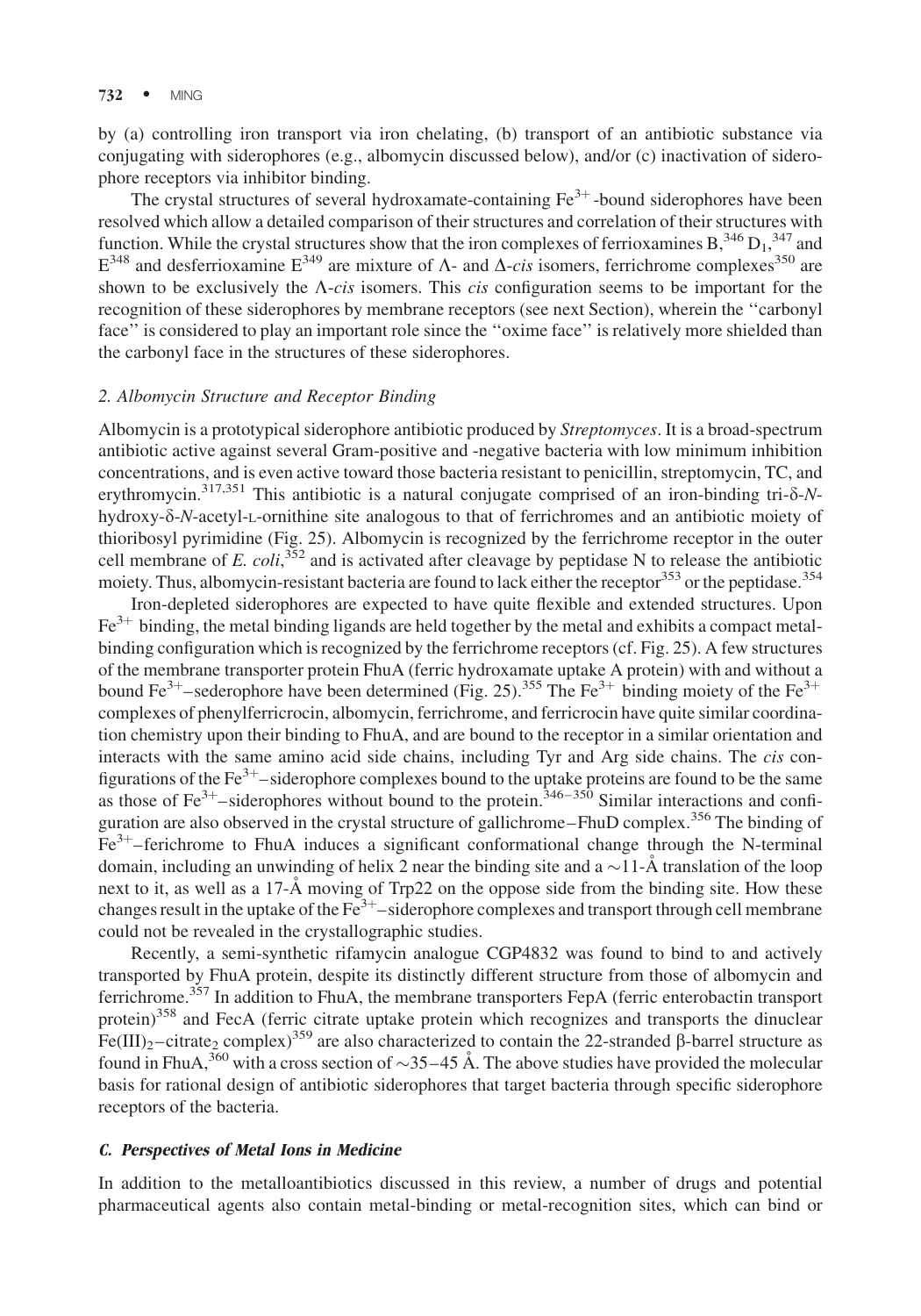

Figure 25. Top: Schematic structure of albomycin. Middle: The crystal structure of the Fe<sup>3+</sup>-albomycin-FhuA complex (Protein Data Bank ID1QKC).The Fe $^{3+}$ –drug complex is shown in red color (Fe $^{3+}$  in green), and the protein as gray ribbons.The binding site of the drug complex is located inside the FhuA"pocket." Bottom: The structure of Fe<sup>3+</sup>-albomycin seen in the crystal structures of the Fe $3+$ -albomycin-FhuA complex, in which the residues involved in H-bonding with the Fe $3+$ -albomycin are shown in blue color.

interact with metal ions and potentially influence their bioactivities and might also cause damages on their target biomolecules. Numerous examples these ''metallodrugs'' and ''metallopharmaceuticals'' and their actions can be found in the literature, for instance: (a) several anti-inflammatory drugs, such as aspirin and its metabolite salicylglycine,  $361$  ibuprofen,  $362$  the indole derivative indomethacin,  $363$ bioflavonoid rutin,<sup>364</sup> diclofenac,<sup>365</sup> suprofen,<sup>366</sup> and others<sup>367</sup> are known to bind metal ions and affect their antioxidant and anti-inflammatory activities; (b) the potent histamine-H2-receptor antagonist cimetidine<sup>368</sup> can form complexes with  $Cu^{2+}$  and  $Fe^{3+}$ , and the histidine H2 blocker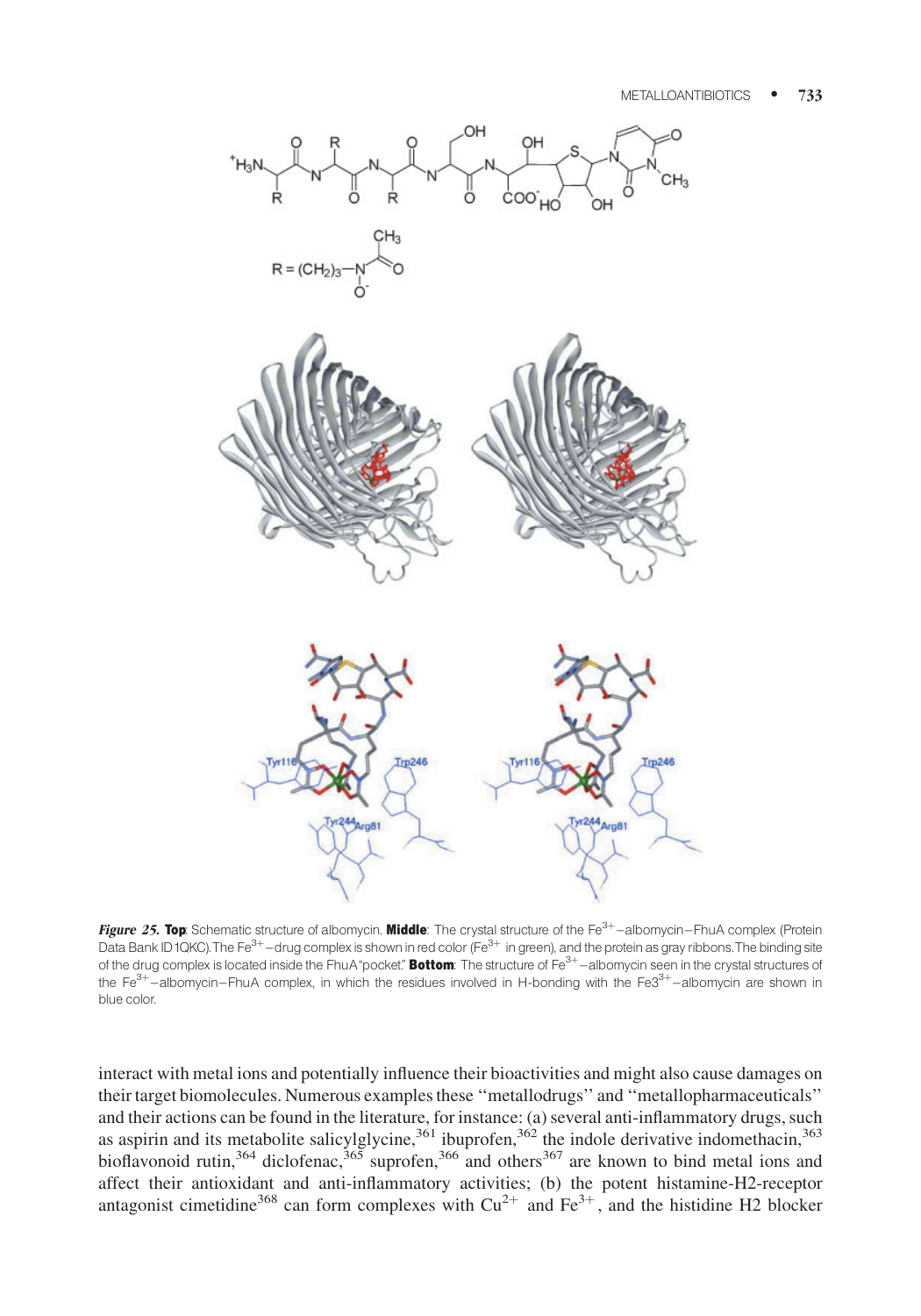antiulcer drug famotidine can also form stable complex with  $Cu^{2+}$ ; 369 (c) the anthelmintic and fungistatic agent thiabendazole, which is used for the treatment of several parasitic diseases, forms a  $Co^{2+}$  complex with metal:drug ratio of 1:2;<sup>370</sup> (d) the Ru<sup>2+</sup> complex of the anti-malaria agent chloroquine exhibits an activity two to five times higher than the parent drug against drug-resistant strains of *Plasmodium faciparum*;<sup>371</sup> (e) a number of  $Ru^{2+/3+}$  and  $Rh^{2+/3+}$  complexes are found to bind DNA and exhibit anti-tumor activities;  $256,372$  (f) the antiviral trifluoperazine forms complexes with  $VO^{2+}$ ,  $Ni^{2+}$ ,  $Cu^{2+}$ ,  $Pd^{2+}$ , and  $Sn^{4+}$  which exhibit higher inhibition activities than the metalfree drug when tested on Moloney murine leukemia virus reverse transcriptase; $373$  (g) the clinically useful  $\beta$ -lactamase inhibitor sulbactam can form complexes with Ni<sup>2+</sup>, Cu<sup>2+</sup>, and Fe<sup>3+</sup>;<sup>374</sup> (h) a few hormone-anchored metallodrugs have been prepared which show enhanced receptor binding and higher activities against cancer cells;<sup>241,375</sup> (i) the thiosemicarbazone-conjugated isatin (which shows a broad-spectrum bioactivity<sup>376</sup>) can bind late first-row transition metal ions and exhibit activity toward human leukemia cell lines, however, without inducing cell apoptosis;<sup>377</sup> and (j) metal complexes (including Be<sup>2+</sup>, Mg<sup>2+</sup>, Mn<sup>2+</sup>, Co<sup>2+</sup>, Ni<sup>2+</sup>, Cu<sup>2+</sup>, Zn<sup>2+</sup>, Cd<sup>2+</sup>, Pb<sup>2+</sup>, Fe<sup>3+</sup>, Al<sup>3+</sup>, and  $La^{3+}$ ) of several carbonic anhydrase inhibiting sulfonamides<sup>378</sup> have been investigated for their topical intraocular pressure lowering properties and as potential agents against gastric acid imbalances.

There are also a number of metallodrugs and metallopharmaceuticals which have been utilized for the treatment of diseases and disorders or as diagnostic agents,<sup>233e,379,380</sup> such as gold antiarthritic drugs, bismuth antiulcer drugs, gadolinium MRI contrast agents, technetium radiopharmaceuticals, metal-based X-ray contrast agents, and photo- and radio-sensitizers, vanadium as insulin mimics, and lithium psychiatric drugs. The metal ion  $Li<sup>+</sup>$  can be considered the smallest effective metallodrug whose carbonate and citrate salts exhibit significant therapeutic benefit in the treatment of manic depression (bipolar mood disorder).<sup>381</sup> Some recent studies by means of 3D-MRI techniques indicate that the volume of the brain gray matter is increased in bipolar disorder patients treated with  $Li<sup>+</sup>$ .<sup>382</sup> The status of  $Li<sup>+</sup>$  in cells have been extensively studied and recently reviewed.<sup>381,383</sup> It is also interesting to point out that the metal ion  $\text{Sb}^{3+}$  may be regarded as the simplest "metalloantibiotic" from a broader viewpoint of the term, whose salts (including N-methylglucamine antimonite and Nastibogluconate) have been utilized for the treatment of leishmaniasis against the protozoan parasite *Leishmania*.<sup>384</sup> The antiprotozoal mechanism of  $Sb^{3+}$  is thought to be attributed to its binding to trypanothione that is essential for the growth of the parasite.

This review has summarized the structure, function, and activity of several different families of metalloantibiotics, and has also pointed out the design and potential utilization of metal complexes for battling pathogenic microorganisms. Because of the increase in bacterial resistance toward many currently used antibiotics in recent years, further development of new antibiotics has become an urgent mission. Better understanding of the structure, function, and mechanism of existing metalloantibiotics and the mechanism of antibiotic resistance will lead to better design of metal complexes for this mission. As the chemical properties of metal ions can vary significantly and can also be further fine-tuned by proper design of drug ligands for targeting different biomolecules and biocomponents, new generations of various ''metalloantibiotics'' isolated from natural resources or obtained via chemical syntheses and/or modifications that exhibit more effective antiparasitic, antibacterial, antiviral, and anti-tumor activities can be foreseen.

#### ACKNOWLEDGMENTS

The NMR studies of bleomycin, anthracyclines, streptonigrin, aureolic acids, and bacitracin carried out in the author's laboratory have been supported by the start-up funds, Research and Creative Scholarship Grants and the PYF Award of the University of South Florida, and by the Edward L. Cole Research Grant (F94USF-3) of the American Cancer Society—Florida Division. The author's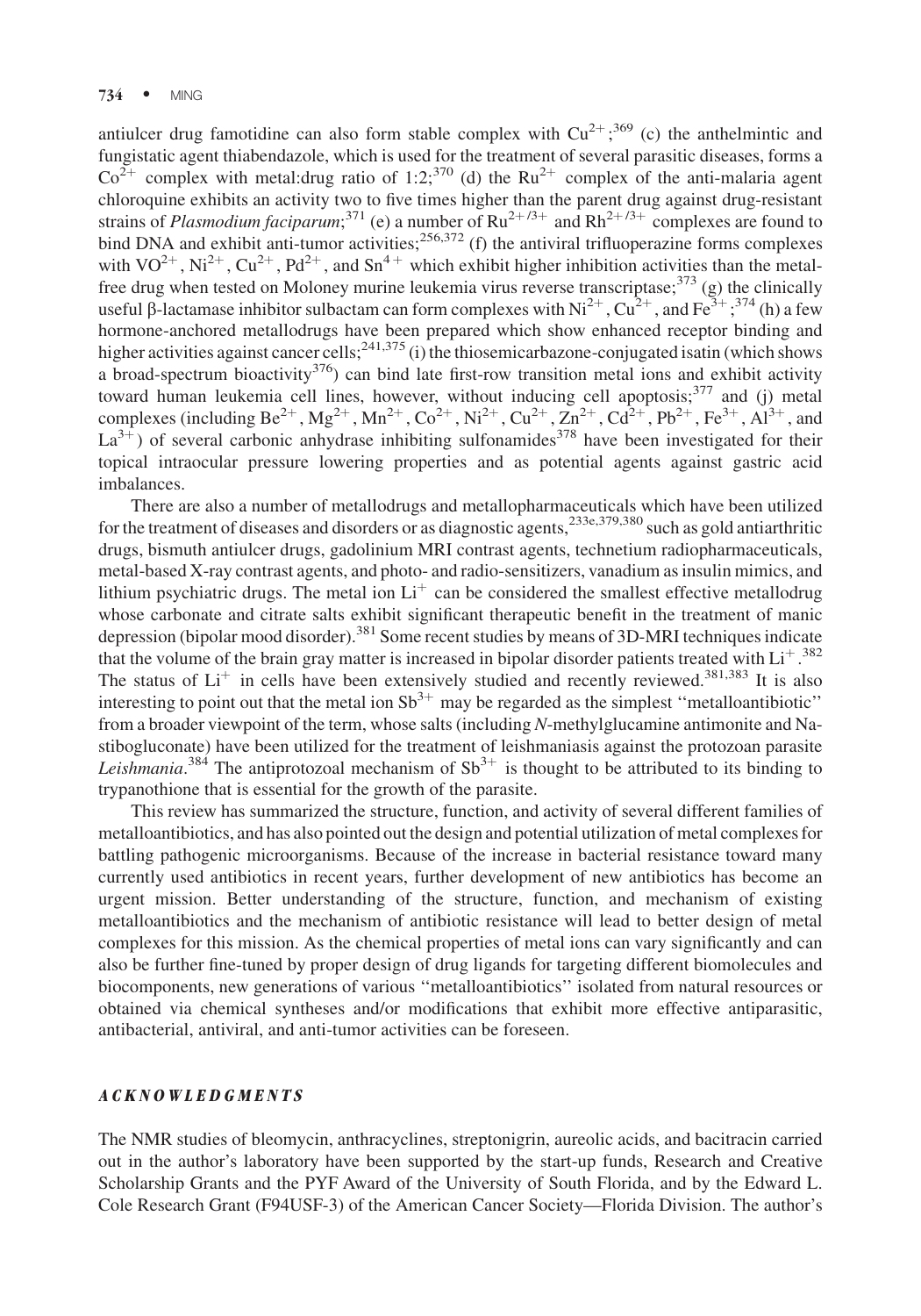co-workers Dr. Xiangdong Wei, Dr. Jon Epperson, and Dr. Jason Palcic have made significant contributions in better understanding of structure–function relationship of several metalloantibiotics discussed in this review.

# REFERENCES

- 1. David SA, Balasubramanian KA, Mathan VI, Balaram P. Analysis of the binding of polymyxin B to endotoxic lipid A and core glycolipid using a fluorescent displacement probe. Biochim Biophys Acta 1992;1165:145–152.
- 2. (a) Lown JW. Discovery and development of anthracycline antitumor antibiotics. Chem Soc Rev 1993;22:165–176. (b) Phillips DR, Cullinane C, Trist H, White RJ. In vitro transcription analysis of the sequence specificity of reversible and irreversible complexes of adriamycin with DNA. In: Pullman B, Jortner J, editors. Molecular basis of specificity in nucleic acid–drug interactions. Netherlands: Kluwer; 1990. pp. 137–155.
- 3. Hinton JF, Koeppe RE II. Complexing properties of gramicidins. Metal Ions Biol Syst 1985;19:173–206.
- 4. Parker MW, Pattus F, Tucher AD, Tsernoglou D. Structure of the membrane-pore-forming fragment of colicin-A. Nature 1989;337:93–96.
- 5. (a) Oka T, Hashizume K, Fujita H. Inhibition of peptidoglycan transpeptidase by beta-lactam antibiotics: Structure–activity relationships. J Antibiot 1980;33:1357–1362. (b) Frère JM, Ghuysen JM, Reynolds PE, Moreno R. Binding of beta-lactam antibiotics to the exocellular DD-carboxypeptidase-transpeptidase of Streptomyces R39. Biochem J 1974;143:241–249.
- 6. (a) Umezawa H, Ishizuka M, Suda H, Hamadam M, Takeuchi T. Bestatin, an inhibitor of aminopeptidase B, produced by actinomyces. J Antibiot 1976;29:97–99. (b) Umezawa H, Ishizuka M, Aoyagi T, Takeuchi T. Enhancement of delayed-type hypersensitivity by bestatin, an inhibitor of aminopeptidase B and leucine aminopeptidase. J Antibiot 1976;29:857–859. (c) Osada T, Ikegami S, Takiguchi-Hayashi K, Yamazaki Y, Katoh-Fukui Y, Higashinakagawa T, Sakaki Y, Takeuchi T. Increased anxiety and impaired pain response in puromycin-sensitive aminopeptidase gene-deficient mice obtained by a mouse gene-trap method. J Neurosci 1999;19:6068–6078.
- 7. Waksman SA. Streptomycin: Background, isolation, properties, and utilization. Nobel Lecture, December 12, 1952.
- 8. For physical methods, see: Que L, Jr., editor. Physical methods in bioinorganic chemistry, spectroscopy, and magnetism. University Science Books; 2000.
- 9. Guschlbauer W, Saenger W, editors. DNA–ligand interactions: From drugs to proteins (NATO ASI Series. Series A, Life Science, Vol. 137), New York: Plenum; 1987. (b) Neville RK, editor. Chemistry and physics of DNA–ligand interactions. New York: Adenine Press; 1990. (c) Chaires JB, Waring MJ. Drug–nucleic acid interactions. Met Enzymol Vol. 340, San Diego, CA: Academic Press; 2001.
- 10. Tullius TD, editor. Metal-DNA Chemistry. ACS Symposium Series 402, the American Chemical Society, 1989. (b) Barton JK. Metal/nucleic acid interactions. In: Bertini I, Gray HB, Lippard SJ, Valentine JS, editors. Bioinorganic Chemistry. University Science Books; 1994.
- 11. Umezawa H, Maeda K, Takeuchi T, Okami Y. New antibiotics, bleomycin A and B. J Antibiot 1966;19: 200–209.
- 12. Takeshita M, Horwitz SB, Grollman AP. Bleomycin, an inhibitor of vaccinia virus replication. Virology 1974;60:455–456. (b) Takeshita M, Grollman AP, Horwitz SB. Effect of ATP and other nucleotides on the bleomycin-induced degradation of vaccinia virus DNA. Virology 1976;69:453–463. (c) Takeshita M, Horwitz SB, Grollman AP. Mechanism of the antiviral action of bleomycin. Ann NY Acad Sci 1977; 284:367–374.
- 13. Lazo JS, Sebti SM, Schellens JH. Bleomycin. Cancer Chemother Biol Resp Modif 1996;16:39–47.
- 14. (a) Burger RM. Nature of activated bleomycin. Struct Bond 2000;97:287–303. (b) Burger RM. Cleavage of nucleic acids by bleomycin. Chem Rev 1998;98:1153–1170. (c) Claussen CA, Long EC. Nucleic acid recognition by metal complexes of bleomycin. Chem Rev 1999;99:2797–2816. (d) Boger DL, Cai H. Bleomycin: Synthetic and mechanistic studies. Angew Chem Int Ed 1999;38:449–476. (e) Stabbe J, Kozarich JW. Mechanism of bleomycin-induced DNA degradation. Chem Rev 1987;87:1107–1136. (f) Petering DH, Byrnes RW, Antholine WE. The role of redox-active metals in the mechanism of action of bleomycin. Chem Biol Inter 1990;73:133–182. (g) Hecht SM. The chemistry of activated bleomycin. Acc Chem Res 1986;19:383–391.
- 15. Umezawa H, Takita T. The bleomycins: Antitumor copper-binding antibiotics. Struct Bond 1980;40: 73–99.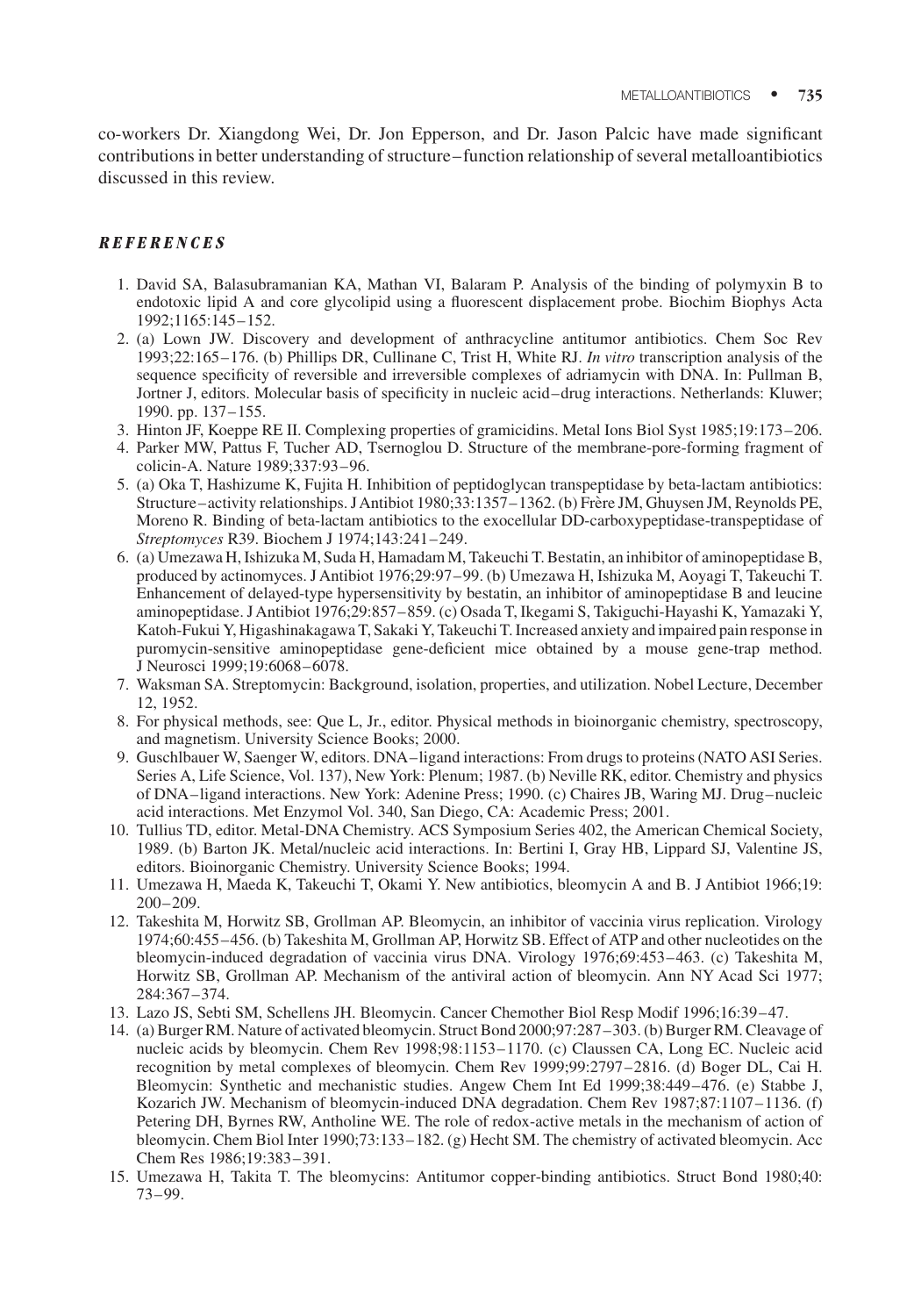- 736 · MING
	- 16. Kane SA, Hecht SM. Polynucleotide recognition and degradation by bleomycin. Prog Nucl Acids Res Mol Biol 1994;49:313–352.
	- 17. (a) Takeshita M, Grollman AP, Ohtsubo E, Ohtsubo H. Interaction of bleomycin with DNA. Proc Nat Acad Sci USA 1978;75:5983–5987. (b) Cullinam EB, Gawron LS, Rustum YM, Beerman TA. Extrachromosomal chromatin: Novel target for bleomycin cleavage in cells and solid tumors. Biochemistry 1991;30:3055–3061.
	- 18. (a) Chang C-H, Meares CF. Cobalt-bleomycins and deoxyribonucleic acid: Sequence-dependent interactions, action spectrum for nicking, and indifference to oxygen. Biochemistry 1984;23:2268– 2274. (b) Saito I, Morii T, Sugiyama H, Matsura T, Meares CF, Hecht SM. Photoinduced DNA strand scission by cobalt bleomycin green complexes. J Am Chem Soc 1989;111:2307–2308. (c) Worth L, Jr., Frank BL, Christner DF, Absalon MJ, Stubbe J, Kozarich JW. Isotope effects on the cleavage of DNA by bleomycin: Mechanism and modulation. Biochemistry 1993;32:2601–2609.
	- 19. (a) Absalon MJ, Stubbe J, Kozarich JW. Sequence-specific double-strand cleavage of DNA by Febleomycin. 1. The detection of sequence-specific double-strand breaks using hairpin oligonucleotides. Biochemistry 1995;34:2065–2075. (b) Absalon MJ, Wu W, Stubbe J, Kozarich JW. Sequence-specific double-strand cleavage of DNA by Fe-bleomycin. 2. Mechanism and dynamics. Biochemistry 1995;34:2076–2086.
	- 20. Sugiyama H, Kilkuskie RE, Chang L-H, Ma L-T, Hecht SM, van der Marel GA, van Boom JH. DNA strand scission by bleomycin—Catalytic cleavage and strand selectivity. J Am Chem Soc 1986;108:3852–3854.
	- 21. Chakrabarti S, Makrigiorgos GM, O'Brien K, Bump E, Kassis AI. Measurement of hydroxyl radicals catalyzed in the immediate vicinity of DNA by metal–bleomycin complexes. Free Rad Biol Med 1996;20:777–783.
	- 22. Povirk LF, Austin MJF. Genotoxicity of bleomycin. Mut Res 1991;257:127–143.
- 23. (a) Hecht SM. RNA degradation by bleomycin, a naturally occurring bioconjugate. Bioconj Chem 1994;5:513–526. (b) Mascharak P, Hüttenhofer A. Cleavage of RNA by Fe(II)-bleomycin. In: Schroeder R, Wallis MG, editors. RNA-binding antibiotics. Landes: BioScience; 2001.
- 24. (a) Magliozzo RS, Peisach J, Ciriolo MR. Transfer RNA is cleaved by activated bleomycin. Mol Pharmocol 1989;35:428–432. (b) Carter BJ, de Vroom E, Long EC, van der Marel GA, van Boom JH, Hecht SM. Sitespecific cleavage of RNA by Fe(II)-bleomycin. Proc Nat Acad Sci USA 1990;87:9373–9377. (c) Hüttenhofer A, Hudson S, Noller HF, Mascharak PK. Cleavage of tRNA by Fe(II)-bleomycin. J Biol Chem 1992;267:24471–24475.
- 25. (a) Carter BJ, Reddy KS, Hecht SM. Polynucleotide recognition and strand scission by Fe-bleomycin. Tetrahedron 1991;47:2463–2474. (b) Holmes CE, Carter BJ, Hecht SM. Characterization of iron(II) bleomycin-mediated RNA stand scission. Biochemistry 1993;32:4293–4307.
- 26. (a) Morgan MA, Hecht SM. Iron(II) bleomycin-mediated degradation of a DNA–RNA hetero-duplex. Biochemistry 1994;33:10286–10293. (b) Bansal M, Lee JS, Stubbe JA, Kozarich JW. Mechanistic analyses of site-specific degradation in DNA–RNA hybrids by prototypic DNA cleavers. Nucleic Acids Res 1997;25:1836–1845.
- 27. Dabrowiak JC. The coordination chemistry of bleomycin: A review. J Inorg Biochem 1980;13:317–337.
- 28. (a) Burger RM, Freedman JH, Horwitz SB, Peisach J. DNA-degradation by manganese(II)-bleomycin plus peroxide. Inorg Chem 1984;23:2215–2217. (b) Ehrenfeld GM, Murugesan N, Hecht SM. Activation of oxygen and mediation of DNA-degradation by manganese bleomycin. Inorg Chem 1984;23:1496–1498.
- 29. (a) Ishida R, Takahashi T. Increased DNA chain breakage by combined action of bleomycin and superoxide radical. Biochem Biophys Res Commun 1975;66:1432–1438. (b) Sausville EA, Stein RW, Peisach J, Horeitz SB. Properties and products of degradation of DNA by bleomycin and Iron(II). Biochemistry 1978;17:2746–2754. (c) Absalon MJ, Kozarich JW, Stubbe J. Sequence-specific double-strand cleavage of DNA by Fe-bleomycin. 1. The detection of sequence-specific double-strand breaks using hairpin oligonucleotides. Biochemistry 1995;34:2065–2075. (d) Absalon MJ, Wu W, Kozarich JW, Stubbe J. Sequence-specific double-strand cleavage of DNA by Fe-bleomycin. 2. Mechanism and dynamics. Biochemistry 1995;34:2076–2086. (e) McGall GH, Rabow LE, Ashley GW, Wu SH, Kozarich JW, Stubbe J. New insight into the mechanism of base propenal formation during bleomycin-mediated DNA degradation. J Am Chem Soc 1992;114:4958–4967.
- 30. Sugiura Y. Monomeric cobalt(II)-oxygen adducts of bleomycin antibiotics in aqueous solution—A new ligand type for oxygen binding and effect of axial Lewis base. J Am Chem Soc 1980;102:5216–5221.
- 31. Greenaway FT, Dabrowiak JC, Van Husen M, Grulich R, Crooke ST. The transition metal binding properties of a 3rd generation bleomycin analogue, tallysomycin. Biochem Biophys Res Commun 1978;85:1407–1414.
- 32. (a) Sugiura Y. Metal coordination core of bleomycin: Comparison of metal complexes between bleomycin and its biosynthetic intermediate. Biochem Biophys Res Commun 1979;87:643–648. (b) Guan LL,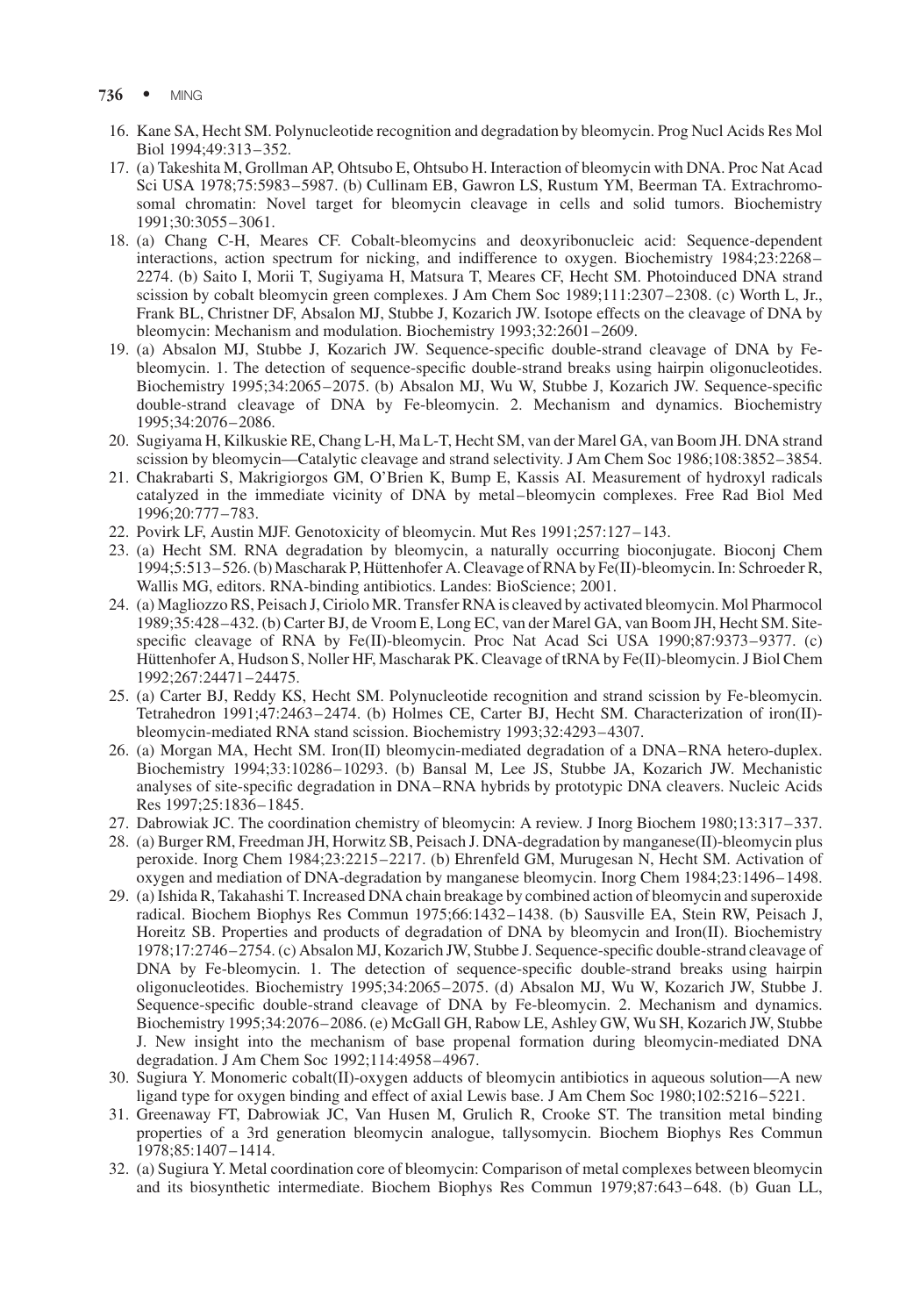Totsuka R, Kuwahara J, Otsuka M, Sugiura Y. Cleavage of yeast transfer RNAphe with Ni(III) and Co(III) complexes of bleomycin. Biochem Biophys Res Commun 1993;191:1338–1346. (c) Sugiura Y, Mino Y. Nickel(III) complexes of histidine-containing tripeptide and bleomycin–Electron-spin resonance characteristics and effect of axial nitrogen donors. Inorg Chem 1979;18:1336–1339. (d) Guan LL, Kuwahara J, Sugiura Y. Guan LL, Kuwahara J, Sugiura Y. Guanine-specific binding by bleomycin nickel(III) complex and its reactivity for guanine-quartet telomeric DNA. Biochemistry 1993;32:6141– 6145.

- 33. (a) Dabrowiak JC, Greenaway FT, Grulich R. Transition-metal binding site of bleomycin A2. A carbon-13 nuclear magnetic resonance study of the zinc(II) and copper(II) derivatives. Biochemistry 1978;17:4090– 4096. (b) Dabrowiak JC, Greenaway FT, Longo WE, Van Husen M, Crooke ST. A spectroscopic investigation of the metal binding site of bleomycin  $A_2$ . The Cu(II) and Zn(II) derivatives. Biochim Biophys Acta 1978;517:517–526. (c) Sugiura Y. The production of hydroxyl radical from copper(I) complex systems of bleomycin and tallysomycin: Comparison with copper(II) and iron(II) systems. Biochem Biophys Res Commun 1979;90:375–383.
- 34. Ehrenfeld GM, Shipley JB, Heimbrook DC, Sugiyama H, Long EC, van Boom JH, van der Marel GA, Oppenheimer NJ, Hecht SM. Copper-dependent cleavage of DNA by bleomycin. Biochemistry 1987;26:931–942.
- 35. Otvos JD, Antholine WE, Wehrl S, Petering DH. Metal coordination environment and dynamics in cadmium-113 bleomycin: Relationship to zinc bleomycin. Biochemistry 1996;35:1458–1465.
- 36. Papakyriakou A, Mouzopoulou B, Katsaros N. The detailed structural characterization of the Ga(III)– bleomycin A2 complex by NMR and molecular modeling. J Inorg Biochem 2001;86:371 (ICBIC10 abstract).
- 37. Subramanian R, Meares CF. Photo-induced nicking of deoxyribonucleic acid by ruthenium(II)-bleomycin in the presence of air. Biochem Biophys Res Commun 1985;133:1145–1151.
- 38. Brooks RC, Carnochan P, Vollano JF, Powell NA, Zweit J, Sosabowski JK, Martellucci S, Darkes MC, Fricker SP, Murrer BA. Metal complexes of bleomycin: Evaluation of [Rh-105]-bleomycin for use in targeted radiotherapy. Nucleic Med Biol 1999;26:421–430.
- 39. Lever ABP. Inorganic electronic spectroscopy, 2nd edn. Amsterdam: Elsevier; 1984.
- 40. Itaka Y, Nakamura H, Nakatani T, Muraoka Y, Fujii A, Takita T, Umezawa H. Chemistry of bleomycin. XX. The X-ray structure determination of P-3A Cu(II)-complex a biosynthetic intermediate of bleomycin. J Antibiot 1978;31:1070–1072.
- 41. Burger RM, Adler AD, Horwitz SB, Mims WB, Peisach J. Demonstration of nitrogen coordination in metal–bleomycin complexes by electron spin-echo envelope spectroscopy. Biochemistry 1981;20:1701– 1704.
- 42. (a) Loeb KE, Zaleski JM, Westre TE, Guajardo RJ, Mascharak PK, Hedman B, Hodgson KO, Solomon EI. Spectroscopic dedinition of the geometric and electronic structure of the nonheme active site in iron(II) bleomycin–correlation with oxygen reactivity. J Am Chem Soc 1995;117:4545–4561. (b) Loeb KE, Zaleski JM, Hess CD, Hecht SM, Solomon EI. Spectroscopic investigation of the metal ligation and reactivity of the ferrous active sites of bleomycin and bleomycin derivatives. J Am Chem Soc 1998;120: 1249–1259.
- 43. (a) Oppenheimer NJ, Chang C, Chang LH, Ehrenfeld G, Rodriguez LO, Hecht SM. Deglyco-bleomycin. Degradation of DNA and formation of a structurally unique Fe(II) CO complex. J Biol Chem 1982;257:1606–1609. (b) Akkerman MAJ, Neijman EWJF, Wijmenga SS, Hilbers CW, Bermel W. Studies of the solution structure of the bleomycin  $A_2$  iron(II) carbon monoxide complex by means of 2-dimensional NMR spectroscopy and distance geometry calculations. J Am Chem Soc 1990;112:7462– 7474.
- 44. (a) Akkerman MAJ, Haasnoot CA, Hilbers CW. Studies of the solution structure of the bleomycin-A<sub>2</sub>-zinc complex by means of two-dimensional NMR spectroscopy and distance geometry calculations. Eur J Biochem 1988;173:211–225. (b) Akkerman MAJ, Haasnoot CAG, Pandit UK, Hilbers CW. Complete assignment of the C-13 NMR spectra of bleomycin  $A_2$  and its zinc complex by means of two-dimensional NMR spectroscopy. Magn Reson Chem 1988;26:793–802. (c) Williamson D, McLennan IJ, Bax A, Gamcsik MP, Glickson JD. Two-dimensional NMR study of bleomycin and its zinc(II) complex: Reassignment of 13C resonances. J Biomol Struct Dyn 1990;8:375–398.
- 45. Calafat A. Won H, Marzilli LG. A new arrangement for the anticancer antibiotics tallysomycin and bleomycin when bound to zinc: An assessment of metal and ligand chirality by NMR and molecular dynamics. J Am Chem Soc 1997;119:3656–3664.
- 46. (a) Sugiura Y. Monomeric cobalt(II)-oxygen adducts of bleomycin antibiotics in aqueous solution. A new ligand type for oxygen biding and effect of axial Lewis base. J Am Chem Soc 1980;102:5216–5221. (b) Sugiura Y. Oxygen binding to cobalt(II)-bleomycin. J Antibiot 1978;31:1206–1208.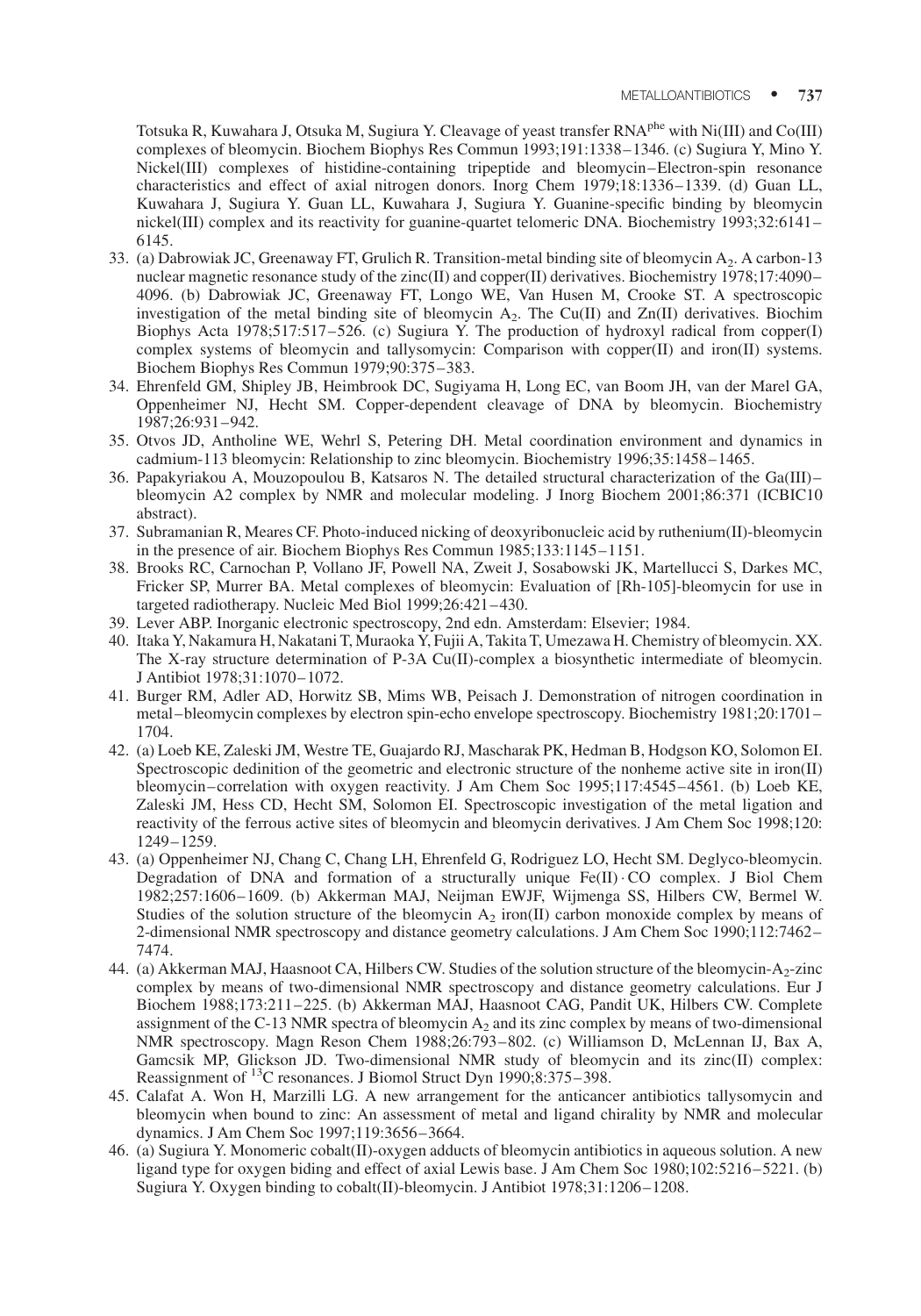- 738 · MING
- 47. Palmer G. Electron paramagnetic resonance of metalloproteins. In: Que L, Jr., editor. Physical methods in bioinorganic chemistry, spectroscopy, and magnetism. Sausalito, CA: University Science Books; 2000.
- 48. (a) Xu RX, Antholine WE, Petering DH. Reaction of Co(II)bleomycin with dioxygen. J Biol Chem 1992;267:944–949. (b) Xu RX, Antholine WE, Petering DH. Reaction of DNA-bound Co(II)bleomycin with dioxygen. J Biol Chem 1992;267:950–955.
- 49. Caceres-Cortes J, Sugiyama H, Ikudome K, Saito I, Wang AH. Interactions of deglycosylated cobalt(III) pepleomycin (green form) with DNA based on NMR structural studies. Biochemistry 1997;36:9995– 10005.
- 50. Wu W, Vanderwall DE, Lui SM, Tang XJ, Turner CJ, Kozarich JW, Stubbe J. Studies of Co center dot Bleomycin  $A_2$  green: Its detailed structural characterization by NMR and molecular modeling and its sequence-specific interaction with DNA oligonucleotides. J Am Chem Soc 1996;118:1268–1280.
- 51. (a) Vanderwall DE, Lui SM, Wu W, Turner CJ, Kozarich JW, Stubbe J. A model of the structure of HOO-Co-bleomycin bound to d(CCAGTACTGG): Recognition at the d(GpT) site and implications for double-stranded DNA cleavage. Chem Biol 1997;4:373–387. (b) Hoehn ST, Junker HD, Bunt RC, Turner CJ, Stubbe J. Solution structure of Co(III)-bleomycin-OOH bound to a phosphoglycolate lesion containing oligonucleotide: Implications for bleomycin-induced double-strand DNA cleavage. Biochemistry 2001;40:5894–5905. (c) Wu W, Vanderwall DE, Teramoto S, Lui SM, Hoehn ST, Tang XJ, Turner CJ, Boger DL, Kozarich JW, Stubbe J. NMR studies of Co center dot deglycoBleomycin  $A_2$  green and its complex with d(CCAGGCCTGG). J Am Chem Soc 1998;120:2239–2250. (d) Lui SM, Vanderwall DE, Wu W, Tang XJ, Turner CJ, Kozarich JW, Stubbe J. Structural characterization of Co center dot bleomycin A2 brown: Free and bound to d(CCAGGCCTGG). J Am Chem Soc 1997;119:9603–9613.
- 52. Caceres-Cortes J, Sugiyama H, Ikudome K, Saito I, Wang AH-J. Interactions of deglycosylated cobalt(III) pepleomycin (green form) with DNA based on NMR structural studies. Biochemistry 1997;36:9995– 10005.
- 53. Rajani C, Kincaid JR, Petering DH. The presence of two modes of binding to calf thymus DNA by metalfree bleomycin: A low frequency Raman study. Biopolymers 1999;52:129–146.
- 54. (a) Manderville RA, Ellena JF, Hecht SM. Solution structure of a  $\text{Zn(II)}\bullet$ bleomycin A<sub>5</sub>-D(CGCTAGCG)<sub>2</sub> complex. J Am Chem Soc 1994;116:10851–10852. (b) Manderville RA, Ellena JF, Hecht SM. Interaction of  $Zn(\Pi)$ •bleomycin with d(CGCTAGCG)<sub>2</sub>—A binding model based on NMR experiments and restrained molecular dynamics calculations. J Am Chem 1995;117:7891–7903.
- 55. Abraham AT, Zhou X, Hecht SM. DNA cleavage by Fe(II)center dot bleomycin conjugated to a solid support. J Am Chem Soc 1999;121:1982–1983 & 4092.
- 56. Hoehn ST, Junker H-D, Bunt RC, Turner CJ, Stubbe J. Solution structure of Co(III)-bleomycin-OOH bound to a phosphoglycolate lesion containing oligonucleotide: Implications for bleomycin-induced doublestrand DNA cleavage. Biochemistry 2001;40:5894–5905.
- 57. (a) Noggle JH, Schirmer RE. The nuclear overhauser effect. New York, NY: Academic; 1971. (b) Neuhaus D, Williamson MP. The nuclear Overhauser effect in structural and conformational analysis. New York, NY: VCH; 1989.
- 58. (a) Sugiura Y. Bleomycin–iron complexes—Electron-spin resonance study, ligand effect, and implication for action mechanism. J Am Chem Soc 1980;102:5208–5215. (b) Burger RM, Peisach J, Horwitz SB. Activated bleomycin. A transient complex of drug, iron, and oxygen that degrades DNA. J Biol Chem 1981;256:1636–1644. (c) Veselov A, Sun HJ, Sienkiewicz A, Taylor H, Burger RM, Scholes CP. Iron coordination of activated bleomycin probed by Q-band and X-band ENDOR—Hyperfine coupling to activated O-17 oxygen, N-14 and exchangeable <sup>1</sup>H. J Am Chem Soc 1995;117:7508-7512.
- 59. Takahashi S, Sam JW, Peisach J, Rousseau DL. Structural characterization of iron-bleomycin by resonance Raman spectroscopy. J Am Chem Soc 1994;116:4408–4413.
- 60. Burger RM, Kent TA, Horwitz SB, Münck E, Peisach J. Mössbauer study of iron bleomycin and its activation intermediates. J Biol Chem 1983;258:1559–1564.
- 61. Neese F, Zaleski JM, Zaleski KL, Solomon EI. Electronic structure of activated bleomycin: Oxygen intermediates in heme versus non-heme iron. J Am Chem Soc 2000;122:11703–11724.
- 62. Pillai RP, Lenkinski RE, Sakai TT, Geckle JM, Krishna NR, Glickson JD. Proton NMR study of iron(II) bleomycin: Assignment of resonances by saturation transfer experiments. Biochem Biophys Res Commun 1980;96:341–349.
- 63. Lehmann TE, Ming L-J, Rosen ME, Que L, Jr. NMR studies of the paramagnetic complex Fe(II) bleomycin. Biochemistry 1997;36:2807–2816.
- 64. (a) La Mar GN, Horrocks WD, Jr., Holm RH, editors. NMR of paramagnetic molecules. New York: Academic; 1973. (b) Bertini I, Luchinat C. NMR of paramagnetic molecules in biological systems. Menlo Park, CA: Benjamin/Cumming; 1986. (c) Berliner LJ, Reuben J, editors. NMR of paramagnetic molecules. New York: Plenum; 1993. (d) La Mar GN, editor. Nuclear magnetic resonance of paramagnetic molecules.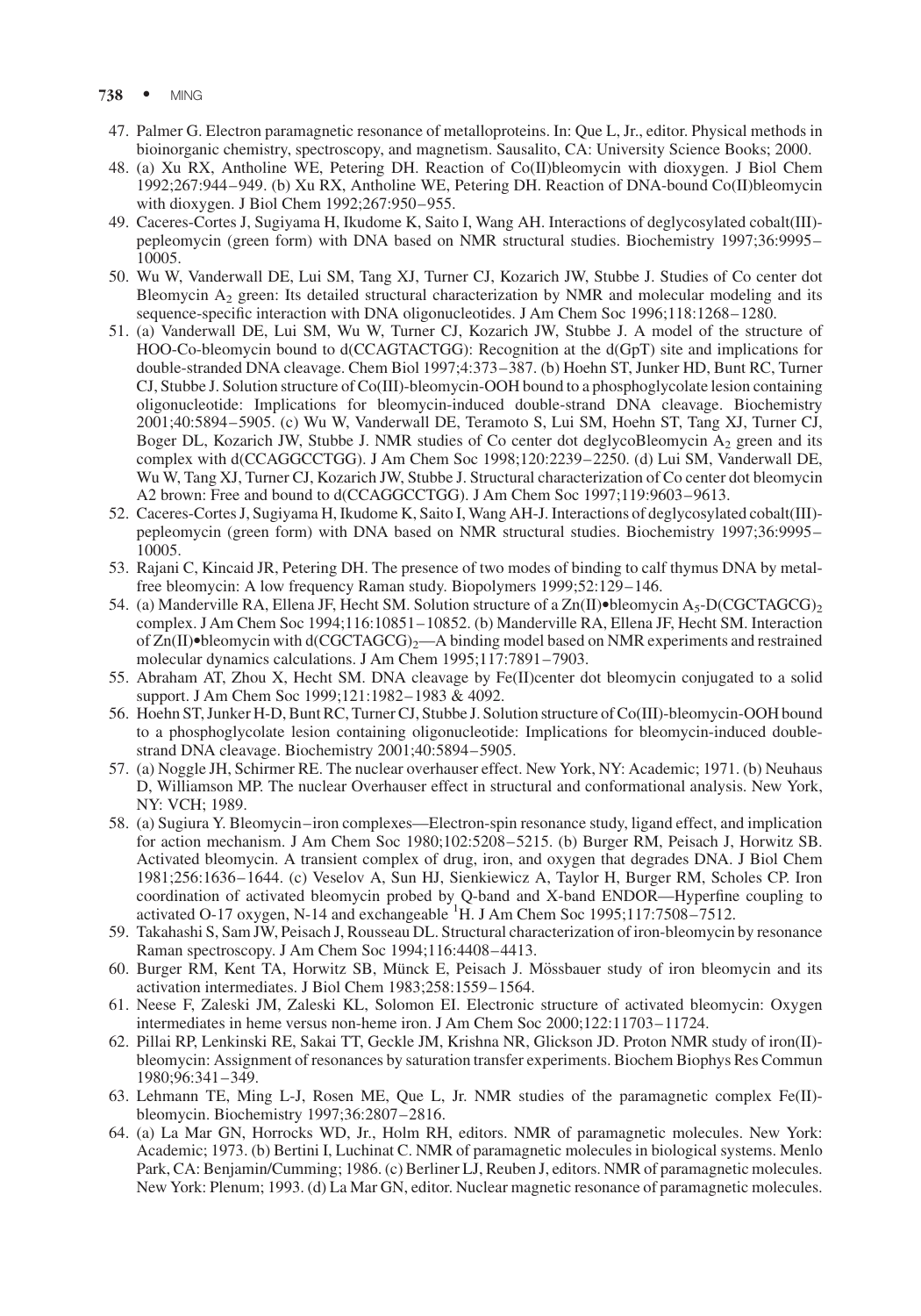NATO-ASI, Dordrecht, Netherlands: Kluwer; 1995. (e) Ming L-J. Nuclear magnetic resonance of paramagnetic metal centers in proteins and synthetic complexes. In: Que L, Jr., editor. Physical methods in bioinorganic chemistry, spectroscopy, and magnetism. Sausalito, CA: University Science Books; 2000.

- 65. Wasinger EC, Zaleski KL, Hedman B, Hodgson KO, Solomon EI. X-ray absorption spectroscopic investigation of Fe(II)-peplomycin and peplomycin derivatives: The effect of axial ligation on Fepyrimidine back-bonding. J Biol Inorg Chem 2002;7:157–164.
- 66. Lehmann TE, Serrano ML, Que L, Jr. Coordination chemistry of Co(II)-bleomycin: Its investigation through NMR and molecular dynamics. Biochemistry 2000;39:3886–3898.
- 67. (a) Guajardo RJ, Hudson SE, Brown SJ, Mascharak PK.  $[Fe(PMA)]^{n+}$  (n = 1,2)—Good models of Febleomycins and examples of mononuclear nonheme iron complexes with significant  $O<sub>2</sub>$ -activation capabilities. J Am Chem Soc 1993;115:7971–7977. (b) Guajardo RJ, Tan JD, Mascharak PK. The secondary amine group of bleomycin is not involved in intramolecular hydrogen-binding in activated bleomycin. Inorg Chem 1994;33:2838–2840. (c) Guajardo RJ, Chavez F, Farinas ET, Mascharak PK. Structural features that control oxygen activation at the nonheme iron site in Fe(II)-bleomycin—An analog study. J Am Chem Soc 1995;117:3883–3884.
- 68. Ghirlanda G, Scrimin P, Tecilla P, Toffoletti A. Amphiphilic copper(II) complexes modeled after the metalcomplexation subunit of bleomycin antibiotics. Langmuir 1998;14:1646–1655 and References cited therein.
- 69. (a) Kurosaki H, Ishikawa Y, Hayashi K, Sumi M, Tanaka Y, Goto M, Inada K, Taniguchi I, Shionoya M, Matsuo H, Sugiyama M, Kimura E. Synthesis, spectroscopic, redox properties, and DNA cleavage activity of low-spin iron(III) complexes of bleomycin analogues. Inorg Chem Acta 1999;294:56–61. (b) Kurosaki H, Hayashi K, Ishikawa Y, Goto M, Inada K, Taniguchi I, Shionoya M, Kimura E. New robust bleomycin analogues: Synthesis, spectroscopy, and crystal structures of the copper(II) complexes. Inorg Chem 1999;38:2824–2832 & 4372. (c) References cited above.
- 70. Sam JW, Tang XJ, Magliozzo RS, Peisach J. Electrospray mass spectrometry of iron bleomycin— Investigation of the reaction of Fe(II)-bleomycin with iodosylbenzene. J Am Chem Soc 1995;117:1012– 1018.
- 71. Ghirlanda G, Scrimin P, Tecilla P, Toffoletti A. Amphiphilic copper(II) complexes modeled after the metalcomplexation subunit of bleomycin antibiotics. Langmuir 1998;14:1646–1655.
- 72. Kurosaki H, Hayashi K, Ishikawa Y, Goto M, Inada K, Taniguchi I, Shionoya M, Kimura E. New robust bleomycin analogues: Synthesis, spectroscopy, and crystal structures of the copper(II) complexes. Inorg Chem 1999;38:2824–2832.
- 73. (a) Stachelhaus T, Schneider A, Marahiel MA. Engineered biosynthesis of peptide antibiotics. Biochem Pharmacol 1996;52:177–186. (b) Konz D, Marahiel MA. How do peptide synthetases generate structural diversity? Chem Biol 1999;6:R39–R48. (c) Moffitt MC, Neilan BA. The expansion of mechanistic and organismic diversity associated with non-ribosomal peptides. FEMS Microbiol Lett 2000;191:159–167. (d) Weber T, Marahiel MA. Exploring the domain structure of modular nonribosomal peptide synthetases. Struct Fold Design 2001;9:R3–R9.
- 74. Hopwood DA. Genetic contributions to understanding polyketide synthases. Chem Rev 1997;97:2465– 2498. (b) Shen B. Biosynthesis of aromatic polyketides. Top Curr Chem 2000;209:1–51. (c) Dittmann E, Neilan BA, Borner T. Molecular biology of peptide and polyketide biosynthesis in cyanobacteria. Appl Microbiol Biotech 2001;57:467–473.
- 75. (a) Some examples and references therein: (a) McDaniel R, Ebert-Khosla S, Hopwood DA, Khosla C. Engineered biosynthesis of novel polyketides. Science 1993;262:1546–1550. (b) Shen B, Hutchinson CR. Enzymatic synthesis of a bacterial polyketide from acetyl and malonyl coenzyme A. Science 1993;262:1535–1540. (c) Marsden AF, Caffrey P, Aparicio JF, Loughran MS, Staunton J, Leadlay PF. Stereospecific acyl transfers on the erythromycin-producing polyketide synthase. Science 1994;263:378– 380. (d) Pieper R, Luo G, Cane DE, Khosla C. Cell-free synthesis of polyketides by recombinant erythromycin polyketide synthases. Nature 1995;378:263–266. (e) Pelzer S, Reichert W, Huppert M, Heckmann D, Wohlleben W. Cloning and analysis of a peptide synthetase gene of the balhimycin producer Amycolatopsis mediterranei DSM5908 and development of a gene disruption/replacement system. J Biotech 1997;56:115–128. (f) Saito M, Hori K, Kurotsu T, Kanda M, Saito Y. Three conserved glycine residues in valine activation of gramicidin S synthetase 2 from Bacillus brevis. J Biochem 1995;117:276– 282. (g) Nishizawa T, Asayama M, Fujii K, Harada K, Shirai M. Genetic analysis of the peptide synthetase genes for a cyclic heptapeptide microcystin in Microcystis spp. J Biochem 1999;126:520–529. (h) Pelzer S, Reichert W, Huppert M, Heckmann D, Wohlleben W. Cloning and analysis of a peptide synthetase gene of the balhimycin producer Amycolatopsis mediterranei DSM5908 and development of a gene disruption/ replacement system. J Biotech 1997;56:115–128. (i) Pelzer S, Süssmuth R, Heckmann D, Recktenwald J, Huber P, Jung G, Wohlleben W. Identification and analysis of the balhimycin biosynthetic gene cluster and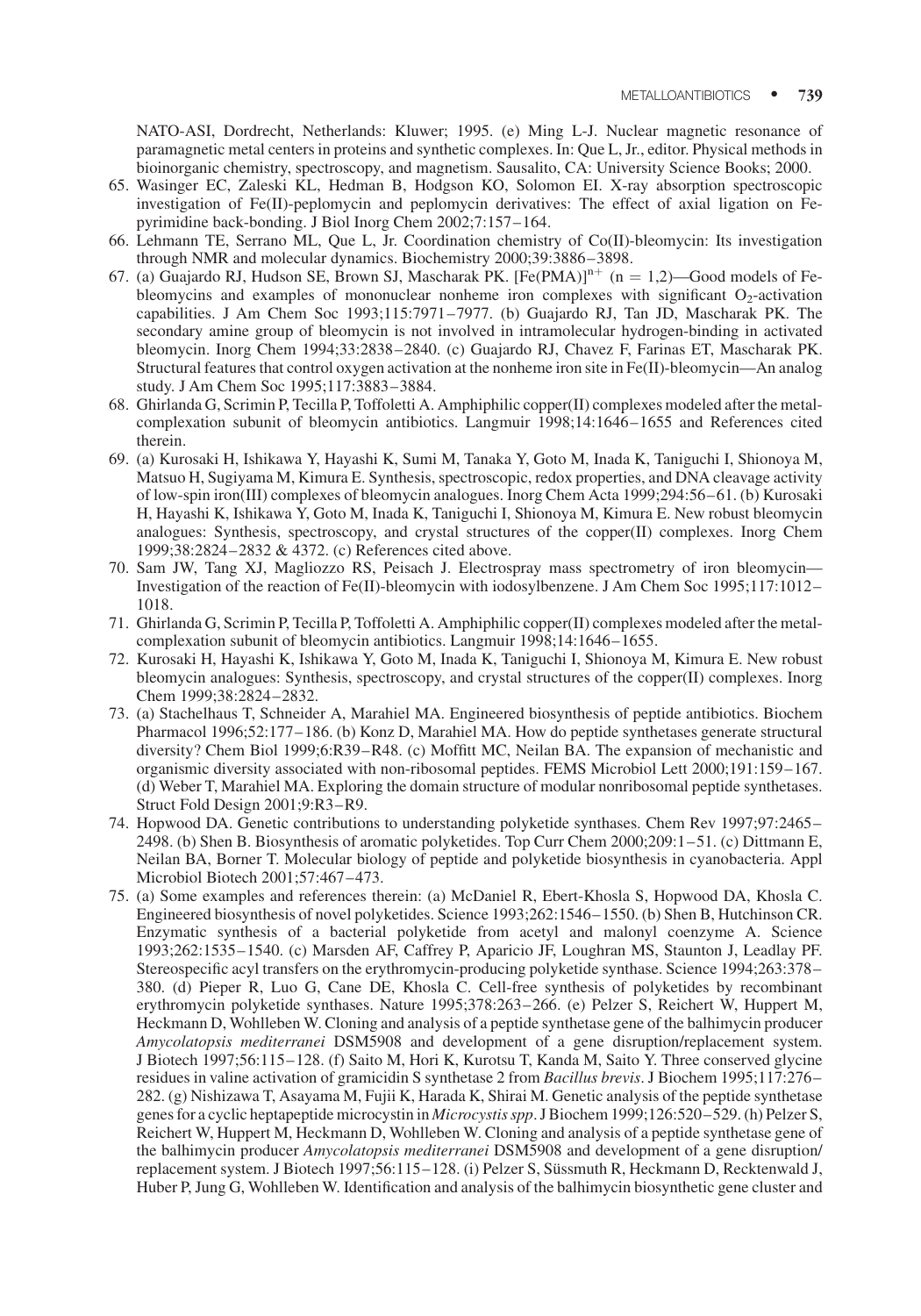its use for manipulating glycopeptide biosynthesis in Amycolatopsis mediterranei DSM5908. Antimicrob Agent Chemother 1999;43:1565–1573. (j) Schembri MA, Neilan BA, Saint CP. Identification of genes implicated in toxin production in the cyanobacterium Cylindrospermopsis raciborskii. Environ Toxicol 2001;16:413–421. (k) Christiansen G, Dittmann E, Via Ordorika L, Rippka R, Herdman M, Börner T. Nonribosomal peptide synthetase genes occur in most cyanobacterial genera as evidenced by their distribution in axenic strains of the PCC. Arch Microbiol 2001;176:452–458. (l) Tillett D, Dittmann E, Erhard M, von Dohren H, Borner T, Neilan BA. Structural organization of microcystin biosynthesis in Microcystis aeruginosa PCC7806: An integrated peptide-polyketide synthetase system. Chem Biol 2000;7:753–764. (m) Kwon H-J, Smith WC, Scharon AJ, Hwang SH, Kurth MJ, Shen B. C-O bond formation by polyketide synthases. Science 2002;297:1327–1330.

- 76. (a) Du L, Sánchez C, Chen M, Edwards DJ, Shen B. The biosynthetic gene cluster for the antitumor drug bleomycin from Streptomyces verticillus ATCC15003 supporting functional interactions between nonribosomal peptide synthetases and a polyketide synthase. Chem Biol 2000;7:623–642. (b) Shen B, Du L, Sánchez C, Edwards DJ, Chen M, Murrell JM. Cloning and characterization of the bleomycin biosynthetic gene cluster from Streptomyces verticillus ATCC15003(1). J Nat Prod 2002;65:422–431.
- 77. Keating TA, Walsh CT. Initiation, elongation, and termination strategies in plyketide and polypeptide antibiotic biosynthesis. Curr Opin Chem Biol 1999;3:598–606.
- 78. (a) Conti E, Franks NP, Brick P. Crystal structure of firefly luciferase throws light on a superfamily of adenylate formatting enzymes. Structure 1996;4:287–298. (b) Conti E, Stachelhaus T, Marahiel MA, Brick P. Structural basis for the activation of phenylalanine in the non-ribosomal biosynthesis of gramicidin. EMBO J 1997;16:4174–4183. (c) Weber T, Baumgartner R, Renner C, Marahiel MA, Holak TA. Solution structure of PCP, a prototype for the peptidyl carrier domains of modular peptide synthetases. Structure 2000;8:407–418.
- 79. (a) Marahiel MA. Protein templates for the biosynthesis of peptide antibiotics. Chem Biol 1997;4:561– 567. (b) Mootz HD, Marahiel MA. Design and application of multimodular peptide synthetases. Curr Opin Biotech 1999;10:341–348. (c) Kohli RM, Walsh CT, Burkart MD. Biomimetic synthesis and optimization of cyclic peptide antibiotics. Nature 2002;418:658–661.
- 80. (a) Grundy WE, Goldstein AW, Rickher CJ, Hanes ME, Warren HB, Jr., Sylvester JC. Aureolic acid, a new antibiotic. 1. Microbiological studies. Antibiot Chemother 1953;3:1215–1217. (b) Remers WA. The chemistry of antitumor antibiotics, Vol. 1. Chapter 3; 1979.
- 81. For example: (a) Ransohoff J, Martin BF, Medrek TJ, Harris MN, Golomb FM, Wright JC. Preliminary clinical study of mithramycin (nsc-24559) in primary tumors of the central nervous system. Cancer Chemother Rep 1965;49:51–57. (b) Kennedy BJ, Griffen WO, Jr., Lober P. Specific effect of mithramycin on embryonal carcinoma of the testis. Cancer 1965;18:1631–1636. (c) Sewell IA, Ellis H. A trial of mithramycin in the treatment of advanced malignant disease. Brit J Cancer 1966;20:256–263. (d) Mackenzie AR, Duruman N, Whitmore WF, Jr. Mithramycin in metastatic urogenital cancer. J Urol 1967;98:116–119. (e) Baum M. A clinical trial of mithramycin in the treatment of advanced malignant disease. Brit J Cancer 1968;22:176–183. (f) Mealey J, Jr., Chen TT, Pedlow E. Brain tumor chemotherapy with mithramycin and vincristine. Cancer 1970;26:360–367. (g) Kofman S, Perlia CP, Economou SG. Mithramycin in the treatment of metastatic Ewing's sarcoma. Cancer 1973;31:889–893. (h) Stamp TC, Child JA, Walker PG. Treatment of osteolytic myelomatosis with mithramycin. Lancet 1975;1(7909):719– 722. (i) Schold SC, Jr., Bigner DD. Treatment of five subcutaneous human glioma tumor lines in athymic mice with carmustine, procarbazine, and mithramycin. Cancer Treat Rep 1983;67:811–819. (j) Koller CA, Campbell VW, Polansky DA, Mulhern A, Miller DM. In vivo differentiation of blast-phase chronic granulocytic leukemia. Expression of c-myc and c-abl protooncogenes. J Clin Invest 1985;76:365–369. (k) Johnson PR, Yin JA, Narayanan MN, Geary CG, Love EM, Cinkotai KI. Failure of mithramycin to control the myeloid blast phase of chronic granulocytic leukemia: A report on nine patients and review of the literature. Hematol Oncol 1991;9:9–15.
- 82. For example: (a) Ryan WG. Mithramycin for Paget's disease of bone. New Engl J Med 1970;283:1171. (b) Frame B, Marel GM. Paget disease: A review of current knowledge. Radiology 1981;141:21–24. (c) Zajac AJ, Phillips PE. Paget's disease of bone: Clinical features and treatment. Clin Exp Rheumatol 1985;3:75– 88. (d) Kanis JA, Gray RE. Long-term follow-up observations on treatment in Paget's disease of bone. Clin Orthop Rel Res 1987;217:99–125. (e) Smidt WR, Hadjipavlou AG, Lander P, Dzioba RB. An algorithmic approach to the treatment of Paget's disease of the spine. Orthop Rev 1994;23:715–724.
- 83. For example: (a) Perlia CP, Gubisch NJ, Wolter J, Edelberg D, Dederick MM, Taylor SG III. Mithramycin treatment of hypercalcemia. Cancer 1970;25:389–394. (b) Singer FR, Neer RM, Murray TM, Keutmann HT, Deftos LJ, Potts JT, Jr. Mithramycin treatment of intractable hypercalcemia due to parathyroid carcinoma. New Engl J Med 1970;283:634–636. (c) Harrington G, Olson KB, Horton J, Cunningham T, Wright A. Neoplasia, hypercalcemia, and mithramycin. New Engl J Med 1970;283:1172. (d) Ellas EG,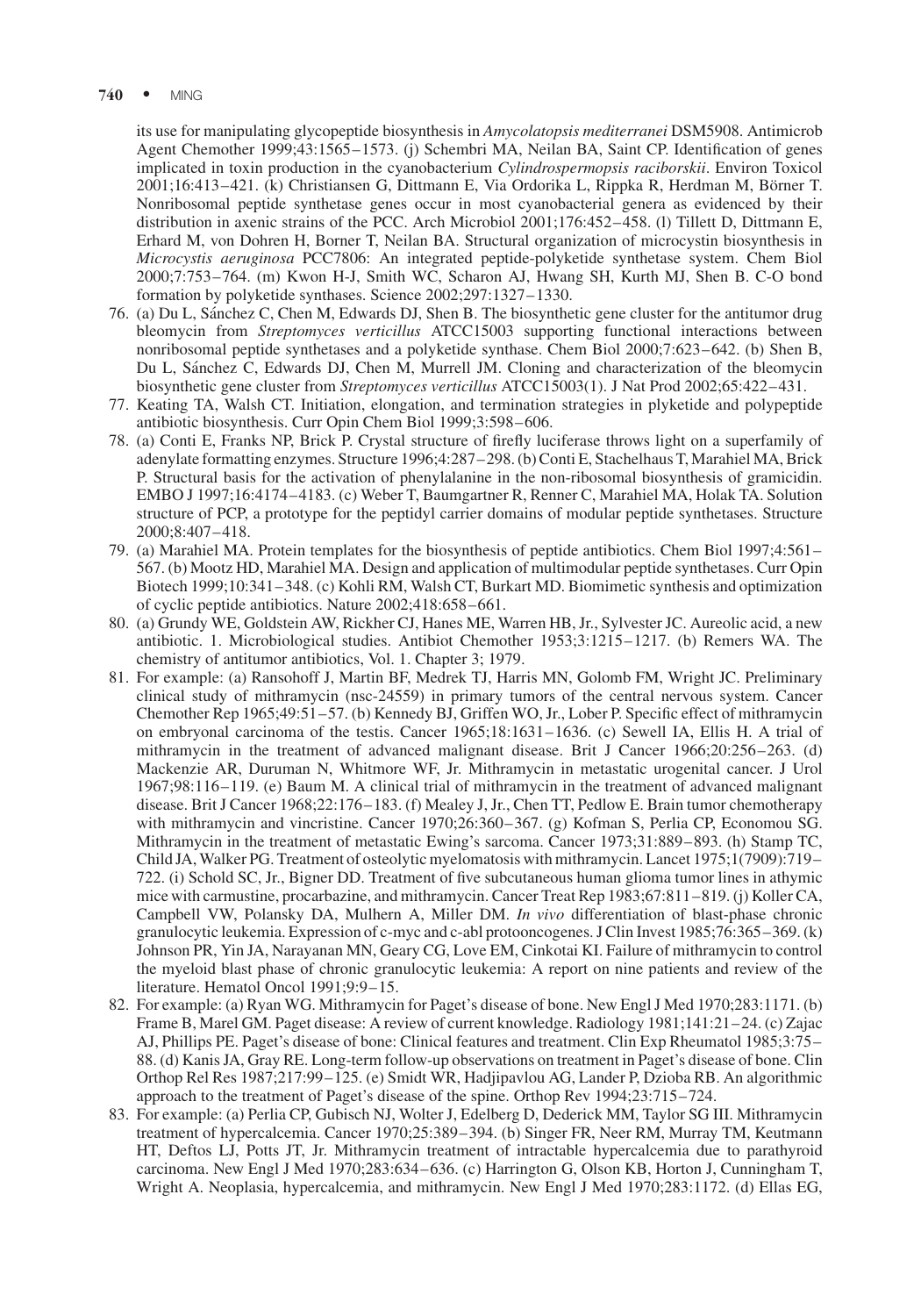Reynoso G, Mittelman A. Control of hypercalcemia with mithramycin. Ann Surgery 1972;175:431–435. (e) Kiang DT, Loken MK, Kennedy BJ. Mechanism of the hypocalcemic effect of mithramycin. J Clin Endocrinol Metab 1979;48:341–344. (f) Ralston SH, Gardner MD, Dryburgh FJ, Jenkins AS, Cowan RA, Boyle IT. Comparison of aminohydroxypropylidene diphosphonate, mithramycin, and corticosteroids/ calcitonin in treatment of cancer-associated hypercalcaemia. Lancet 1985;2(8461):907–910. (g) Ralston SH, Gallacher SJ, Dryburgh FJ, Cowan RA, Boyle IT. Treatment of severe hypercalcaemia with mithramycin and aminohydroxypropylidene bisphosphonate. Lancet 1988;2(8605):277. (h) Davis KD, Attie MF. Management of severe hypercalcemia. Crit Care Clin 1991;7:175–190. (i) Ostenstad B, Andersen OK. Disodium pamidronate versus mithramycin in the management of tumour-associated hypercalcemia. Acta Oncol 1992;31:861–864.

- 84. (a) Lo Cascio V, Rossini M, Bertoldo F. The medical treatment of primary hyperparathyroidism. Rec Prog Med 1993;84:287–295. (b) Kinirons MT. Newer agents for the treatment of malignant hypercalcemia. Am J Med Sci 1993;305:403–406. (c) Hadjipavlou AG, Gaitanis LN, Katonis PG, Lander P. Paget's disease of the spine and its management. Eur Spine J 2001;10:370–384.
- 85. Chatterjee S, Zaman K, Ryu H, Conforto A, Ratan RR. Sequence-selective DNA binding drugs mithramycin A and chromomycin  $A_3$  are potent inhibitors of neuronal apoptosis induced by oxidative stress and DNA damage in cortical neurons. Ann Neurol 2001;49:345–354.
- 86. (a) Berlin YA, Esipov SE, Olivomycin IV. The structure of olivomycin. Tetrahedron Lett 1966;14:1431– 1436. (b) Berlin YA, Esipov SE, Kolosov MN, Shemyakin MM. The structure of the olivomycinchromomycin antibiotics. Tetrahedron Lett 1966;15:1643–1647.
- 87. Bakhaeva GP, Berlin YA, Boldyreva EF, Chuprunova OA, Kolosov MN, Soifer VS, Vasiljeva TE, Yartseva IV. The structure of aureolic acid (mithramycin). Tetra Lett 1968;32:3595–3598.
- 88. Thiem J, Meyer B. Studies on the structure of chromomycin  $A_3$  by <sup>1</sup>H and <sup>13</sup>C nuclear magnetic resonance spectroscopy. J Chem Soc Perkin II 1979;1331–1336. (b) Kam M, Shafer RH, Berman E. Solution conformation of the antitumor antibiotic chromomycin  $A_3$  determined by two-dimensional NMR spectroscopy. Biochemistry 1988;27:3581–3588.
- 89. (a) Thiem J, Meyer B. Studies on the structure of olivomycin a and mithramycin by  ${}^{1}H$  and  ${}^{13}C$  nuclear magnetic resonance spectroscopy. Tetrahedron 1981;37:551–558. (b) Thiem J, Schneider G. Synthesis and structure of the disaccharide fragment B-A of mithramycin. Angew Chem Int Edit 1983;22:58–59. (c) Thiem J, Schneider G, Sinnwell V. Synthesis of olivosyl-oliosides and spectroscopic structure assignment of mithramycin. Liebigs Ann Chem 1986;814–824. (d) Thiem J, Schöttmer B. Beta-glycosylation in 2deoxysaccharides—Convergent synthesis of the oligosaccharides of mithramycin. Angew Chem Int Edit 1987;26:555–557.
- 90. Wohlert SE, Kunzel E, Machinek R, Mendez C, Salas JA, Rohr J. The structure of mithramycin reinvestigated. J Nat Prod 1999;62:119–121.
- 91. (a) Itzhaki L, Weinberger S, Livnah N, Berman E. A unique binding cavity for divalent cations in the DNA– metal–chromomycin A3 complex. Biopolymers 1990;29:481–489. (b) Demicheli L, Albertini J-P, Garnier-Suillerot A. Interaction of mithramycin with DNA. Evidence that mithramycin binds to DNA as a dimer in a right-handed screw conformation. Eur J Biochem 1991;198:333–338.
- 92. (a) Kersten W, Kersten H, Szybalsky W. Physicochemical properties of complexes between deoxyribonucleic acid and antibiotics which affect ribonucleic acid synthesis (actinomycin, daunomycin, cinerubin, nogalamycin, chormomycin, mithramycin, and olivomycin). Biochemistry 1966;5:236–244. (b) Nayak L, Sirsi M, Podder SK. Role of magnesium ion on the interaction between chromomycin A3 and deoxyribonucleic acid. FEBS Lett 1973;30:157–162. (c) Goldberg IH, Friedmann PA. Antibiotics and nucleic acids. Annu Rev Biochem 1971;40:775–810. (d) Demicheli L, Garnier-Suillerot A. Mithramycin cannot bind to left-handed poly(dG-m5dC) in the presence of  $Mg^{2+}$  ion. Biochem Biophys Res Commun 1991;177:511–517. (e) Demicheli L, Albertini JP, Garnier-Suillerot A. Interaction of mithramycin with DNA. Evidence that mithramycin binds to DNA as a dimer in a right-handed screw conformation. Eur J Biochem 1991;198:333–338. (f) Huang HW, Li D, Cowan JA. Biostructural chemistry of magnesium. Regulation of mithramycin–DNA interactions by  $Mg^{2+}$  coordination. Biochimie 1995;77:729–738.
- 93. (a) Aich P, Dasgupta D. Role of Mg<sup>++</sup> in the mithramycin–DNA interaction: Evidence for two types of mithramycin–Mg<sup>++</sup> complex Biochem. Biophys Res Commun 1990;173:689–696. (b) Aich P, Shen R, Dasgupta D. Role of magnesium ion in the interaction between chromomycin  $A_3$  and DNA: Binding of chromomycin A<sub>3</sub>–Mg<sup>2+</sup> complexes with DNA. Biochemistry 1992;31:2988–2997. (c) Aich P, Sen R, Dasgupta D. Interaction between antitumor antibiotic chromomycin  $A_3$  and  $Mg^{2+}$ . I. Evidence for the formation of two types of chromomycin  $A_3-Mg^{2+}$  complexes. Chem-Biol Inter 1992;83:23–33. (d) Aich P, Dasgupta D. Role of magnesium ion in mithramycin–DNA interaction: Binding of mithramycin–Mg<sup>2+</sup> complexes with DNA. Biochemistry 1995;34:1376–1385. (e) Majee S, Sen R, Guha S, Bhattacharyya D, Dasgupta D. Differential interactions of the Mg<sup>2+</sup> complexes of chromomycin A<sub>3</sub> and mithramycin with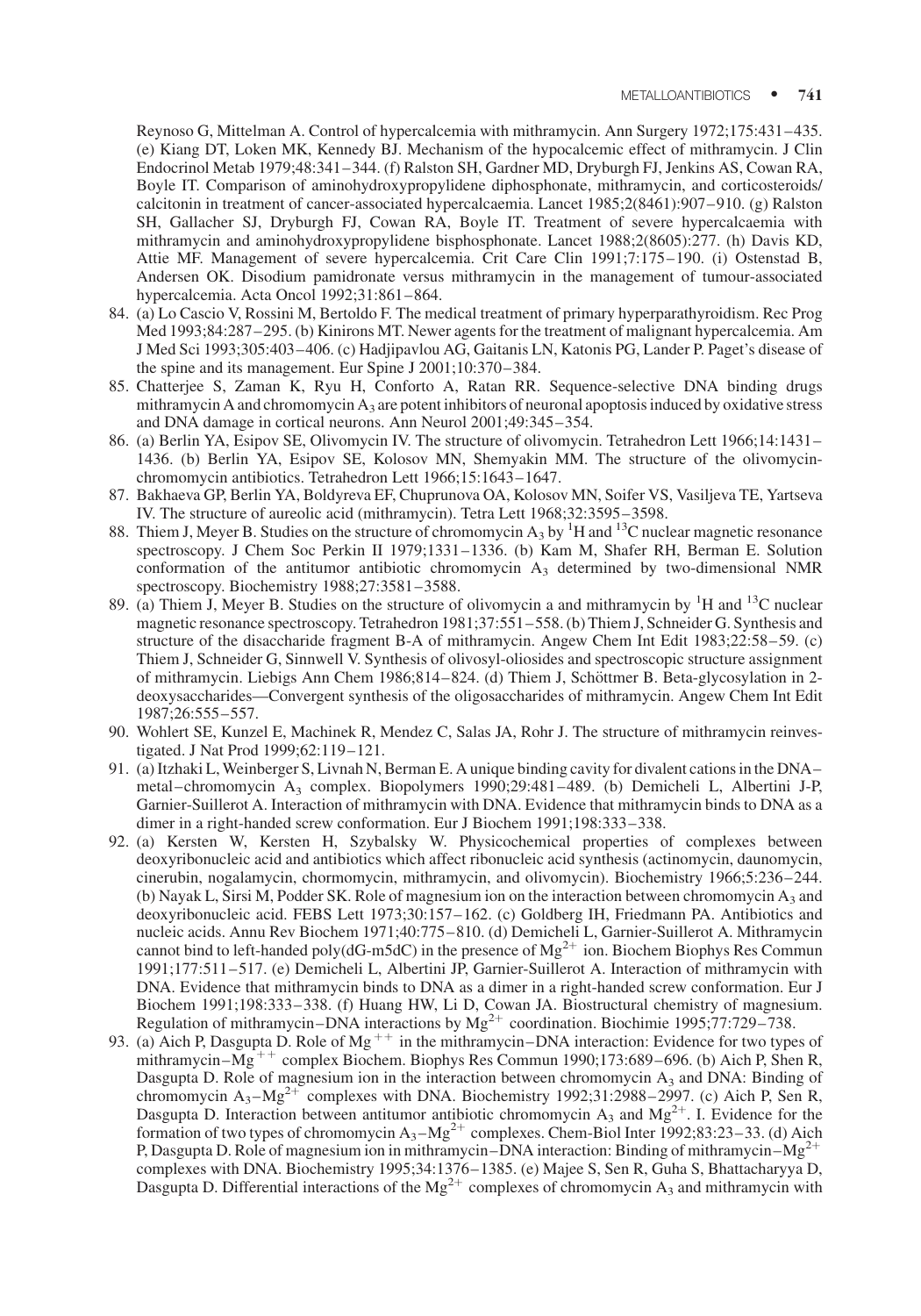poly(dG-dC) poly(dC-dG) and poly(dG) poly(dC). Biochemistry 1997;36:2291–2299. (f) Chakrabarti S, Mir MA, Dasgupta D. Differential interactions of antitumor antibiotics chromomycin  $A_2$  and mithramycin with d(TATGCATA)<sub>2</sub> in presence of Mg<sup>2+</sup>. Biopolymers 2001;62:131-140.

- 94. (a) Berman E, Brown SC, James TL, Shafer RH. NMR studies of chromomycin  $A_3$  interaction with DNA. Biochemistry 1985;24:6887–6893. (b) Gao X, Patel DJ. Solution structure of the chromomycin–DNA complex. Biochemistry 1989;28:751–762. (c) Gao XL, Patel DJ. Antitumor drug–DNA interactions: NMR studies of echinomycin and chromomycin complexes. Quart Rev Biophys 1989;22:93–138. (d) Gao X, Patel DJ. Chromomycin dimer–DNA oligomer complexes. Sequence selectivity and divalent cation specificity. Biochemistry 1990;29:10940–10956. (e) Banville DL, Keniry MA, Kam M, Shafer RH. NMR studies of the interaction of chromomycin  $A_3$  with small DNA duplexes. Binding to GC-containing sequences. Biochemistry 1990;29:6521–6534. (f) Banville DL, Keniry MA, Shafer RH. NMR investigation of mithramycin A binding to  $d(ATGCAT)$ 2: A comparative study with chromomycin A<sub>3</sub>. Biochemistry 1990;29:9294–9304. (g) Demicheli C, Albertini JP, Garnier-Suillerot A. Interaction of mithramycin with DNA. Evidence that mithramycin binds to DNA as a dimer in a right-handed screw conformation. Eur J Biochem 1991;198:333–338. (h) Gao X, Mirau D, Patel DJ. Structure refinement of the chromomycin dimer–DNA oligomer complex in solution. J Mol Biol 1992;223:259–279. (i) Sastry M, Patel DJ. Solution structure of the mithramycin dimer–DNA complex. Biochemistry 1993;32:6588– 6604.
- 95. (a) van Dyke MW, Dervan PB. Chromomycin, mithramycin, and olivomycin binding sites on heterogeneous deoxyribonucleic acid. Footprinting with (methidiumpropyl-EDTA)iron(II). Biochemistry 1983;22:2373–2377. (b) Fox KR, Howarth NR. Investigations into the sequence-selective binding of mithramycin and related ligands to DNA. Nucleic Acids Res 1985;13:8695–8714. (c) Fox KR, Waring MJ. Footprinting reveals that nogalamycin and actinomycin shuffle between DNA binding sites. Nucleic Acids Res 1986;14:2001–2014. (d) Cons BMG, Fox KR. Interaction of mithramycin with metal ions and DNA. Biochem Biophys Res Commun 1989;160:517–524. (e) Cons BMG, Fox KR. High resolution hydroxyl radical footprinting of the binding of mithramycin and related antibiotics to DNA. Nucleic Acids Res 1989;17:5447–5459. (f) Cons BMG, Fox KR. Effects of the antitumor antibiotic mithramycin on the structure of repetitive DNA regions adjacent to its GC-rich binding site. Biochemistry 1991;30:6314– 6321. (g) Stankus A, Goodisman J, Dabrowick JC. Quantitative footprinting analysis of the chromomycin A3–DNA interaction. Biochemistry 1992;31:9310–9318. (h) Bailey C, Waring MJ. Transferring the purine 2-amino group from guanines to adenines in DNA changes the sequence-specific binding of antibiotics. Nucleic Acids Res 1995;23:885–892.
- 96. (a) Miller DM, Polansky DA, Thomas SD, Ray R, Campbell VW, Sanchez J, Koller CA. Mithramycin selectively inhibits transcription of G-C containing DNA. Am J Med Sci 1987;294:388–394. (b) Ray R, Snyder RC, Thomas S, Koller CA, Miller DM. Mithramycin blocks protein binding and function of the SV40 early promoter. J Clin Invest 1989;83:2003–2007. (c) Nehls MC, Brenner DA, Gruss HJ, Dierbach H, Mertelsmann R, Herrmann F. Mithramycin selectively inhibits collagen-alpha 1(I) gene expression in human fibroblast. J Clin Invest 1993;92:2916–2921. (d) Ihn H, Tamaki K. Increased phosphorylation of transcription factor Sp1 in scleroderma fibroblasts: Association with increased expression of the type I collagen gene. Arthritis Rheum 2000;43:2240–2247.
- 97. (a) Baker VV, Shingleton HM, Hatch KD, Miller DM. Selective inhibition of  $c\text{-}mvc$  expression by the ribonucleic acid synthesis inhibitor mithramycin. Am J Obstet Gynecol 1988;158:762–767. (b) Ray R, Thomas S, Miller DM. Mithramycin selectively inhibits the transcriptional activity of a transfected human c-myc gene. Am J Med Sci 1990;300:203–208. (c) Snyder RC, Ray R, Blume S, Miller DM. Mithramycin blocks transcriptional initiation of the c-myc P1 and P2 promoters. Biochemistry 1991;30:4290–4297. (d) Campbell VW, Davin D, Thomas S, Jones D, Roesel J, Tran-Patterson R, Mayfield CA, Rodu B, Miller DM, Hiramoto RA. The G-C specific DNA binding drug, mithramycin, selectively inhibits transcription of the  $c$ -myc and  $c$ -ha-ras genes in regenerating liver. Am J Med Sci 1994;307:167–172. (e) Chen SJ, Chen YF, Miller DM, Li H, Oparil S. Mithramycin inhibits myointimal proliferation after balloon injury of the rat carotid artery in vivo. Circulation 1994;90:2468–2473.
- 98. Hardenbol P, Van Dyke MW. In vitro inhibition of c-myc transcription by mithramycin. Biochem Biophys Res Commun 1992;185:553–558.
- 99. Jones DE, Jr., Cui DM, Miller DM. Expression of beta-galactosidase under the control of the human c-Myc promoter in transgenic mice is inhibited by mithramycin. Oncogene 1995;10:2323–2330.
- 100. (a) Keniry MA, Brown SC, Berman E, Shafer RH. NMR studies of the interaction of chromomycin A<sub>3</sub> with small DNA duplexes I. Biochemistry 1987;26:1058–1067. (b) Shafer RH. High resolution NMR studies of chromomycin–oligonucleotide interactions: Structure and sequence specificity. Biochem Pharm 1988;37:1783–1784. (c) Shafer RH, Roques BP, LePecq JB, Delepierre M. Chromomycin A3 binds to left-handed poly(dG-m5dC). Eur J Biochem 1988;173:377–382. (d) Sastry M, Fiala R, Patel DJ. Solution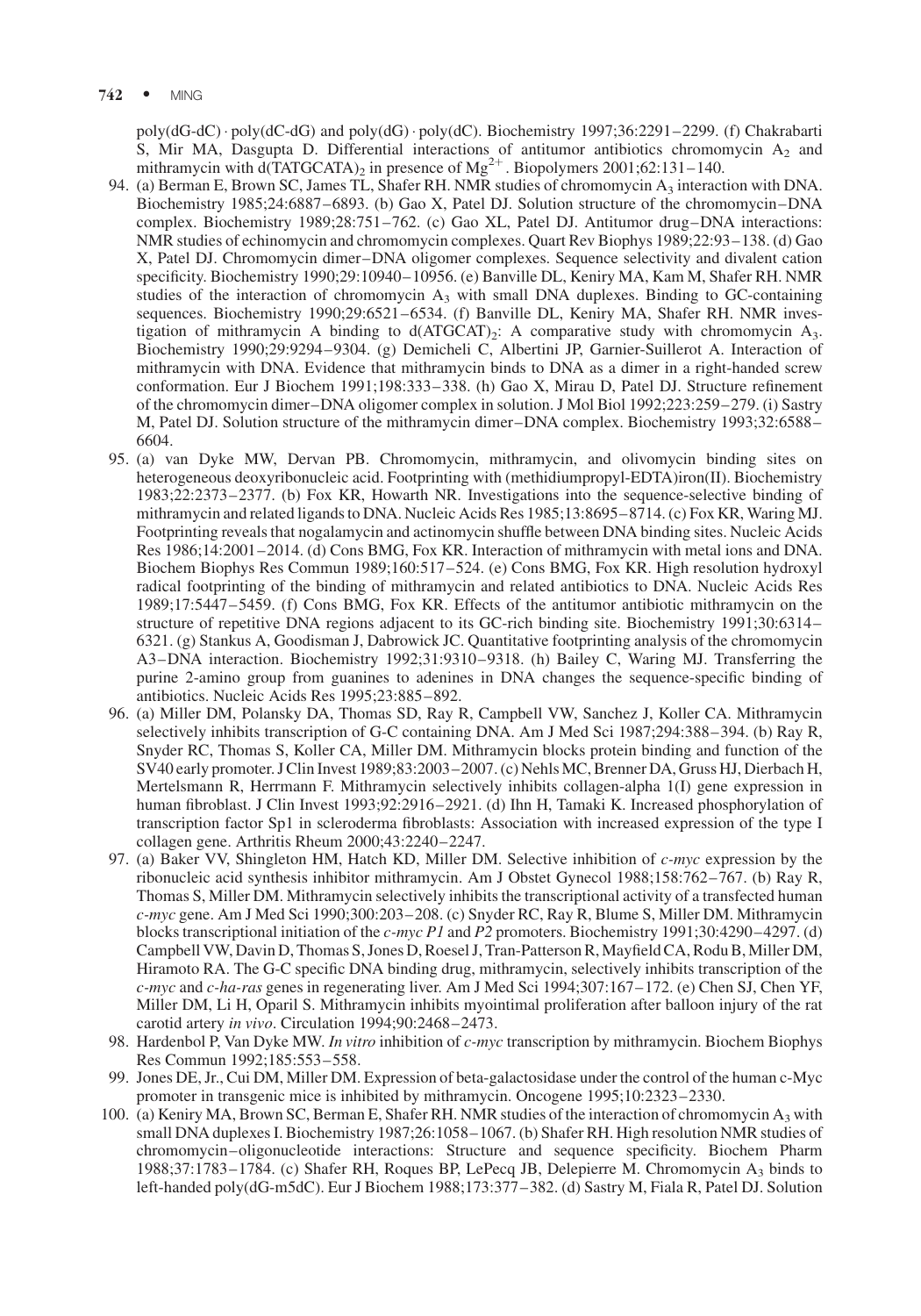structure of mithramycin dimers bound to partially overlapping sites on DNA. J Mol Biol 1995;251:674– 689.

- 101. Demicheli C, Garnier-Suillerot A. Mithramycin: A very strong metal chelating agent. Biochim Biophys Acta 1993;1158:59–64.
- 102. Durlach J, Durlach J, Bara M, Guietbara A. Magnesium and its relationship to oncology. Met Ions Biol Syst 1990;26:243–247.
- 103. Sedov KA, Sorokina IB, Berlin YA, Kolosov MN. Olivomycin and related antibiotics. 23. Effect of olivomycins, chromomycins, and mithramycin on leukemia La of mice of strain C57B1. Antibiotiki (Moscow) 1969;14:721–725.
- 104. (a) Silva DJ, Kahne DE. Studies of the 2:1 chromomycin  $A_3-Mg^{2+}$  complex in methanol: Role of the carbohydrates in complex formation. J Am Chem Soc 1993;115:7962–7970. (b) Silva DJ, Goodnow R, Jr., Kahne D. The sugars in chromomycin A<sub>3</sub> stabilize the Mg<sup>2+</sup>-dimer complex. Biochemistry 1993;32: 463– 471.
- 105. Keniry MA, Banville DL, Simmonds PM, Shafer R. Nuclear magnetic resonance comparison of the binding sites of mithramycin and chromomycin on the self-complementary oligonucleotide d(ACCCGGGT)<sub>2</sub>. Evidence that the saccharide chains have a role in sequence specificity. J Mol Biol 1993;231:753–767.
- 106. Silva DJ, Kahne D. Chromomycin  $A_3$  as a blueprint for designed metal complexes. J Am Chem Soc 1994;116:2641–2642.
- 107. Roush WR, Lin X-F. Studies on the synthesis of aureolic acid antibiotics—Highly stereoselective synthesis of aryl 2-deoxy-beta-glycosides via the mitsunobu reaction and synthesis of the olivomycin A-B disaccharide. J Am Chem Soc 1995;117:2236–2250, and references therein.
- 108. Sastry M, Fiala R, Patel DJ. Solution structure of mithramycin dimers bound to partially overlapping sites on DNA. J Mol Biol 1995;251:674–689.
- 109. (a) Gochin M. A high-resolution structure of a DNA–chromomycin–Co(II) complex determined from pseudocontact shifts in nuclear magnetic resonance. Structure Fold Des 2000;8:441–452. (b) Desvaux H, Gochin M. Coherence transfer between nuclear spins in paramagnetic systems: Effects of nucleus-electron dipole-dipole cross-correlation. Mol Phys 1999;96:1317–1333. (c) Gochin M. Nuclear magnetic resonance characterization of a paramagnetic DNA–drug complex with high spin cobalt; assignment of the <sup>1</sup>H and <sup>31</sup>P NMR spectra, and determination of electronic, spectroscopic, and molecular properties. J Biomol NMR 1998;12:243–257. (d) Gochin M. Nuclear magnetic resonance studies of a paramagnetic metallo DNA complex. J Am Chem Soc 1997;119:3377–3378. (e) Tu K, Gochin M. Structure determination by restrained molecular dynamics using NMR pseudocontact shifts as experimentally determined constraints. J Am Chem Soc 1999;121:9276–9285.
- 110. Marsh WS, Wesel EM, Garretson AL. Streptonigrin, an antitumor agent produced by strains of Streptomyces flocculus. 1. Microbiological studies. Antibiot Chemother 1961;11:151.
- 111. Several early in vivo and in vitro studies were published in Antibiot Chemother 1961;11(3):147–189.
- 112. (a) McBride TJ, Oleson JJ, Woolf D. The activity of streptonigrin against the Rauscher murine leukemia virusin vivo. Cancer Res 1966;26A:727–732. (b) White HL, White JR. Lethal action and metabolic effects of streptonigrin on Escherichia coli. Mol Pharmacol 1968;4:549–565. (c) Livingston RB, Carter SK. Single agents in cancer chemotherapy. New York: Plenum; 1970. pp 389–392. (d) Chirigos MA, Pearson JW, Papas TS, Woods WA, Wood HBJ, Spahn G. Effect of streptonigrin (NSC-45383) and analogs on oncornavirus replication and DNA polymerase activity. Cancer Chemother Rep 1973;57:305–309. (e) Woods WA, Massicot JG, Webb JH, Chirigos MA. Inhibitory effect of streptonigrin on a murine sarcoma virus-induced tumor cell line (MSC) and selection of drug-resistant clones. In Vitro 1973;9:24–30. (f) Brazhnikova MG, Dudnik YV. Methods of development of new anticancer drugs National Cancer Institute Monograph: USA-USSR; 1975. pp 207–212.
- 113. Bolza´n AD, Bianchi NO, Bianchi MS. Chromosomal response of insect and mammalian cells to streptonigrin: A comparative study. Environ Mol Mutagen 1998;32:331–335.
- 114. Oernin D, Bay JO, Uhrhammer N, Bignon YJ. AT heterozygote cells exhibit intermediate levels of apoptosis in response to streptonigrin and etoposide. Eur J Cancer 1999;35:1030–1035.
- 115. (a) Lown JW, Sim S-K. Studies related to antitumor antibiotics. 7. Synthesis of streptonigrin analogs and their single-strained scission of DNA. Can J Chem 1976;54:2563–2572. (b) Lown JW, Sim SK. Studies related to antitumor antibiotics. Part VIII. Cleavage of DNA by streptonigrin analogues and the relationship to antineoplastic activity. Can J Biochem 1976;54:446–452. (c) Rao KV, Beach JW. Streptonigrin and related compounds. 5. Synthesis and evaluation of some isoquinoline analogues. J Med Chem 1991;34:1871–1879. (d) Boger DL, Cassidy KC, Nakahara S. Total synthesis of streptonigrone. J Am Chem Soc 1993;115:10733–10741. (e) Holzapfel CW, Dwyer C. o-nitrophenyltriflates in quinoline synthesis: Easy access to a streptonigrin synthon. Heterocycles 1998;48:215–219. (f) Crous R, Dwyer C,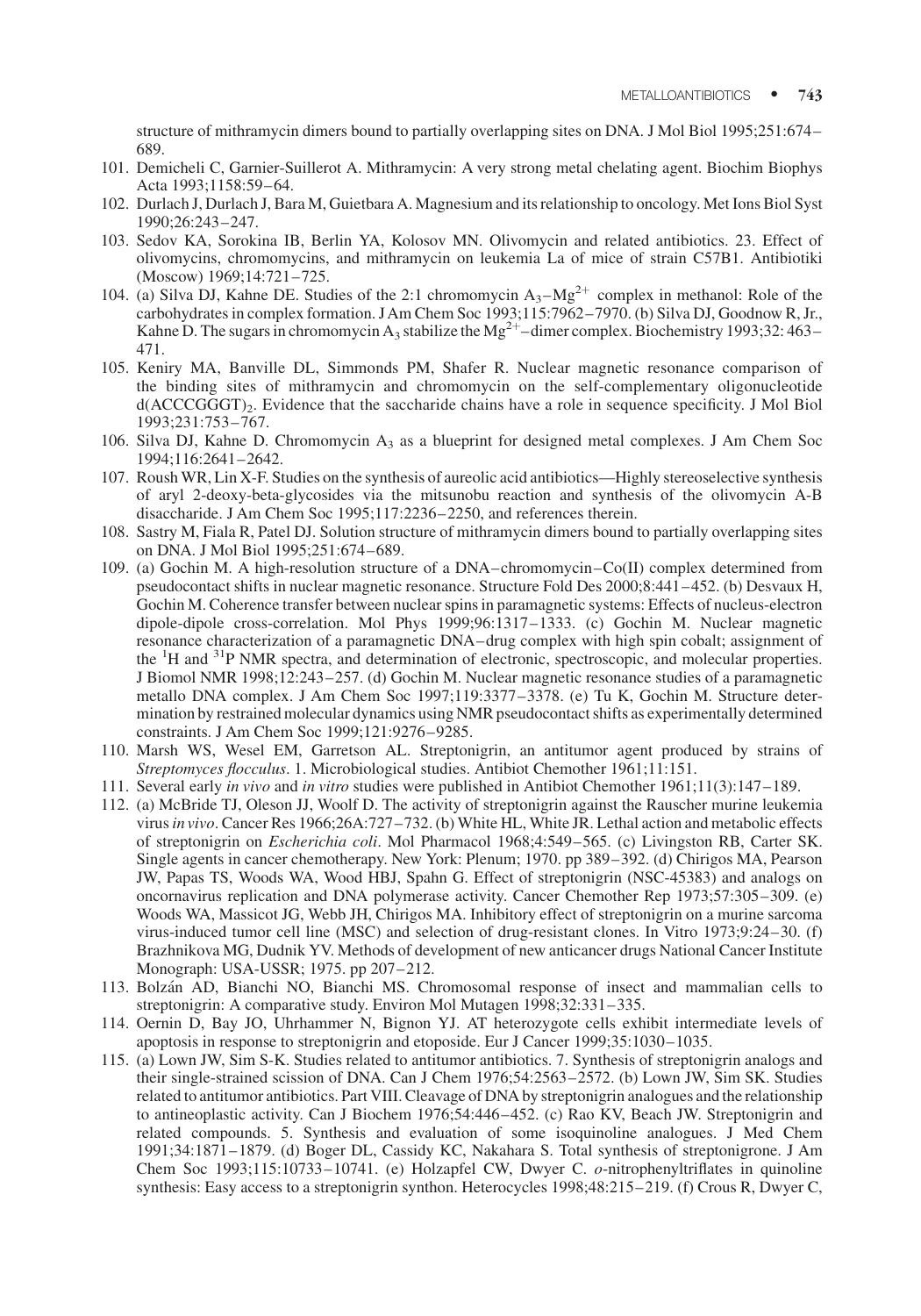744 • MING

Holzapfel CW. Cross coupling strategies toward the synthesis of the streptonigrin CD moiety. Heterocycles 1999;51:721–726. (g) Kimber M, Anderberg PI, Harding MM. Synthesis of ABC analogues of the antitumor antibiotic streptonigrin. Tetrahedron 2000;56:3575–3581.

- 116. Hajdu J. Interaction of metal ions with streptonigrin and biological properties of the complexes. Metal Ions Biol Syst 1985;19:53–81.
- 117. Harding MM, Long GV. Interaction of the antitumor antibiotic streptonigrin with metal ions and DNA. Curr Med Chem 1997;4:405–420.
- 118. (a) White JR. Streptonigrin-transition metal complexes: Binding to DNA and biological activity. Biochem Biophys Res Commun 1977;77:387–391. (b) Rao KV. Interaction of streptonigrin with metals and with DNA. J Pharm Sci 1979;68:853–856. (c) Marcazzan M, Gatto B, Sissi C, Zagotto G, Capranico G, Palumbo M. Further insight into the  $\text{Zn}^{2+}$ -mediated binding of streptonigrin to DNA. Farmaco 1998;53:645–649.
- 119. Bolza´n AD, Bianchi MS. Genotoxicity of streptonigrin: A review. Mutation Res 2001;488:25–37.
- 120. (a) Hajdu J, Armstrong EC. Interaction of metal ions with streptonigrin. 1. Formation of copper(II) and zinc(II) complexes of the anti-tumor antibiotic. J Am Chem Soc 1981;103:232–234. (b) Moustatih A, Garnier-Suillerot A. Bifunctional antitumor compounds: Synthesis and characterization of a Au(III)– streptonigrin complex with thiol-modulating properties. J Med Chem 1989;32:1426–1431. (c) Fiallo MML, Garnier-Suillerot A. Interaction of the antitumor drug streptonigrin with palladium(II) ions evidence of the formation of a superoxo-palladium(II)–streptonigrin complex. Inorg Chem 1990;29:893–897.
- 121. Gutteridge J. Streptonigrin-induced deoxyribose degradation: Inhibition by superoxide dismutase, hydroxyl radical scavengers and iron chelators. Biochem Pharmacol 1984;33:3059–3062.
- 122. (a) White JR, Yeowell HN. Iron enhances the bactericidal action of streptonigrin. Biochem Biophys Res Commun 1982;106:407–411. (b) Merryfield ML, Lardy HA. Inhibition of phosphoenolpyruvate carboxykinase by streptonigrin. Biochem Pharmacol 1982;31:1123–1129. (c) Yeowell HN, White JR. Iron requirement in the bactericidal mechanism of streptonigrin. Antimicrob Agents Chemother 1982;22:961–968. (d) Yeowell HN, White JR. Changes in streptonigrin lethality during adaptation of Escherichia coli to picolinic acid. Correlation with intracellular picolinate and iron uptake. Biochim Biophys Acta 1984;797:302–311. (e) Williams PH, Carbonetti NH. Iron, siderophores, and the pursuit of virulence: Independence of the aerobactin and enterochelin iron uptake systems in Escherichia coli. Infect Immun 1986;51:942–947.
- 123. Sinha BK. Irreversible binding of reductively activated streptonigrin to nucleic acids in the presence of metals. Chem Biol Inter 1981;36:179–188. (b) Sugiura Y, Kuwahara J, Suzuki T. DNA interaction and nucleotide sequence cleavage of copper-streptonigrin. Biochim Biophys Acta 1984;782:254– 261.
- 124. Chiu Y, Lipscomb WN. Molecular and crystal structure of streptonigrin. J Am Chem Soc 1975;97:2525– 2530.
- 125. Lown JW. The mechanism of action of quinone antibiotics. Mol Cell Biochem 1983;55:17–40.
- 126. (a) White HL, White JR. Interaction of streptonigrin with DNA in vitro. Biochim Biophys Acta 1966;123:648–651. (b) Cone R, Hasan SK, Lown JW, Morgan AR. The mechanism of the degradation of DNA by streptonigrin. Can J Biochem 1976;54:219–223. (c) Bachur NR, Gordon SL, Gee MV. General mechanism for microsomal activation of quinone anti-cancer agents to free radicals. Cancer Res 1978;38:1745–1750. (d) Cohen MS, Chai Y, Britigan B, Mckenna W, Adams J, Svendsen T, Bean K, Hassett D, Sparling F. Role of extracellular iron in the action of the quinone antibiotic streptonigrin: Mechanisms of killing and resistance of Neisseria gonorrhoeae. Antimicrob Agents Chemother 1987;31:1507–1513. (e) Hassett DJ, Britigan BE, Svendsen T, Rosen GM, Cohen MS. Bacteria form intracellular free radicals in response to paraquat and streptonigrin. Demonstration of the potency of hydroxyl radical. J Biol Chem 1987;262:13404–13408.
- 127. (a) Soedjak HS, Cano RE, Tran L, Bales BL, Hajdu J. Preparation and ESR spectroscopic characterization of the zinc(II) and cadmium(II) complexes of streptonigrin semiquinone. Biochim Biophys Acta 1997;1335:305–314. (b) Soedjak HS, Bales BL, Hajdu J. Electron spin resonance of the semiquinone of the antitumor antibiotic streptonigrin and its metal complexes. Basic Life Sci 1988;49:203–210. (c) Soedjak HS, Bales BL, Hajdu J. Electron spin resonance of the semiquinone of the antitumor antibiotic streptonigrin and its metal complexes. In: Simic MG, Taylor KA, Sonntag CV, editors. Oxygen radicals in biology and medicine. New York: Plenum; 1987.
- 128. (a) DeGraff W, Hahn SM, Mitchell JB, Krishna MC. Free radical modes of cytotoxicity of adriamycin and streptonigrin. Biochem Pharmacol 1994;48:1427–1435. (b) Krishna MC, Halevy RF, Zhang R, Gutierrez A, Samuni A. Modulation of streptonigrin cytotoxicity by nitroxide SOD mimics. Free Rad Biol 1994;17:379–388.
- 129. Long GV, Harding MM. A proton nuclear magnetic resonance study of the interaction of zinc(II) with the antitumor drug streptonigrin. J Chem Soc Dalton Trans 1996;549–552.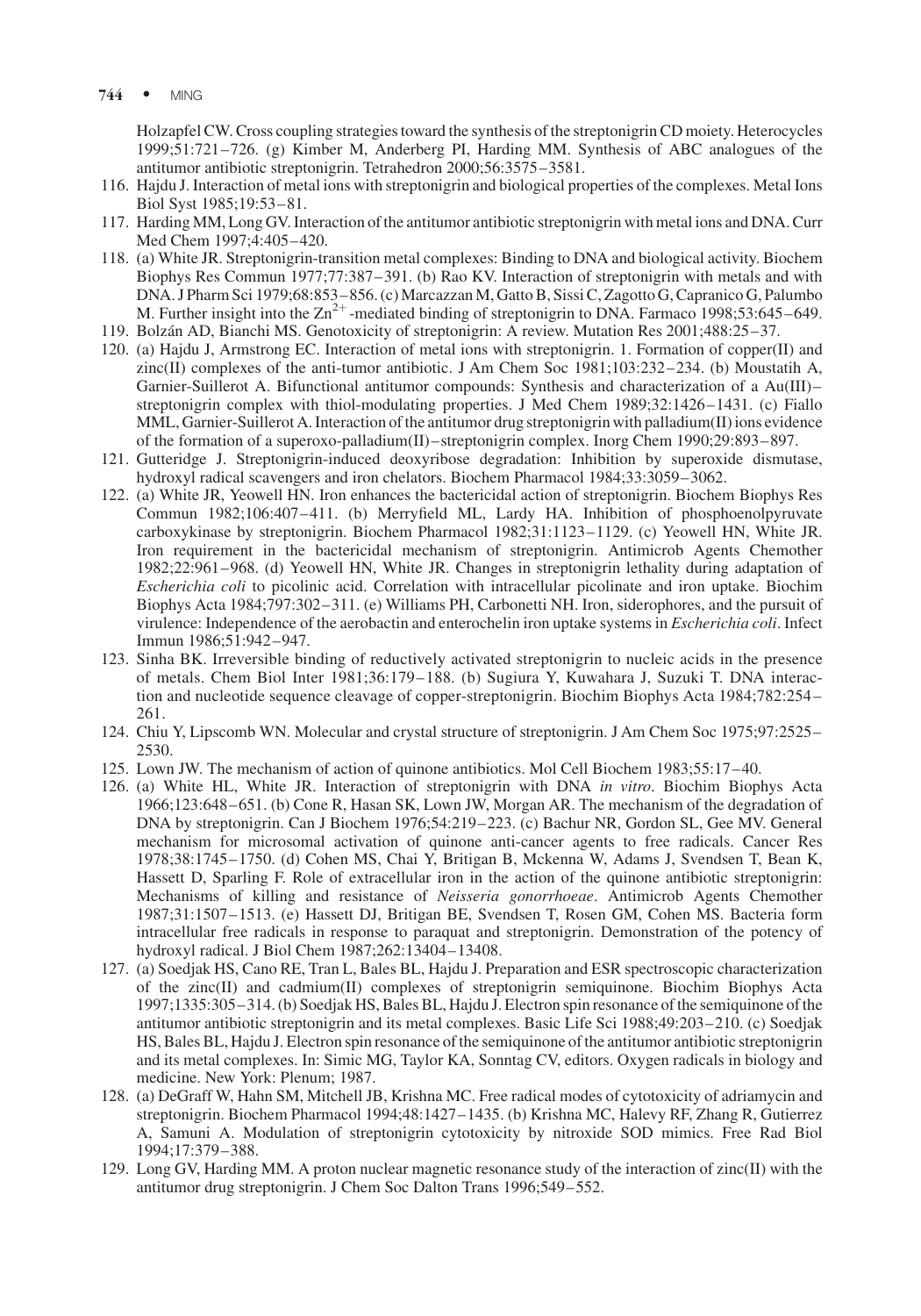- 130. Long GV, Harding MM, Turner P. X-ray structure of the zinc complex of the central metal chelation site of the antitumor drug streptonigrin. Polyhedron 2000;19:1067–1071.
- 131. Long GV, Harding MM, Fan JY, Denny WA. Interaction of the antitumor antibiotic streptonigrin with DNA and oligonucleotides. Anti-Cancer Drug Design 1997;12:453–472.
- 132. Wei X, Ming L-J. NMR studies of metal complexes and DNA binding of the quinone-containing antibiotic streptonigrin. J Chem Soc Dalton Trans 1998;2793–2798.
- 133. (a) Arcamone F. Doxorubicin anticancer antibiotics. New York: Academic; 1981. (b) Weiss RB, Sarosy G, Clagett-Carr K, Russo M, Leyland-Jones B. Anthracycline analogs: The past, present, and future. Cancer Chemother Pharmacol 1986;18:185–197. (c) Lown JW, editor. Anthracycline and anthracenedione-based anticancer agents. Amsterdam: Elsevier; 1988. (d) Lown JW. Discovery and development of anthracycline antitumor antibiotics. Chem Soc Rev 1993;22:165–176. (e) Priebe W, editor. Anthracycline antibiotics: New analogues, methods of delivery, and mechanisms of action. ACS symposium series 547. Washington DC: American Chemical Society; 1995.
- 134. Richardson DS, Johnson SA. Anthracyclines in haematology: Preclinical studies, toxicity and delivery systems. Blood Rev 1997;11:201–223.
- 135. Kim BS, Moon SS, Hwang BK. Structure elucidation and antifungal activity of an anthracycline antibiotic, daunomycin, isolated from Actinomadura roseola. J Agricul Food Chem 2000;48:1875–1881.
- 136. (a) Steinherz LJ, Graham T, Hurwitz R, Sondheimer HM, Schwartz RG, Shaffer EM, Sandor G, Benson L, Williams R. Guidelines for cardiac monitoring of children during and after anthracycline therapy: Report of the Cardiology Committee of the Children's Cancer Study Group. Pediatrics 1992;89:942–949. (b) Singal PK, Iliskovic N, Li TM, Kumar D. Adriamycin cardiomyopathy: Pathophysiology and prevention. FASEB J 1997;11:931–936.
- 137. Calabresi P, Parks RE, Jr. Chemotherapy of neoplastic diseases. In: Gilman AG, Goodman LS, Gilman A, editors. The pharmacological basis of therapeutics. New York: Macmillan; 1980. pp 1249–1313.
- 138. Jung K, Reszka R. Mitochondria as subcellular targets for clinically useful anthracyclines. Adv Drug Deliv Rev 2001;49:87–105.
- 139. There are numerous examples of different anthracycline antibiotics that can be found in the literature with a simple key-word search for ''anthracycline AND isolation.'' Some recent examples are: (a) Zagotto G, Gatto B, Moro S, Sissi C, Palumbo M. Anthracyclines: Recent developments in their separation and quantitation. J Chromat B Biomed Sci Appl 2001;764:161–171. (b) Kunnari TJ, Ylihonko KP, Klika KD, Mäntsälä PI, Hakala JM. Hybrid anthracyclines from a genetically engineered Streptomyces galilaeus mutant. J Org Chem 2000;65:2851–2855. (c) Pfefferle CM, Breinholt J, Olsen CE, Kroppenstedt RM, Wellington EM, Gürtler H, Fiedler HP. Kyanomycin, a complex of unusual anthracycline-phospholipid hybrids from Nonomuria species. J Nat Prod 2000;63:295–298. (d) Speitling M, Nattewan P, Yazawa K, Mikami Y, Grün-Wollny I, Ritzau M, Laatsch H, Gräfe U. Demethyl mutactimycins, new anthracycline antibiotics from Nocardia and Streptomyces strains. J Antibiot 1998;51:693-698. (e) Momose I, Kinoshita N, Sawa R, Naganawa H, Iinuma H, Hamada M, Takeuchi T. Nothramicin, a new anthracycline antibiotic from Nocardia sp. MJ896-43F17. J Antibiot 1998;51:130–135. (f) Komatsu Y, Takahashi O, Hayashi H. Identification of the anthracycline antibiotic 4-O-(beta-D-glucopyranuronosyl)-epsilon-rhodomycinone, produced by Streptomyces ruberJCM3131, as an up-regulator of MHC class-I molecules in B16/BL6 cells. J Antibiot 1998;51:85–88. (g) Johdo O, Yoshioka T, Takeuchi T, Yoshimoto A. Isolation of new anthracyclines 10-O-rhodosaminyl beta-rhodomycinone and beta-isorhodomycinone from mild-acid treated culture of obelmycin-producing Streptomyces violaceus. J Antibiot 1997;50:522–525. (h) Kawauchi T, Sasaki T, Yoshida K, Matsumoto H, Chen RX, Huang MY, Tsuchiya KS, Otani T. A new anthracycline antibiotic, IT-62-B, converts the morphology of ras-transformed cells back to normal: Taxonomy, fermentation, isolation, structure elucidation, and biological characterization. J Antibiot 1997;50:297–303. (i) Kim HS, Kim YH, Yoo OJ, Lee JJ. Aclacinomycin X, a novel anthracycline antibiotic produced by Streptomyces galilaeus ATCC 31133. Biosci Biotech Biochem 1996;60:906–908. (j) Ishigami K, Hayakawa Y, Seto H. Cororubicin, a new anthracycline antibiotic generating active oxygen in tumor cells. J Antibiot 1994;47:1219–1225.
- 140. (a) Giannini G. Fluorinated anthracyclines: Synthesis and biological activity. Curr Med Chem 2002;9:687– 712. (b) Animati F, Arcamone F, Bigioni M, Capranico G, Caserini C, De Cesare M, Lombardi P, Pratesi G, Salvatore C, Supino R, Zunino F. Biochemical and pharmacological activity of novel 8-fluoroanthracyclines: Influence of stereochemistry and conformation. Mol Pharmacol 1996;50:603–609. (c) Tonkin KC, Boston RC, Brownlee RT, Phillips DR. Fluorinated anthracyclines: Interactions with DNA. Invest New Drugs 1990;8:355–363. (d) Tonkin KC, Brownlee RT, Zunino F, Phillips DR. Fluorinated anthracyclines: Synthesis and biological activity. Invest New Drugs 1990;8:1–6. (e) Chaires JB, Leng F, Przewloka T, Fokt I, Ling YH, Perez-Soler R, Priebe W. Structure-based design of a new bisintercalating anthracycline antibiotic. J Med Chem 1997;40:261–266.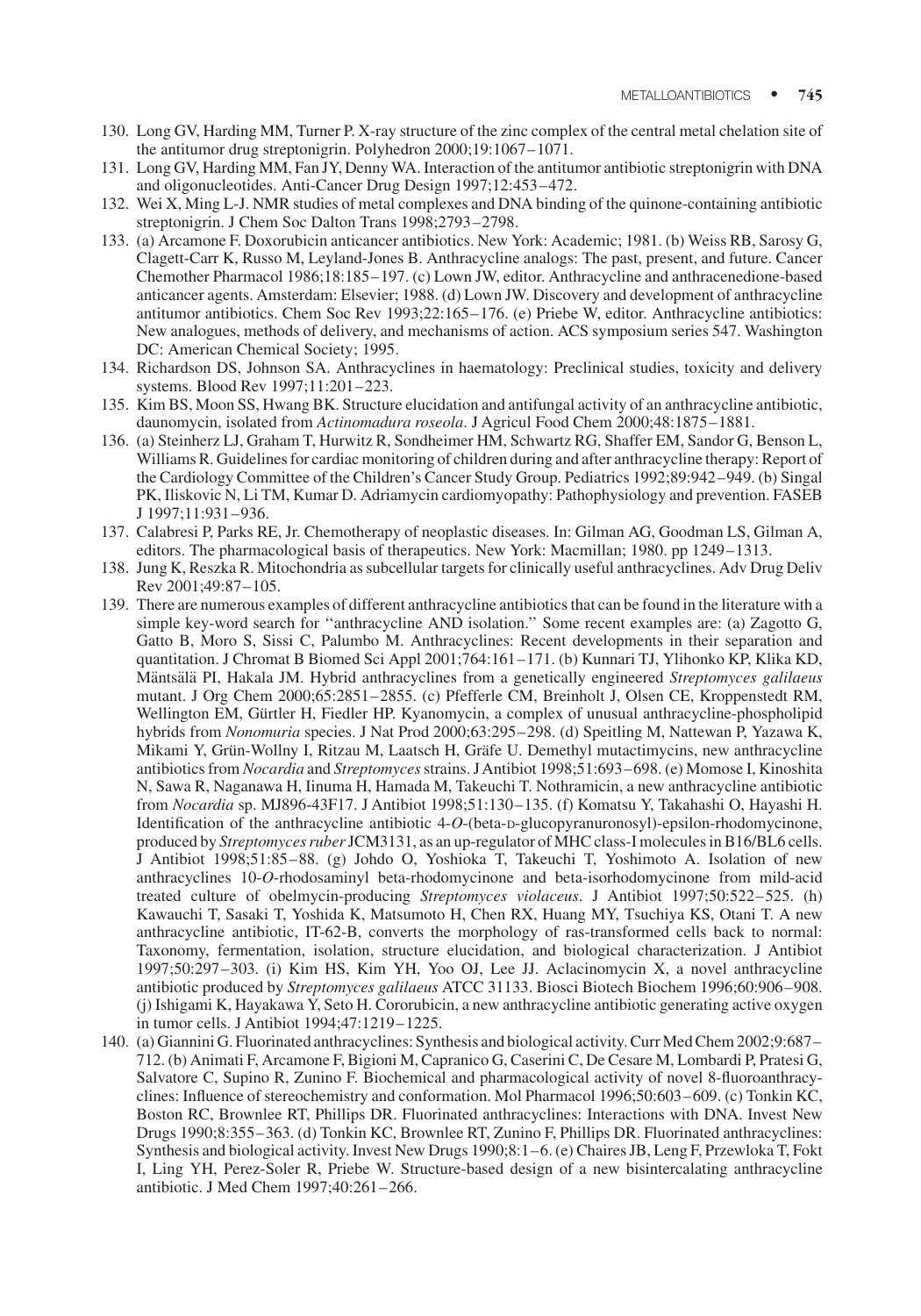- $746$  MING
- 141. (a) Courseille C, Busetta B, Geoffre S, Hospital M. Acta Cryst 1979;B35:764–767. (b) Arcamone F, Franceschi G, Orezzi P, Penco S, Mondelli R. The structure of daunomycin. Tetra Lett 1968;30:3349– 3352. (c) Arcamone F, Cassinelli G, Franceschi G, Orezzi P, Mondelli R. The total absolute configuration of daunomycin. Tetra Lett 1968;30:3353–3356.
- 142. Powis G. Metabolism and reactions of quinoid anticancer agents. In: Powis G, editor. Anticancer drugs: Reactive metabolism and drug interactions. Oxford: Pergamon; 1994. pp 273–386.
- 143. Gewirtza DA. A critical evaluation of the mechanisms of action proposed for the antitumor effects of the anthracycline antibiotics adriamycin and daunorubicin. Biochem Pharmacol 1999;57:727–741.
- 144. Some recently determined structures: (a) Moore MH, Hunter WN, d'Estaintot BL, Kennard O. DNA–drug interactions. The crystal structure of d(CGATCG) complexed with daunomycin. J Mol Biol 1989;206:693– 705. (b) Frederick CA, Williams LD, Ughetto G, van der Marel GA, van Boom JH, Rich A, Wang AH. Structural comparison of anticancer drug–DNA complexes: Adriamycin and daunomycin. Biochemistry 1990;29:2538–2549. (c) Williams LD, Frederick CA, Ughetto G, Rich A. Ternary interactions of spermine with DNA:4'-epiadriamycin and other DNA:anthracycline complexes. Nucleic Acids Res 1990;18:5533-5541. (d) Langlois d'Estaintot B, Gallois B, Brown T, Hunter WN. The molecular structure of a 4'epiadriamycin complex with d(TGATCA) at 1.7 Å resolution: Comparison with the structure of  $4'$ epiadriamycin d(TGTACA) and d(CGATCG) complexes. Nucleic Acids Res 1992;20:3561–3566. (e) Leonard GA, Hambley TW, Mcauleyhecht K, Brown T, Hunter WN. Anthracycline–DNA interactions at unfavorable base-pair triplet-binding sites—Structure of d(CGGCCG)-daunomycin and d(TGGCCA) adriamycin complexes. Acta Crystallogr D Biol Crystallogr 1993;49:458–467. (f) Dautant A, Langlois d'Estaintot B, Gallois B, Brown T, Hunter WN. A trigonal form of the idarubicin:d(CGATCG) complex; crystal and molecular structure at 2.0 Å resolution. Nucleic Acids Res 1995;23:1710–1716. (g) Smith CK, Davies GJ, Dodson EJ, Moore MH. DNA–nogalamycin interactions: The crystal structure of d(TGATCA) complexed with nogalamycin. Biochemistry 1995;34:415–425. (h) Smith CK, Brannigan JA, Moore MH. Factors affecting DNA sequence selectivity of nogalamycin intercalation: The crystal structure of d(TGTACA)<sub>2</sub>-nogalamycin<sub>2</sub>. J Mol Biol 1996;263:237–258. (i) Gao Y-G, Robinson H, Wijsman ER, van der Marel GA, van Boom JH, Wang AH-J. Binding of daunomycin to beta-D-glucosylated DNA found in protozoa Trypanosoma brucei studied by X-ray crystallography. JAm Chem Soc 1997;119:1496–1497. (j) Podell ER, Harrington DJ, Taatjes DJ, Koch TH. Crystal structure of epidoxorubicin-formaldehyde virtual crosslink of DNA and evidence for its formation in human breast-cancer cells. Acta Crystallogr D 1999;55:1516–1523.
- 145. (a) Searle MS, Bicknell W. Interaction of the anthracycline antibiotic nogalamycin with the hexamer duplex d(5'-GACGTC)<sub>2</sub>. An NMR and molecular modeling study. Eur J Biochem 1992;205:45–58. (b) Yang D, Wang AH. Structure by NMR of antitumor drugs aclacinomycin A and B complexed to d(CGTACG). Biochemistry 1994;33:6595–6604. (c) Caceres-Cortes J, Wang AH. Binding of the antitumor drug nogalamycin to bulged DNA structures. Biochemistry 1996;35:616–625. (d) Williams HE, Searle MS. Structure, dynamics, and hydration of the nogalamycin-d(ATGCAT)<sub>2</sub> complex determined by NMR and molecular dynamics simulations in solution. J Mol Biol 1999;290:699–716. (e) Robinson H, Priebe W, Chaires JB, Wang AH. Binding of two novel bisdaunorubicins to DNA studied by NMR spectroscopy. Biochemistry 1997;36:8663–8670.
- 146. Chakrabarti S, Mahmood A, Kassis AI, Bump EA, Jones AG, Makrigiorgos GM. Generation of hydroxyl radicals by nucleohistone-bound metal–adriamycin complexes. Free Rad Res 1996;25:207–220.
- 147. Olson RD, Mushlin PS. Doxorubicin cardiotoxicity—Analysis of prevailing hypotheses. FESEB J 1990;4:3076–3086. (b) Singal PK, Iliskovic N, Li T, Kumar D. Adriamycin cardiomyopathy: Pathophysiology and prevention. FASEB J 1997;11:931–936. (c) Lee V, Randhawa AK, Singal PK. Adriamycin-induced myocardial dysfunction in vitro is mediated by free radicals. Am J Physiol 1991;261:H989–H995. (d) Singal PK, Panagia V. Direct effects of adriamycin on the rat heart sarcolemma. Res Commun Chem Pathol Pharmacol 1984;43:67–77.
- 148. De Jong J, Husken BCP, Beekman B, van der Vijgh WJF, Bast A. Radical formation by metal-complexes of anthracyclines and their metabolites—Is there a relation with cardiotoxicity? Eur J Pharm Sci 1994;2:229– 237.
- 149. Minotti G, Cairo G, Monti F. Role of iron in anthracycline cardiotoxicity: New tunes for an old song? FASEB J 1999;13:199–212. (b) Olson RD, Mushlin PS, Brenner DE, Fleischer S, Cusack BJ, Chang BK, Boucek RJ, Jr. Doxorubicin cardiotoxicity may be caused by its metabolite, doxorubicinol. Proc Nat Acad Sci USA 1988;85:3585–3589. (c) Boucek RJ, Jr., Olson RD, Brenner DE, Ogunbunmi EM, Inui M, Fleischer S. The major metabolite of doxorubicin is a potent inhibitor of membrane-associated ion pumps. A correlative study of cardiac muscle with isolated membrane fractions. J Biol Chem 1987;262:15851– 15856.
- 150. Martin RB. Tetracyclines and daunomycin. Met Ions Biol Sys 1985;19:19–52.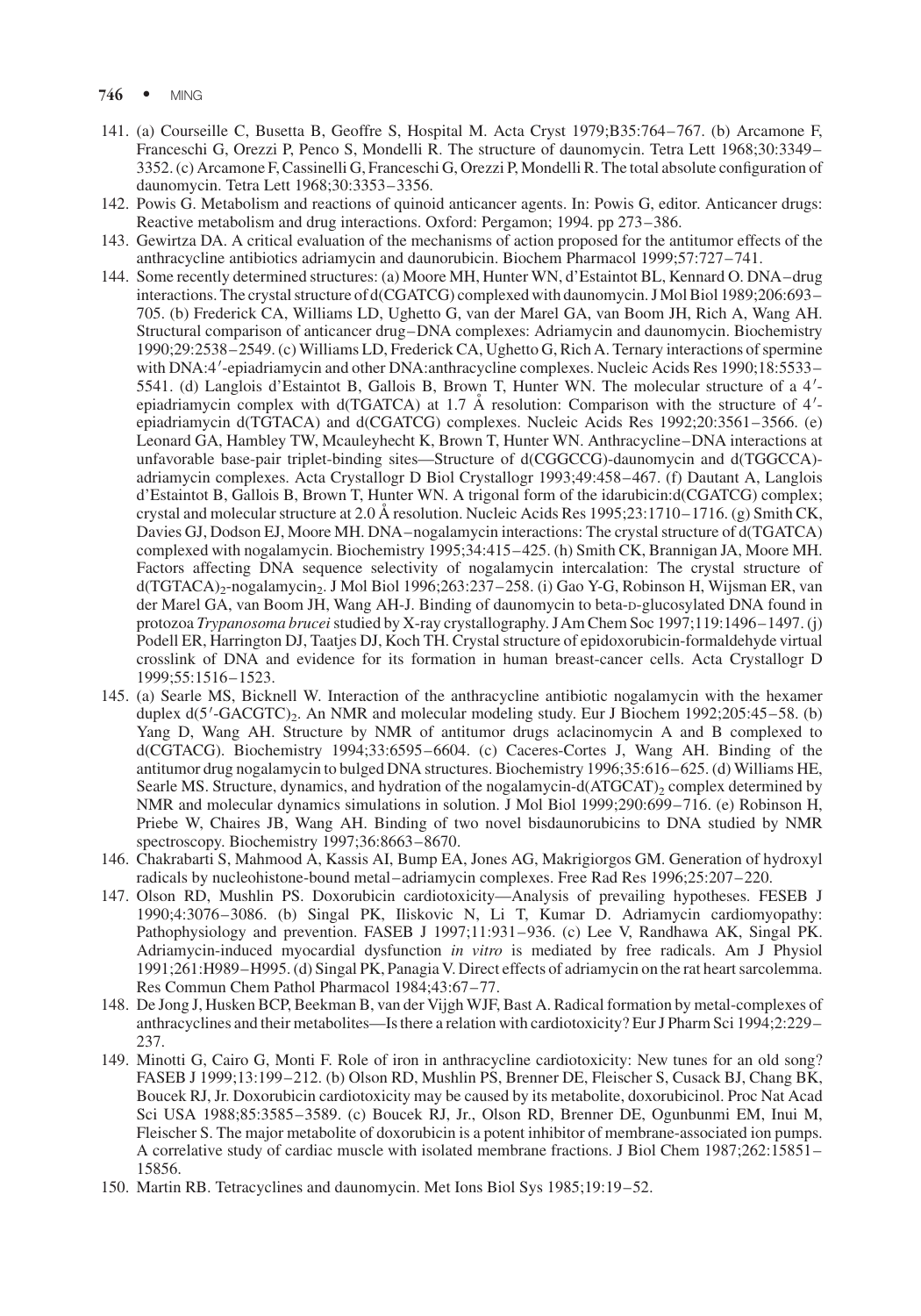- 151. (a) Papakyriakou A, Anagnostopoulou A, Garnier-Suillerot A, Katsaros N. Interaction of uranyl ions with daunorubicin and adriamycin. Eur J Inorg Chem 2002;1146–1154. (b) Balestrieri E, Bellugi L, Boicelli A, Giomini M, Giuliani AM, Giustini M, Marciani L, Sadler PJ. Interaction of tin(IV) with doxorubicin. J Chem Soc Dalton Trans 1997;4099–4105. (c) Pereira E, Fiallo MML, Garniersuillerot A, Kiss T, Kozlowski H. Impact of aluminum ions on adriamycin-type ligands. J Chem Soc Dalton Trans 1993:455– 459.
- 152. (a) Greenaway FT, Dabrowiak JC. The binding of copper ions to daunomycin and adriamycin. J Inorg Biochem 1982;16:91–107. (b) Tachibana M, Iwaizumi M, Tero-Kubota SJ. EPR studies of copper(II) and cobalt(II) complexes of adriamycin. J Inorg Biochem 1987;30:133–140. (c) Tachibana M, Iwaizumi M. EPR and UV-visible spectroscopic studies of copper(II) and cobalt(II) complexes of hydroxyanthraquinones. J Inorg Biochem 1987;30:141–151.
- 153. (a) Matzanke BF, Bill E, Butzlaff C, Trautwein AX, Winkler H, Hermes C, Nolting H-F, Barbieri R, Russo U. Evidence for polynuclear aggregates of ferric daunomycin. A Mössbauer, EPR, X-ray absorption spectroscopy and magnetic susceptibility study. Eur J Biochem 1992;207:747–755. (b) Massoud SS, Jordan RB. Kinetic and equilibrium studies of the complexation of aqueous iron(III) by daunomycin, quinizarin, and quinizarin-2-sulfonate. Inorg Chem 1991;30:4851–4856. (c) Gelvan D, Berg E, Saltman P, Samuni A. Time-dependent modifications of ferric-adriamycin. Biochem Pharmacol 1990;39:1289– 1295.
- 154. (a) Allman T, Lenkinski RE. Adriamycin complexes of Pd(II) and Pt(II). J Inorg Biochem 1987;30:35–43. (b) Pasini A. A doxorubicin–Pt(II) complex. Chemistry and antitumor activity. Inorg Chim Acta 1987;137:123–124. (c) Fiallo MML, Garnier-Suillerot A. Metal anthracycline complexes as a new class of anthracycline derivatives—Pd(II)-adriamycin and Pd(II)-daunomycin complexes—Physicochemical characteristics and antitumor activity. Biochemistry 1986;25:924–930.
- 155. (a) Lenkinski RE, Sierke S. Vist MR. Lanthanide complexes of adriamycin. J Less-Comm Met 1983;94: 359–365. (b) Lenkinski RE, Sierke S. The thermodynamics of lanthanide ion binding to adriamycin. J Inorg Biochem 1985;24:59–67.
- 156. Wei X, Ming L-J. Comprehensive 2D<sup>1</sup>H NMR studies of paramagnetic lanthanide(III) complexes of anthracycline antitumor antibiotics. Inorg Chem 1998;37:2255–2262.
- 157. (a) Myers CE, Gianni L, Simone CB, Klecker R, Greene R. Oxidative destruction of erythrocyte ghost membranes catalyzed by the doxorubicin–iron complex. Biochemistry 1982;21:1707–1713. (b) Muindi JRF, Sinha BK, Gianni L, Myers CE. Hydroxyl radical production and DNA damage induced by anthracycline–iron complex. FEBS Lett 1984;172:226–230. (c) Eliot H, Gianni L, Myers C. Oxidative destruction of DNA by the adriamycin iron complex. Biochemistry 1984;23:928–936. (c) Beraldo H, Garnier-Suillerot A, Tosi L, Lavelle F. Iron(III)–adriamycin and Iron(III)–daunorubicin complexes: Physicochemical characteristics, interaction with DNA, and antitumor activity. Biochemistry 1985;24: 284–289. (d) Cullinane C, Phillips DR. Induction of stable transcriptional blockage sites by adriamycin— GPC specificity of apparent adriamycin DNA adducts and dependence on iron(III) ions. Biochemistry 1990;29:5638–5646. (e) Akman SA, Doroshow JH, Burke TG, Dizdaroglu M. DNA-base modifications induced in isolated human chromatin by NADH dehydrogenase-catalyzed reduction of doxorubicin. Biochemistry 1992;31:3500–3506.
- 158. (a) Phillips DR, Carlyle GA. The effect of physiological levels of divalent metal ions on the interaction of daunomycin with DNA: Evidence of a ternary daunomycin- $Cu<sup>2+</sup>-DNA$  complex. Biochem Pharmacol 1981;30:2021–2024. (b) Spinelli M, Dabrowiak JC. Interaction of copper(II) ions with the daunomycin calf thymus deoxyribonucleic acid complex. Biochemistry 1982;21:5862–5870. (c) Reenaway FT, Dabrowiak JC. The binding of copper ions to daunomycin and adriamycin. J Inorg Biochem 1982;16:91– 107. (d) Mariam YH, Glover GP. Degradation of DNA by metalloanthracyclines: Requirement for metal ions. Biochem Biophys Res Commun 1986;136:1–7.
- 159. Rowley DA, Halliwell B. DNA damage by superoxide-generating systems in relation to the mechanism of action of the anti-tumour antibiotic adriamycin. Biochim Biophys Acta 1983;761:86–93.
- 160. Houee-Levin C, Gardes-Albert M, Rouscilles A, Ferradini C, Hickel B. Intramolecular semiquinone disproportionation in DNA—Pulse radiolysis study of the one-electron reduction of daunorubicin intercalated in DNA. Biochemistry 1991;30:8216–8222.
- 161. Kiraly R, Martin RB. Metal binding to daunorubicin and quinizarin. Inorg Chim Acta 1982;67:13–18.
- 162. Haj-Tajeb HB, Fiallo MML, Garniersuillerot A, Kiss T, Kozlowski H. Anthracycline anticancer drugs as effective ligands for terbium(III) ions. J Chem Soc Dalton Trans 1994;3689–3693.
- 163. Zweier JL, Levy A. Electron paramagnetic resonance and Mössbauer studies of metal chelation by adriamycin. Magn Reson Chem 1995;33:S114–S122.
- 164. Capolongo F, Giomini M. The interactions of Fe<sup>3+</sup> ions with adriamycin studied by <sup>57</sup>Fe Mössbauer and electronic spectroscopies. J Inorg Biochem 1997;65:115–122.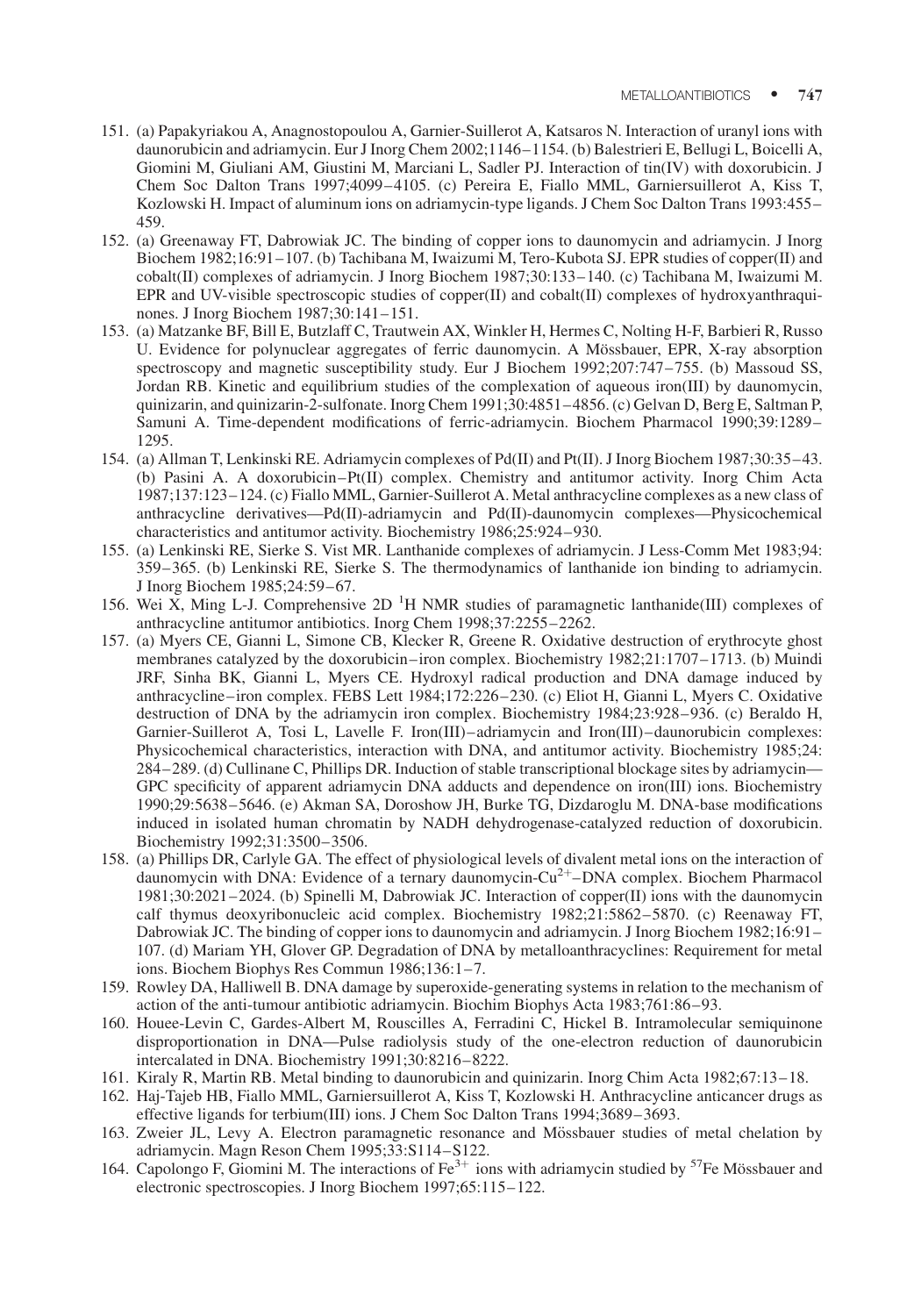- 748 MING
- 165. (a) Fiallo MML, Garnier-Suillerot A, Matzanke B, Kozlowski H. How Fe<sup>3+</sup> binds anthracycline antitumor compounds. The myth and the reality of a chemical sphinx. J Inorg Biochem 1999;75:105–115. (b) Fiallo MML, Drechsel H, Garnier-Suillerot A, Matzanke BF, Kozlowski H. Solution structure of iron(III)– anthracycline complexes. J Med Chem 1999;42:2844–2851.
- 166. Kostoryz EL, Yourtee DM. Oxidative mutagenesis of doxorubicin–Fe(III) complex. Mutation Res Gene Toxicol Enviro Mutagen 2001;490:131–139.
- 167. (a) Ortega R. Intracellular distributions of the anthracycline 4'-iodo-4'-deoxy-doxorubicin and essential trace metals using nuclear microprobe analysis. Polycyc Arom Comp 2000;21:99–108. (b) Fiallo M, Laigle A, Garniersuillerot A, Amirand C, Baillini JP, Chinsky L, Duquesne M, Jolles B, Sureeau F, Turpin PY, Vigny P. Interactions of iron–anthracycline complexes with living cells—A microspectrofluorometric study. Biochim Biophys Acta 1993;1177:236–244.
- 168. (a) Ming L-J. Paramagnetic lanthanide(III) ions as NMR probes for biomolecular structure and function. In: La Mar GN, editor. Nuclear magnetic resonance of paramagnetic molecules. Dordrecht, Netherlands: NATO-ASI, Kluwer; 1995. (b) Nieboer E. The lanthanide ions as structural probes in biological and model systems. Struct Bond 1975;22:1–47. (c) Horrocks WdeW. Lanthanide ion probes of biomolecular structure. Adv Inorg Biochem 1982;4:201–260.
- 169. (a) Bunzli J-CG, Choppin GR. Lanthanide probes in life, chemical, and earth science. Amsterdam: Elsevier; 1989. (b) Evans CH. Biochemistry of the Lanthanides. New York: Plenum; 1990. (c) Williams RJP. The chemistry of lanthanide ions in solution and in biological systems. Struct Bond 1982;50:79–119.
- 170. Mclennan IJ, Lenkinski RE. The binding of Yb(III) to adriamycin. A<sup>1</sup>H NMR relaxation study. J Am Chem Soc 1984;106:6905–6906.
- 171. Ming L-J, Wei X. An ytterbium(III) complex of daunomycin, a model metal complex of anthracycline antibiotics. Inorg Chem 1994;33:4617–4618.
- 172. Wei X. Two-dimensional NMR studies of paramagnetic metallo-biomolecules: Metal-antibiotic drug complexes and protein structure determination. Ph.D. Dissertation, University of South Florida, 1996.
- 173. Courseille C, Busetta B, Geoffre S, Hospital M. Complex daunomycin-butanol. Acta Cryst B 1979;35:764–767.
- 174. Davtyan TK, Avanesyan LA, Gukasyan VZ, Aleksanyan YT. Effect of adriamycin and its complexes with transition metals on induction of immune response of human lymphocytes in culture. Bull Exp Biol Med 1999;128:710–712.
- 175. Davtyan TK, Gyulkhandanyan AV, Gambarov SS, Avanessian LA, Alexanyan YT. The effects of adriamycin and adriamycin complexes with transitional metals on  $Ca^{2+}$ -dependent K<sup>+</sup> channels of human erythrocytes. Biochim Biophys Acta 1996;1297:182–190.
- 176. Bland KI, Palin WE, Fraunhofer JA, Morris RR, Adcock RA, Tobin GR II. Experimental and clinical observations of the effects of cytotoxic chemotherapeutic drugs on wound healing. Ann Surg 1984;199: 782–790.
- 177. Devereux DF, Thibault L, Boretos J, Brennan MF. The quantitative and qualitative impairment of wound healing by adriamycin. Cancer 1979;43:932–938.
- 178. (a) Muszynska A, Palka J, Gorodkiewicz E. The mechanism of daunorubicin-induced inhibition of prolidase activity in human skin fibroblasts and its implication to impaired collagen biosynthesis. Exp Toxicol Pathol 2000;52:149–155. (b) Muszynska A, Wolczynski S, Palka J. The mechanism for anthracycline-induced inhibition of collagen biosynthesis. Eur J Pharmacol 2001;411:17–25.
- 179. Hannun YA, Foglesong RJ. The adriamycin–iron(III) complex is a potent inhibitor of protein kinase-C. J Biol Chem 1989;264:9960–9989.
- 180. Monti E, Perletti G, Piccinini F, Monzini F, Morazzoni F. Interaction of Cu(II) and Cu(II)-anthracycline complexes with protein kinase C. Spectromagnetic assessment of the inhibitory effect. Inorg Chim Acta 1993;205:181–184.
- 181. Gallego J, Varani G. Targeting RNA with small-molecule drugs: Therapeutic promise and chemical challenge. Acc Chem Res 2001;34:836–843.
- 182. Fourmy D, Yoshizawa S, Puglisi J. Structural basis of aminoglycoside action. In: Schroeder R, Wallis MG, editors. RNA-binding antibiotics. Landes: Bioscience; 2001.
- 183. Lynch SR, Recht MI, Puglisi JD. Biochemical and nuclear magnetic resonance studies of aminoglycoside– RNA complexes. Meth Enzymol 2000;317:240–261.
- 184. (a) Davies J, Gorini L, Davis BD. Misreading of RNA code words induced by aminoglycoside antibiotics. Mol Pharmacol 1965;1:93–106. (b) Davies J, Davis BD. Misreading of ribonucleic acid code words induced by aminoglycoside antibiotics. The effect of drug concentration. J Biol Chem 1968;243:3312-3316.
- 185. (a) Moazed D, Noller HF. Interaction of antibiotics with functional sites in 16S ribosomal RAN. Nature 1987;327:389–394. (b) Woodcock J, Moazed D, Cannon M, Davies J, Noller HF. Interaction of antibiotics with A- and P-site-specific bases in 16S ribosomal RNA. EMBO J 1991;10:3099–3103.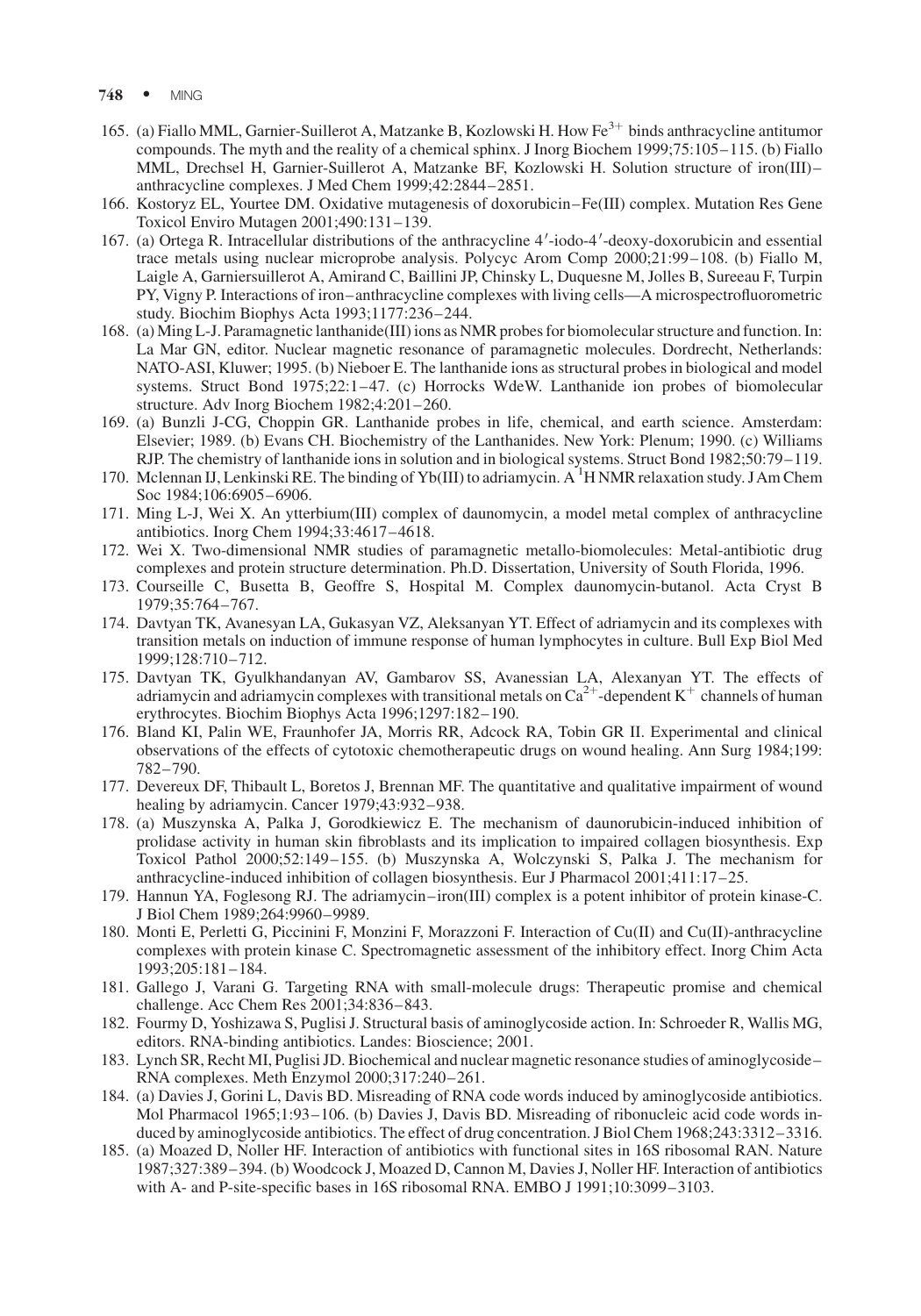- 186. Mei H-Y, Cui M, Heldsinger A, Lemrow SM, Loo JA, Sannes-Lowery KA, Sharmeen L, Czarnik AW. Inhibitors of protein-RNA complexation that target the RNA: Specific recognition of human immunodeficiency virus type 1 TAR RNA by small organic molecules. Biochemistry 1998;37:14204– 14212.
- 187. Rogers J, Chang AH, von Ahsen U, Schroeder R, Davies J. Inhibition of the self-cleavage reaction of the human hepatitis delta virus ribozyme by antibiotics. J Mol Biol 1996;259:916–925.
- 188. Earnshaw DJ, Gait MJ. Aminoglycosides and cleavage of the hairpin ribozyme. In: Schroeder R, Wallis MG, editors. RNA-binding antibiotics. Landes: Bioscience; 2001.
- 189. (a) Recht MI, Fourmy D, Blanchard SC, Dahlquist KD, Puglisi JD. RNA sequence determinants for aminoglycoside binding to an A-site rRNA model oligonucleotide. J Mol Biol 1996;262:421–436. (b) Blanchard SC, Fourmy D, Eason RG, Puglisi JD. rRNA chemical groups required for aminoglycoside binding. Biochemistry 1998;37:7716–7724.
- 190. (a) Fourmy D, Yoshizawa S, Puglisi JD. Paromomycin binding induces a local conformational change in the A-site of 16 S rRNA. J Mol Biol 1998;277:333–345. (b) Fourmy D, Recht MI, Blanchard SC, Puglisi JD. Structure of the A site of Escherichia coli 16S ribosomal RNA complexed with an aminoglycoside antibiotic. Science 1996;247:1367–1371. (c) Yoshizawa S, Fourmy D, Puglisi JD. Structural origins of gentamicin antibiotic action. EMBO J 1998;17:6437–6448.
- 191. (a) Lynch SR, Puglisi JD. Structure of a eukaryotic decoding region A-site RNA. J Mol Biol 2001;306: 1023–1035. (b) Fourmy D, Recht MI, Puglisi JD. Binding of neomycin-class aminoglycoside antibiotics to the A-site of 16 S rRNA. J Mol Biol 1998;277:347–362.
- 192. (a) Clemons WM, Jr., May JL, Wimberly BT, McCutcheon JP, Capel MS, Ramakrishnan V. Structure of a bacterial 30S ribosomal subunit at 5.5 A resolution. Nature 1999;400:833–840. (b) Wimberly BT, Brodersen DE, Clemons WM, Jr., Morgan-Warren RJ, Carter AP, Vonrhein C, Hartsch T, Ramakrishnan V. Structure of the 30S ribosomal subunit. Nature 2000;407:327–339.
- 193. Carter AP, Clemons WM, Brodersen DE, Morgan-Warren RJ, Wimberly BT, Ramakrishnan V. Functional insights from the structure of the 30S ribosomal subunit and its interactions with antibiotics. Nature 2000;407:340–348.
- 194. Vicens Q, Westhof E. Crystal structure of paromomycin docked into the eubacterial ribosomal decoding A site. Structure 2001;9:647–658.
- 195. Beauclerk AA, Cundliffe E. Sites of action of two ribosomal RBA methylases responsible of resistance to aminoglycosides. J Mol Biol 1987;193:661–671.
- 196. Priuska EM, Schacht J. Formation of free radicals by gentamicin and iron and evidence for an iron/ gentamicin complex. Biochem Pharmacol 1995;50:1749–1752.
- 197. Priuska EM, Clark-Baldwin K, Pecoraro VL, Schacht J. NMR studies of iron–gentamicin complexes and the implications for aminoglycoside toxicity. Inorg Chim Acta 1998;273:85–91.
- 198. Muranaka H, Suga M, Sato K, Nakagawa K, Akaike T, Okamoto T, Maeda H, Ando M. Superoxide scavenging activity of erythromycin–iron complex. Biochem Biophys Res Commun 1997;232:183– 187.
- 199. Jezowska-Bojczuk M. Copper(II)-lincomycin: Complexation pattern and oxidative activity. J Inorg Biochem 2001;84:189–200.
- 200. Jezowska-Bojczuk M, Lesniak W. Coordination mode and reactivity of copper(II) complexes with kasugamycin. J Inorg Biochem 2001;85:99–105.
- 201. Jezowska-Bojczuk M, Bal W, Kozlowski H. Kanamycin revisited: A combined potentiometric and spectroscopic study of copper(II) binding to kanamycin B. Inorg Chim Acta 1998;275-276:541–545.
- 202. Jezowska-Bojczuk M, Karaczyn A, Kozlowski H. Copper(II) binding to tobramycin: Potentiometric and spectroscopic studies. Carbohy Res 1998;313:265–269.
- 203. Jezowska-Bojczuk M, Karaczyn A, Bal W. Copper(II) binding to geneticin, a gentamycin analog. J Inorg Biochem 1998;71:129–134.
- 204. (a) Jezowska-Bojczuk M, Lesniak W, Bal W, Kozlowski H, Gatner K, Jezierski A, Sobczak J, Mangani S, Meyer-Klaucke W. Molecular mechanism of hydrogen peroxide conversion and activation by Cu(II) amikacin complexes. Chem Res Toxicol 2001;14:1353–1362. (b) Jezowska-Bojczuk M, Bal W. Coordination of copper(II) by amikacin. Complexation equilibria in solution and oxygen activation by the resulting complexes. J Chem Soc Dalton Trans 1998;153–159.
- 205. Jezowska-Bojczuk M, Bal W, Kasprzak KS. Copper(II) interactions with an experimental antiviral agent, I-deoxynojirimycin, and oxygen activation by resulting complexes. J Inorg Biochem 1996;63:231– 239.
- 206. (a) Sreedhara A, Cowan JA. Catalytic hydrolysis of DNA by metal ions and complexes. J Biol Inorg Chem APR 2001;6(4):337–347 (b) Sreedhara A, Freed JD, Cowan JA. Efficient inorganic deoxyribonucleases. Greater than 50-million-fold rate enhancement in enzyme-like DNA cleavage. J Am Chem Soc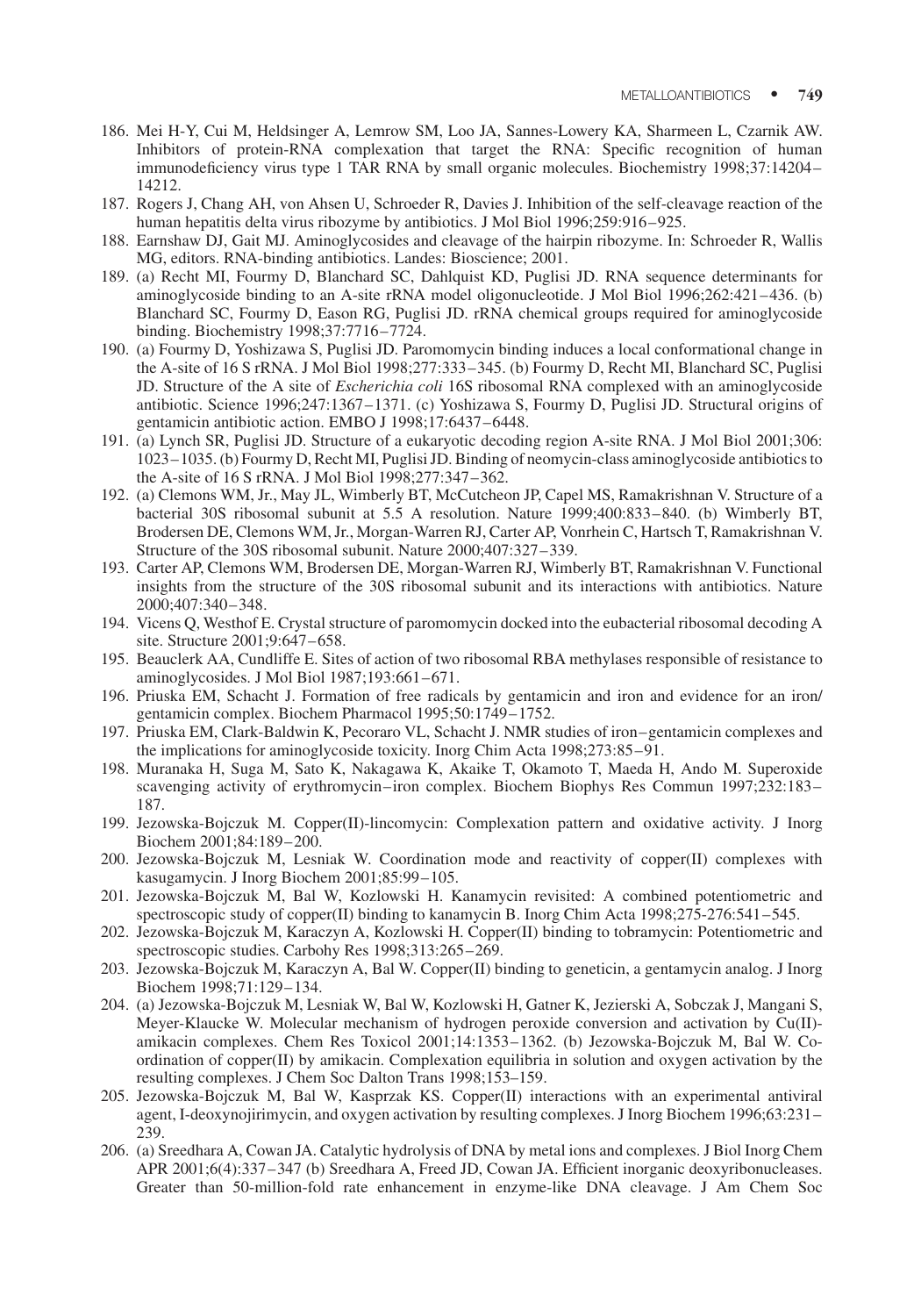750 • MING

2000;122:8814–8824. (c) Sreedhara A, Cowan JA. Efficient catalytic cleavage of DNA mediated by metalloaminoglycosides. Chem Commun 1998;1737–1738.

- 207. (a) Sreedhara A, Patwardhan A, Cowan JA. Novel reagents for targeted cleavage of RNA sequences: Towards a new family of inorganic pharmaceuticals. Chem Commun 1999;1147–1148. (b) Sreedhara A, Cowan JA. Targeted site specific cleavage of HIV-1 viral Rev responsive element by copper aminoglycosides. J Biol Inorg Chem 2001;6:166–172.
- 208. (a) Smith JT. Awakening the slumbering potential of the 4-quinolone antibacterials. Pharm J 1984;233: 299–305. (b) Cornett JB, Wentland MP. Quinolone antibacterial agents. Ann Rep Med Chem 1986;21: 139–148. (c) Fernandes PB, Chu DTW. Quinolones. Ann Rep Med Chem 1987;22:117–126. (d) Chu DTW, Fernandes MP. Structure–activity relationships of the fluoroquinolones. Antimicrob Agents Chemother 1989;33:131–135. (e) Chu DT. Recent progress in novel macrolides, quinolones, and 2 pyridones to overcome bacterial resistance. Med Res Rev 1999;19:497–520.
- 209. (a) Wolfson JS, Hooper DC, editors. Quinolone antimicrobial agents. Washington, DC: American Society for Microbiology; 1993. (b) Andriole VT, editor. The quinolones, 3rd edn. San Diego: Academic; 2000.
- 210. Chu DTW, Hallas R, Clement JJ, Alder L, McDonald E, Plattner JJ. Synthesis and antitumor activities of quinolone antineoplastic agents. Drugs Exp Clin Res 1992;18:275–282.
- 211. (a) News of the Week. Drugmakers form emergency task force. C&EN News Nov. 2001;5:12. (b) Enserink M. Researchers question obsession with Cipro. Science 2001;294:759–760.
- 212. (a) Casparian JM, Luchi M, Morrat R, Hinthorn D. Quinolones and tendon ruptures. S Med J 2000;93:488– 491. (b) Litt JZ. Fluoroquinolones. S Med J 2000;93:525–526. (c) Fried S. Bitter pills. New York: Bantam Books; 1998.
- 213. (a) Yukinori K, Kyuichi M, Hideo H. Interaction of quinolones with metal cations in aqueous solution. Chem Pharm Bull (Tokyo) 1996;44:1425–1430. (b) Mendoza-Dı´az G, Perez-Alonso R, Moreno-Esparza R. Stability constants of copper(II) mixed complexes with some 4-quinolone antibiotics and (N–N) donors. J Inorg Biochem 1996;64:207–214. (c) Issopoulos PB. Spectrophotometric determination of trace amounts of iron(III) with norfloxacin as complexing reagent. Analyst 1989;114:627–630. (d) Lee DS, Han HJ, Kim K, Park WB, Cho JK, Kim JH. Dissociation and complexation of fluoroquinolone analogs. Pharm Biomed Anal 1994;12:157–164. (e) Turel I, Bukovec N. Complex formation between some metals and a quinolone family member (ciprofloxacin). Polyhedron 1996;15:269–275. (f) Turel I. The interactions of metal ions with quinolone antibacterial agents. Coord Chem Rev, online publication, 19 February 2002.
- 214. (a) Turel I, Leban I, Bukovec N. Synthesis, characterization, and crystal structure of a copper(II) complex with quinolone family member (ciprofloxacin): Bis(1-cyclopropyl-6-fluoro-1,4-dihydro-4-oxo-7-piperazin-1-yl quinoline-3-carboxylate) copper(II) chloride hexahydrate. J Inorg Biochem 1994;56:273–282. (b) Ruiz M, Ortiz R, Perello´ L, Latorre J, Server-Carrio´ J. Potentiometric and spectroscopic studies of transition-metal ion complexes with a quinolone derivative (cinoxacin). Crystal structure of new Cu(II) and Ni(II) cinoxacin complexes. J Inorg Biochem 1997;65:87–96. (c) Macías B, Villa MV, Rubio I, Castiñeiras A, Borra´s J. Complexes of Ni(II) and Cu(II) with ofloxacin crystal structure of a new Cu(II) ofloxacin complex. J Inorg Biochem 2001;84:163–170.
- 215. (a) Höffken G, Borner K, Glatzel PD, Koeppe P, Lode H. Reduced enteral absorption of ciprofloxacin in the presence of antacids. Eur J Clin Microbiol Infect Dis 1985;4:345–345. (b) Turel I, Sonc A, Zupancic M, Sepcic K, Turk T. The synthesis and biological activity of some magnesium(II) complexes of quinolones. Met Based Drugs 2000;7:101–104.
- 216. (a) Gao F, Yang P, Xie J, Wang H. Synthesis, characterization and antibacterial activity of novel Fe(III),  $Co(II)$ , and  $Zn(II)$  complexes with norfloxacin. J Inorg Biochem 1995;60:61–67.
- 217. Chulvi C, Muñoz MC, Perelló L, Ortiz R, Muñoz MC, Arriortua MI, Via J, Urtiaga K, Amigó JM, Ochando LE. Coordination behavior of cinoxacine: Synthesis and crystal structure of tris (cinoxacinate)cobaltate(II) of sodium hexahydrate (HCx = 1-ethyl-4(1H)-oxo-(1,3)dioxolo-(4,5g) cinnoline-3-carboxylic acid). J Inorg Biochem 1991;42:133–138.
- 218. (a) Turel I, Leban I, Klintschar G, Bukovec N, Zalar S. Synthesis, crystal structure, and characterization of two metal-quinolone compounds. J Inorg Biochem 1997;66:77–82. (b) Turel I, Golic L, Bukovec P, Gubina M. Antibacterial tests of bismuth(III)-quinolone (ciprofloxacin, cf) compounds against Helicobacter pylori and some other bacteria. Crystal structure of  $(cfH<sub>2</sub>)<sub>2</sub>[Bi<sub>2</sub>Cl<sub>10</sub>]ñH<sub>2</sub>O$ . J Inorg Biochem 1998;71:53–60.
- 219. Alvarez EJ, Vartanian VH, Brodbelt JS. Metal complexation reactions of quinolones antibiotics in a quadruple ion trap. Anal Chem 1997;69:1147–1155.
- 220. Robles J, Martín-Polo J, Álvarez-Valtierra L, Hinojosa L, Mendoza-Díaz G. A theoretical-experimental study on the structure and activity of certain quinolones and the interaction of their Cu(II)-complexes on a DNA model. Metal-Based Drugs 2000;7:301–311.
- 221. (a) Levine C, Hiasa H, Marians K. DNA gyrase and topoisomerase IV: Biochemical activities, physiological roles during chromosome replication, and drug sensitivities. Biochim Biophys Acta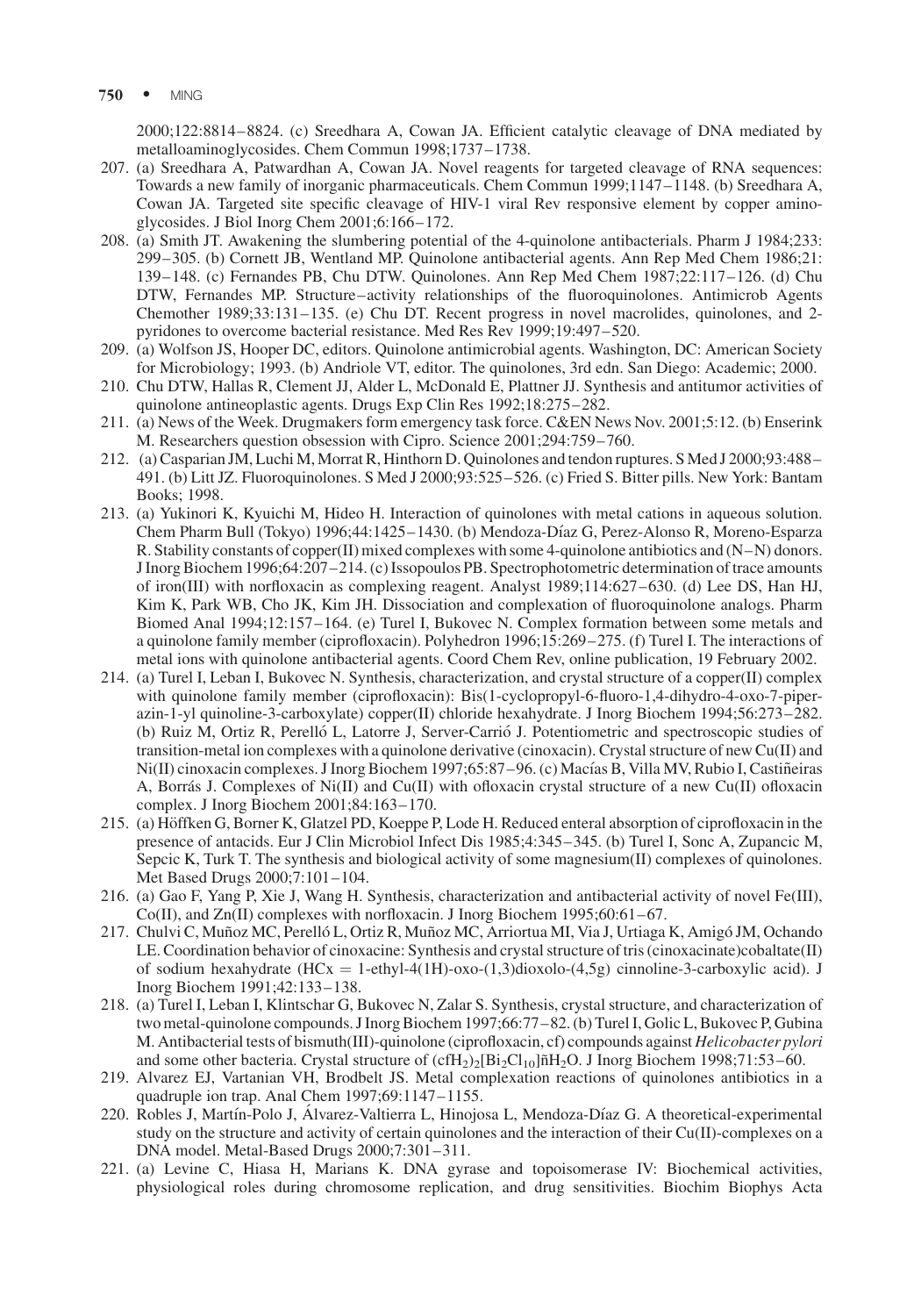1998;1400:29–43. (b) Anderson V, Gootz T, Osheroff N. Topoisomerase IV catalysis and the mechanism of quinolones action. J Biol Chem 1998;274:17879–17885. (c) Khodursky A, Cozzarelli N. The mechanism of inhibition of topoisomerase IV by quinolones antibacterials. J Biol Chem 1998, 273:27668–27677. (d) Marians K, Hiasa H. Mechanism of quinolones action: A drug-induced structural perturbation of the DNA precedes strand cleavage by topoisomerase IV. J Biol Chem 1997;272:9401–9409. (e) Earlier publications cited therein.

- 222. Elsea SH, Westergaard M, Burden DA, Lomenick JP, Osheroff N. Quinolones share a common interaction domain on topoisomerase II with other DNA cleavage-enhancing antineoplastic drugs. Biochemistry 1997;36:2919–2924.
- 223. (a) Shen LL, Pernet AG. Mechanism of inhibition of DNA gyrase by analogues of nalidixic acid: The target of the drugs is DNA. Proc Nat Acad Sci 1985;82:307–311. (b) Shen LL, Baranowski J, Pernet AG. Mechanism of inhibition of DNA gyrase by quinolone antibacterials: Specificity and cooperativity of drug binding to DNA. Biochemistry 1989;28:3879–3885. (c) Shen LL, Mitscher LA, Sharma PN, O'Donnell TJ, Chu DWT, Cooper CS, Rosen T, Pernet AG. Mechanism of inhibition of DNA gyrase by quinolone antibacterials: A cooperative drug-DNA binding model. Biochemistry 1989;28:3886–3894. (d) Shen LL, Kohlbrenner WE, Weigl D, Baranowski J. Mechanism of quinolone inhibition of DNA gyrase. Appearance of unique norfloxacin binding sites in enzyme–DNA complexes. J Biol Chem 1989;264:2973–2978.
- 224. Palu` G, Valisena S, Ciarrocchi G, Gatto B, Palumbo M. Quinolone binding to DNA is mediated by magnesium ions. Proc Nat Acad Sci USA 1992;89:9671–9675.
- 225. Tornaletti S, Pedrini AM. Studies on the interaction of 4-quinolones with DNA by DNA unwinding experiments. Biochim Biophys Acta 1988;949:279–287.
- 226. Lecomte S, Moreau NJ, Chenon M-T. NMR investigation of pefloxacin-cation-DNA interactions: The essential role of  $Mg^{2+}$ . Int J Pharm 1998;164:57–65.
- 227. Sissi C, Andreolli M, Cecchetti V, Fravolini A, Gatto B, Palumbo M.  $Mg^{2+}$ -mediated binding of 6-substituted quinolones to DNA: Relevance to biological activity. Bioorg Med Chem 1998;6:1555–1561.
- 228. Fan J-Y, Sun D, Yu H, Kerwin SM, Hurley LH. Self-assembly of a quinobenzoxazine– $Mg^{2+}$  complex on DNA: A new paradigm for the structure of a drug–DNA complex and implications for the structure of the quinolone bacterial gyrase–DNA complex. J Med Chem 1995;38:408–424.
- 229. Polster J, Lachmann H. Spectrometric titrations. New York: VCH; 1989.
- 230. Kwok Y, Zeng Q, Hurley LH. Structural insight into a quinolone–topoisomerase II–DNA complex. Further evidence for a 2:2 quinobenzoxazine- $Mg^{2+}$  self-assembly model formed in the presence of topoisomerase II. J Biol Chem 1999;274:17226–17235.
- 231. (a) Rosenberg B, van Camp L, Krigas T. Inhibition of cell division in Escherichia coli by electrolysis products from a platinum electrode. Nature 1965;205:698–699. (b) Rosenberg B, van Camp L, Trosko JE, Mansour VH. Platinum compounds: A new class of potent antitumour agents. Nature 1969;222:385– 386.
- 232. (a) Prestayko AW, Crooke ST, Carter SK. Cisplatin, current status and new developments. New York: Academic; 1980. (b) Rosenberg B. Clinical aspects of platinum anticancer drugs. Metal Ions Biol Syst 1980;11:127–196. (c) Rosenberg B. Fundamental studies with cisplatin. Cancer 1985;55:2303–2316. (d) Mascaux C, Paesmans M, Berghmans T, Branle F, Lafitte JJ, Lemaître F, Meert AP, Vermylen P, Sculier JP. A systematic review of the role of etoposide and cisplatin in the chemotherapy of small cell lung cancer with methodology assessment and meta-analysis. Lung Cancer 2000;30:23–36. (e) Sugiyama T, Yakushiji M, Noda K, Ikeda M, Kudoh R, Yajima A, Tomoda Y, Terashima Y, Takeuchi S, Hiura M, Saji F, Takahashi T, Umesaki N, Sato S, Hatae M, Ohashi Y. Phase II study of irinotecan and cisplatin as first-line chemotherapy in advanced or recurrent cervical cancer. Oncology 2000;58:31–37. (f) Smith IE, Talbot DC. Cisplatin and its analogues in the treatment of advanced breast cancer: A review. Brit J Cancer 1992;65:787–793. (g) McClay EF, Howell SB. A review: Intraperitoneal cisplatin in the management of patients with ovarian cancer. Gynecol Oncol 1990;36:1–6.
- 233. (a) Lippard SJ. Metals in medicine. In: Bertini I, Gray HB, Lippard SJ, Valentine JS, editors. Bioinorganic chemistry. Mill Valley, CA: University Science Books; 1994. (b) Berners-Price SJ, Sadler PJ. Coordination chemistry of metallodrugs: Insights into biological speciation from NMR spectroscopy. Coord Chem Rev 1996;151:1–40. (c) Bloemink MJ, Reedijk J. Cisplatin and derived anticancer drugs: Mechanism and current status of DNA binding. Met Ions Biol Syst 1996;32:641–685. (d) Wong E, Giandomenico CM. Current status of platinum-based antitumor drugs. Chem Rev 1999;99:2451–2466. (e) Lippert B. Impact of cisplatin on the recent development of Pt coordination chemistry: A case study. Coord Chem Rev 1999;182:263–295. (f) Perez JM, Fuertes MA, Alonso C, Navarro-Ranninger C. Current status of the development of trans-platinum antitumor drugs. Crit Rev Oncol Hematol 2000;35:109–120. (g) Judson I, Kelland LR. New developments and approaches in the platinum arena. Drugs 2000;59:29–36. (h) Guo Z, Sadler PJ. Medicinal inorganic chemistry. Adv Inorg Chem 2000;49:183–306. (i) Cohen SM, Lippard SJ.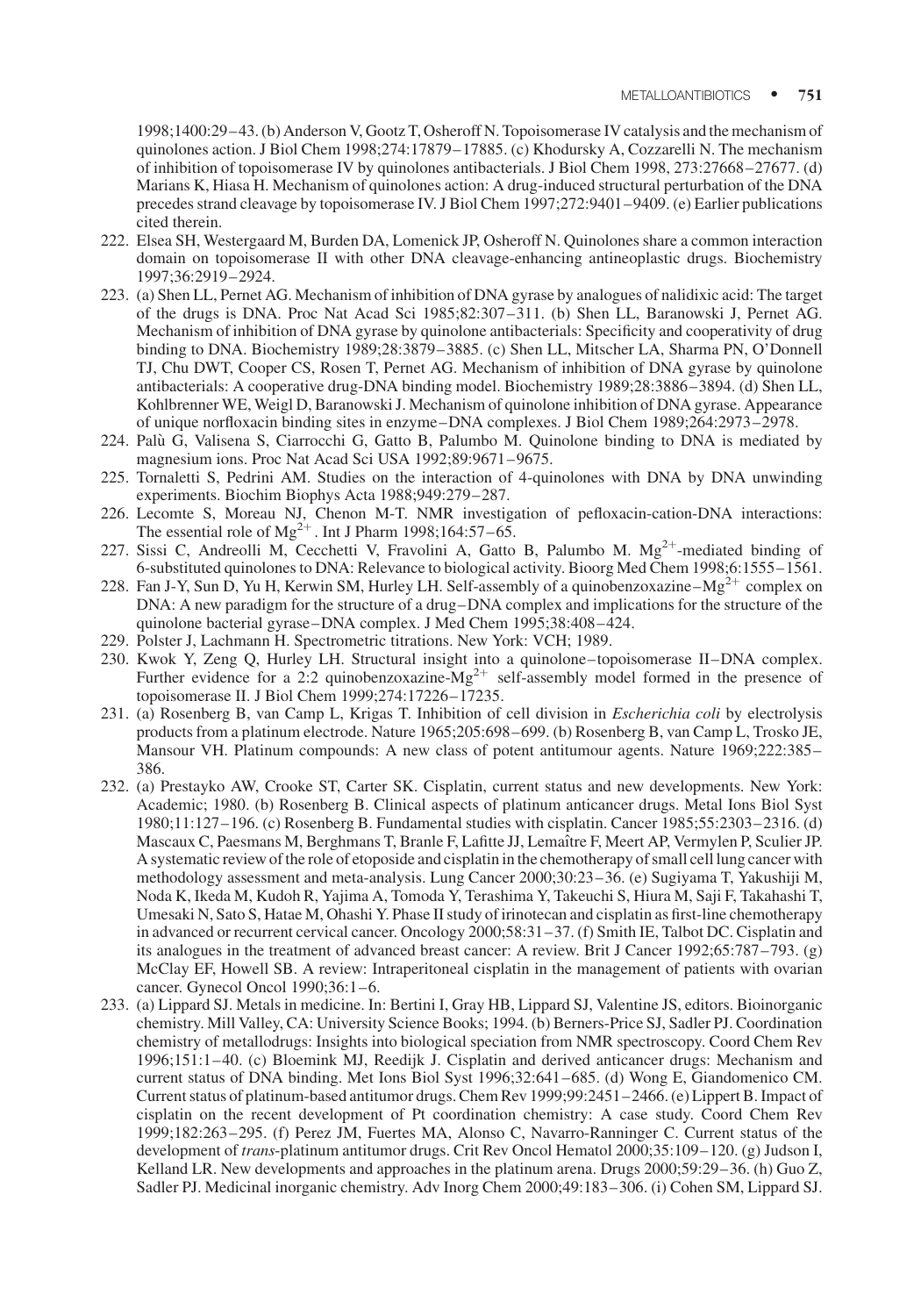Cisplatin: From DNA damage to cancer chemotherapy. Prog Nucleic Acid Res 2001;67:93–130. (j) Sun H. Metallodrugs. In: Grant DM, Harris RK, editors. Encyclopedia of nuclear magnetic resonance: A Supplement. Chichester, England: Wiley; 2002.

- 234. (a) Kauffman GB. Classics in coordination chemistry, Part 1. New York, NY: Dover; 1968. (b) Kauffman GB. Alfred Werner–Founder of Coordination Chemistry. Berlin: Springer-Verlag; 1966.
- 235. (a) Spingler B, Whittington DA, Lippard SJ. 2.4 A˚ crystal structure of an oxaliplatin 1,2-d(GpG) intrastrand cross-link in a DNA dodecamer duplex. Inorg Chem 2001;40:5596–5602. (b) Coste F, Malinge JM, Serre L, Shepard W, Roth M, Leng M, Zelwer C. Crystal structure of a double-stranded DNA containing a cisplatin interstrand cross-link at 1.63 Å resolution: Hydration at the platinated site. Nucleic Acids Res 1999;27:1837–1846. (b) Takahara PM, Rosenzweig AC, Frederick CA, Lippard SJ. Crystal structure of double-stranded DNA containing the major adduct of the anticancer drug cisplatin. Nature 1995;377:649– 652. (c) Coll M, Sherman SE, Gibson D, Lippard SJ, Wang AH. Molecular structure of the complex formed between the anticancer drug cisplatin and d(pGpG):C222(1) crystal form. J Biomol Struct Dynam 1990;8:315–330.
- 236. (a) Gelasco A, Lippard SJ. NMR solution structure of a DNA dodecamer duplex containing a cisdiammineplatinum(II) d(GpG) intrastrand cross-link, the major adduct of the anticancer drug cisplatin. Biochemistry 1998;37:9230–9239. (b) Parkinson JA, Chen Y, del Socorro Murdoch P, Guo Z, Berners-Price SJ, Brown T, Sadler PJ. Sequence-dependent bending of DNA induced by cisplatin: NMR structures of an A.T-rich 14-mer duplex. Chemistry (Germany) 2000;6:3636–3644. (c) Yang D, van Boom SS, Reedijk J, van Boom JH, Wang AH. Structure and isomerization of an intrastrand cisplatin-cross-linked octamer DNA duplex by NMR analysis. Biochemistry 1995;34:12912–12920.
- 237. Farrell N. Current status of structure–activity relationships of platinum anticancer drugs: Activation of the trans geometry. Met Ions Biol Syst 1996;32:603–639.
- 238. (a) Zou Y, van Houten B, Farrell N. Ligand effects on platinum binding to DNA. A comparison of DNA binding properties for *cis-* and *trans*- $[PtCl2(amine)2]$  (amine  $= NH3$ , pyridine). Biochemistry 1993;32: 9632–9638. (b) Colombier C, Lippert B, Leng M. Interstrand cross-linking reaction in triplexes containing a monofunctional transplatin-adduct. Nucleic Acid Res 1996;24:4519–4524. (c) Muller J, Drumm M, Boudvillain M, Leng M, Sletten E, Lippert B. Parallel-stranded DNA with Hoogsteen base pairing stabilized by a *trans*-[Pt(NH3)(2)]<sup>2+</sup> cross-link: Characterization and conversion into a homodimer and a triplex. J Biol Inorg Chem 2000;5:603–611.
- 239. (a) Farrell N, Kelland LR, Roberts JD, van Beusichem M. Activation of the trans geometry in platinum antitumor complexes: A survey of the cytotoxicity of trans complexes containing planar ligands in murine L1210 and human tumor panels and studies on their mechanism of action. Cancer Res 1992;52:5065–5072. (b) van Beusichem M, Farrell N. Activation of the trans geometry in platinum antitumor complexes. Synthesis, characterization, and biological activity of complexes with the planar ligands pyridine, Nmethylimidazole, thiazole, and quinoline. Crystal and molecular structure of trans-dichlorobis(thiazole) platinum(II). Inorg Chem 1992;31:634–639.
- 240. (a) Coluccia M, Nassi A, Loseto F, Boccarelli A, Mariggio MA, Gordano D, Intini F, Caputo P, Natile G. A trans-platinum complex showing higher antitumor activity than the cis congeners. J Med Chem 1993;36:510–512. (b) Cini R, Caputo PA, Intini FP, Natile G. Mechanistic and stereochemical investigation of imino ethers formed by alcoholysis of coordinated nitriles: X-ray crystal structures of *cis-* and *trans-bis(1-imino-1-methoxyethane)dichloroplatinum(II). Inorg Chem 1995;34:* 1130–1137.
- 241. Murugkar A, Unnikrishnan B, Padhye S, Bhonde R, Teat S, Triantafillou E, Sinn E. Hormone anchored metal complexes. 1. Synthesis, structure, spectroscopy, and in vitro antitumor activity of testosterone acetate thiosemicarbazone and its metal complexes. Metal-Based Drugs 1999;6:177–182.
- 242. Ivanov AI, Christofoulou J, Parkinson JA, Barnham KJ, Tucker A, Woodrow J, Sadler PJ. Cisplatin binding sites on human albumin. J Biol Chem 1998;273:14721–14730.
- 243. Cox MC, Barnham KJ, Frenkiel TA, Hoeschele JD, Mason AB, He Q-Y, Woodrow RC, Sadler PJ. Identification of platination sites on human serum transferrin using C-13 and N-15 NMR spectroscopy. J Biol Inorg Chem 1999;4:621–631.
- 244. Jamieson ER, Lippard SJ. Structure, recognition, and process of cisplatin–DNA adducts. Chem Rev 1999;99:2467–2498.
- 245. Weiss RB, Christian MC. New cisplatin analogues in development. A review. Drugs 1993;46:360–377.
- 246. Lebwohl D, Canetta R. Clinical development of platinum complexes in cancer therapy: An historical perspective and an update. Eur J Cancer 1998;34:1522–1534.
- 247. (a) Farrell N. Nonclassical platinum antitumor agents: Perspectives for design and development of new drugs complementary to cisplatin. Cancer Invest 1993;11:578–589. (b) Farrell N, Qu Y, Hacker MP. Cytotoxicity and antitumor activity of bis(platinum) complexes. A novel class of platinum complexes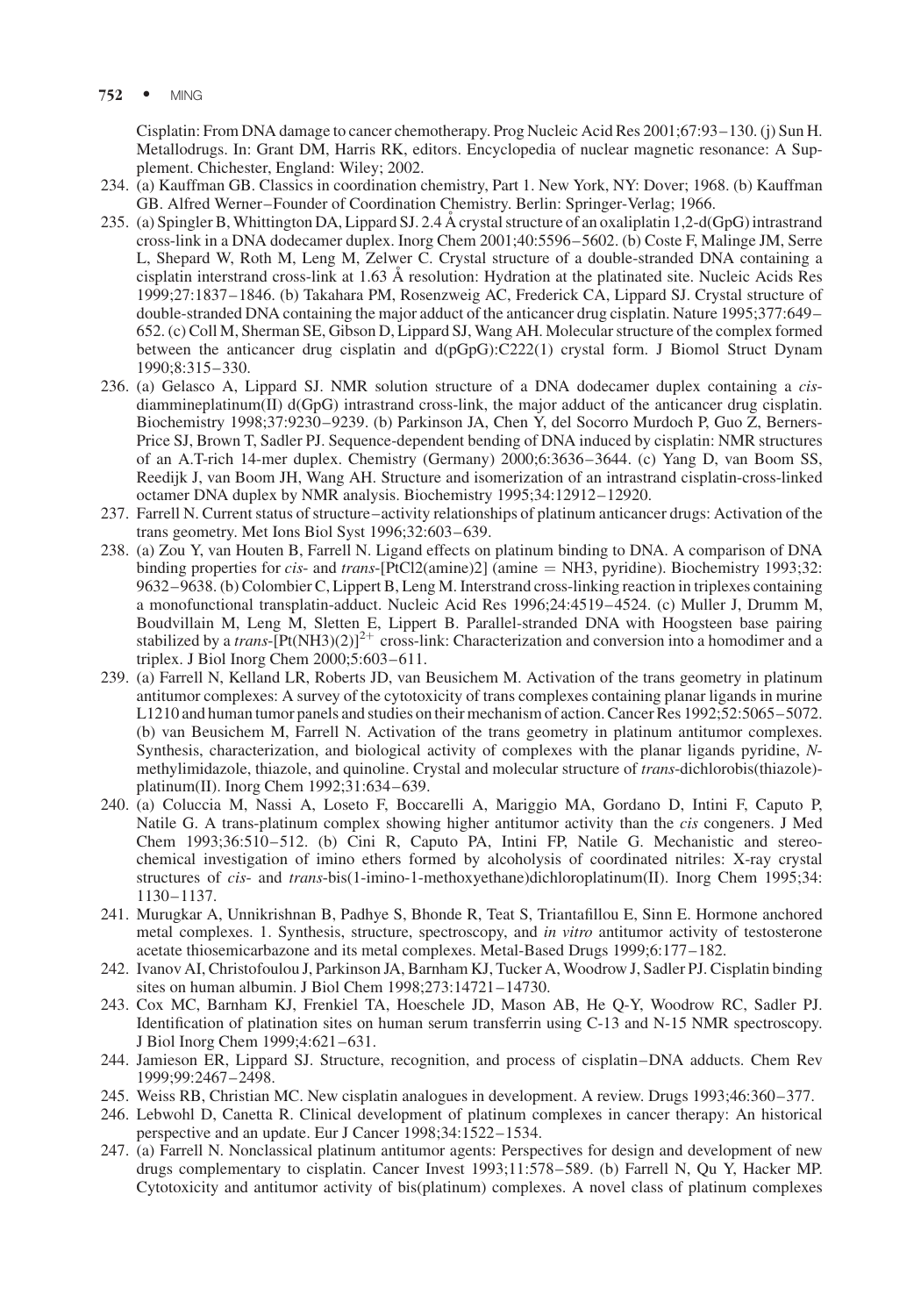active in cell lines resistant to both cisplatin and 1,2-diaminocyclohexane complexes. J Med Chem 1990;33:2179–2184. (c) Farrell N, Qu Y, Feng L, Van Houten B. Comparison of chemical reactivity, cytotoxicity, interstrand cross-linking, and DNA sequence specificity of bis(platinum) complexes containing monodentate or bidentate coordination spheres with their monomeric analogues. Biochemistry 1990;29:9522–9531. (d) Jansen BAJ, van der Zwan J, den Dulk H, Brouwer J, Reedijk J. Dinuclear alkyldiamine platinum antitumor compounds: A structure–activity relationship study. J Med Chem 2001; 44:245–249.

- 248. Recent studies: (a) Qu Y, Rauter H, Fontes APS, Bandarage R, Kelland L, Farrell N. Synthesis, characterization, and cytotoxicity of trifunctional dinuclear platinum complexes: Comparison of effects of geometry and polyfunctionality on biological activity. J Med Chem 2000;43:3189–3192. (b) Hofr C, Farrell N, Brabec V. Thermodynamic properties of duplex DNA containing a site-specific d(GpP) intrastrand crosslink formed by an antitumor dinuclear platinum complex. Nucleic Acids Res 2001;29:2034–2040. (c) Cox JW, Berners-Price SJ, Davies MS, Qu Y, Farrell N. Kinetic analysis of the stepwise formation of a long-range DNA interstrand cross-link by a dinuclear platinum antitumor complex: Evidence for aquated intermediates and formation of both kinetically and thermodynamically controlled conformers. J Am Chem Soc 2001;123:1316–1326.
- 249. (a) Brabec V, Kasparkova J, Vrana O, Novakova O, Cox JW, Qu Y, Farrell N. DNA modifications by a novel bifunctional trinuclear platinum Phase I anticancer agent. Biochemistry 1999;38:6781–6790. (b) Colella G, Pennati M, Bearzatto A, Leone R, Colangelo D, Manzotti C, Daidone MG, Zaffaroni N. Activity of a trinuclear platinum complex in human ovarian cancer cell lines sensitive and resistant to cisplatin: Cytotoxicity and induction and gene-specific repair of DNA lesions. Brit J Cancer 2001;84:1387–1390. (c) Servidei T, Ferlini C, Riccardi A, Meco D, Scambia G, Segni G, Manzotti C, Riccardi R. The novel trinuclear platinum complex BBR3464 induces a cellular response different from cisplatin. Eur J Cancer 2001;37:930–938.
- 250. (a) Davies MS, Thomas DS, Hegmans A, Berners-Price SJ, Farrell N. Kinetic and equilibria studies of the aquation of the trinuclear platinum phase II anticancer agent  $[{trans-PtCl(NH<sub>3</sub>)<sub>2</sub>}_{2}(\mu-trans-Pt(NH<sub>3</sub>)<sub>2</sub>)(NH<sub>2</sub>(CH<sub>2</sub>)<sub>6</sub>NH<sub>2</sub>)<sub>2</sub>}]$ <sup>4</sup> (BBR3464). Inorg Chem 2002;41:1101–1109. (b) McGregor TD, Hegmans A, Kasparkova J, Neplechova K, Novakova O, Penazova H, Vrana O, Brabec V, Farrell N. A comparison of DNA binding profiles of dinuclear platinum compounds with polyamine linkers and the trinuclear platinum phase II clinical agent BBR3464. J Biol Inorg Chem 2002;7:397–404.
- 251. (a) Weiss RB, Christian MC. New cisplatin analogues in development. A review. Drugs 1993; 46:360–377. (b) Christian MC. The current status of new platinum analogs. Seminars Oncol 1992;19: 720–733. (c) Gordon M, Hollander S. Review of platinum anticancer compounds. J Med 1993;24:209– 265.
- 252. (a) Braddock PD, Connors TA, Jones M, Khokhar AR, Melzack DH, Tobe ML. Structure and activity relationships of platinum complexes with anti-tumour activity. Chem-Biol Interact 1975;11:145–161. (b) Wong WS, Tindall VR, Wagstaff J, Bramwell V, Crowther D. Primary carcinoma of the fallopian tube: Favorable response to new chemotherapeutic agent, CHIP. J Roy Soc Med 1985;78:203–206. (c) Bramwell VHC, Crowther D, O'Malley S, Swindell R, Johnson R, Cooper EH, Thatcher N, Howell A. Activity of JM9 in advanced ovarian cancer: A phase I–II trial. Cancer Treat Rep 1985;69:409–416.
- 253. (a) Northcott SE, Marr JG, Secreast SL, Han F, Dezwaan J. Solution chemistry and analytical characterization of ormaplatin. J Pharm Biomed Anal 1991;9:1009–1018. (b) Tutsch KD, Arzoomanian RZ, Alberti D, Tombes MB, Feierabend C, Robins HI, Spriggs DR, Wilding G. Phase I clinical and pharmacokinetic study of an one-hour infusion of ormaplatin (NSC 363812). Invest New Drugs 1999;17:63–72. (c) Luo FR, Wyrick SD, Chaney SG. Comparative neurotoxicity of oxaliplatin, ormaplatin, and their biotransformation products utilizing a rat dorsal root ganglia in vitro explant culture model. Cancer Chemother Pharmacol 1999;44:29–38.
- 254. (a) McKeage MJ, Raynaud F, Ward J, Berry C, O'Dell D, Kelland LR, Murrer B, Santabárabara P, Harrap KR, Judson IR. Phase I and pharmacokinetic study of an oral platinum complex given daily for 5 days in patients with cancer. J Clin Oncol 1997;15:2691–2700. (b) Kelland LR. An update on satraplatin: The first orally available platinum anticancer drug. Expert Opin Invest Drugs 2000;9:1373–1382.
- 255. Hall MD, Hambley TW. Platinum(IV) antitumour compounds: Their bioinorganic chemistry. Coord Chem Rev 2002; published on line February 14, 2002.
- 256. (a) Farrall N. Tranistion metal complexes as drugs and chemotherapeutic agents. Dordrecht, Netherlands: Kluwer; 1989. (b) Clarke MJ, Zhu F, Frasca DR. Non-platinum chemotherapeutic metallopharmaceuticals. Chem Rev 1999;99:2511–2533.
- 257. (a) Köpf-Maier P, Köpf H. Antitumor metallocenes: New developments and toxicologic features. Anticancer Res 1986;6:227–233. (b) Köpf-Maier P, Köpf H. Non-platinum group metal antitumor agents. History, current status, and perspectives. Chem Rev 1987;87:1137–1152. (c) Köpf-Maier P, Köpf H.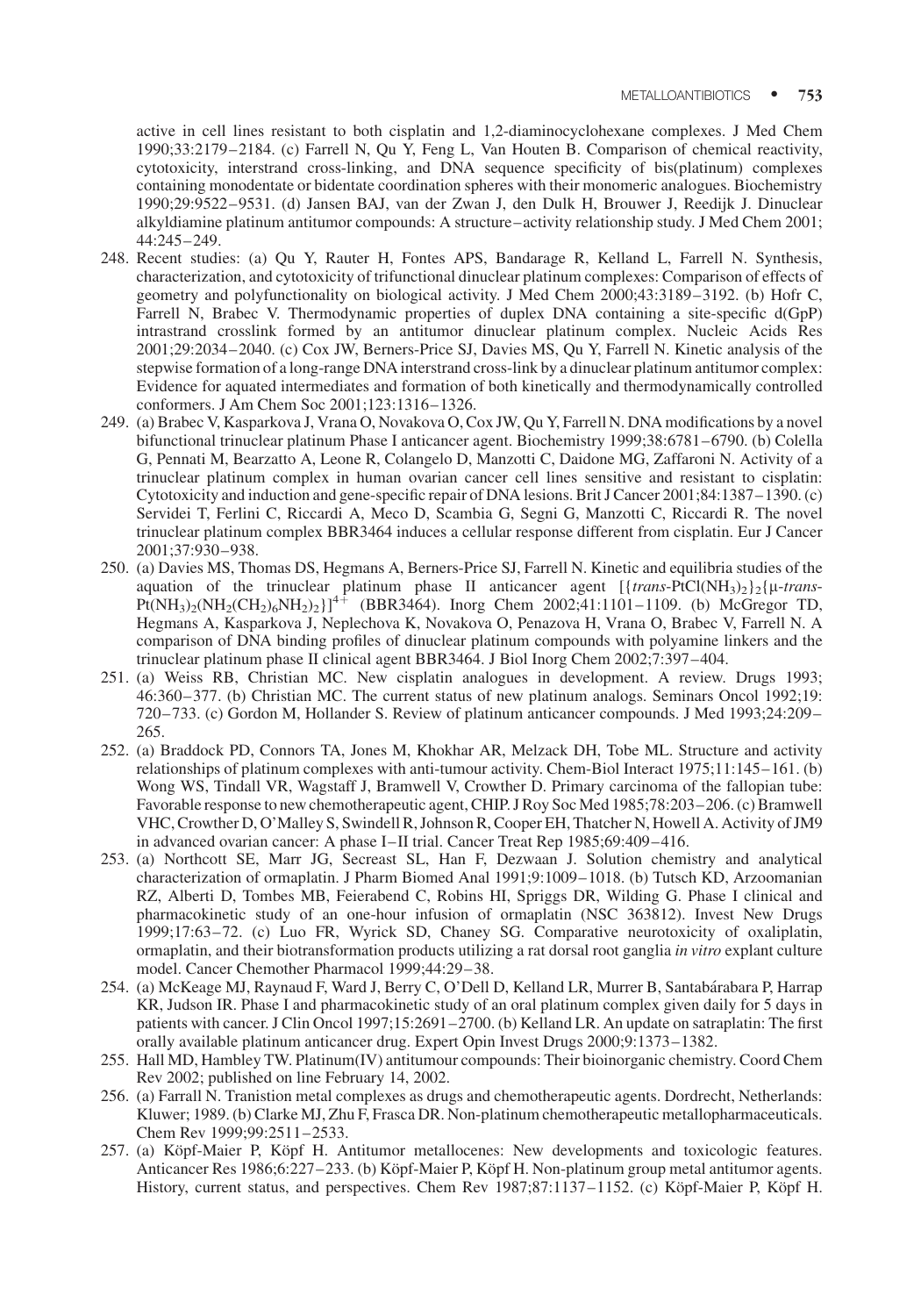$754 \cdot \text{MING}$ 

Transition and main-group metal cyclopentadienyl complexes: Preclinical studies on a series of antitumor agents of different structure types. Struct Bond 1988;70:103–185.

- 258. (a) Christodoulou CV, Ferry DR, Fyfe DW, Young A, Doran J, Sheehan TM, Eliopoulos A, Hale K, Baumgart J, Sass G, Kerr DJ. Phase I trial of weekly scheduling and pharmacokinetics of titanocene dichloride in patients with advanced cancer. J Clin Oncol 1998;16:2761–2769. (b) Lümmen G, Sperling H, Luboldt H, Otto T, Rübben H. Phase II trial of titanocene dichloride in advanced renal-cell carcinoma. Cancer Chemother Pharmacol 1998;42:415–417.
- 259. Kuo LY, Liu AH, Marks TJ. Metallocene interactions with DNA and DNA-processing enzymes. Met Ion Biol Syst 1996;33:53–85.
- 260. Harding MM, Mokdsi G, Mackay JP, Prodigalidad M, Lucas SW. Interactions of the antitumor agent molybdocene dichloride with oligonucleotides. Inorg Chem 1998;37:2432–2437.
- 261. Harding MM, Harden GJ, Field LD. A <sup>31</sup>P NMR study of the interaction of the antitumor active metallocene  $Cp_2MoCl_2$  with calf thymus DNA. FEBS Lett 1993;322:291–294.
- 262. Christodoulou CV, Eliopoulos AG, Young LS, Hodgkins L, Ferry DR, Kerr DJ. Anti-proliferative activity and mechanism of action of titanocene dichloride. Br J Cancer 1998;77:2088–2097.
- 263. Toney JH, Murthy MS, Marks TJ. Biodistribution and pharmacokinetics of vanadium following intraperitoneal administration of vanadocene dichloride to mice. Chem-Biol Inter 1985;56:45–54. (b) Murray JH, Harding MM. Organometallic anticancer agents: The effect of the central metal and halide ligands on the interaction of metallocene dihalides  $Cp_2MX_2$  with nucleic acid constituents. J Med Chem 1994;37:1936–1941.
- 264. Moustatih A, Fiallo MML, Garnier-Suillerot A. Biofunctional antitumor compounds: Interaction of adriamycin with metallocene dichlorides. J Med Chem 1989;32:336–343.
- 265. (a) Kaji A, Ryoji M. Tetracycline. In: Hahn FE, editor. Antibiotics. Berlin: Springer; 1979. (b) Chopra I, Hawkey PM, Hinton M. Tetracycline, molecular and clinical aspects. J Antimicrob Chemother 1992;29: 245–277.
- 266. Smythies JR, Benington F, Morin RD. On the molecular mechanism of action of the tetracyclines. Experientia 1972;28:1253–1254.
- 267. (a) Testa RT, Petersen PJ, Jacobus NV, Sum PE, Lee VJ, Tally FP. In vitro and in vivo antibacterial activities of the glycylcyclines, a new class of semisynthetic tetracyclines. Antimicrob Agen Chemother 1993;37:2270–2277. (b) Sum PE, Lee VJ, Testa RT, Hlavka JJ, Ellestad GA, Bloom JD, Gluzman Y, Tally FP. Glycylcyclines. 1. A new generation of potent antibacterial agents through modification of 9-aminotetracyclines. J Med Chem 1994;37:184–188. (c) Someya Y, Yamaguchi A, Sawai T. A novel glycylcycline, 9-(N,N-dimethylglycylamido)-6-demethyl-6-deoxytetracycline, is neither transported nor recognized by the transposon Tn10-encoded metal-tetracycline/ $H^+$  antiporter. Antimicrob Agen Chemother 1995;39:247–249.
- 268. Chopra I. Glycylcyclines: Third-generation tetracycline antibiotics. Curr Opin Pharmacol 2001;1:464–469.
- 269. Johnson AP. GAR-936. Curr Opin Anti-Infect Invest Drugs 2000;2:164–170.
- 270. Mikulski CM, Fleming J, Fleming D. Chelates of tetracycline with first row transition metal perchlorates. Inorg Chim Acta 1988;144:9–16.
- 271. (a) Ohyama T, Cowan JA. Calorimetric studies of metal binding to tetracycline. Role of solvent structure in defining the selectivity of metal ion–drug interactions. Inorg Chem 1995;34:3083–3086. (b) Novák-Pékli M, Mesbah ME-H, Pethö G. Equilibrium studies on tetracycline–metal ion system. J Pharm Biomed Anal 1996;14:1025–1029. (c) Lambs L, Berthon G. Metal–ion tetracycline interactions in biological fluid. Part 7. Quantitative investigation of methacycline complexes with Ca(II), Mg(II), Cu(II), and Zn(II) ions and assessment of their biological significance. Inorg Chim Acta 1988;151:33–43. (d) Wessels JM, Ford WE, Szymczak W, Schneider S. The complexation of tetracycline and anhydrotetracycline with  $Mg^{2+}$  and  $Ca^{2+}$ : A spectroscopic study. J Phys Chem B 1998;102:9323–9331.
- 272. de Paula FCS, Carvalho S, Duarte HA, Paniago EB, Mangrich AS, Pereira-Maia EC. A physicochemical study of the tetracycline coordination to oxovanadium(IV). J Inorg Biochem 1999;76:221–230.
- 273. Jezowska-Bojczuk M, Lambs L, Kozlowski H, Berthon G. Metal ion–tetracycline interactions in biological fluids. 10. Structural investigations on copper(II) complexes of tetracycline, oxytetracycline, chlortetracycline, 4-(dedimethylamino)tetracycline, and 6-desoxy-6-demethyltetracycline and discussion of their binding modes. Inorg Chem 1993;32:428–437.
- 274. (a) Machado FC, Demicheli C, Garnier-Suillerot A, Beraldo H. Metal complexes of anhydrotetracycline. 2. Absorption and circular dichroism study of Mg(II), Al(III), and Fe(III) complexes. Possible influence of the Mg(II) complex on the toxic side effects of tetracycline. J Inorg Biochem 1995;60:163–173. (b) Dos Santos HF, Xavier ES, Zerner MC, De Almeida WB. Spectroscopic investigation of the Al(III) anhydrotetracycline complexation process. J Mol Struc (Theochem) 2000;527:193–202. (c) Berthon G, Brion M, Lambs L. Metal ion-tetracycline interactions in biological fluids. 2. Potentiometric study of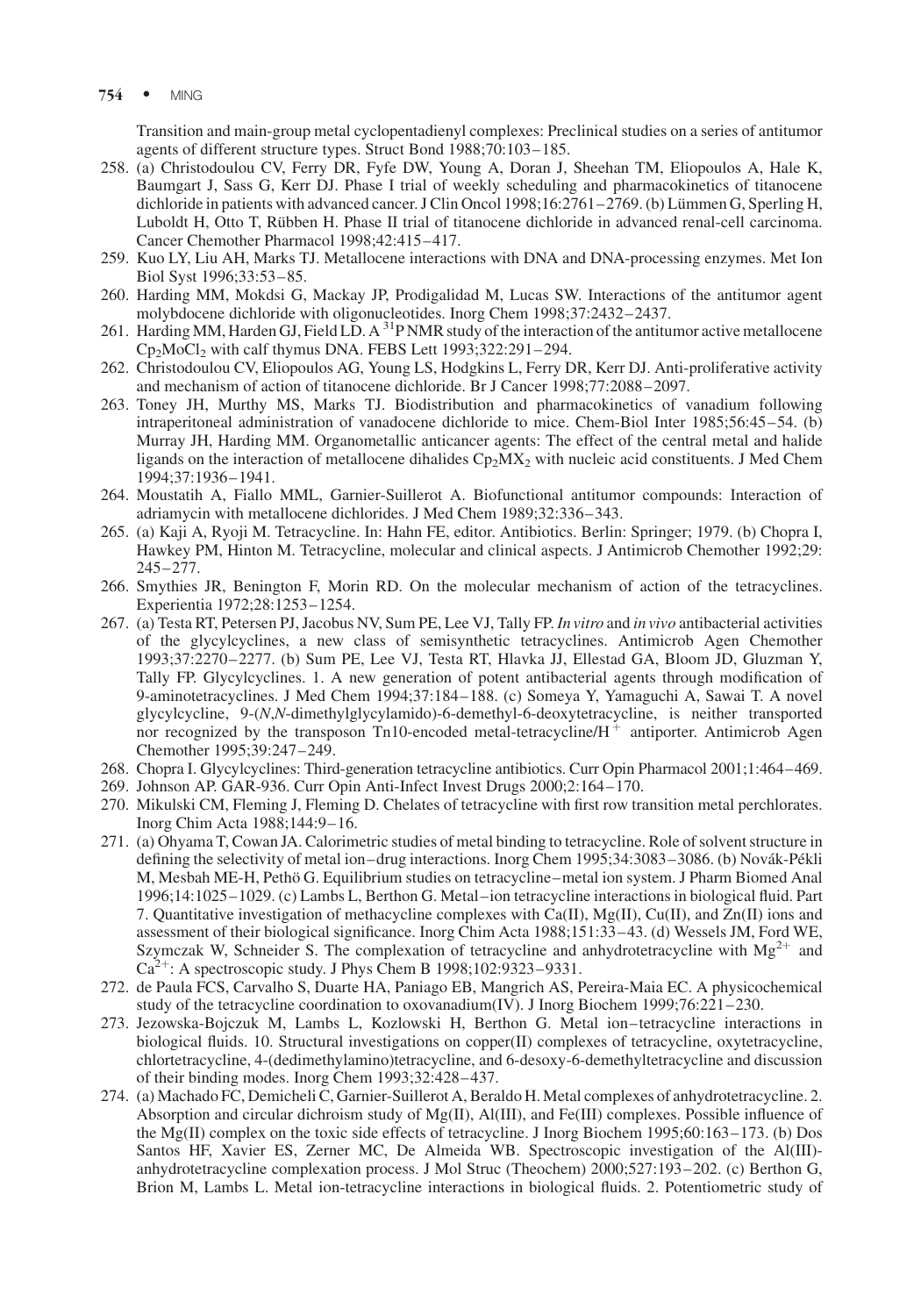magnesium complexes with tetracycline, oxytetracycline, doxycycline, and minocycline, and discussion of their possible influence on the bioavailability of these antibiotics in blood plasma. J Inorg Biochem 1983;19:1–18. (c) Brion M, Berthon G, Fourtillan JB. Metal ion–tetracyclines interactions in biological fluids. Potentiometric study of calcium complexes with tetracycline, oxytetracycline, doxycycline, and minocycline and simulation of their distributions under physiological conditions. Inorg Chim Acta 1981;55:47–56.

- 275. (a) Jogun KH, Stezowski JJ. Chemical-structural properties of tetracycline derivatives. 2. Coordination and conformational aspects of oxytetracycline metal ion complexation. J Am Chem Soc 1976;98:6018–6026. (b) Celotti M, Fazakerley GV. Conformation of various tetracycline species determined with aid of a nuclear magnetic resonance relaxation probe. J Chem Soc Perkin II 1977;1319–1322. (c) Schnarr M, Matthies M, Lohmann W. The influence of different solvent on the interaction between metal ions and tetracycline. Z Naturforsch 1979;34:1156–1161.
- 276. White JP, Cantor CR. Role of magnesium in the binding of tetracycline to *Escherichia coli* ribosomes. J Mol Biol 1971;58:397–400.
- 277. Berens C. Tetracyclines and RNA. In: Schroeder R, Wallis MG, editors. RNA-binding antibiotics. Landes: Bioscience; 2001.
- 278. Day LE. Tetracycline inhibition of cell-free protein synthesis II. Effect of the binding of tetracycline to the components of the system. J Bacteriol 1966:92:197–203.
- 279. (a) Fey G, Reiss M, Kersten H. Interaction of tetracyclines with ribosomal subunits from *Escherichia coli*. A fluorometric investigation. Biochemistry 1973;12:1160–1164. (b) Bergeron J, Ammirati M, Danley D, James L, Norcia M, Retsema J, Strick CA, Su WG, Sutcliffe J, Wondrack L. Glycylcyclines bind to the high-affinity tetracycline ribosomal binding site and evade TetM and TetO-mediated ribosomal protection. Antimicrob Agen Chemother 1996;40:2226–2228.
- 280. (a) Moazed D, Noller HF. Interaction of antibiotics with functional sites in 16S ribosomal RNA. Nature 1987;327:389–394. (b) Oehler R, Polacek N, Steiner G, Barta A. Interaction of tetracycline with RNA: Photo-incorporation into ribosomal RNA of Escherichia coli. Nucleic Acids Res 1997;25:1219–1224. (c) Ross JI, Eady EA, Cove JH, Cunliffe WJ. 16S rRNA mutation associated with tetracycline resistance in a Gram-positive bacterium. Antimicrob Agen Chemother 1998;42:1702–1705.
- 281. (a) Brodersen DE, Clemons WM, Jr., Carter AP, Morgan-Warren RJ, Wimberly BT, Ramakrishnan V. The structural basis for the action of the antibiotics tetracycline, pactamycin, and hygromycin B on the 30S ribosomal subunit. Cell 2000;103:1143–1154. (b) Pioletti M, Schlunzen F, Harms J, Zarivach R, Gluhmann M, Avila H, Bashan A, Bartels H, Auerbach T, Jacobi C, Hartsch T, Yonath A, Franceschi F. Crystal structures of complexes of the small ribosomal subunit with tetracycline, edeine and IF3. EMBO J 2001;20:1829–1839.
- 282. (a) Liu Y, Tidwell RR, Leibowitz MJ. Inhibition of in vitro splicing of a group I intron of Pneumocystis carinii. J Eur Microbiol 1994;41:31–38. (b) Murray JB, Arnold JR. Antibiotic interactions with the hammerhead ribozyme: Tetracyclines as a new class of hammerhead inhibitor. Biochem J 1996;317:855– 860.
- 283. (a) Speer BS, Shoemaker NB, Salyers AA. Bacterial resistance to tetracycline: Mechanism, transfer, and clinical significance. Clin Microbiol Rev 1992;5:387–399. (b) Schnappinger D, Hillen W. Tetracyclines: Antibiotic action, uptake, and resistance mechanisms. Arch Microbiol 1996;165:359–369. (c) Neu HC. The crisis on antibiotic resistance. Science 1992;29:245–277.
- 284. (a) Yamaguchi A, Udagawa T, Sawai T. Transport of divalent cations with tetracycline as mediated by the transposon Tn10-encoded tetracycline resistance protein. J Biol Chem 1990;265:4089–4813. (b) Hellen W, Berens C. Mechanisms under-lying expression of Tn10 encoded tetracycline resistance. Ann Rev Microbiol 1994;48:345–369.
- 285. (a) Takahashi M, Altschmied L, Hillen W. Kinetic and equilibrium characterization of the Tet repressortetracycline complex by fluorescence measurements. Evidence for divalent metal ion requirement and energy transfer. J Mol Biol 1986;187:341–348. (b) Orth P, Saenger W, Hinrichs W. Tetracycline-chelated  $Mg^{2+}$  ion initiates helix unwinding in Tet repressor induction. Biochemistry 1999;38:191–198.
- 286. Orth P, Cordes F, Schnappinger D, Hillen W, Saenger W, Hinrichs W. Conformational changes of the Tet repressor induced by tetracycline trapping. J Mol Biol 1998;279:439–447.
- 287. (a) Hinrichs W, Kisker C, Düvel M, Müller A, Tovar K, Hillen W, Saenger W. Structure of the Tet repressortetracycline complex and regulation of antibiotic resistance. Science 1994;264:418–420. (b) Kisker C, Hinrichs W, Tovar K, Hillen W, Saenger W. The complex formed between Tet repressor and tetracycline- $Mg^{2+}$  reveals mechanism of antibiotic resistance. J Mol Biol 1995;247:260–280. (c) Orth P, Schnappinger D, Sum PE, Ellestad GA, Hillen W, Saenger W, Hinrichs W. Crystal structure of the tet repressor in complex with a novel tetracycline, 9-(N,N-dimethylglycylamido)-6-demethyl-6-deoxy-tetracycline. J Mol Biol 1999;285:455–461.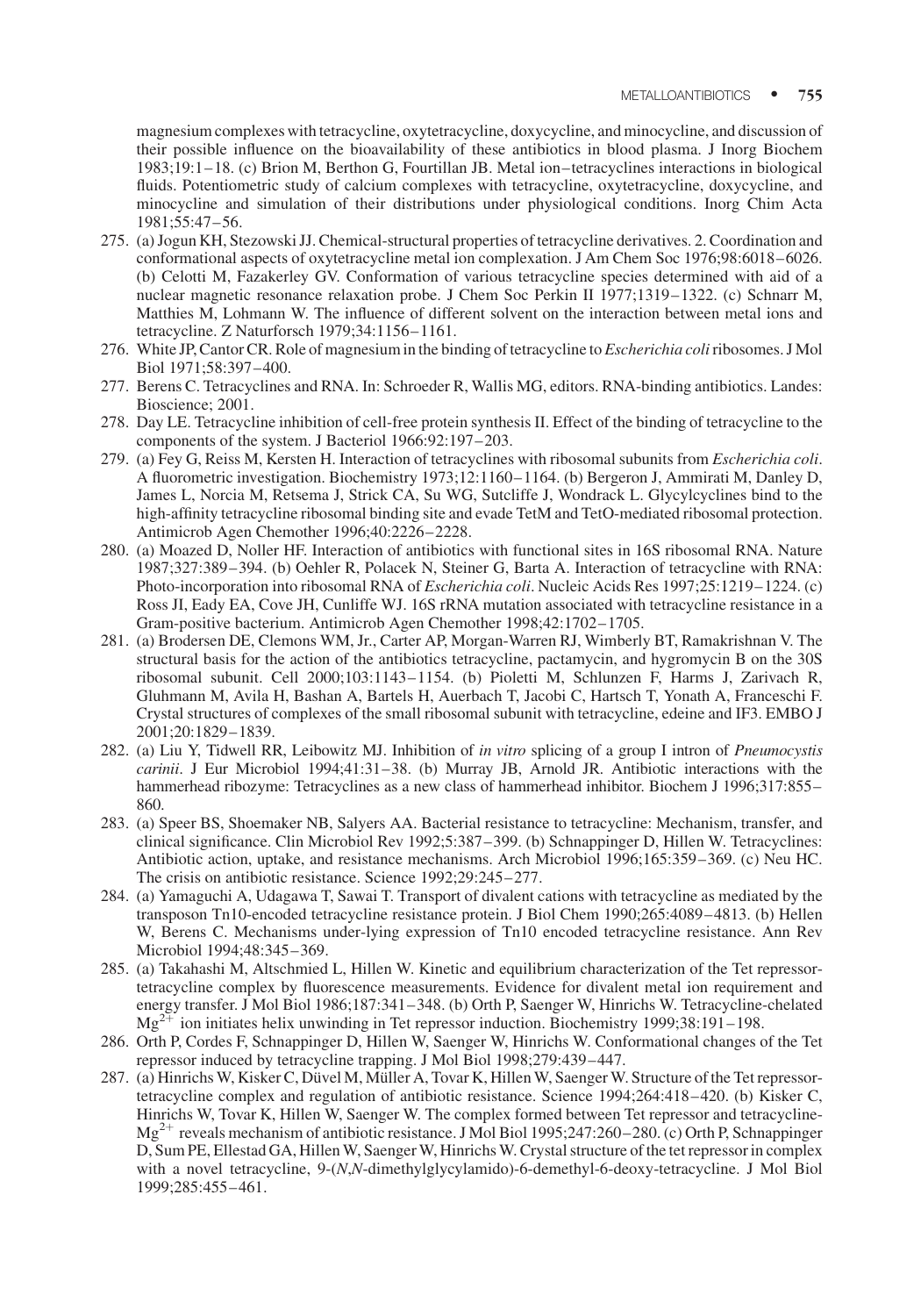- 756 · MING
- 288. (a) Ettner N, Hillen W, Ellestad GA. Enhanced site-specific cleavage of the tetracycline repressor by tetracycline complexed with iron. J Am Chem Soc 1993;115:2546–2548. (b) Ettner N, Metzger JW, Lederer T, Hulmes JD, Kisker C, Hinrichs W, Ellestad GA, Hillen W. Proximity mapping of the Tet repressor-tetracycline-Fe<sup>2+</sup> complex by hydrogen peroxide mediated protein cleavage. Biochemistry 1995;34:22–31.
- 289. Brewer GA, Florey K, editors. Analytical profiles of drug substances (No. 9 in series) New York: Academic; 1980. 69p.
- 290. Hanson DJ. Human health effects of animal feed drugs unclear. Chem Eng News 1985;63:7–11.
- 291. Arky R. Physicians' desk reference for nonprescription drugs, 18th edn. Montvale, NJ: Medical Economics Company; 1997.
- 292. Ming L-J, Epperson JD. Metal binding and structure–activity relationship of the metalloantibiotic peptide bacitracin. J Inorg Biochem 2002;91:46–58.
- 293. (a) Morris M. Primary structural confirmation of components of the bacitracin complex. Biol Mass Spect 1994;23:61–70. (b) Siegel MM, Huang J, Lin B, Tsao R. Structures of bacitracin A and isolated congeners: Sequencing of cyclic peptides with blocked linear side chains by electrospray ionization mass spectrometry. Biol Mass Spect 1994;23:196–204.
- 294. (a) Pfaender P, Specht D, Heinrich G, Schwarz E, Kuhn E, Simlot MM. Enzymes of Bacillus licheniformis in the biosynthesis of bacitracin A. FEBS Lett 1973;32:100–104. (b) Ishihara H, Shimura K. Biosynthesis of bacitracins. Biochim Biophys Acta 1974;338:588–600. (c) Frøyshov Ø, Laland SG. On the biosynthesis of bacitracin by a soluble enzyme complex from B. licheniformis. Eur J Biochem 1974;42:235–242. (d) Rieder H, Heinrich G, Breuker E, Simlot MM, Pfaender P. Bacitracin synthetase. Meth Enzymol 1975;43:548–559. (e) Frøyshov Ø. The production of bacitracin synthetase by Bacillus licheniformis ATCC 10716. FEBS Lett 1977;81:315–318. (f) Ogawa I, Ishihara H, Shimura K. Component I protein of bacitracin synthetase: A multifunctional protein. FEBS Lett 1981;124:197–201. (g) Podlesek Z, Grabnar M. Genetic mapping of the bacitracin synthetase gene(s) in Bacillus licheniformis. J Gen Microbiol 1987;133:3093–3097. (h) Ishihara H, Hara N, Iwabuchit T. Molecular-cloning and expression in Escherichia coli of the Bacillus licheniformis bacitracin synthesase-2 gene. J Bacteriol 1989;171:1705– 1711. (i) Konz D, Klens A, Schörgendorfer K, Marahiel MA. The bacitracin biosynthesis operon of Bacillus licheniformis ATCC 10716: Molecular characterization of three multi-modular peptide synthetases. Chem Biol 1997;4:927–937.
- 295. Frøyshov Ø. Enzyme-bound intermediates in the biosynthesis of bacitracin. Eur J Biochem 1975;59:201– 206.
- 296. (a) Ishihara H, Shimura K. Thiazoline ring formation in bacitracin biosynthesis. FEBS Lett 1979;99:109– 112. (b) Ishihara H, Shimura K. Further evidence for the presence of a thiazoline ring in the isoleucylcysteine dipeptide intermediate in bacitracin biosynthesis. FEBS Lett 1988;226:319–323.
- 297. (a) Guilvout I, Mercereau-Puijalon O, Bonnefoy S, Pugsley AP, Carniel E. High-molecular-weight protein 2 of Yersinia enterocolitica is homologous to AngR of Vibrio anguillarum and belongs to a family of proteins involved in nonribosomal peptide synthesis. J Bacteriol 1993;175:5488–5504. (b) Tolmasky ME, Actis LA, Crosa JH. A single amino acid change in AngR, a protein encoded by pJM1-like virulence plasmids, results in hyperproduction of anguibactin. Infect Immun 1993;61:3228–3233.
- 298. Frøyshov Ø, Mathiesen A, Haavik HI. Regulation of bacitracin synthetase by divalent metal ions in Bacillus licheniformis. J Gen Microbiol 1980;117:163–167.
- 299. Eppelmann K, Doekel S, Marahiel MA. Engineered biosynthesis of the peptide antibiotic bacitracin in the surrogate host Bacillus subtilis. J Biol Chem 2001;276:34824–34831.
- 300. Storm DR, Strominger JL. Binding of bacitracin to cells and protoplasts of Micrococcus lysodeikticus. J Biol Chem 1974;249:1823–1827.
- 301. (a) Scogin DA, Mosberg HI, Storm DR, Gennis RB. Binding of nickel and zinc ions to bacitracin A. Biochemistry 1980;19:3342–3348. (b) Seebauer EG, Duliba EP, Scogin DA, Gennis RB, Belford RL. EPR evidence on the structure of the copper(II)-bacitracin A complex. J Am Chem Soc 1983;105:4926–4929. (c) Mosberg HI, Scogin DA, Storm DR, Gennis RB. Proton nuclear magnetic resonance studies on bacitracin A and its interaction with zinc ion. Biochemistry 1980;19:3353–3357.
- 302. Storm DR, Strominger JL. Complex formation between bacitracin peptides and isoprenyl pyrophosphates. J Biol Chem 1973;248:3940–3945. (b) Stone KJ, Strominger JL. Mechanism of action of bacitracin: Complexation with metal ion and C<sub>55</sub>-isoprenyl pyrophosphate. Proc Nat Acad Sci USA 1971;68:3223– 3227.
- 303. (a) Higashi Y, Siewert G, Strominger JL. Biosynthesis of the peptidoglycan of bacterial cell walls. XIX. Isoprenoid alcohol phosphokinase. J Biol Chem 1970;245:3683–3690. (b) Bhagavan NV. Medical Biochemistry, 4th edn. Chapter 16. San Diego: Harcourt; 2001.
- 304. Drabløs F, Nicholson DG, Rønning M. EXAFS study of zinc coordination in bacitracin A. Biochim Biophys Acta 1999;1431:433–442.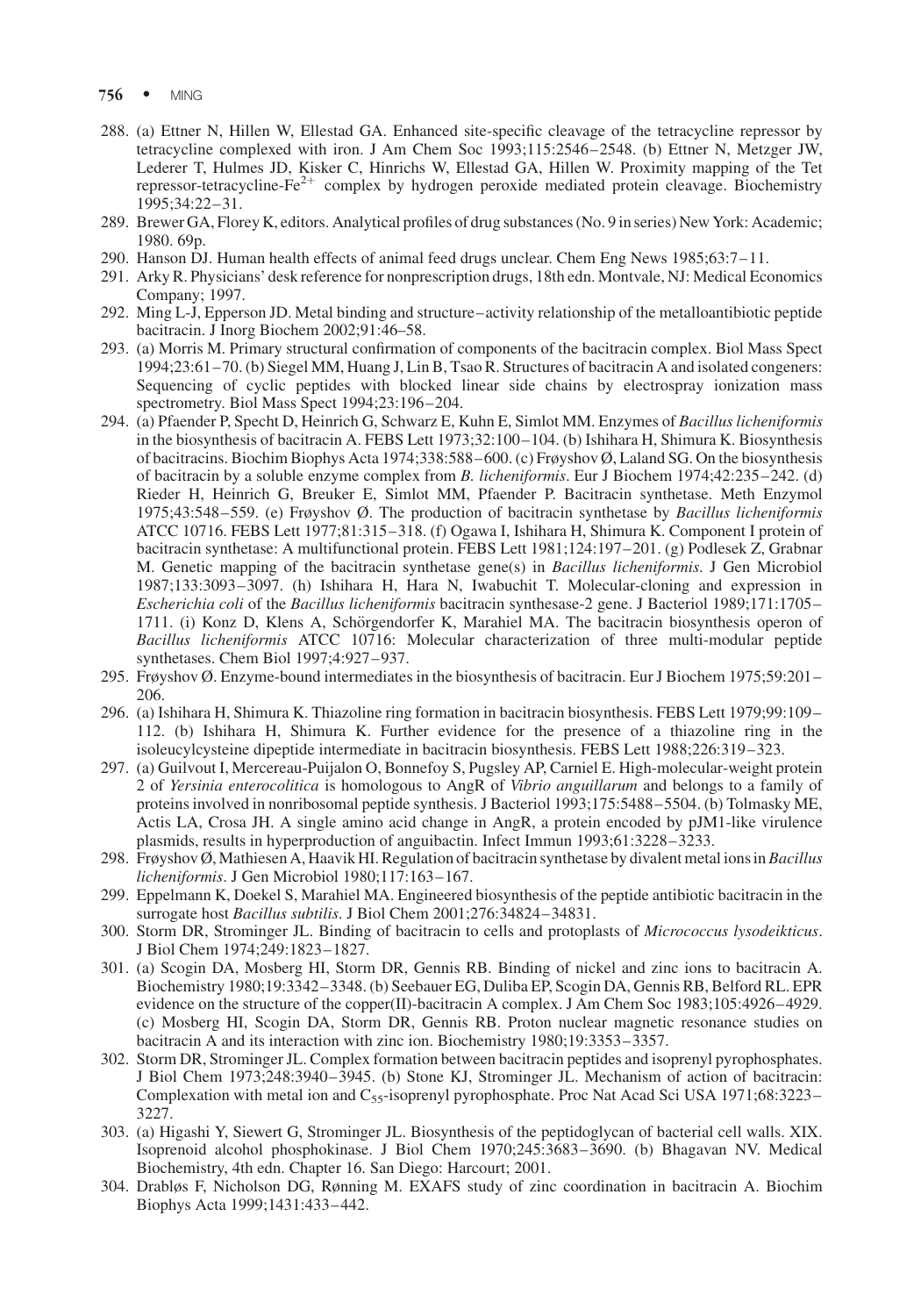- 305. Epperson JD, Ming L-J. Proton NMR studies of Co(II) complexes of bacitracin analogous: Insight into structure–activity relationship. Biochemistry 2000;39:4037–4045.
- 306. Epperson JD. Paramagnetic cobalt(II) as a nuclear magnetic resonance probe for the study of metallomacromolecules: From peptides and proteins to dendrimers. Ph.D. Dissertation, University of South Florida, 1999.
- 307. Pons M, Feliz M, Molins MA, Giralt E. Conformational analysis of bacitracin A a naturally occurring lariat. Biopolymers 1991;31:605–612. (b) Kobayashi N, Takenouchi T, Endo S, Munekata E. <sup>I</sup>H NMR study of the conformation of bacitracin A in aqueous solution. FEBS Lett 1992;305:105–109.
- 308. (a) Pfeffer S, Hohne W, Branner S, Wilson K, Betzel C. X-ray structure of the antibiotic bacitracin A. FEBS Lett 1991;285:115–119. (b) Pfeffer-Hennig S, Dauter Z, Hennig M, Hohne W, Wilson K, Betzel C. Three dimensional structure of the antibiotic bacitracin A complexed to two different subtilisin proteases: Novel mode of enzyme inhibition. Adv Exp Med Biol 1996;379:29–41.
- 309. Examples are found in (a) Gehm BD, Rosner MR. Regulation of insulin, epidermal growth factor, and transforming growth factor-alpha levels by growth factor-degrading enzymes. Endocrinology 1991;128:1603–1610. (b) Mantle D, Lauffart B, Gibson A. Purification and characterization of leucyl aminopeptidase and pyroglutamyl aminopeptidase from human skeletal muscle. Clin Chim Acta Int J Clin Chem 1991;197:35–45. (c) Janas J, Sitkiewicz D, Warnawin K, Janas RM. Characterization of a novel, high molecular weight, acidic, endothelin-1 inactivating metalloendopeptidase from the rat kidney. J Hypertension 1994;12:1155–1162.
- 310. (a) Essex DW, Li M, Miller A, Feinman RD. Protein disulfide isomerase and sulfhydryl-dependent pathways in platelet activation. Biochemistry 2001;40:6070–6075. (b) Täger M, Kröning H, Thiel U, Ansorge S. Membrane-bound proteindisulfide isomerase (PDI) is involved in regulation of surface expression of thiols and drug sensitivity of B-CLL cells. Exp Hematol 1997;25:601–607. (c) Clive DR, Greene JJ. Association of protein disulfide isomerase activity and the induction of contact inhibition. Exp Cell Res 1994;214:139–144. (d) Mandel R, Ryser HJ, Ghani F, Wu M, Peak D. Inhibition of a reductive function of the plasma membrane by bacitracin and antibodies against protein disulfideisomerase. Proc Nat Acad Sci USA 1993;90:4112–4116. (d) Mizunaga T, Katakura Y, Miura T, Maruyama Y. Purification and characterization of yeast protein disulfide isomerase. J Biochem 1990;108:846–851.
- 311. Mou Y, Ni H, Wilkins JA. The selective inhibition of beta 1 and beta 7 integrin-mediated lymphocyte adhesion by bacitracin. J Immunol 1998;161:6323–6329.
- 312. Easwaran KRK. Interaction between valinomycin and metalions. Metal Ions Biol Syst 1985;19:109–137.
- 313. Steinrauf LK. Beauvericin and the other enniatins. Metal Ions Biol Syst 1985;19:139–171.
- 314. Nawata Y, Ando K, Iitaka Y. Nactins: Their complexes and biological properties. Metal Ions Biol Syst 1985;19:207–227.
- 315. Painter GR, Pressman BC. Cation complexes of the monovalent and polyvalent carboxylic ionophores: Lasalocid (X-537A), monensin, A23187 (calcimycin), and related antibiotics. Metal Ions Biol Syst 1985;19:229–294.
- 316. Dobler M. Ionophores and their structures. New York: Wiley; 1981.
- 317. (a) Neilands JB, Valenta JR. Iron-containing antibiotics. Metal Ions Biol Syst 1985;19:313–333. (b) Neilands JB. Siderophores. Adv Inorg Biochem 1983;5:137–199. (c) Drechsel H, Jung G. Peptide siderophores. J Pept Sci 1998;4:147–181.
- 318. (a) Song MK, Choi SH. Growth promoters and their effects on beef production—Review. Asian-Aust J Animal Sci 2001;14:123–135. (b) Popp JD, McCaughey WP, Cohen RDH, McAllister TA, Majak W. Enhancing pasture productivity with alfalfa: A review. Can J Plant Sci 2000;80:513–519. (c) Duffield TF, Bagg RN. Use of ionophores in lactating dairy cattle: A review. Can Vet J 2000;41:388–394.
- 319. Leevy WM, Donato GM, Ferdani R, Goldman WE, Schlesinger PH, Gokel GW. Synthetic hydraphile channels of appropriate length kill Escherichia coli. J Am Chem Soc 2002;124:9022–9023.
- 320. (a) Tishchenko GN, Karimov Z. Structure of Rb complex of LDLLDL analog of enniatin B in crystals. Crystallography (Russia) 1978;23:729–742. (b) Dobler M, Dunitz JD, Krajewski J. Structure of the  $K^+$ complex with enniatin B, a macrocyclic antibiotic with  $K^+$  transport properties. J Mol Biol 1969;42:603– 606. (c) Tishchenko GN, Zhukhlistova NE. Crystal and molecular structure of the membrane-active antibiotic enniatin C. Crystallogr Rep 2000;45:619–625.
- 321. (a) Dobler M. The crystal structure of nonactin. Helv Chim Acta 1972;55:1371–1384. (b) Dobler M, Phizackerley RP. The crystal structure of the NaNCS complex of nonactin. Helv Chim Acta 1974;57:664– 674. (c) Iitaka Y, Sakamaki T, Nawata Y. Molecular structures of tetranactin and its alkali metal ion complexes. Chem Lett 1972;1225–1230. (d) Nawata Y, Sakamaki T, Iitaka Y. The crystal and molecular structures of tetranactin. Acta Crystallogr B 1974;B30:1047–1053.
- 322. (a) Hamilton JA, Sabesan MN, Steinrauf LK. Crystal structure of valinomycin potassium picrate: Anion effects on valinomycin cation complexes. J Am Chem Soc 1981;103:5880–5885. (b) Steinrauf LK,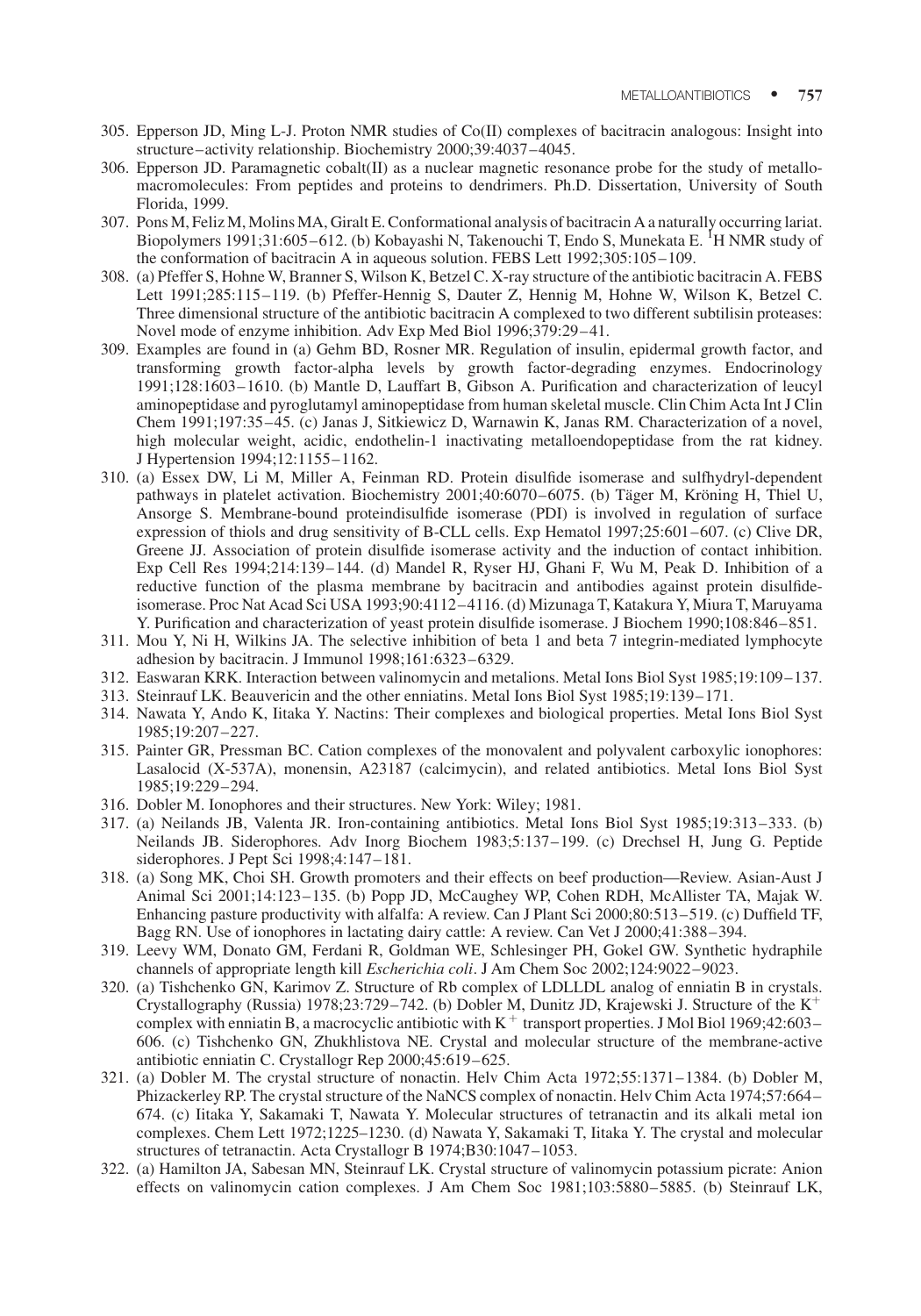#### 758 · MING

Hamilton JA, Sabesan MN. Crystal structure of valinomycin-sodium picrate. Anion effects on valinomycin-cation complexes. J Am Chem Soc 1982;104:4085–4091. (c) Smith GD, Duax WL, Lang DA, de Titta GT, Edmonds JW, Rohrer DC, Weeks CW. Crystal and molecular structure of the triclinic and monoclinic forms of valinomycin, C<sub>54</sub>H<sub>90</sub>N<sub>6</sub>O<sub>18</sub>. J Am Chem Soc 1975;97:7242–7247. (d) Devarajan S, Vijayan M, Easwaran KRK. Conformation of valinomycin in its barium perchlorate complex from X-ray crystallography and n.m.r. Int J Prot Pept Res 1984;23:324–333.

- 323. (a) Haynes DH, Pressman BC. X537A: A  $Ca^{2+}$  ionophore with a polarity-dependent and complexationdependent fluorescence signal. J Membr Biol 1974;16:195–205. (b) Haynes DH, Pressman BC. Two-phase partition studies of alkali cation complexation by ionophores. J Membr Biol 1974;18:1–21.
- 324. Eisenman G, Krasne S, Ciani S. Kinetic and equilibrium components of selective ionic permeability mediated by nactin-type and valinolycin-type carriers having systematically varied degrees of methylation. Ann NY Acad Sci 1975;264:34–60.
- 325. Prestegard JH, Chan SI. Proton magnetic resonance studies of the cation-binding properties of nonactin. II. Comparison of the sodium ion, potassium ion, and cesium ion complexes. J Am Chem Soc 1970;92:4440– 4446.
- 326. (a) Ward DL, Wei KT, Hoogerheide JG, Popov AI. Crystal and molecular structure of sodium bromide complex of monensin,  $C_{36}H_{62}O_{11}\bullet Na^+Br^-$ . Acta Cryst 1978;334:110–115. (b) Johnson SM, Herrin J, Liu SJ, Paul IC. Crystal and molecular structure of the barium salt of an antibiotic containing a high proportion of oxygen. J Am Chem Soc 1970;92:4428–4435.
- 327. Pankiewicz R, Schroeder G, Gierczyk B, Wojciechowski G, Brzezinski B, Bartl F, Zundel G. Li-7 NMR and FTIR studies of lithium, potassium, rubidium, and cesium complexes with ionophore lasalocid in solution. Biopolymers 2001;62:173–182.
- 328. Schroeder G, Gierczyk B, Brzezinski B, Rozalski B, Bartl F, Zundel G, Sosnicki J, Grech E. Na-23 NMR and FT-IR studies of sodium complexes with the ionophore lasalocid in solution. J Mol Struc 2000;516: 91–98.
- 329. (a) Mimouni M, Lyazghi R, Juillard J. Formation and structure of alkali metal, thallium, silver and alkalineearth cation complexes with the ionophore lasalocid free acid form in methanol from NMR experiments. New J Chem 1998;22:367–372. (b) Mimouni M, Hebrant M, Dauphin G, Juillard J. Monovalent cation salts of the bacterial ionophore monensin in methanol. Structural aspects from NMR experiments. J Chem Res 1996;278–279. (c) Mimouni M, Malfreyt P, Lyazghi R, Palma M, Pascal Y, Dauphin G, Juillard J. Interactions between metal-cations and the ionophore lasalocid. 13. Structure of 1/1 and 2/1 lasalocid anio-divalent cation complexes in methanol. J Chem Soc Perkin Trans II 1995;1939– 1947.
- 330. (a) Chen ST, Springer CS. Interaction of antibiotic lasalocid A (X537A) with praseodymium(III) in methanol. Bioinorg Chem 1978;9:101–122. (b) Grandjeau J, Laszlo P. Synergistic transport of praseodymium(III) ion across lipid bilayers in the presence of two chemically distinct ionophores. J Am Chem Soc 1984;106:1472–1476.
- 331. Tsukube H, Takeishi H, Yoshida Z. Recognition of metal complex guests: Supermolecular extraction of water-soluble lanthanide complexes by biological lasalocid ionophore. Inorg Chim Acta 1996;251:1–3.
- 332. Lindoy LF. Outer-sphere and inner-sphere complexation of cations by the natural ionophore lasalocid A. Coord Chem Rev 1996;148:349–368.
- 333. Cross TA. Solid-state nuclear magnetic resonance characterization of gramicidin channel structure. Met Enzymol 1997;289:672–696.
- 334. Koeppe RE II, Kimura M. Computer building of beta-helical polypeptide models. Biopolymers 1984; 23:23–38.
- 335. (a) Myers VB, Haydon DA. Ion transfer across lipid membranes in the presence of gramicidin A. II. The ion selectivity. Biochim Biophys Acta 1972;274:313–322. (b) Bamberg E, Noda K, Gross E, Läuger P. Singlechannel parameters of gramicidin A, B, and C. Biochim Biophys Acta 1976;449:223–228. (c) Sawyer DB, Williams LP, Whaley WL, Koeppe RE II, Andersen OS. Gramicidins A, B, and C form structurally equivalent ion channels. Biophys J 1990;58:1207–1212.
- 336. (a) Hladky SB, Haydon DA. Ion transfer across lipid membranes in the presence of gramicidin A. I. Studies of the unit conductance channel. Biochim Biophys Acta 1972;247:294–312. (b) Urry DW, Trapane TL, Walker JT, Prasad KU. On the relative lipid membrane permeability of Na<sup>+</sup> and Ca<sup>2+</sup>. A physical basis for the messenger role of  $Ca^{2+}$ . J Biol Chem 1982;257:6659–6661.
- 337. (a) Wallace BA, Ravikumar K. The gramicidin pore: Crystal structure of a cesium complex. Science 1988;241:182–187. (b) Wallace BA, Hendrickson WA, Ravikumar K. The use of singlewavelength anomalous scattering to solve the crystal structure of a gramicidin A/cesium chloride complex. Acta Crystallogr B 1990;46:440–446. (c) Wallace BA, Janes RW. Co-crystals of gramicidin A and phospholipid. A system for studying the structure of a transmembrane channel. J Mol Biol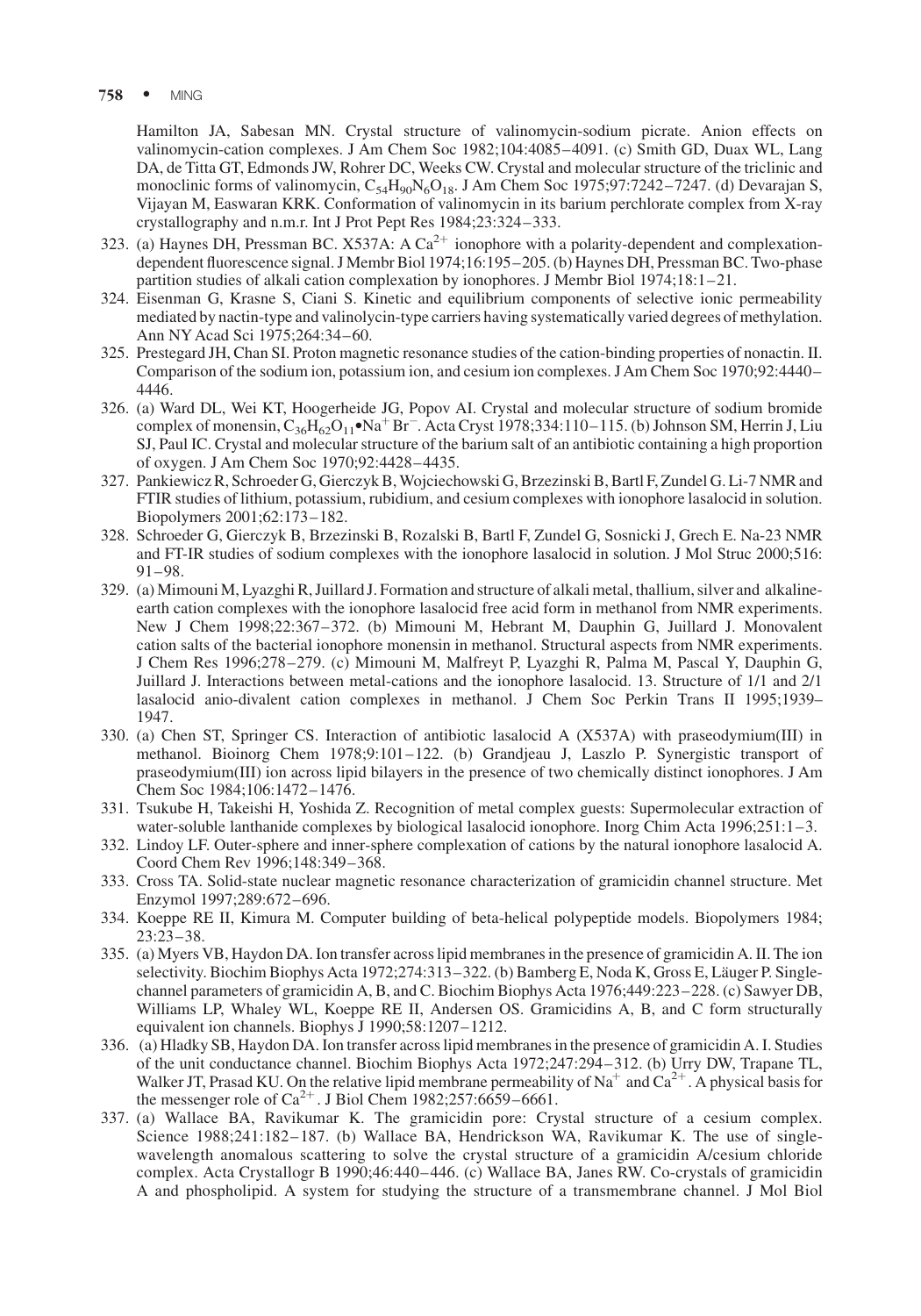1991;217:625–627. (d) Doyle DA, Wallace BA. Crystal structure of the gramicidin/potassium thiocyanate complex. J Mol Biol 1997;266:963–977. (e) Burkhart BM, Li N, Langs DA, Pangborn WA, Duax WL. The conducting form of gramicidin A is a right-handed double-stranded double helix. Proc Nat Acad Sci USA 1998;95:12950-12955. (f) Wallace BA. X-ray crystallographic structures of gramicidin and their relation to the Streptomyces lividans potassium channel structure. Novartis Found Symp 1999;225:23–32 and 33–37. (g) Doi M, Fujita S, Katsuya Y, Sasaki M, Taniguchi T, Hasegawa H. Antiparallel pleated beta-sheets observed in crystal structures of N,Nbis(trichloroacetyl) and N,N-bis(m-bromobenzoyl) gramicidin S. Arch Biochem Biophys 2001;395: 85–93.

- 338. (a) Townsley LE, Tucker WA, Sham S, Hinton JF. Structure of gramicidins A, B, and C incorporated into sodium dodecyl sulfate micelles. Biochemistry 2001;40:11674–11686. (b) Separovic F, Barker S, Delahunty M, Smith R. NMR structure of C-terminally tagged gramicidin channels. Biochim Biophys Acta 1999;1416:48–56.
- 339. (a) Kim S, Quine JR, Cross TA. Complete cross-validation and R-factor calculation of a solid-state NMR derived structure. J Am Chem Soc 2001;123:7292–7298. (b) Fu R, Cotten M, Cross TA. Inter- and intramolecular distance measurements by solid-state MAS NMR: Determination of gramicidin A channel dimer structure in hydrated phospholipid bilayers. J Biomol NMR 2000;16:261–268. (c) Kovacs F, Quine J, Cross TA. Validation of the single-stranded channel conformation of gramicidin A by solid-state NMR. Proc Nat Acad Sci USA 1999;96:7910–7915. (d) Quine JR, Brenneman MT, Cross TA. Protein structural analysis from solid-state NMR-derived orientational constraints. Biophys J 1997;72:2342–2348. (e) Ketchem RR, Hu W, Cross TA. High-resolution conformation of gramicidin A in a lipid bilayer by solidstate NMR. Science 1993;261:1457–1460.
- 340. (a) Koeppe RE II, Killian JA, Greathouse DV. Orientations of the tryptophan 9 and 11 side chains of the gramicidin channel based on deuterium nuclear magnetic resonance spectroscopy. Biophys J 1994;66:14– 24. (b) Killian JA, Taylor MJ, Koeppe RE II. Orientation of the valine-1 side chain of the gramicidin transmembrane channel and implications for channel functioning. A <sup>2</sup>H NMR study. Biochemistry 1992;31:11283–11290. (c) Separovic F, Gehrmann J, Milne T, Cornell BA, Lin SY, Smith R. Sodium ion binding in the gramicidin A channel. Solid-state NMR studies of the tryptophan residues. Biophys J 1994;67:1495–1500. (d) Separovic F, Hayamizu K, Smith R, Cornell BA. C-13 chemical shift tensor of L-tryptophan and its application to polypeptide structure determination. Chem Phys Lett 1991;181:157– 162. (e) Smith R, Thomas DE, Separovic F, Atkins AR, Cornell BA. Determination of the structure of a membrane-incorporated ion channel. Solid-state nuclear magnetic resonance studies of gramicidin A. Biophys J 1989;56:307–314. (c) Cornell BA, Separovic F, Baldassi AJ, Smith R. Conformation and orientation of gramicidin A in oriented phospholipid bilayers measured by solid state carbon-13 NMR. Biophys J 1988;53:67–76.
- 341. Burkhart BM, Gassman RM, Langs DA, Pangborn WA, Duax WL, Pletnev V. Gramicidin D conformation, dynamics and membrane ion transport. Biopolymers 1999;51:129–144.
- 342. Sigel A, Sigel H. Iron transport and storage in microorganisms, plants, and animals. New York: Dekker; 1998.
- 343. New York, Joshi RR, Ganesh KN. Chemical cleavage of plasmid DNA by Cu(II), Ni(II), and Co(III) desferal complexes. Biochem Biophys Res Commun 1992;182:588–592. (b) Joshi RR, Ganesh KN. Specific cleavage of DNA at CG sites by Co(III) and Ni(II) desferal complexes. FEBS Lett 1992;313:303–306.
- 344. Bagg A, Neilands JB. Molecular mechanism of regulation of siderophore-mediated iron assimilation. Microbiol Rev 1989;51:509–518.
- 345. (a) Ecker DJ, Emery T. Iron uptake from ferrichrome A and iron citrate in Ustilago sphaerogena. J Bacteriol 1983;155:616–622. (b) Wayne R, Frick K, Neilands JB. Siderophore protection against colicins M, B, V, and  $I_a$  in *Escherichia coli*. J Bacteriol 1976;126:7–12.
- 346. Dhungana S, White PS, Crumbliss AL. Crystal structure of ferrioxamine B: A comparative analysis and implications for molecular recognition. J Biol Inorg Chem 2001;6:810–818.
- 347. Hossain MB, Jalal MAF, van der Helm D. The structure of ferrioxamine D1 ethanol water (1/2/1). Acta Crystallogr C 1986;42:1305–1310.
- 348. (a) van der Helm D, Poling M. Crystal structure of ferrioxamine E. J Am Chem Soc 1976;98:82–86. (b) Hossain MB, Jalal MAF, van der Helm D, Shimizu K, Akiyama M. Crystal structure of retro-isomer of the siderophore ferrioxamine E. J Chem Crystallogr 1998;28:53–56.
- 349. Hossain MB, van der Helm D, Poling M. The structure of deferriferrioxamine E (nocardamin), a cyclic trihydroxamate. Acta Crystallogr Sect B 1983;39:258–263.
- 350. (a) Norrestam R, Stensland B, Branden C-I. On the conformation of cyclic iron-containing hexapeptides: The crystal and molecular structure of ferrichrysin. J Mol Biol 1975;99:501–506. (b) van der Helm D, Baker JR, Eng-Wilmot DL, Hossain MB, Loghry RA. Crystal structure of ferrichrome and a comparison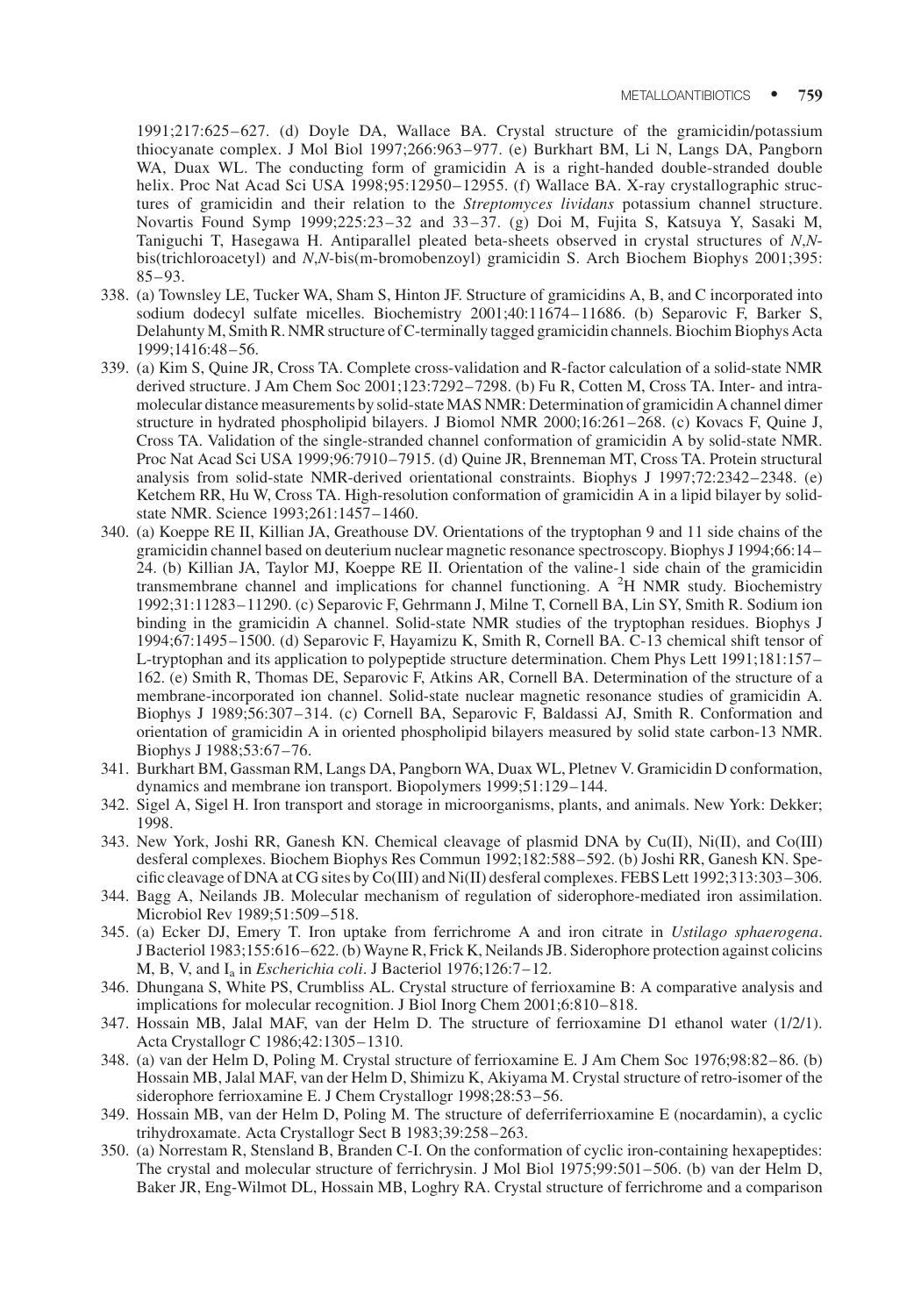with the structure of ferrichrome A. J Am Chem Soc 1980;102:4224–4231. (c) Zalkin A, Forrester JD, Templeton DH. Ferrichrome A tetrahydrate. Determination of crystal and molecular structure. J Am Chem Soc 1966;88:1810–1814.

- 351. Knu¨sel F, Zimmermann W. Sideromycins. In: Corcoran JW, Hahn FE, editors. Antibiotics III. Mechanisms of action of antimicrobial and antitumor agents. Verlag, Heidelberg: Springer; 1975. pp 653–667.
- 352. Wayne R, Neilands JB. Evidence for common binding sites for ferrichrome compounds and bacteriophage phi 80 in the cell envelope of Escherichia coli. J Bacteriol 1975;121:497–503.
- 353. (a) Fecker L, Braun V. Cloning and expression of the fhu genes involved in iron(III)-hydroxamate uptake by Escherichia coli. J Bacteriol 1983;156:1301–1314. (b) Braun V, Hantke K, Stauder W. Identification of the sid outer membrane receptor protein in Salmonella typhimurium SL1027. Mol Gen Genet 1977;155:227– 229.
- 354. Braun V, Günthner K, Hantke K, Zimmermann L. Intracellular activation of albomycin in *Escherichia coli* and Salmonella typhimurium. J Bacteriol 1983;156:308–315.
- 355. (a) Locher KP, Rees B, Koebnik R, Mitschler A, Moulinier L, Rosenbusch J, Moras D. Transmembrane signaling across the ligand-gated FhuA receptor: Crystal structure of free and ferrichrome-bound states reveal allosteric changes. Cell 1998;95:45–56. (b) Ferguson AD, Hofmann E, Coulton JW, Diederichs K, Welte W. Siderophore-mediated iron transport: Crystal structure of FhuA with bound lipopolysaccharide. Science 1998;282:2215–2220. (c) Ferguson AD, Braun V, Fiedler H-P, Coulton JW, Diederichs K, Welte W. Crystal structure of the antibiotic albomycin in complex with the outer membrane transporter FhuA. Prot Sci 2000;9:956–963.
- 356. Clarke TE, Ku S-Y, Dougan DR, Vogel HJ, Tari LW. The structure of the ferric siderophore binding protein FhuD complexed with gallichrome. Nat Struct Biol 2000;7:287–291.
- 357. Ferguson AD, Ködding J, Walker G, Bös C, Coulton JW, Diederichs K, Braun V, Welte W. Active transport of an antibiotic rifamycin derivative by the outer-membrane protein FhuA. Structure 2001;9: 707–716.
- 358. Buchanan SK, Smith BS, Venkatramani L, Xia D, Esser L, Palnitkar M, Chakraborty R, van der Helm D, Deisenhofer J. Crystal structure of the outer membrane active transporter FepA from Escherichia coli. Nat Struct Biol 1999;6:56–63.
- 359. Ferguson AD, Chakraborty R, Smith BS, Esser L, van der Helm D, Deisenhofer J. Structural basis of gating by the outer membrane transporter FecA. Science 2002;295:1715–1719.
- 360. Buchanan SK. b-barrel proteins from bacterial outer membranes: Structure, function, and refolding. Curr Opin Struct Biol 1999;9:455–461.
- 361. (a) Baslas RK, Zamani R, Nomani AA. Studies on the metal-complex of acetyl salicylic acid (aspirin). Experientia 1979;35:455–456. (b) Gonzalez BE, Daeid NN, Nolan KB, Farkas E. Complex formation between transition metal ions and salicylglycine, a metabolite of aspirin. Polyhedron 1994;13:1495–1499. (c) Nolan KB, Soudi AA. Synthesis and characterization of copper(II), zinc(II), and cobalt complexes of salicylglycine, a metabolite of aspirin. Inorg Chim Acta 1995;230:209–210. (d) Muller JG, Burrows CJ. Metallodrug complexes that mediate DNA and lipid damage via sulfite autoxidation: Copper(II) famotidine and iron(III) bis(salicylglycine). Inorg Chim Acta 1998;275-276:314–319.
- 362. Abuhijleh AL. Mononuclear and binuclear copper(II) complexes of the anti-inflammatory drug ibuprofen: Synthesis, characterization, and catecholase-mimetic activity. J Inorg Biochem 1994;55:255–262.
- 363. Fini A, Feroci G, Fazio G. Interaction between indomethacin and heavy metal ions in aqueous solution. Eur J Pharm Sci 2001;13:213–217.
- 364. Afanaseva IB, Ostrakhovitch EA, Mikhalchik EV, Ibragimova GA, Korkina LG. Enhancement of antioxidant and anti-inflammatory activities of bioflavonoid rutin by complexation with transition metals. Biochem Pharmacol 2001;61:677–684.
- 365. (a) Kovala-Demertzi D, Mentzafos D, Terzis A. Metal complexes of the anti-inflammatory drug sodium [2-[(2,6-dichlorophenyl)amino]phenyl]acetate (diclofenac sodium). Molecular and crystal structure of cadmium diclofenac. Polyhedron 1993;12:1361–1370. (b) Kovala-Demertzi D. Transition metal complexes of diclofenac with potentially interesting anti-inflammatory activity. J Inorg Biochem 2000; 79:153–157.
- 366. Underhill AE, Bougourd SA, Flugge ML, Gale SE, Gomm PS. Metal complexes of anti-inflammatory drugs. Part VIII: Suprofen complex of copper(II). J Inorg Biochem 1993;52:139–144.
- 367. (a) Underhill AE, Bury A, Odling RJ, Fleet MB, Stevens A, Gomm PS. Metal complexes of antiinflammatory drugs. Part VII: Salsalate complex of copper(II). J Inorg Biochem 1989;37:1–5. (b) Bury A, Underhill AE, Fleet MB, Keymer PJ, Stevens A, Gomm PS. Metal complexes of anti-inflammatory drugs. Part VI. 2-aminomethyl-4(1,1-dimethylethyl)-6-iodophenol (MK-447) complex of copper(II). Inorg Chim Acta 1989;158:181–184. (c) Bury A, Underhill AE, Burke K, Fleming RPE, Davies JR, Gomm PS. Metal complexes of anti-inflammatory drugs. Part V. Meclofenamic acid complexes of manganese(II),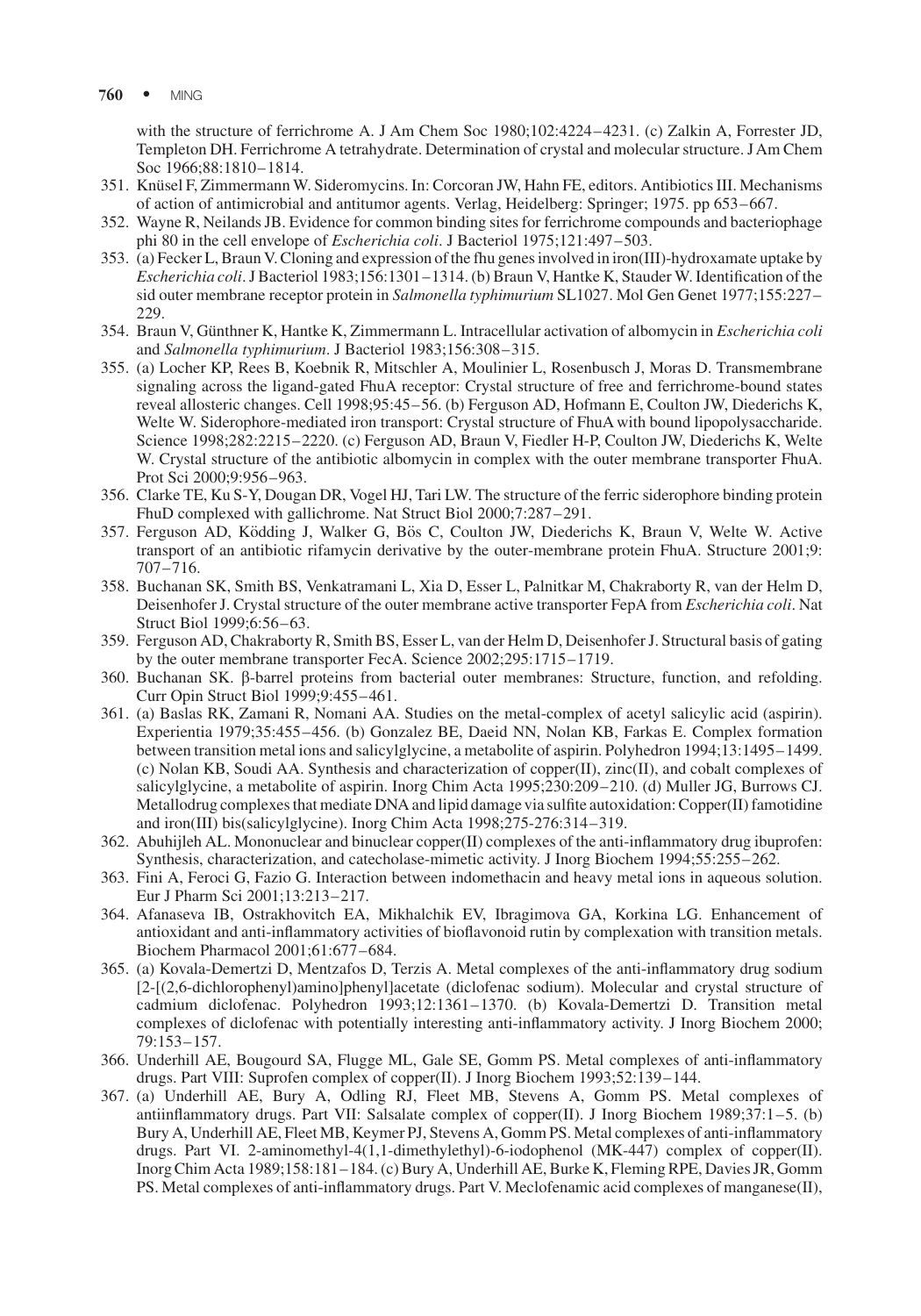iron(III), cobalt(II), nickel(II), copper(II), and zinc(II). Inorg Chim Acta  $1988;152:171-175$ . (d) Bury A, Underhill AE, Kemp DR, O'Shea NJ, Smith JP, Gomm PS. Metal complexes of anti-inflammatory drugs. Part IV. Tenoxicam complexes of manganese(II), iron(III), cobalt(II), nickel(II), and copper(II). Inorg Chim Acta 1987;138:85–89. (e) Underhill AE, Blundell RP, Gomm PS, Jacks ME. Metal complexes of anti-inflammatory drugs. Part III. Nictindole complexes of copper(II) halides. Inorg Chim Acta 1986;124:133–136. (f) Harrison DO, Thomas R, Underhill AE, Fletcher JK, Gomm PS, Hallway F. Metal complexes of anti-inflammatory drugs–I. Complexes of iron(III), cobalt(II), nickel(II), copper(II), and zinc(II) with 4-hydroxy-3-(5-methyl-3-isoxazolocarbamyl)-2-methyl-2H-1,2-benzothiazine-1,1 dioxide (isoxicam). Polyhedron 1985;4:681–685.

- 368. Kirkova M, Atanassova M, Russanov E. Effects of cimetidine and its metal complexes on nitroblue tetrazolium and ferricytochrome c reduction by superoxide radicals. Gen Pharmacol 1999;33:271–276.
- 369. (a) Duda AM, Kowalik-Jankowska T, Kozlowski H, Kupka T. Histamine H-2 antagonists—Powerful ligands for copper(II)-reinterpretation of the famotidin-copper(II) system. J Chem Soc Dalton Trans 1995; 2909–2913. (b) Kubiak M, Duda AM, Ganadu ML, Kozlowski H. Crystal structure of a copper(II) famotidine complex and solution studies of the Cu2+-famotidine-histidine ternary system. J Chem Soc Dalton Trans 1996;1905–1908.
- 370. Umadevi B, Muthiah PT, Shui X, Eggleston DS. Metal–drug interactions: Synthesis and crystal structure of dichlorodithiabendazolecobalt(II) monohydrate. Inorg Chim Acta 1995;234:149–152.
- 371. Sanchez-del Grado RA, Navarro M, Perez H, Urbina JA. Toward a novel metal-based chemotherapy against tropical diseases. 2. Synthesis and antimalarial activity in vitro and in vivo of new ruthenium- and rhodiumchloroquine complexes. J Med Chem 1996;39:1095–1099.
- 372. Clarke MJ, Stubbs M. Interactions of metallopharmaceuticals with DNA. Met Ion Biol Sys 1996;32:727– 780.
- 373. Nacsa J, Nagy L, Molnar J, Molnar J. Trifluoperazine and its metal complexes inhibit the Moloney leukemia virus reverse transcriptase. Anticancer Res 1998;18:1373–1376.
- 374. Kostova IP, Changov LS, Keuleyan EE, Gergova RT, Manolov II. Synthesis, analysis and in vitro antibacterial activity of new metal complexes of sulbactam. Farmaco 1989;53:737–740.
- 375. Jackson A, Davis J, Pither RJ, Rodger A, Hannon MJ. Estrogen-derived steroidal metal complexes: Agents for cellular delivery of metal centers to estrogen receptor-positive cells. Inorg Chem 2001;40:3964–3973.
- 376. (a) Teitz Y, Barko N, Abramolf W, Ronen D. Relationships between structure and antiretroviral activity of thiosemicarbazone derivatives. Chemotherapy 1994;40:195–200. (b) Winter J, Hall RL, Moyer RW. The effect of inhibitors on the growth of the entomopoxvirus from *Amsacta moorei* in *Lymantria dispar* (gypsy moth) cells. Virology 1995;211:462–473.
- 377. Rodríguez-Argüelles MC, Sánchez A, Ferrari MB, Fava GG, Pelizzi C, Pelosi G, Albertini R, Lunghi P, Pinelli S. Transition-metal complexes of isatin-β-thiosemicarbazone. X-ray crystal structure of two nickel complexes. J Inorg Biochem 1999;73:7-15.
- 378. (a) Supuran CT, Scozzafava A, Saramet I, Banciu MD. Carbonic anhydrase inhibitors: Inhibition of isozymes I, II, and IV with heterocyclic mercaptans, sulfenamides, sulfonamides, and their metal complexes. J Enzy Inhib 1998;13:177–194. (b) Supuran CT, Scozzafava A, Mincione F, Menabuoni L, Briganti F, Mincione G, Jitianu M. Carbonic anhydrase inhibitors. Part 60. The topical intraocular pressure-lowering properties of metal complexes of a heterocyclic sulfonamide: Influence of the metal ion upon biological activity. Eur J Med Chem 1999;34:585–595. (c) Ilies M, Supuran C, Scozzafava A. Carbonic anhydrase inhibitors. Part 91. Metal complexes of heterocyclic sulfonamides as potential pharmacological agents in the treatment of gastric acid secretion imbalances. Metal-Based Drugs 2000;7:57–62. (d) Briganti F, Tilli S, Mincione G, Mincione F, Menabuoni L, Supuran CT. Carbonic anhydrase inhibitors. Metal complexes of 5-(2-chlorophenyl)-1,3,4-thiadiazole-2-sulfonamide with topical intraocular pressure lowering properties: The influence of metal ions upon the pharmacological activity. J Enzyme Inhib 2000;15:185–200.
- 379. Orvig C, Abrams MJ, Eds. Medicinal inorganic chemistry. Chem Rev 1999;99(9): Special issue.
- 380. Sadler PJ. Inorganic chemistry and drug design. Adv Inorg Chem 1991;36:1–48.
- 381. Birch NJ. Lithium: Inorganic pharmacology and psychiatric use. Oxford: IRL Press; 1988. (b) Birch NJ. Inorganic pharmacology of lithium. Chem Rev 1999;99:2659–2682. (c) Lenox RH, Hahn CG. Overview of the mechanism of action of lithium in the brain: Fifty-year update. J Clin Psychiat 2000;61(Suppl 9):5–15.
- 382. Moore GJ, Bebchuk JM, Wilds IB, Chen G, Menji HK. Lithium-induced increase in human brain grey matter. Lancet 2000;356:1241–1242. (b) Sassi RB, Nicoletti M, Brambilla P, Mallinger AG, Frank E, Kupfer DJ, Keshavan MS, Soares JC. Increased gray matter volume in lithium-treated bipolar disorder patients. Neurosci Lett 2002;329:243–245.
- 383. Mota de Freitas D. Alkali metal nuclear magnetic resonance. Meth Enzymol 1993;227:78–106.
- 384. Yan S, Ding K, Zhang L, Sun H. Complexation of antimony(III) by trypanothione. Angew Chem Int Ed 2000;39:4260–4262.